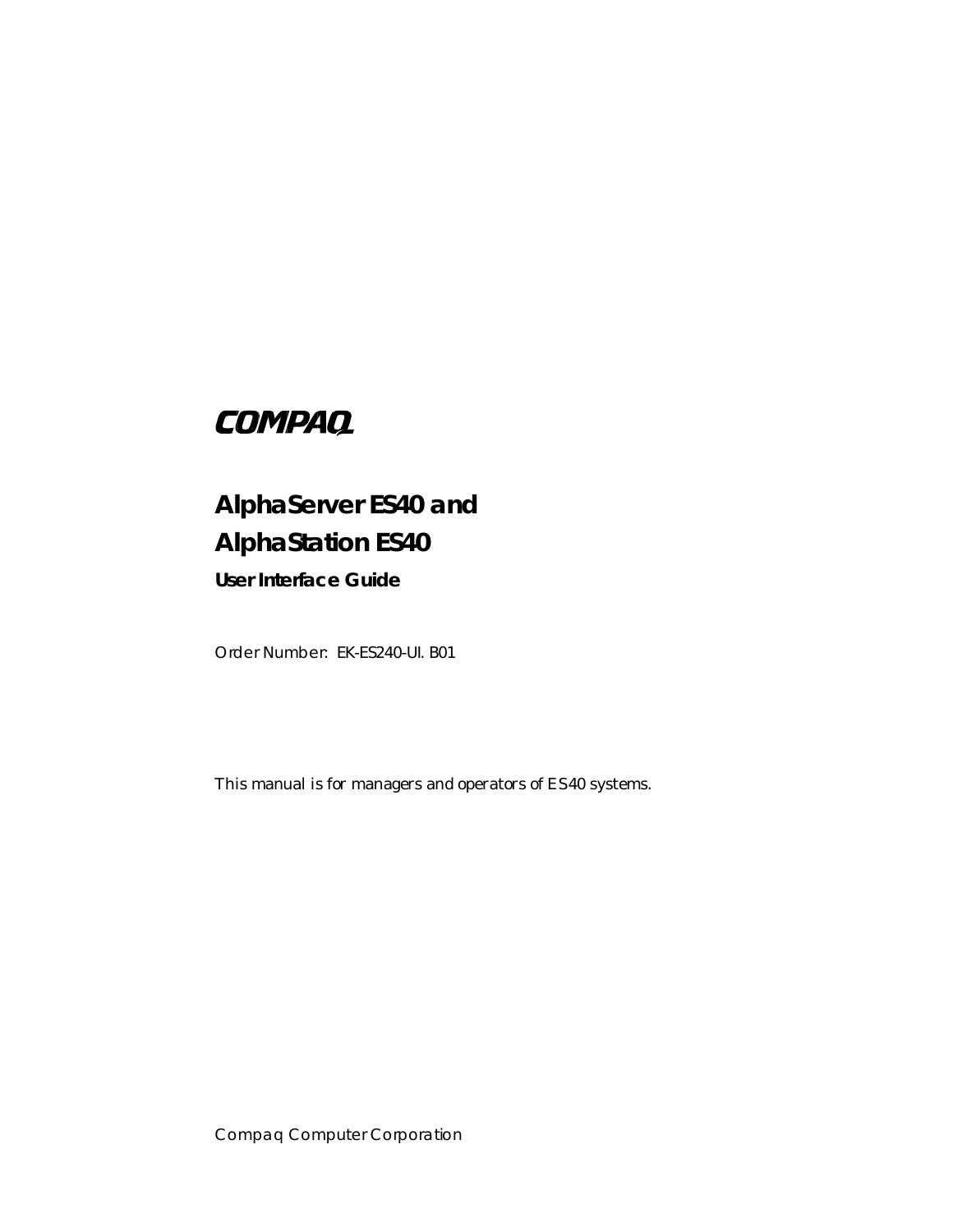#### **First Printing, April 1999 Revised February 2000**

The information in this publication is subject to change without notice.

COMPAQ COMPUTER CORPORATION SHALL NOT BE LIABLE FOR TECHNICAL OR EDITORIAL ERRORS OR OMISSIONS CONTAINED HEREIN, NOR FOR INCIDENTAL OR CONSEQUENTIAL DAMAGES RESULTING FROM THE FURNISHING, PERFORMANCE, OR USE OF THIS MATERIAL.

This publication contains information protected by copyright. No part of this publication may be photocopied or reproduced in any form without prior written consent from Compaq Computer Corporation.

The software described in this guide is furnished under a license agreement or nondisclosure agreement. The software may be used or copied only in accordance with the terms of the agreement.

© 2000 Compaq Computer Corporation.

All rights reserved. Printed in the U.S.A.

Alpha, AlphaServer, and OpenVMS are registered in the U.S Patent and Trademark Office. COMPAQ, the Compaq logo, and Tru64 are copyrighted and are trademarks of Compaq. Linux is a registered trademark of Linus Torvalds. UNIX is a registered trademark in the U.S. and other countries, licensed exclusively through X/Open Company Ltd. Other product names mentioned herein may be the trademarks of their respective companies.

**Shielded Cables:** If shielded cables have been supplied or specified, they must be used on the system in order to maintain international regulatory compliance.

**Warning!** This is a Class A product. In a domestic environment this product may cause radio interference in which case the user may be required to take adequate measures.

**Achtung!** Dieses ist ein Gerät der Funkstörgrenzwertklasse A. In Wohnbereichen können bei Betrieb dieses Gerätes Rundfunkstörungen auftreten, in welchen Fällen der Benutzer für entsprechende Gegenmaßnahmen verantwortlich ist.

**Attention!** Ceci est un produit de Classe A. Dans un environnement domestique, ce produit risque de créer des interférences radioélectriques, il appartiendra alors à l'utilisateur de prendre les mesures spécifiques appropriées.

# 警告使用者:

這是甲類的資訊產品,在居住的 環境中使用時,可能會造成射頻 干擾,在這種情況下,使用者會 被要求採取某些適當的對策。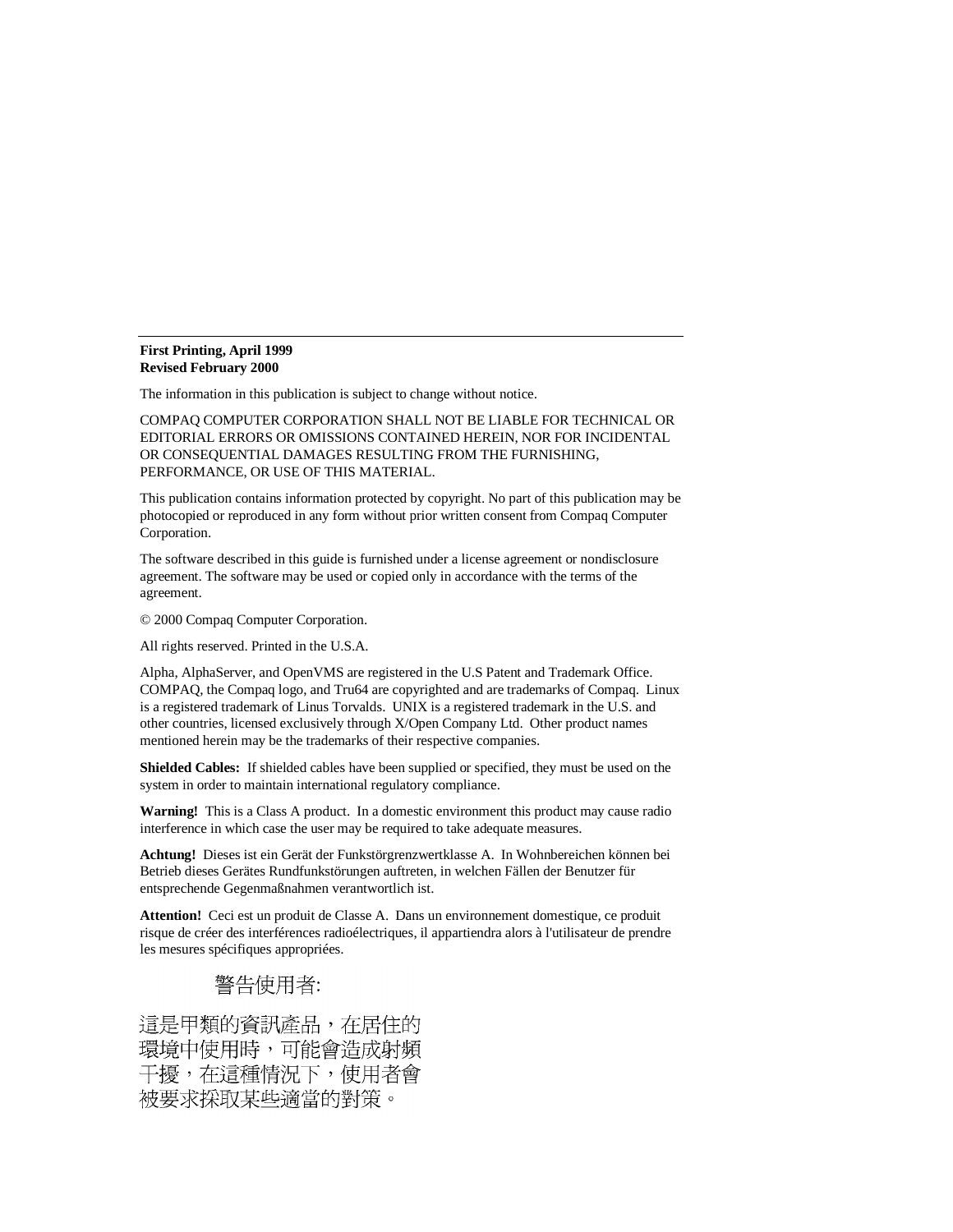に基づくクラスA情報技術装置です。この装置を家庭環境で使用すると電波 妨害を引き起こすことがあります。この場合には使用者が適切な対策を講ず るよう要求されることがあります。

**FCC Notice:** The equipment described in this manual generates, uses, and may emit radio frequency energy. The equipment has been type tested and found to comply with the limits for a Class A digital device pursuant to Part 15 of FCC rules, which are designed to provide reasonable protection against such radio frequency interference. Operation of this equipment in a residential area may cause interference in which case the user at his own expense will be required to take whatever measures may be required to correct the interference. Any modifications to this device—unless expressly approved by the manufacturer—can void the user's authority to operate this equipment under part 15 of the FCC rules.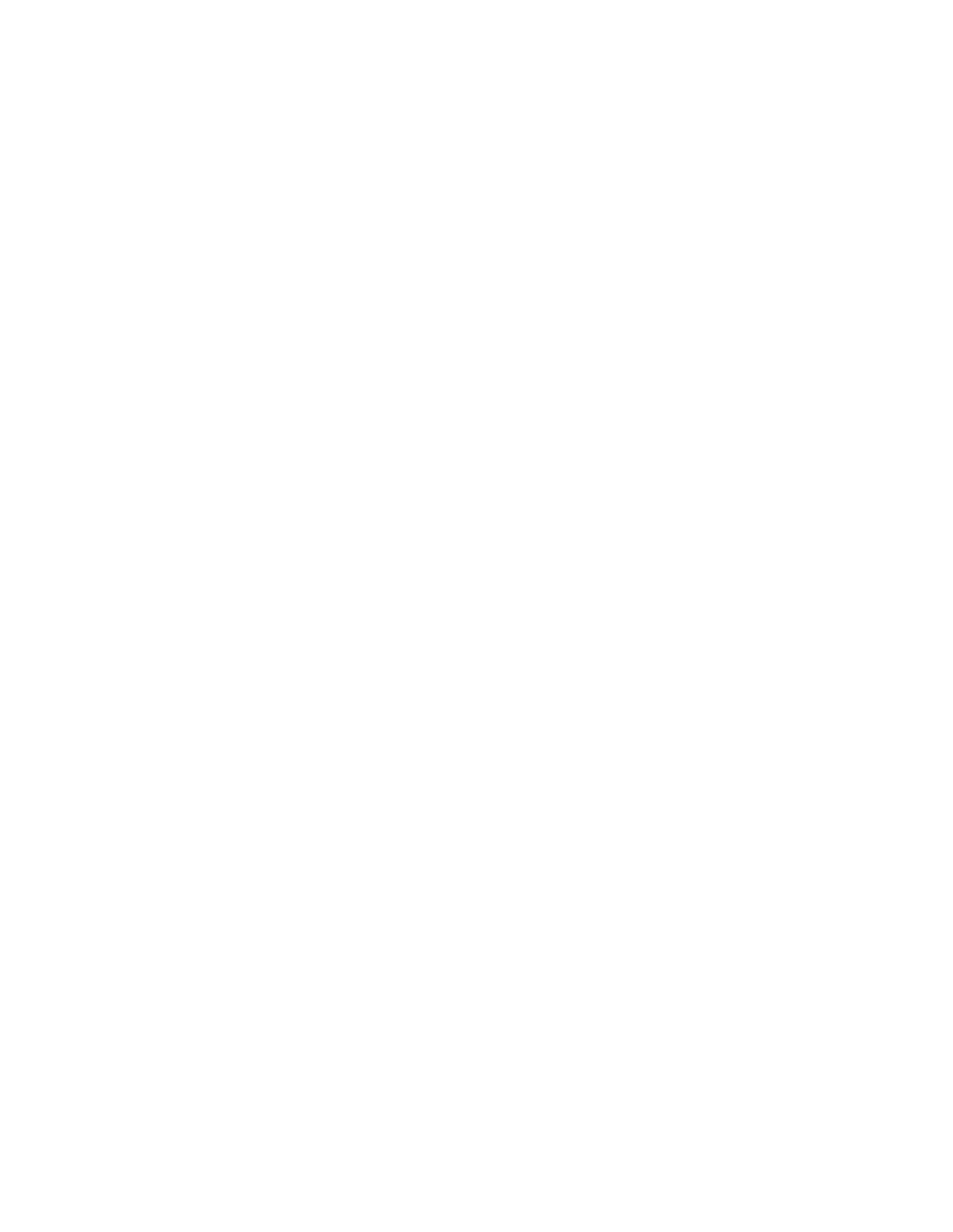# **Contents**

# Chapter 1 Console Program Overview

| 1.3.3 |  |
|-------|--|

# Chapter 2 SRM Console

| 2.1  |  |
|------|--|
| 2.2  |  |
| 2.3  |  |
| 2.4  |  |
| 2.5  |  |
| 2.6  |  |
| 2.7  |  |
| 2.8  |  |
| 2.9  |  |
| 2.10 |  |
| 2.11 |  |
| 2.12 |  |
| 2.13 |  |
| 2.14 |  |
| 2.15 |  |
| 2.16 |  |
| 2.17 |  |
| 2.18 |  |
| 2.19 |  |
| 2.20 |  |
|      |  |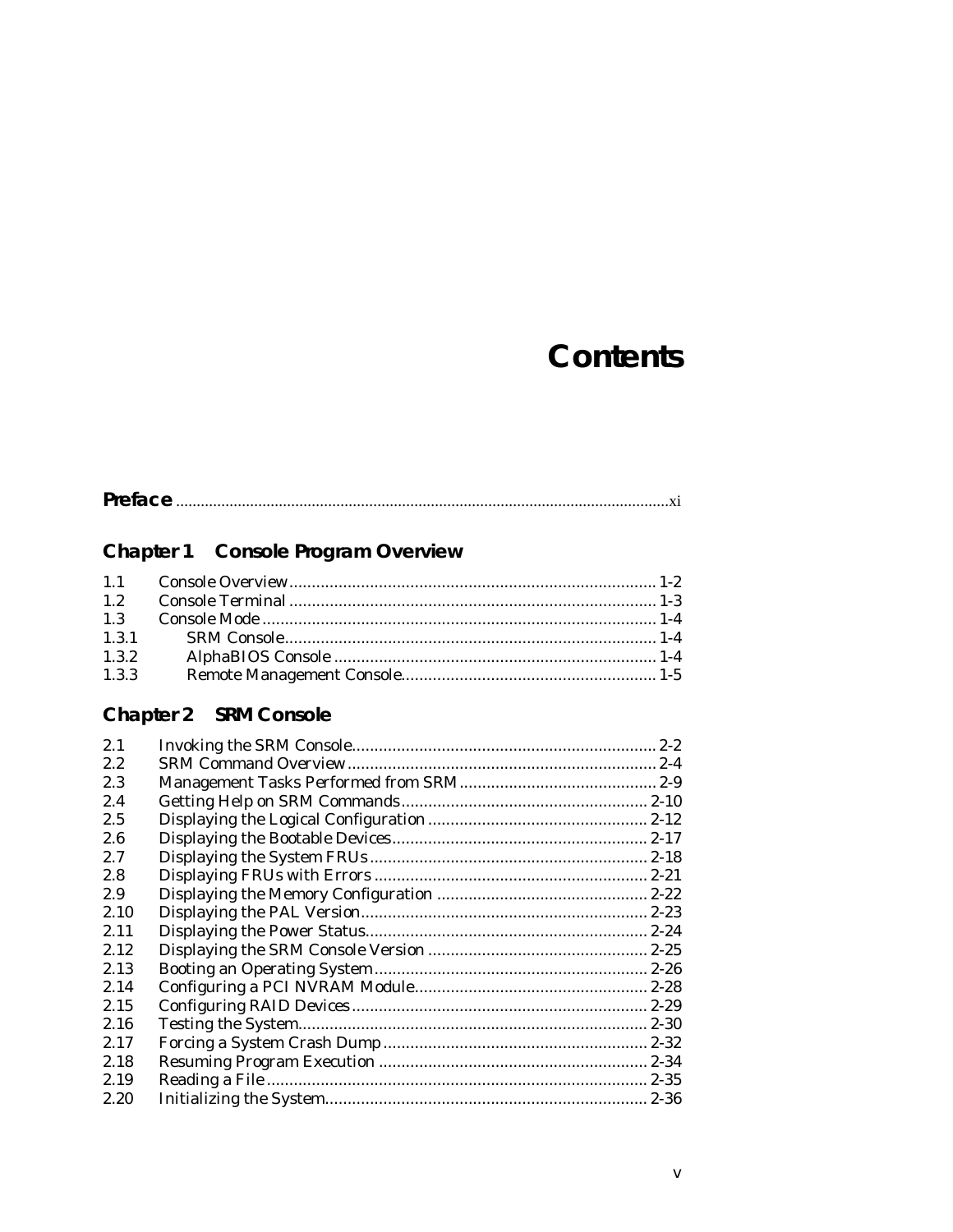| 2.21    | Initializing the Hardware Resources in an OpenVMS Galaxy  2-38 |  |
|---------|----------------------------------------------------------------|--|
| 2.22    |                                                                |  |
| 2.23    |                                                                |  |
| 2.24    |                                                                |  |
| 2.25    |                                                                |  |
| 2.25.1  |                                                                |  |
| 2.25.2  |                                                                |  |
| 2.25.3  |                                                                |  |
| 2.25.4  |                                                                |  |
| 2.25.5  |                                                                |  |
| 2.25.6  |                                                                |  |
| 2.25.7  |                                                                |  |
| 2.25.8  |                                                                |  |
| 2.25.9  |                                                                |  |
| 2.25.10 |                                                                |  |
| 2.25.11 |                                                                |  |
| 2.25.12 |                                                                |  |
| 2.25.13 |                                                                |  |
| 2.25.14 |                                                                |  |
| 2.25.15 |                                                                |  |
| 2.25.16 |                                                                |  |
| 2.25.17 |                                                                |  |
| 2.25.18 |                                                                |  |
| 2.25.19 |                                                                |  |
| 2.25.20 |                                                                |  |
| 2.25.21 |                                                                |  |
| 2.25.22 |                                                                |  |
| 2.25.23 |                                                                |  |
| 2.25.24 |                                                                |  |
| 2.25.25 |                                                                |  |
| 2.25.26 |                                                                |  |
| 2.25.27 |                                                                |  |
| 2.25.28 |                                                                |  |
| 2.25.29 |                                                                |  |
| 2.26    |                                                                |  |
| 2.26.1  |                                                                |  |
| 2.26.2  |                                                                |  |
| 2.26.3  |                                                                |  |
| 2.26.4  | Turning Off Security During a Console Session 2-91             |  |
| 2.26.5  |                                                                |  |
| 2.27    |                                                                |  |
|         |                                                                |  |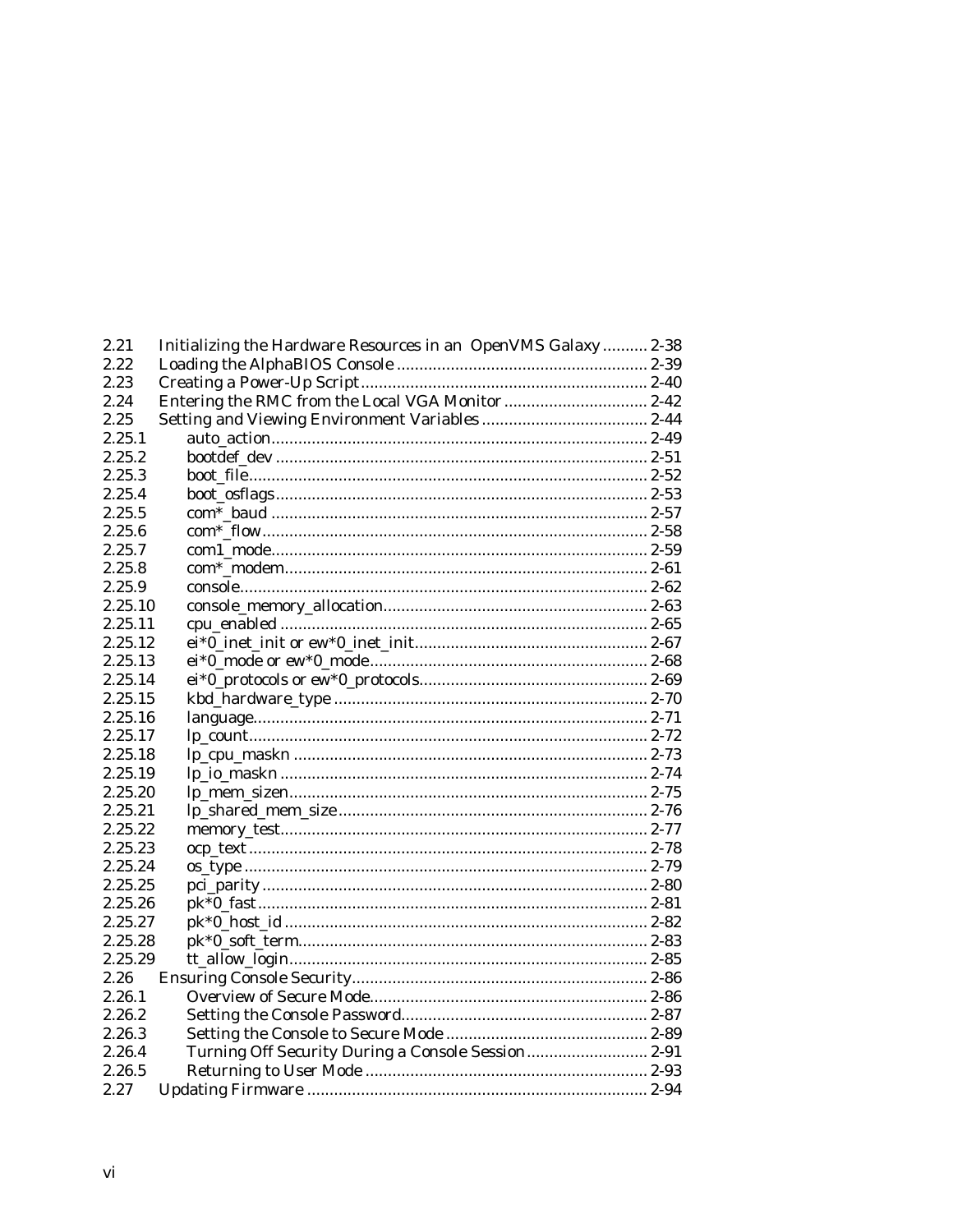# Chapter 3 AlphaBIOS Console

| 3.1              |  |  |
|------------------|--|--|
| $3.2\phantom{0}$ |  |  |

# Chapter 4 RMC Commands

| 4.1  |  |
|------|--|
| 4.2  |  |
| 4.3  |  |
| 4.4  |  |
| 4.5  |  |
| 4.6  |  |
| 4.7  |  |
| 4.8  |  |
| 4.9  |  |
| 4.10 |  |
| 4.11 |  |
| 4.12 |  |
| 4.13 |  |
| 4.14 |  |
| 4.15 |  |
| 4.16 |  |
| 4.17 |  |
| 4.18 |  |
| 4.19 |  |
| 4.20 |  |
| 4.21 |  |
| 4.22 |  |
| 4.23 |  |
| 4.24 |  |
| 4.25 |  |
| 4.26 |  |
|      |  |

# Index

# Examples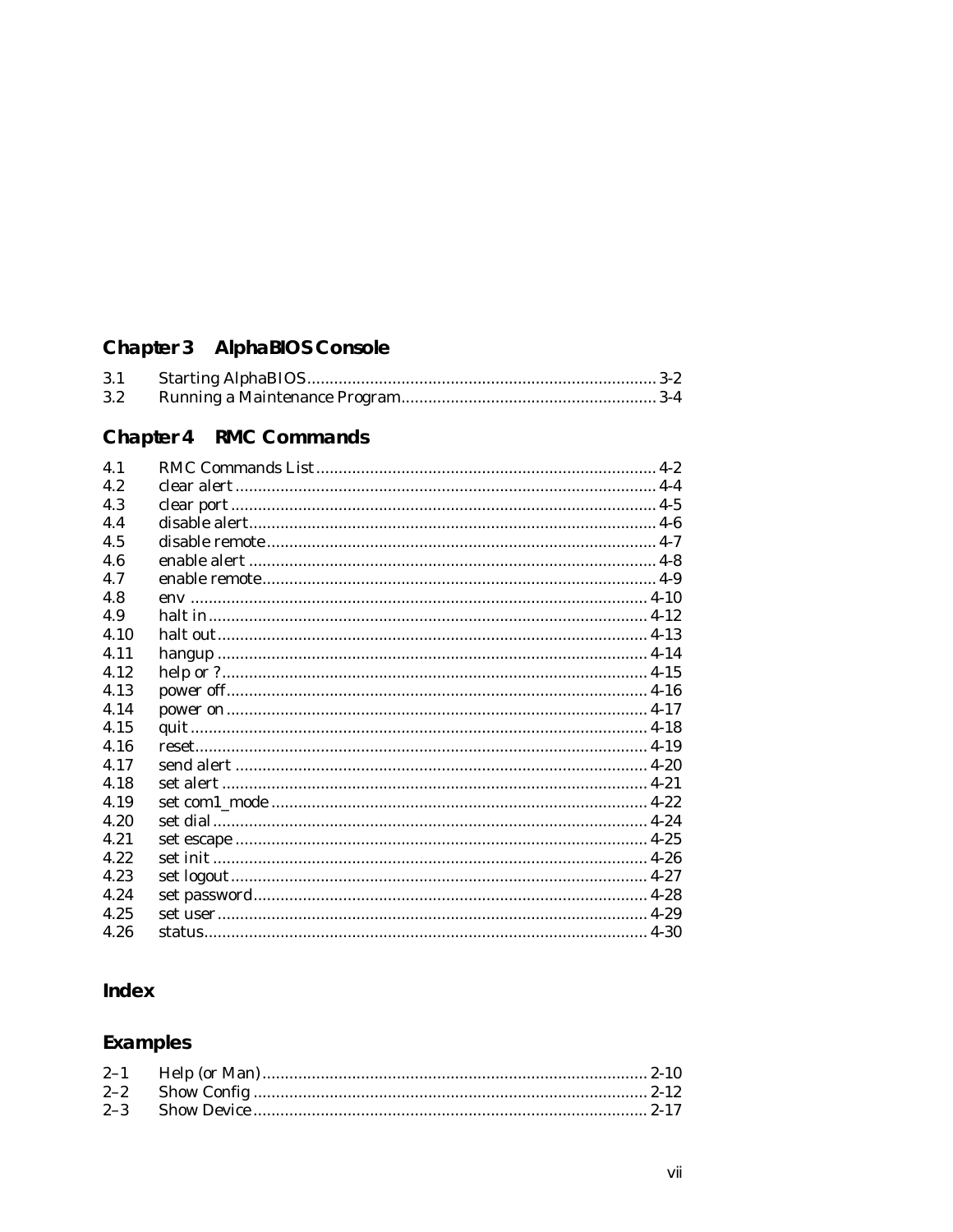| $2 - 4$  |  |
|----------|--|
| $2 - 5$  |  |
| $2 - 6$  |  |
| $2 - 7$  |  |
| $2 - 8$  |  |
| $2 - 9$  |  |
| $2 - 10$ |  |
| $2 - 11$ |  |
| $2 - 12$ |  |
| $2 - 13$ |  |
| $2 - 14$ |  |
| $2 - 15$ |  |
| $2 - 16$ |  |
| $2 - 17$ |  |
| $2 - 18$ |  |
| $2 - 19$ |  |
| $2 - 20$ |  |
| $2 - 21$ |  |
| $2 - 22$ |  |
| $2 - 23$ |  |
| $2 - 24$ |  |
| $2 - 25$ |  |
| $2 - 26$ |  |

# Figures

# **Tables**

| $2 - 1$ |                                                            |  |
|---------|------------------------------------------------------------|--|
| $2 - 2$ |                                                            |  |
| $2 - 3$ |                                                            |  |
| $2 - 4$ |                                                            |  |
| $2 - 5$ | Correspondence Between Logical and Physical PCI Slots 2-16 |  |
| $2 - 6$ |                                                            |  |
| $2 - 7$ |                                                            |  |
| $2 - 8$ |                                                            |  |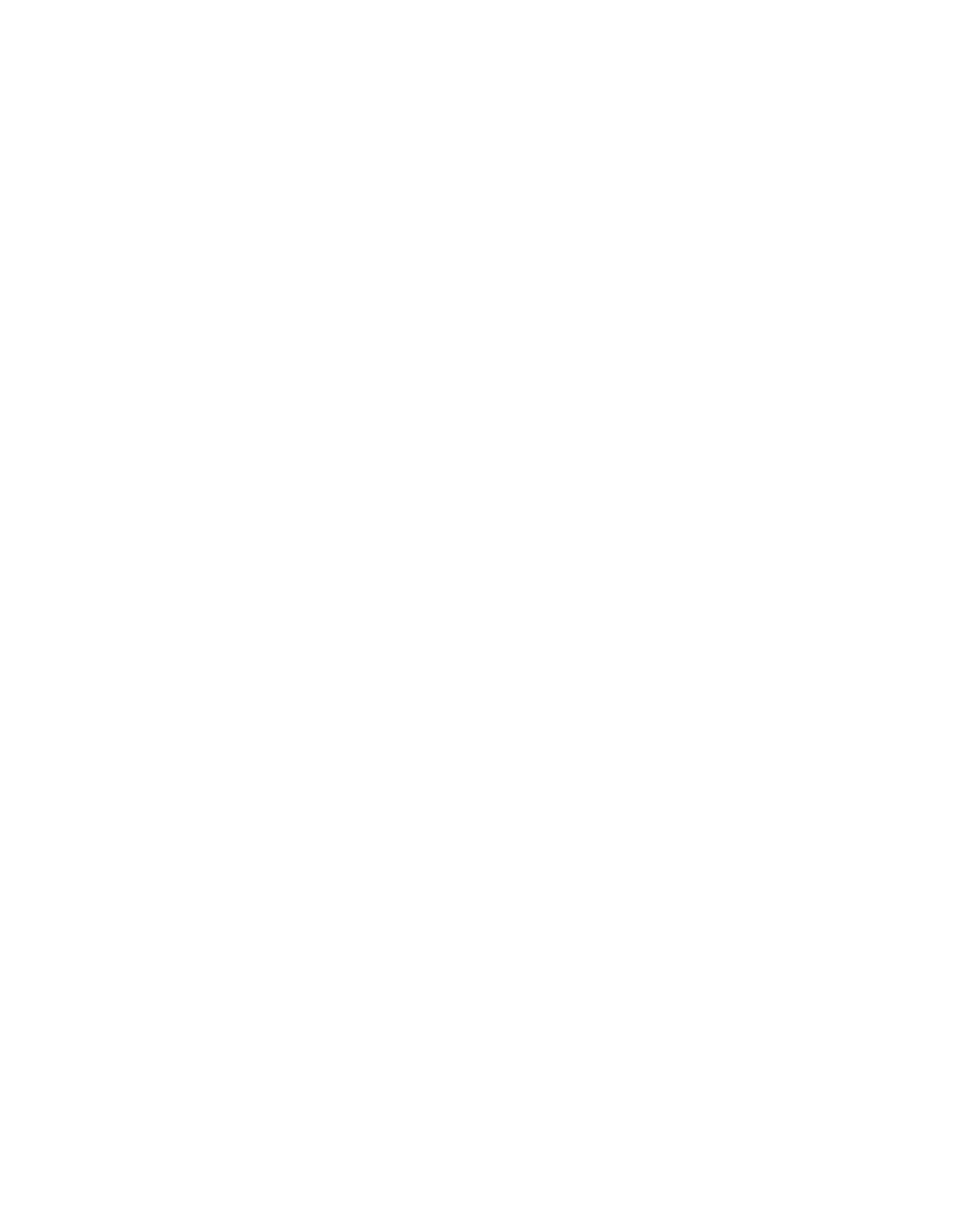# **Preface**

#### **Intended Audience**

This manual is for managers and operators of *ES40* systems.

#### **Document Structure**

This manual uses a structured documentation design. Topics are organized into small sections, usually consisting of two facing pages. Most topics begin with an abstract that provides an overview of the section, followed by an illustration or example. The facing page contains descriptions, procedures, and syntax definitions.

This manual has four chapters.

- **Chapter 1, Console Program Overview**, gives an overview of the console interfaces that underlie the interaction between the server hardware and the supported operating systems.
- **Chapter 2, SRM Console**, describes the SRM console interface for systems running Tru64 UNIX, Linux, or OpenVMS.
- **Chapter 3, AlphaBIOS Console**, describes how to run utilities from the enhanced BIOS graphical interface for *Alpha* systems.
- **Chapter 4, RMC Commands**, describes the command set for the remote management console (RMC).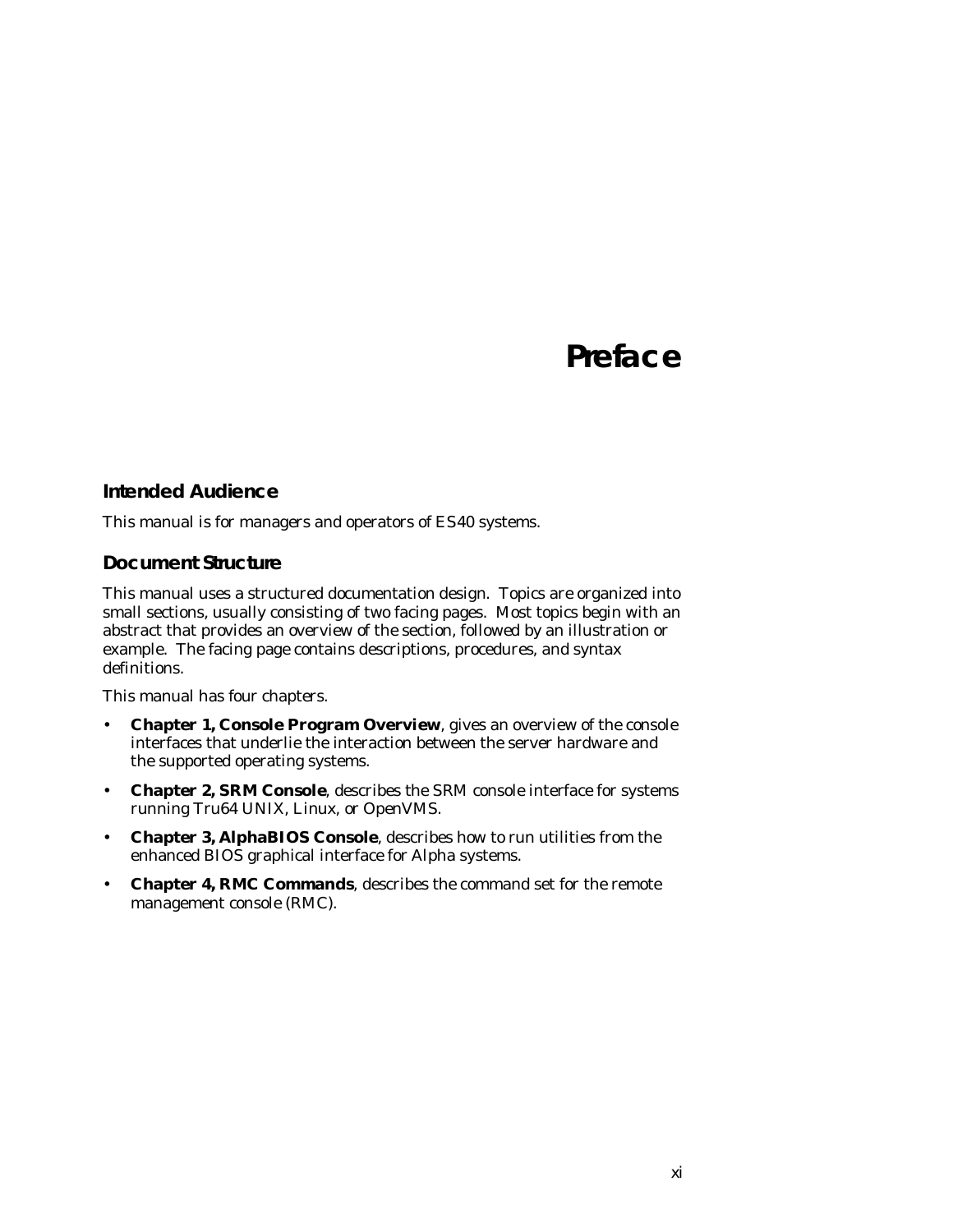## **Documentation Titles**

## **Table 1 ES40 Documentation**

| Title                                  | <b>Order Number</b> |  |
|----------------------------------------|---------------------|--|
| User Documentation Kit                 | QA-6E88A-G8         |  |
| Owner's Guide                          | $EK$ - $ES$ 240-UG  |  |
| User Interface Guide                   | EK-ES240-UI         |  |
| Tower and Pedestal Basic Installation  | EK-ES240-PD         |  |
| Release Notes                          |                     |  |
| Documentation CD (6 languages)         | EK-ES240-RN         |  |
|                                        | AG-RF9HB-BE         |  |
| Maintenance Kit                        | $QZ-01BAB-GZ$       |  |
| Service Guide                          | EK-ES240-SV         |  |
| Service Guide HTML CD                  | AG-RKAKA-BE         |  |
| <b>Illustrated Parts Breakdown</b>     | EK-ES240-IP         |  |
| Loose Piece Items                      |                     |  |
| Rackmount Installation Guide           | EK-ES240-RG         |  |
| <b>Rackmount Installation Template</b> | EK-ES4RM-TP         |  |

## **Support Resources**

Support resources for this system are available on the Internet, including a supported options list, firmware updates, and patches.

http://www.digital.com/alphaserver/es40/es40.html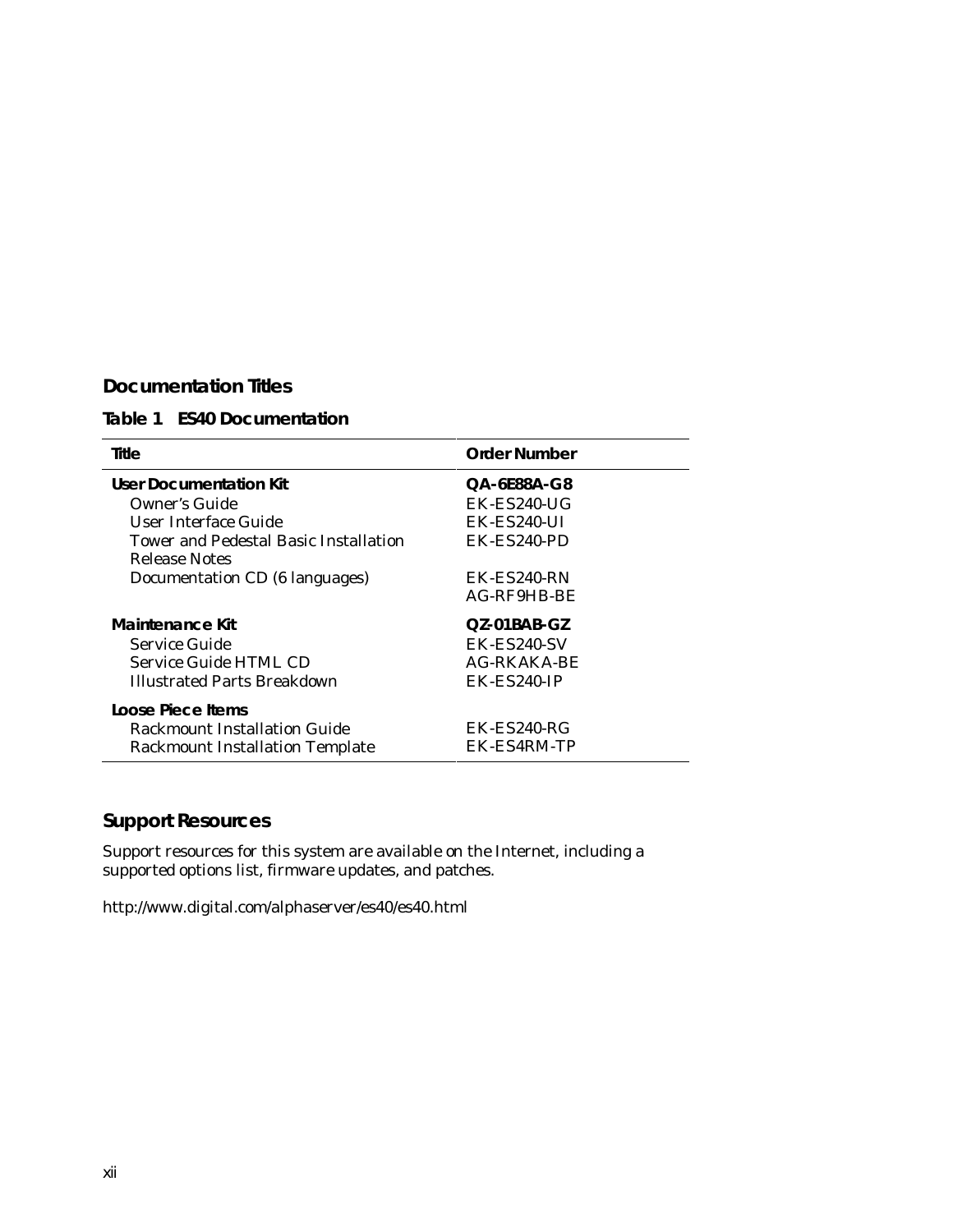# **Preface**

#### **Intended Audience**

This manual is for managers and operators of *ES40* systems.

#### **Document Structure**

This manual uses a structured documentation design. Topics are organized into small sections, usually consisting of two facing pages. Most topics begin with an abstract that provides an overview of the section, followed by an illustration or example. The facing page contains descriptions, procedures, and syntax definitions.

This manual has eight chapters.

- **Chapter 1, System Overview**, gives an overview of the system and describes the components.
- **Chapter 2, Operation**, gives basic operating instructions on powering up and configuring the machine.
- **Chapter 3, Booting and Installing an Operating System**, describes how to boot a supported operating system and how to switch from one operating system to another.
- **Chapter 4, Using the Remote Management Console**, describes the function and operation of the integrated remote management console.
- **Chapter 5, Installing and Configuring Components**, shows how to install components such as memory DIMMs and CPUs.
- **Chapter 6, Updating Firmware**, describes how to update to a later version of system firmware.
- **Chapter 7, Troubleshooting**, gives basic troubleshooting procedures.
- **Chapter 8, Specifications**, gives system specifications.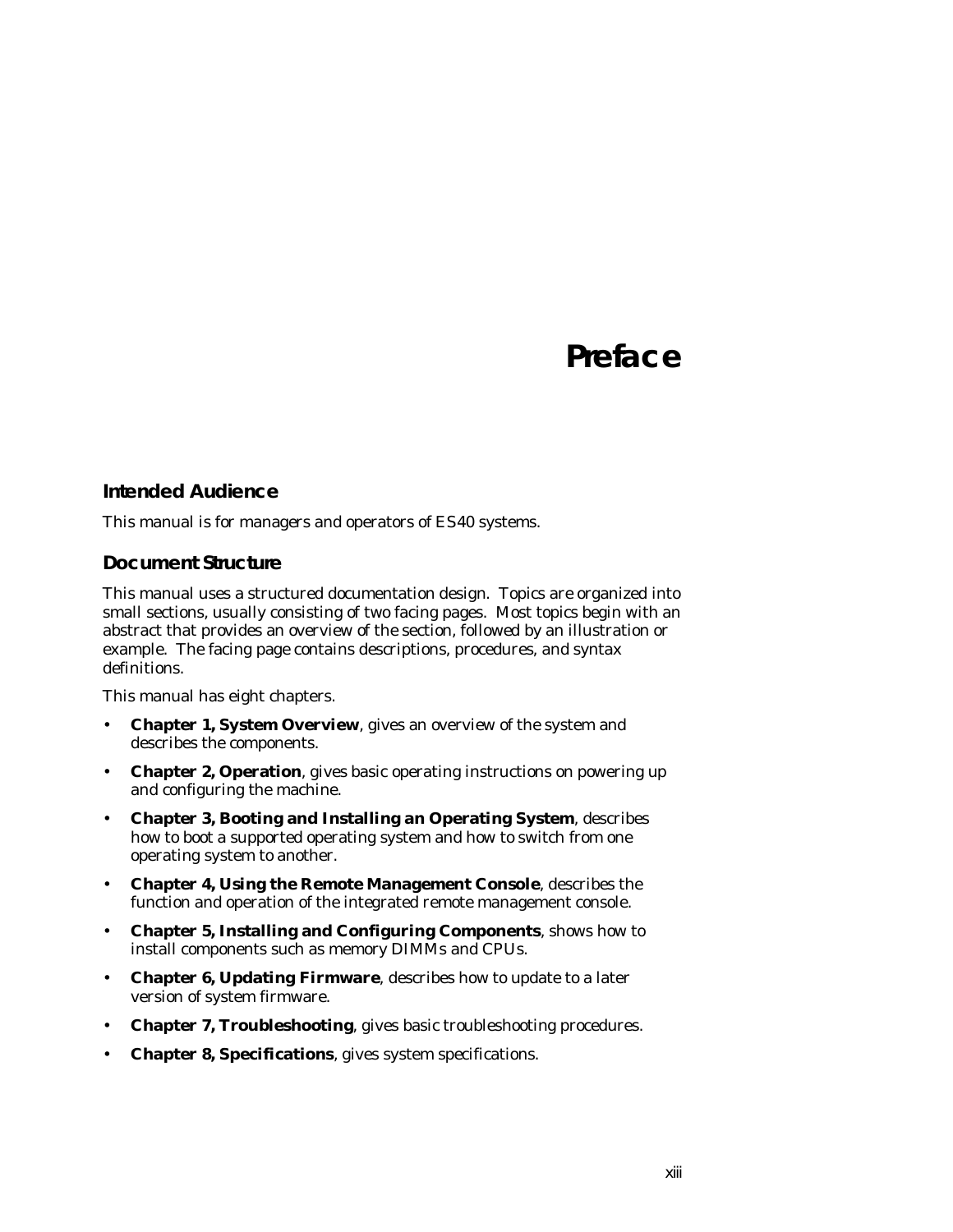### **Documentation Titles**

#### **Table 1 ES40 Documentation**

| Title                                  | <b>Order Number</b>   |
|----------------------------------------|-----------------------|
| <b>User Documentation Kit</b>          | QA-6E88A-G8           |
| Owner's Guide                          | $EK$ - $ES$ 240-UG    |
| User Interface Guide                   | $EK$ - $ES240$ -UI    |
| Tower and Pedestal Basic               | $EK$ - $ES240$ - $PD$ |
| Installation                           |                       |
| Release Notes                          | EK-ES240-RN           |
| Documentation CD (6 languages)         | AG-RF9HA-BE           |
| Maintenance Kit                        | $QZ-01BAB-GZ$         |
| Service Guide                          | EK-ES240-SV           |
| Service Guide HTML CD                  | AG-RKAKA-BE           |
| Illustrated Parts Breakdown            | <b>EK-ES240-IP</b>    |
| Loose Piece Items                      |                       |
| Rackmount Installation Guide           | $EK$ - $ES$ 240- $RG$ |
| <b>Rackmount Installation Template</b> | EK-ES4RM-TP           |

## **Support Resources**

Support resources for this system are available on the Internet, including a supported options list, firmware updates, and patches.

http://www.digital.com/alphaserver/es40/es40.html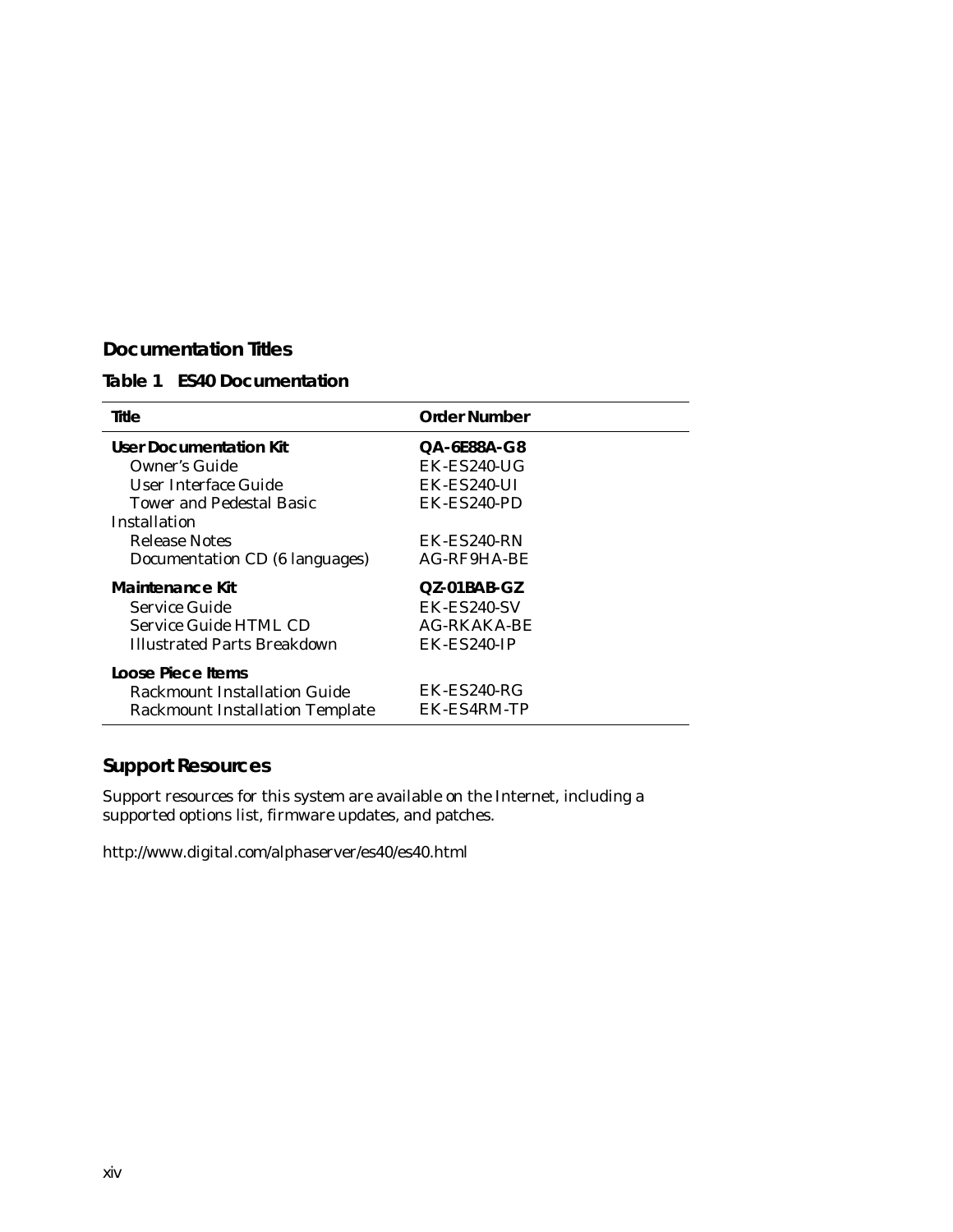## **1.2 Console Terminal**

**The console terminal that displays the SRM user interface can be either a serial terminal (VT320 or higher, or equivalent) or a VGA monitor.**

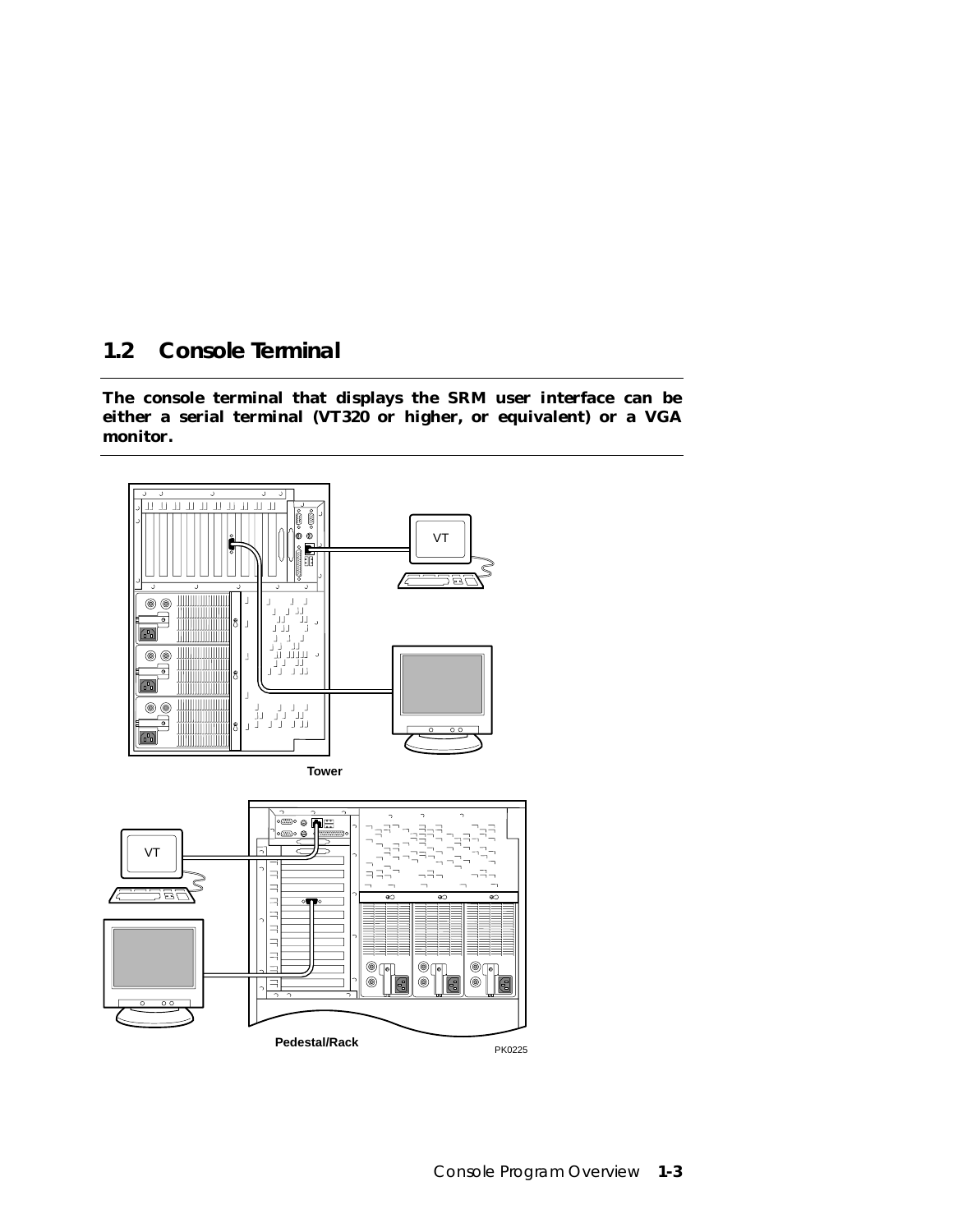## **1.3 Console Mode**

**When the operating system is halted, the system enters console mode. In console mode, the system operates under the control of a console program and the commands entered or selected by the operator at the console terminal.**

## **1.3.1 SRM Console**

**SRM (named for the** *Alpha System Reference Manual***) is a commandline interface that supports the Tru64 UNIX, Linux, and OpenVMS operating systems.**

SRM is a UNIX style shell that provides a set of commands and operators and a script-writing facility. The SRM user interface is used to configure and boot the UNIX or OpenVMS operating system, test the system hardware, and run firmware diagnostics. The SRM console is described in Chapter 2.

## **1.3.2 AlphaBIOS Console**

**AlphaBIOS is an enhanced BIOS graphical user interface for Compaq Alpha platforms. AlphaBIOS is used to run AlphaBIOS-compliant utilities.**

One such utility is the RAID standalone configuration utility (RCU). The RCU is used to set up the disk drives and logical units on systems that have the optional StorageWorks RAID Array Subsystem For instructions on using the RCU, refer to the documentation included in your RAID kit. Chapter 3 describes how to run utilities using AlphaBIOS.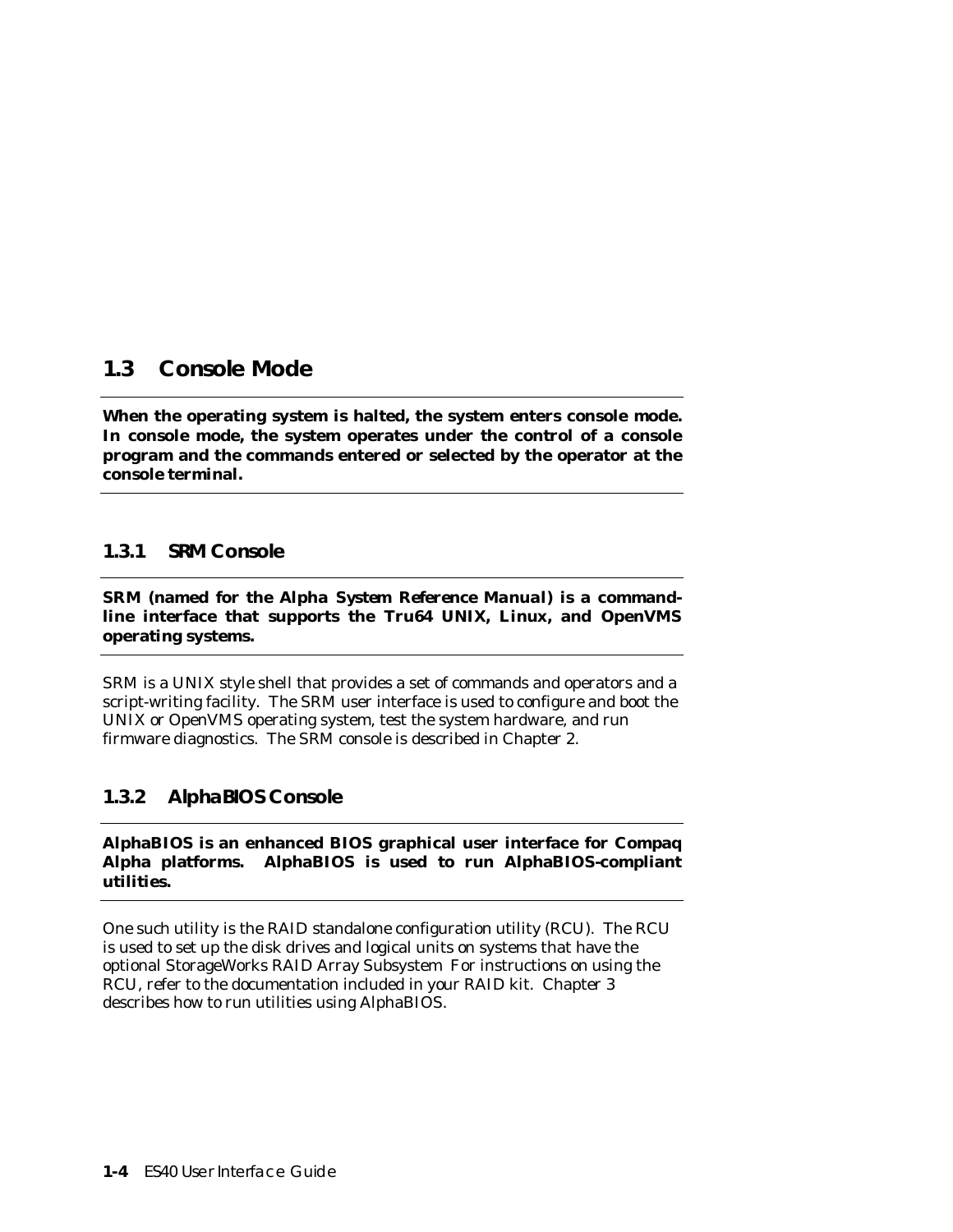## **1.3.3 Remote Management Console**

**The remote management console (RMC) is used for either local or remote system management. Through RMC, you can enter commands that emulate the control panel functions and commands that monitor system environmental conditions. The remote management console also provides configuration and error log functionality.**

The RMC is described in Chapter 4 of the *ES40 Owner's Guide*. Chapter 4 of this book gives an RMC commands reference.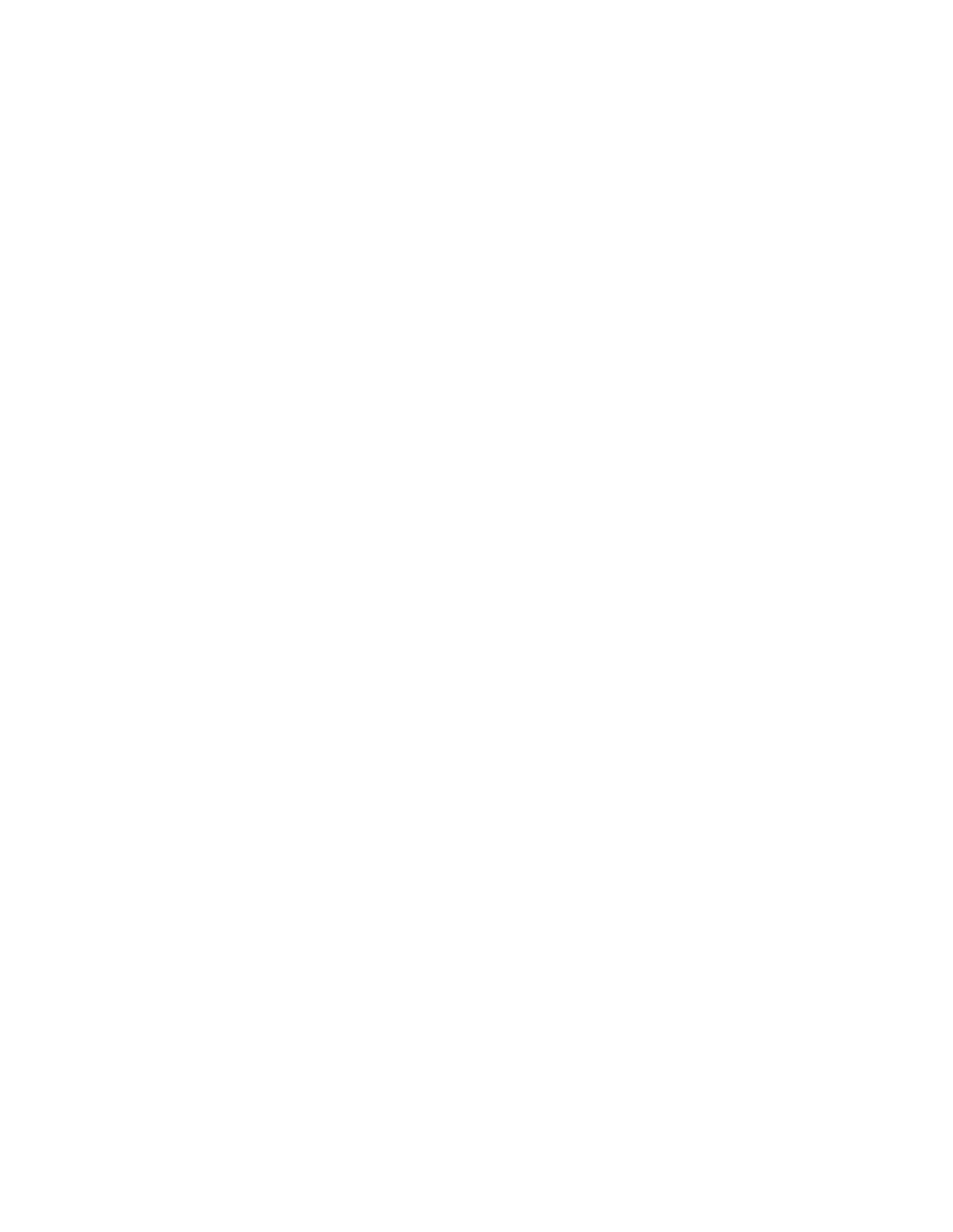# **Chapter 2 SRM Console**

The SRM user interface is the command-line interface that allows you to configure and boot the Tru64 UNIX, Linux, or OpenVMS operating system and verify the configuration of devices.

This chapter describes typical functions performed from the SRM console and the commands and environment variables used for these functions. Key sections in this chapter are:

- Invoking the SRM Console
- SRM Command Overview
- Displaying System Information
- Booting the Operating System
- Configuring the System
- Testing the System
- Forcing a System Crash Dump
- Reading a File
- Initializing the System
- Loading the AlphaBIOS Console
- Creating a Power-Up Script
- Entering the RMC from the Local VGA Monitor
- Setting and Viewing Environment Variables
- Ensuring Console Security
- Updating Firmware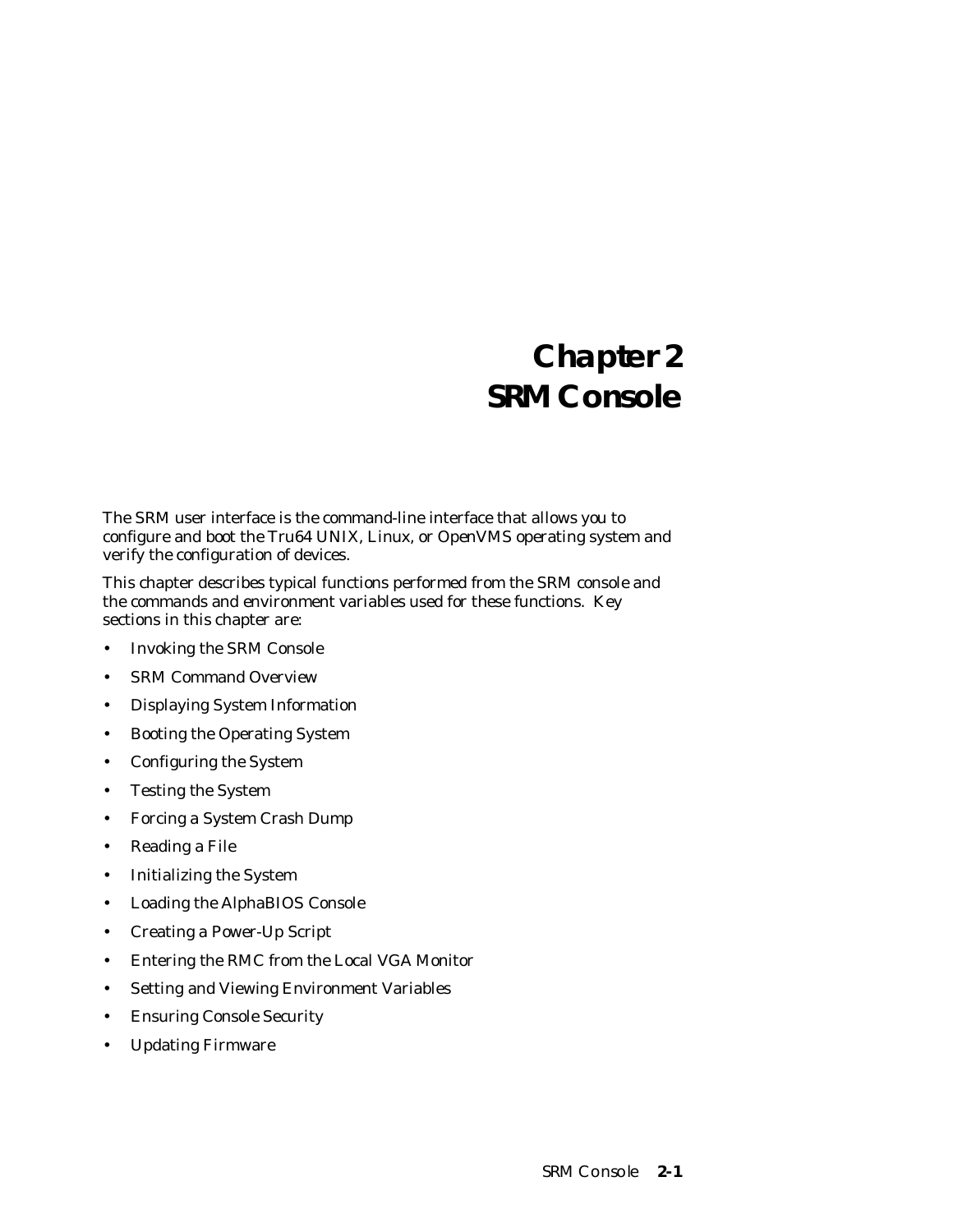## **2.1 Invoking the SRM Console**

**You can invoke the SRM console at power-up or restart, after a system failure, or from RMC. Once you invoke SRM, you enter commands at the console prompt, P00>>>.**

**Invoking SRM from Tru64 UNIX, Linux, or OpenVMS**

The SRM console is invoked automatically at power-up or after a reset or failure. The **auto\_action** environment variable is set by default to **halt,** which causes the system to stop in the SRM console.

If the operating system is running, invoke the SRM console by shutting down the operating system. Follow the shutdown procedure described in your operating system documentation.

You can also force entry to the SRM console if the **auto\_action** environment variable is set to **boot** or **reset**. To force entry, press the Halt button on the control panel.

**CAUTION:** *A forced halt interrupts the operating system. Applications that are running may lose data.*

**Invoking SRM from AlphaBIOS**

To invoke the SRM console from AlphaBIOS, press the Reset button.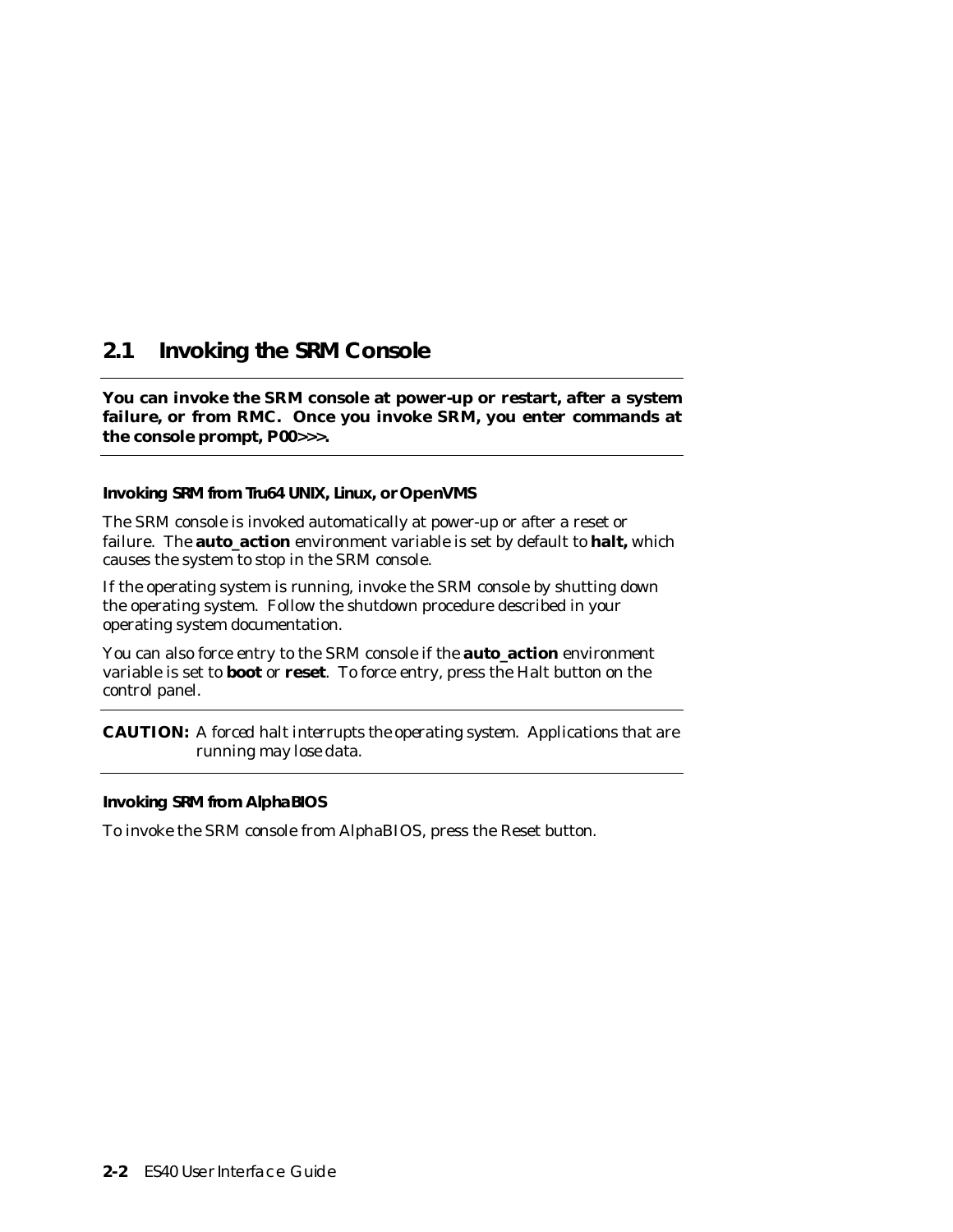**Invoking SRM from RMC**

To invoke the SRM console from the remote management console, issue the following commands:

RMC> halt in RMC> reset

These commands are equivalent to pressing the Halt button on the control panel and then pressing the Reset button. See the *ES40 Owner's Guide* for details on the remote management console. See Chapter 4 of this book for a description of the RMC commands.

To return to operating system mode, unlatch the Halt button or issue the RMC **halt out** command, and boot the operating system.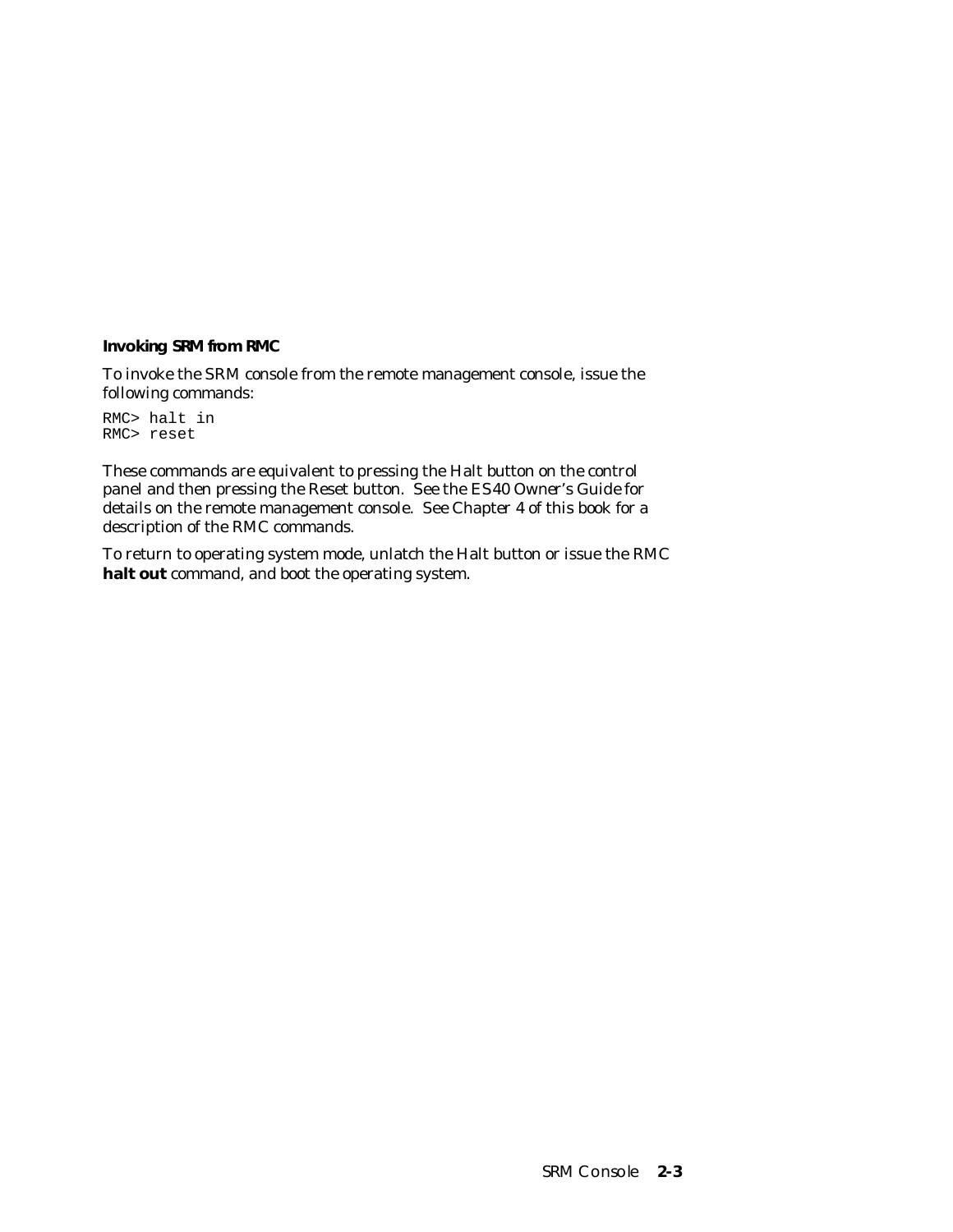## **2.2 SRM Command Overview**

**Table 2–1 summarizes alphabetically the most frequently used SRM console commands; Table 2–2 gives the command notation formats; and Table 2–3 shows special characters used on the command line.**

| Command                                | <b>Function</b>                                                                                                                                      |
|----------------------------------------|------------------------------------------------------------------------------------------------------------------------------------------------------|
| alphabios                              | Loads and starts the AlphaBIOS console.                                                                                                              |
| <b>boot</b>                            | Loads and starts the operating system.                                                                                                               |
| continue                               | Resumes program execution on the specified processor or on<br>the primary processor if none is specified.                                            |
| crash                                  | Forces a crash dump at the operating system level.                                                                                                   |
| edit                                   | Invokes the console line editor on a RAM script or on the<br>user power-up script, "nvram," which is always invoked<br>during the power-up sequence. |
| help (or man)<br><b><i>command</i></b> | Displays information about the specified console command.                                                                                            |
| init                                   | Resets the SRM console and reinitializes the hardware.                                                                                               |
| <b>lpinit</b> or<br>galaxy             | Used in an OpenVMS Galaxy environment. Initializes the<br>hardware resources into zero, one, or two partitions.                                      |
| more<br>[ <i>filename</i> ]            | Displays a file one screen at a time.                                                                                                                |
| prcache                                | Initializes and displays the status of the PCI NVRAM.                                                                                                |
| rmc                                    | Invokes the remote management console from the local VGA<br>monitor.                                                                                 |
| set envar                              | Sets or modifies the value of an environment variable.                                                                                               |
| show <i>envar</i>                      | Displays the state of the specified environment variable.                                                                                            |
| show config                            | Displays the logical configuration at the last system<br>initialization.                                                                             |

**Table 2–1 Summary of SRM Console Commands**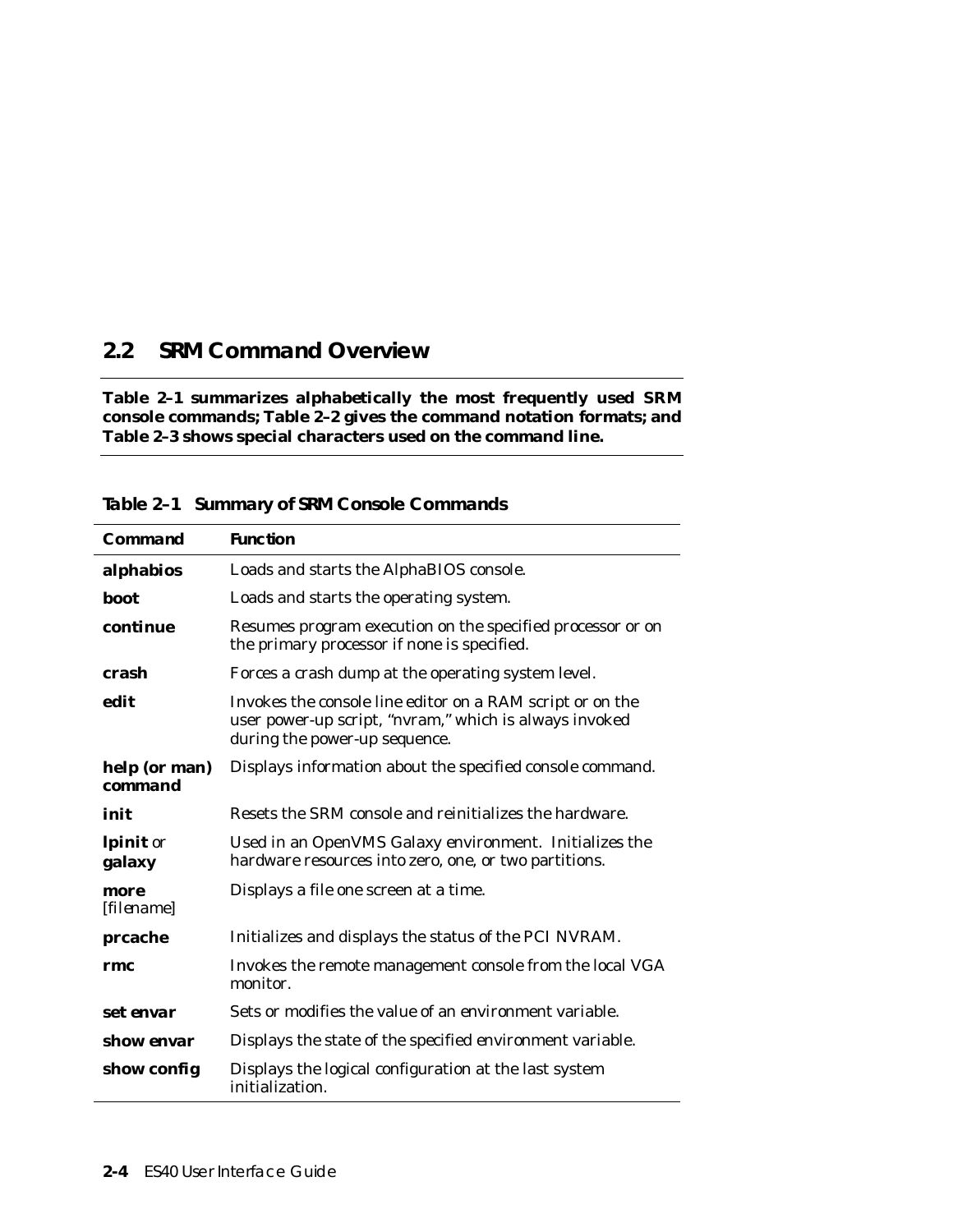| Command         | <b>Function</b>                                                                                                                          |
|-----------------|------------------------------------------------------------------------------------------------------------------------------------------|
| show device     | Displays a list of controllers and bootable devices in the<br>system.                                                                    |
| show error      | Reports errors logged in the EEPROMs.                                                                                                    |
| show fru        | Displays the physical configuration of all field-replaceable<br>units (FRUs).                                                            |
| show<br>memory  | Displays information about system memory.                                                                                                |
| show pal        | Displays the versions of UNIX and OpenVMS PALcode.                                                                                       |
| show power      | Displays information about system environmental<br>characteristics, including power supplies, system fans, CPU<br>fans, and temperature. |
| show<br>version | Displays the version of the SRM console program installed on<br>the system.                                                              |
| test            | Verifies the configuration of the devices in the system.                                                                                 |

**Table 2–1 Summary of SRM Console Commands (Continued)**

**NOTE:** *Diagnostic commands are documented in the ES40 Service Guide.*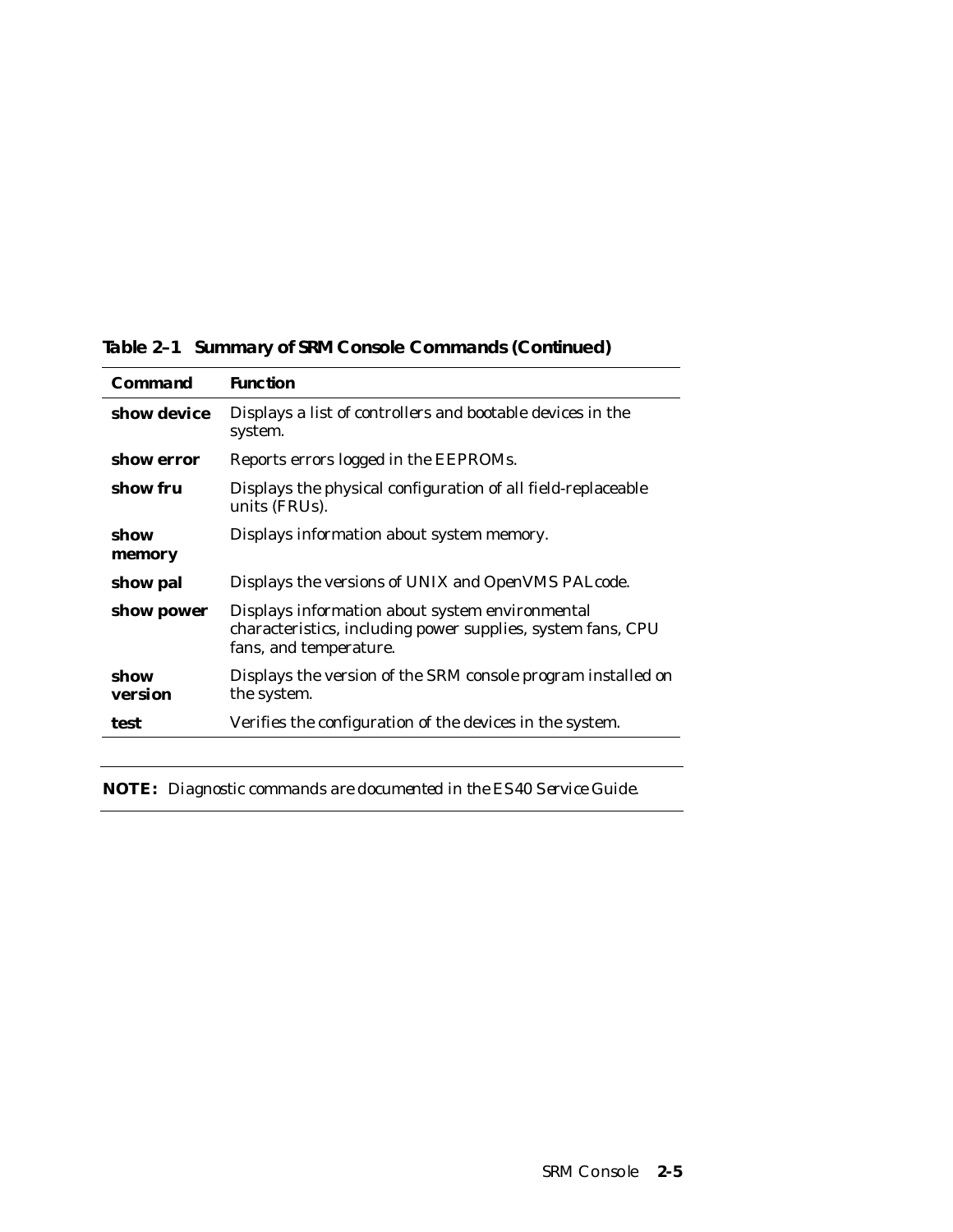| <b>Attribute</b>       | Conditions                                                                                                                                                                                                                                         |
|------------------------|----------------------------------------------------------------------------------------------------------------------------------------------------------------------------------------------------------------------------------------------------|
| Length                 | Up to 255 characters, not including the terminating carriage<br>return or any characters deleted as the command is entered.<br>To enter a command longer than 80 characters, use the<br>backslash character for line continuation (see Table 2-3). |
| Case                   | Upper- or lowercase characters can be used for input.<br>Characters are displayed in the case in which they are entered.                                                                                                                           |
| Abbreviation           | Only by dropping characters from the end of words. You must<br>enter the minimum number of characters to identify the<br>keyword unambiguously. Abbreviation of environment<br>variables is allowed with the <b>show</b> command.                  |
| Options                | You can use command options, to modify the environment,<br>after the command keyword or after any symbol or number in<br>the command. See individual command descriptions for<br>examples.                                                         |
| <b>Numbers</b>         | Most numbers in console commands are in decimal notation.                                                                                                                                                                                          |
| $\rm No$<br>characters | A command line with no characters is a null command. The<br>console program takes no action and does not issue an error<br>message; it returns the console prompt. The console supports<br>command-line recall and editing.                        |
| Spaces or<br>tabs      | Multiple adjacent spaces and tabs are compressed and treated<br>as a single space. Leading and trailing spaces are ignored.                                                                                                                        |

**Table 2–2 Notation Formats for SRM Console Commands**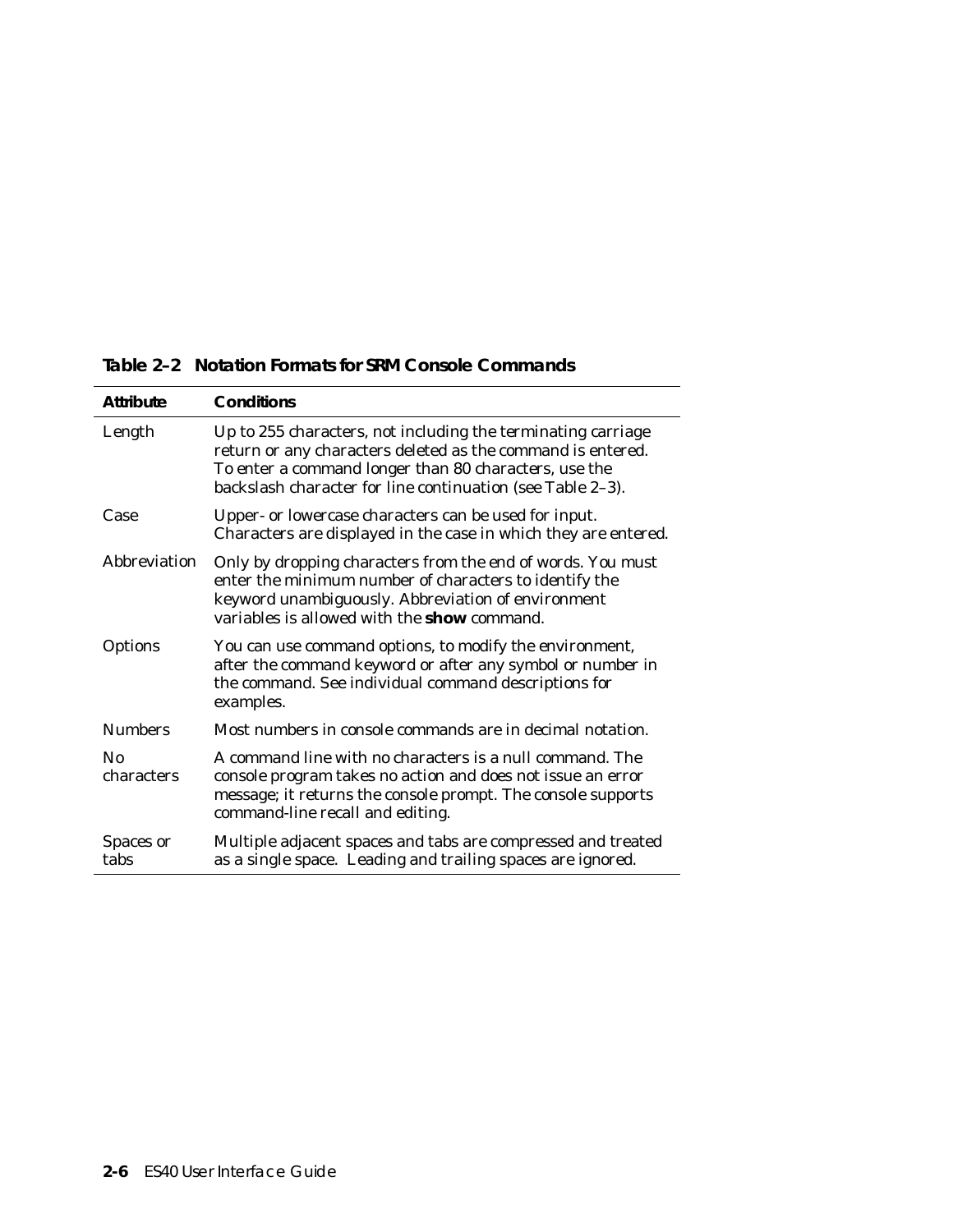| Character                | <b>Function</b>                                                                                                                                                                                                                                                                       |
|--------------------------|---------------------------------------------------------------------------------------------------------------------------------------------------------------------------------------------------------------------------------------------------------------------------------------|
| Return or<br>Enter       | Terminates a command line. No action is taken on a<br>command until it is terminated. If no characters are<br>entered and this key is pressed, the console just redisplays<br>the prompt.                                                                                             |
| Backslash $(\setminus)$  | Continues a command on the next line. Must be the last<br>character on the line to be continued.                                                                                                                                                                                      |
| <b>Delete</b>            | Deletes the previous character.                                                                                                                                                                                                                                                       |
| Ctrl/A                   | Toggles between insert and overstrike modes. The default<br>is overstrike.                                                                                                                                                                                                            |
| $Ctrl/B$ or<br>up-arrow  | Recalls previous command or commands. The last 16<br>commands are stored in the recall buffer.                                                                                                                                                                                        |
| Ctrl/C                   | Terminates the process that is running. Clears Ctrl/S;<br>resumes output suspended by Ctrl/O. When entered as part<br>of a command line, deletes the current line. Ctrl/C has no<br>effect as part of a binary data stream.                                                           |
| Left-arrow               | Moves the cursor left one position.                                                                                                                                                                                                                                                   |
| Ctrl/E                   | Moves the cursor to the end of the line.                                                                                                                                                                                                                                              |
| Ctrl/F or<br>right-arrow | Moves the cursor right one position.                                                                                                                                                                                                                                                  |
| Ctrl/H                   | Moves the cursor to the beginning of the line.                                                                                                                                                                                                                                        |
| <b>Backspace</b>         | Deletes ones character.                                                                                                                                                                                                                                                               |
| Ctrl/J                   | Deletes the previous word.                                                                                                                                                                                                                                                            |
| Ctrl/O                   | Stops output to the console terminal for the current<br>command. Toggles between enable and disable. The output<br>can be reenabled by other means as well: when the console<br>prompts for a command, issues an error message, or enters<br>program mode, or when Ctrl/P is entered. |

**Table 2–3 Special Characters for SRM Console**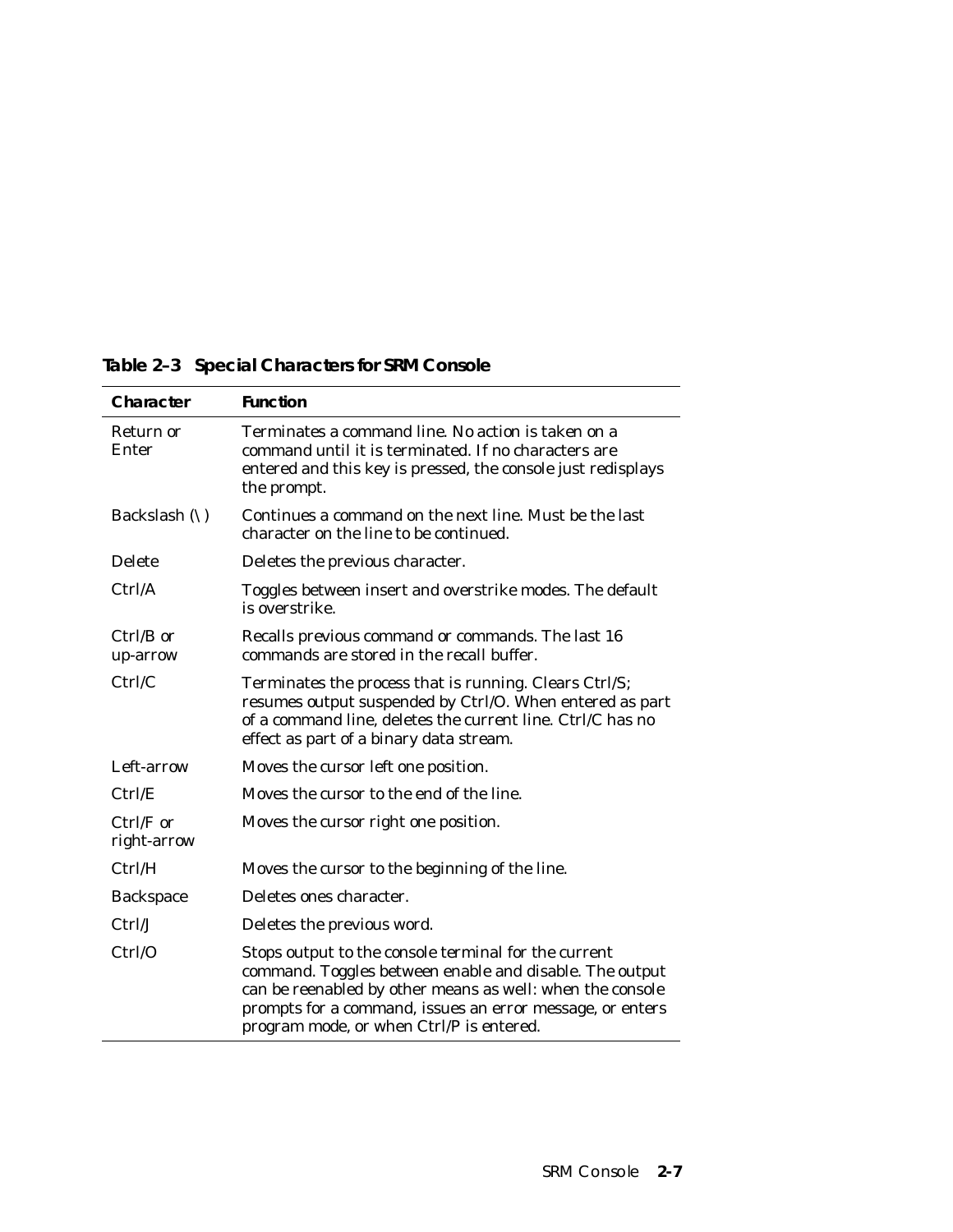| Character | <b>Function</b>                                                                                                                         |
|-----------|-----------------------------------------------------------------------------------------------------------------------------------------|
| Ctrl/Q    | Resumes output to the console terminal that was<br>suspended by Ctrl/S.                                                                 |
| Ctrl/R    | Redisplays the current line. Deleted characters are<br>omitted. This command is useful for hardcopy terminals.                          |
| Ctrl/S    | Suspends output to the console terminal until Ctrl/Q is<br>entered. Cleared by Ctrl/C.                                                  |
| Ctrl/U    | Deletes the current line.                                                                                                               |
| $\ast$    | Wildcarding for commands such as show.                                                                                                  |
| $11 - 11$ | Double quotes enable you to denote a string for<br>environment variable assignment.                                                     |
| #         | Specifies that all text between it and the end of the line is<br>a comment. Control characters are not considered part of<br>a comment. |

**Table 2–3 Special Characters for SRM Console (Continued)**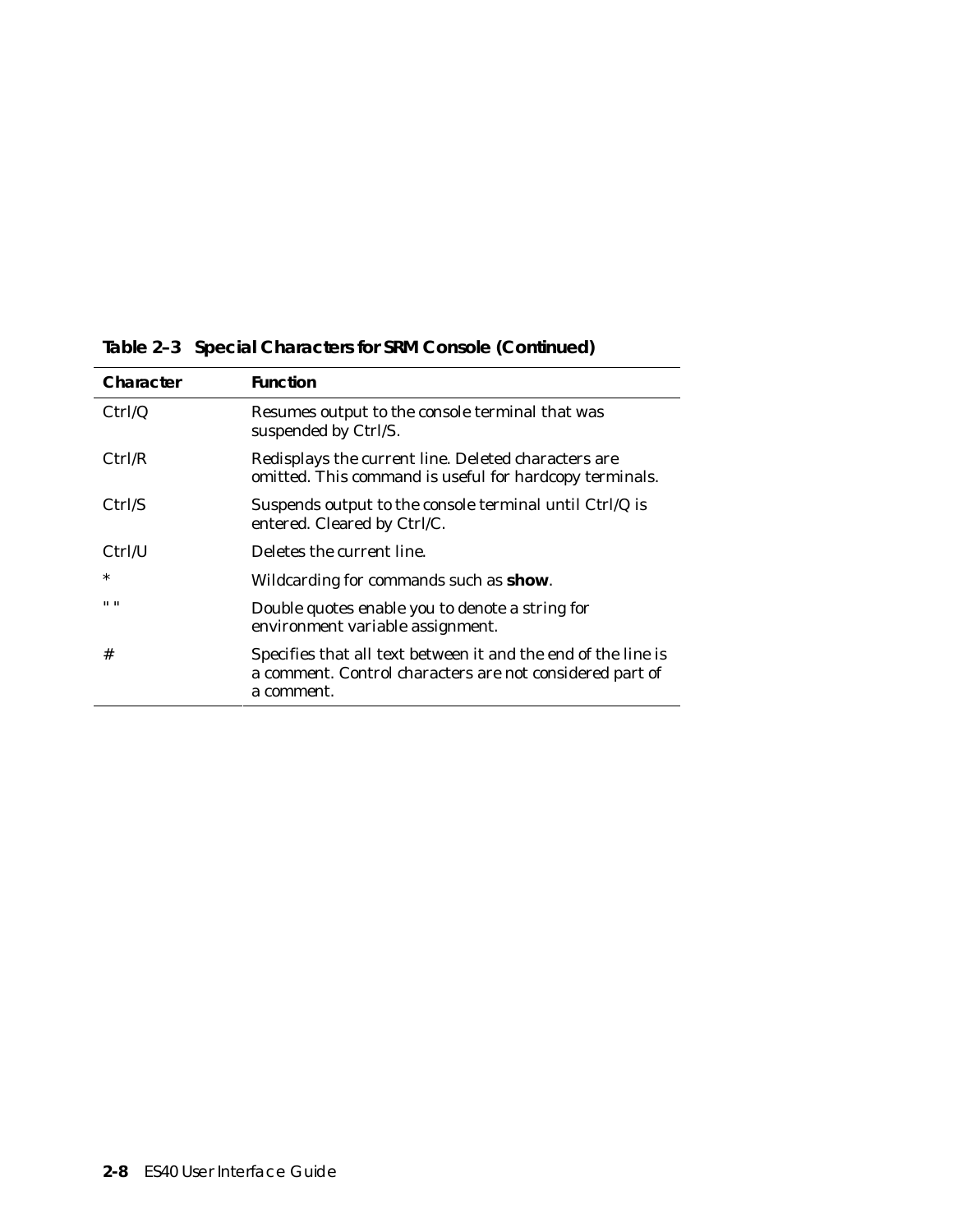# **2.3 Management Tasks Performed from SRM**

### **This section lists system management tasks and the related SRM commands.**

| Task                                                                                                                                               | Commands                                                             |
|----------------------------------------------------------------------------------------------------------------------------------------------------|----------------------------------------------------------------------|
| Get help on SRM commands                                                                                                                           | help or man                                                          |
| <b>Start AlphaBIOS from SRM</b>                                                                                                                    | alphabios                                                            |
| Display the item indicated (logical configuration,<br>boot devices, FRUs, memory, PALcode version,<br>power supplies and sensors, and SRM version) | show (config, device,<br>error, fru, memory,<br>pal, power, version) |
| Boot OpenVMS, Tru64 UNIX, or Linux                                                                                                                 | boot                                                                 |
| Initialize (reset) console firmware                                                                                                                | init                                                                 |
| Initialize the hardware resources in an OpenVMS<br><b>Galaxy environment</b>                                                                       | lpinit or galaxy                                                     |
| Set and view environment variables                                                                                                                 | set envar<br>show envar                                              |
| Edit a script                                                                                                                                      | edit                                                                 |
| Read a file                                                                                                                                        | more                                                                 |
| Force a crash dump                                                                                                                                 | crash                                                                |
| Resume program execution                                                                                                                           | continue                                                             |
| Initialize and display status of PCI NVRAM                                                                                                         | prcache                                                              |
| Run RMC from the local VGA monitor                                                                                                                 | rmc                                                                  |
| Verify the devices in the system                                                                                                                   | test                                                                 |

**Table 2–4 Management Tasks and Related SRM Commands**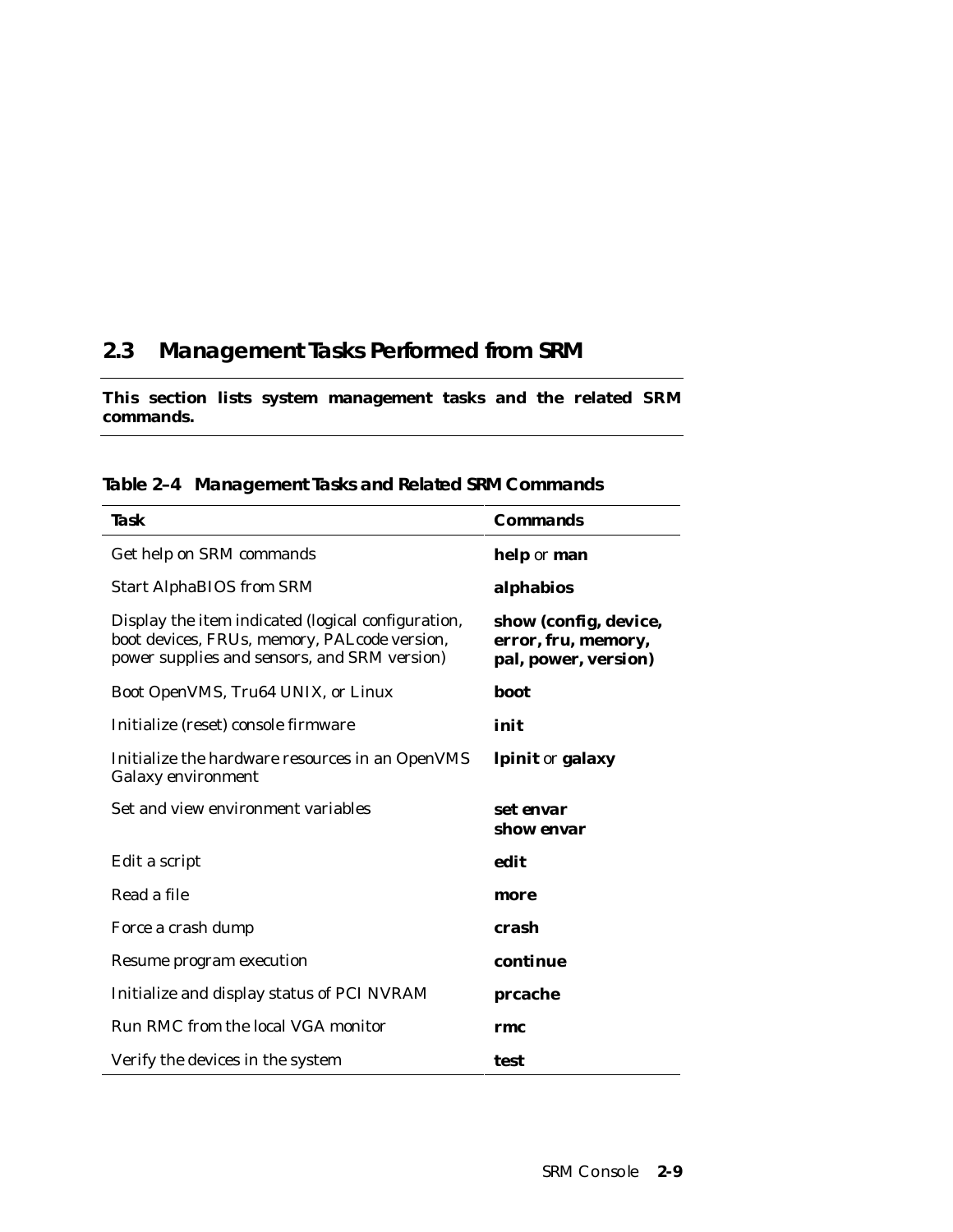# **2.4 Getting Help on SRM Commands**

**The help (or man) command displays basic information about a command.**

#### **Example 2–1 Help (or Man)**

P00>>> help set NAME set FUNCTION Set or modify the value of an environment variable. SYNOPSIS set <envar> <value> [-integer] [-string] where

<envar>={auto\_action,bootdef\_dev,boot\_file,boot\_osflags,...}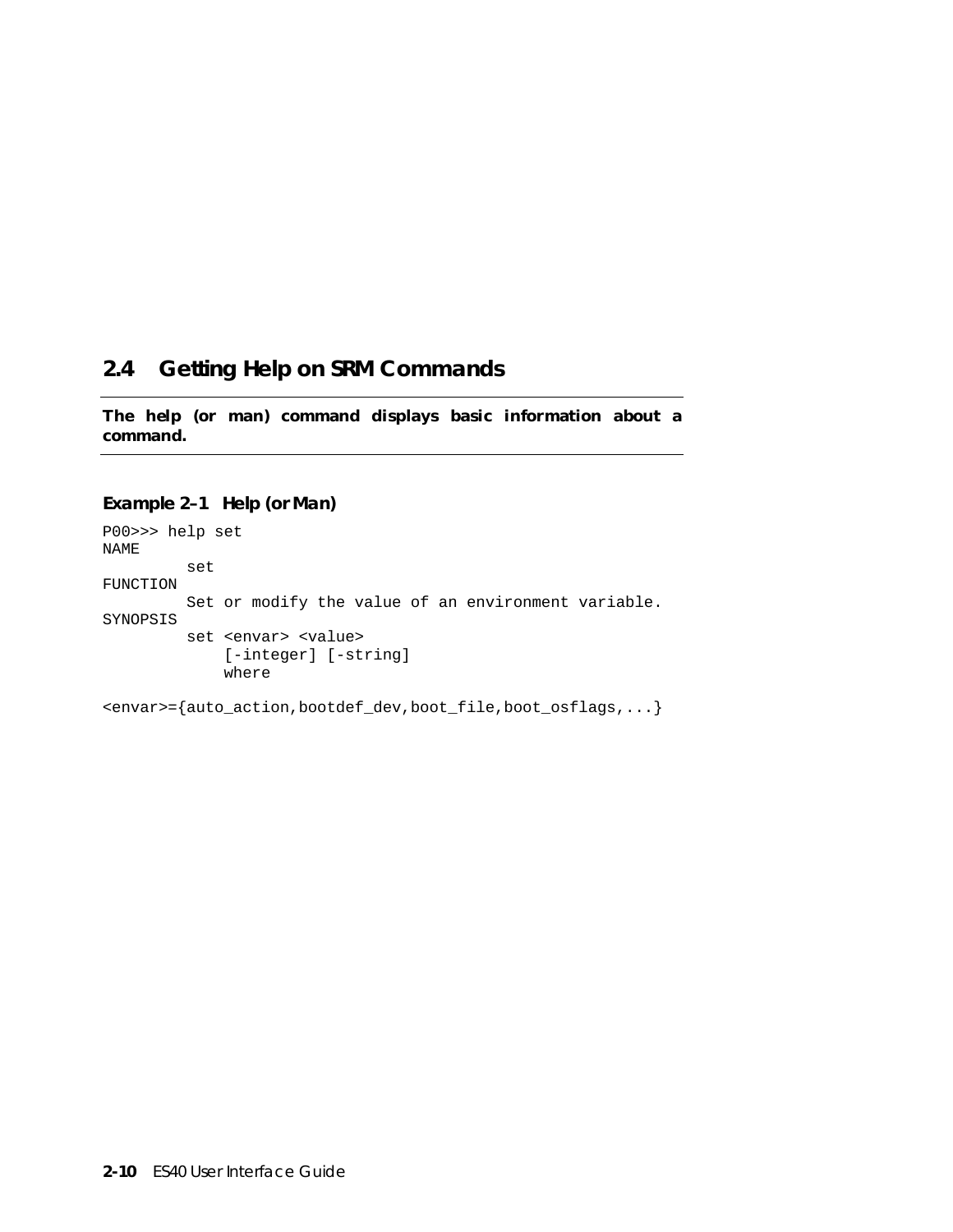The **help** (or **man**) command displays basic information about the use of console commands when the system is in console mode. The syntax is:

**help** (or **man**) [*command . .* . ]

| command | Command or topic for which help is requested. The options<br>are: |                                                                           |  |
|---------|-------------------------------------------------------------------|---------------------------------------------------------------------------|--|
|         | none                                                              | Displays the complete list of commands<br>for which you can receive help. |  |
|         | command name                                                      | Displays information about the console<br>command.                        |  |
|         | argument_string<br>(such as "sh")                                 | Displays information about all commands<br>that begin with that string.   |  |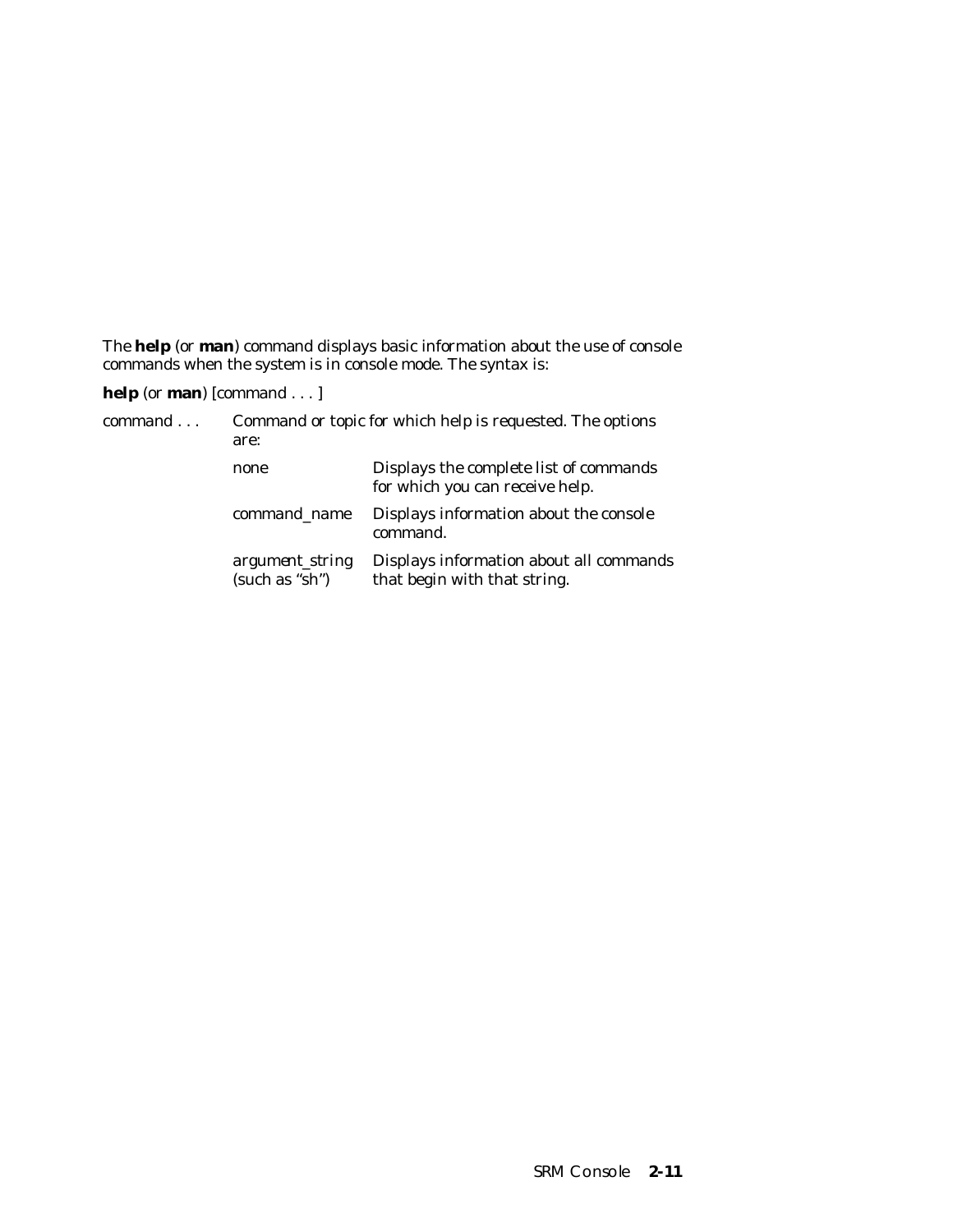## **2.5 Displaying the Logical Configuration**

**Use the show config command to display the logical configuration of the system. For the physical configuration, see the show fru command (Section 2.7).**

#### **Example 2–2 Show Config**

| P00>>>sh config                                                                                                     |                  |                                                                                                                                                                              | Compaq Computer Corporation<br>Compag AlphaServer ES40 |                                        |  |    |
|---------------------------------------------------------------------------------------------------------------------|------------------|------------------------------------------------------------------------------------------------------------------------------------------------------------------------------|--------------------------------------------------------|----------------------------------------|--|----|
| Firmware<br>SRM Console:<br>ARC Console: v5.70<br>PALcode:<br>Serial Rom: V2.5-F<br>RMC Rom:<br>RMC Flash Rom: V2.2 | V5.6-102<br>V1.1 | OpenVMS PALcode V1.69-2, Tru64 UNIX PALcode V1.62-1                                                                                                                          |                                                        |                                        |  |    |
| Processors<br>CPU <sub>0</sub><br>CPU 1<br>CPU <sub>2</sub><br>CPU <sub>3</sub>                                     |                  | Alpha EV67 pass 2.2.3 667 MHz 8MB Bcache<br>Alpha EV67 pass 2.2.3 667 MHz 8MB Bcache<br>Alpha EV67 pass 2.2.3 667 MHz 8MB Bcache<br>Alpha EV67 pass 2.2.3 667 MHz 8MB Bcache |                                                        |                                        |  | 9  |
| Core Logic<br>Cchip<br>Dchip<br>Pchip 0 DECchip 21272-EA Rev 2<br>Pchip 1 DECchip 21272-EA Rev 2<br>TIG             | Rev 10           | DECchip 21272-CA Rev 9(C4)<br>DECchip 21272-DA Rev 2                                                                                                                         |                                                        |                                        |  | B) |
| Memory<br>Array                                                                                                     | Size             | Base Address                                                                                                                                                                 |                                                        | Intly Mode                             |  |    |
| 0<br>1<br>$\overline{a}$<br>3                                                                                       | 1024Mb           | 0000000000000000                                                                                                                                                             |                                                        | 2-Way<br>$2-Way$<br>$2-Way$<br>$2-Way$ |  |    |

2048 MB of System Memory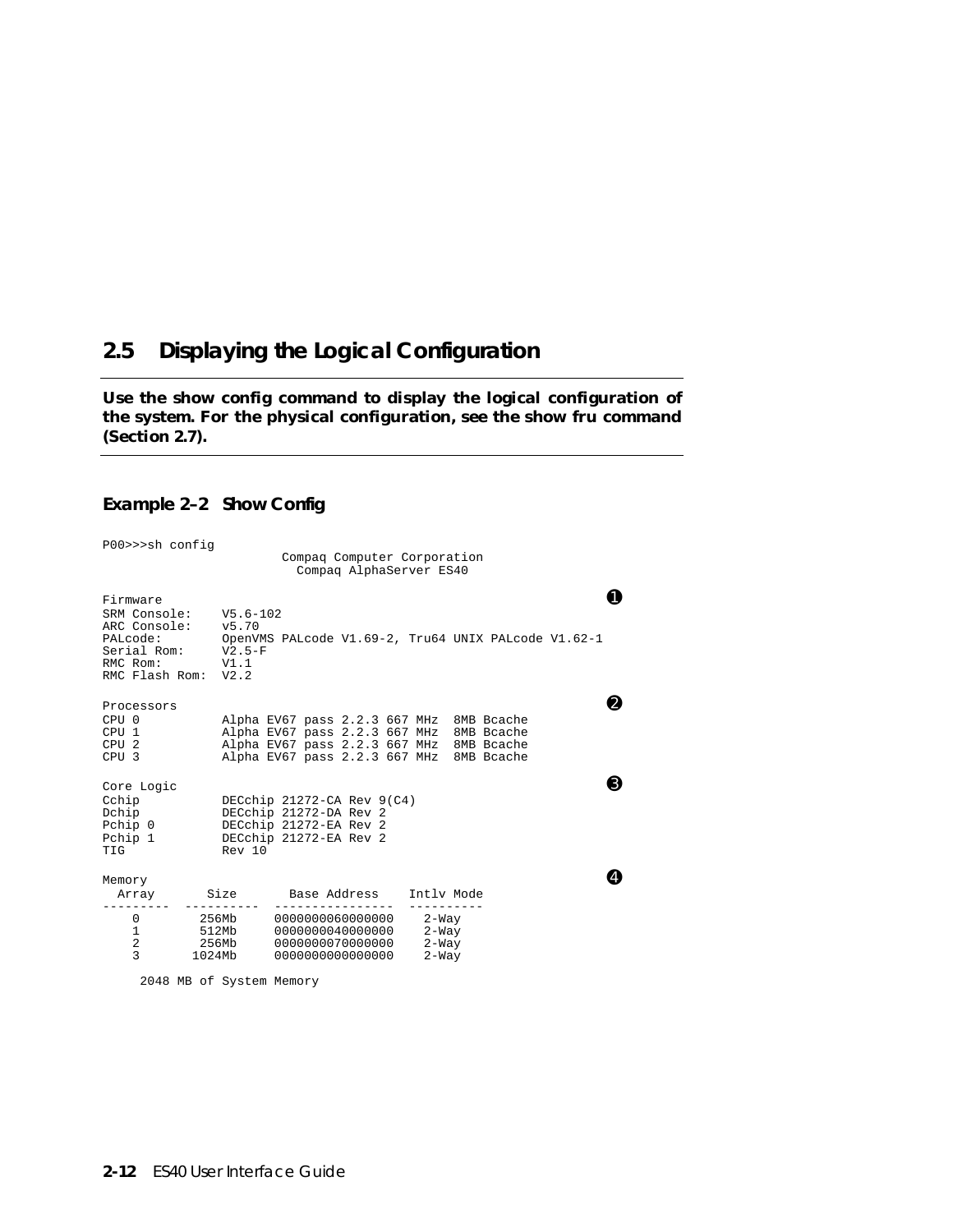- ➊ **Firmware**. Version numbers of the SRM console, AlphaBIOS (ARC) console, PALcode, serial ROM, RMC ROM and RMC flash ROM.
- ➋ **Processors**. Processors present, processor version and clock speed, and amount of backup cache.
- ➌ **Core logic**. Version numbers of the chips on the system motherboard.
- ➍ **Memory**. Memory arrays and memory size.

*Continued on next page*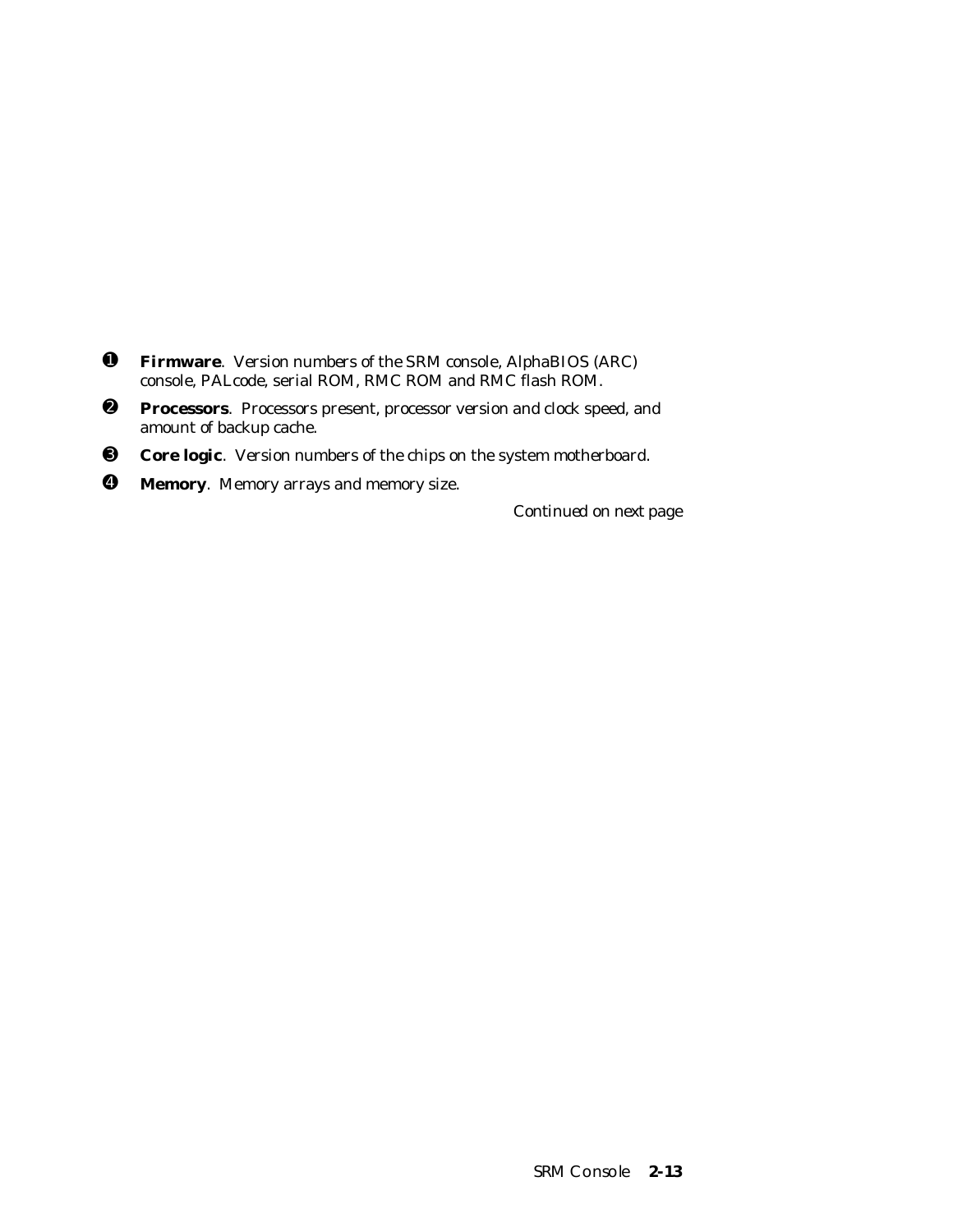## **Example 2–2 Show Config (Continued)**

| Slot<br>2                    | Option<br>ELSA GLoria Synergy                      | Hose 0, Bus 0, PCI                                                                                 | 6                                                     |
|------------------------------|----------------------------------------------------|----------------------------------------------------------------------------------------------------|-------------------------------------------------------|
| 7<br>15                      | Acer Labs M1543C<br>Acer Labs M1543C IDE           | dqa.0.0.15.0<br>dqb.0.1.15.0                                                                       | Bridge to Bus 1, ISA                                  |
| 19                           | Acer Labs M1543C USB                               | dqa0.0.0.15.0                                                                                      | TOSHIBA CD-ROM XM-6302B                               |
|                              | Option<br>Floppy                                   | Hose 0, Bus 1, ISA<br>dva0.0.0.1000.0                                                              |                                                       |
| Slot<br>4<br>6               | Option<br>DE500-BA Network Con<br>DECchip 21152-AA | Hose 1, Bus 0, PCI<br>ewa0.0.0.4.1                                                                 | $00 - 00 - F8 - 09 - 90 - FF$<br>Bridge to Bus 2, PCI |
| Slot<br>0                    | Option<br>NCR 53C875                               | Hose 1, Bus 2, PCI<br>pka0.7.0.2000.1<br>dka0.0.0.2000.1<br>dka100.1.0.2000.1<br>dka200.2.0.2000.1 | SCSI Bus ID 7<br>RZ2DD-LS<br>RZ2DD-LS<br>RZ1CB-CS     |
| 1<br>$\overline{2}$<br>POO>> | NCR 53C875<br>DE500-AA Network Con                 | pkb0.7.0.2001.1 SCSI Bus ID 7<br>ewb0.0.0.2002.1                                                   | $00 - 06 - 2B - 00 - 25 - 5B$                         |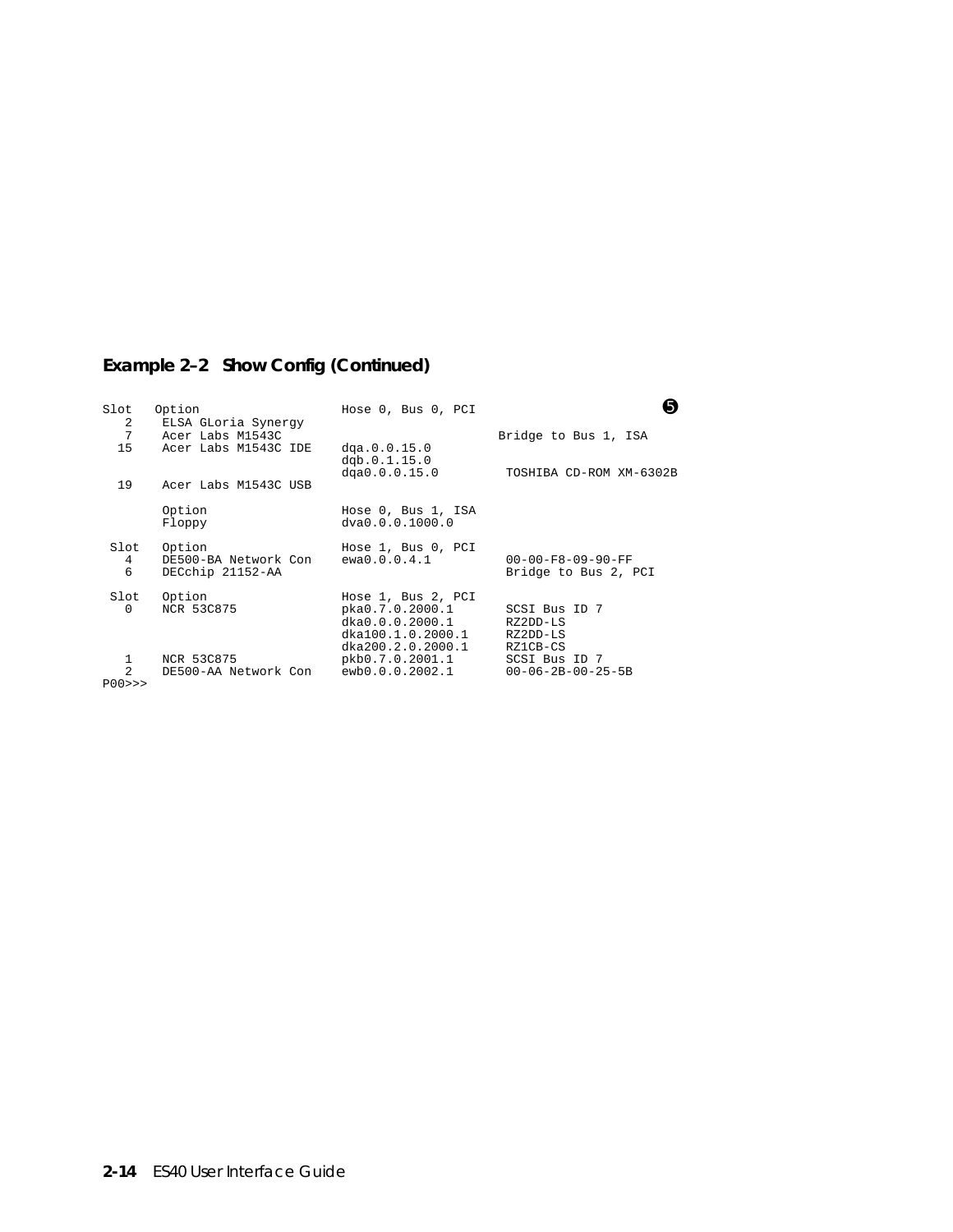#### ➎ **PCI bus information**.

The "Slot" column lists the logical slots seen by the system. They are not the physical slots into which devices are installed. See Table 2–5 for the correspondence between logical slots and physical slots.

The NCR 53C896 on Hose 0, Bus 0 is a dual-channel Ultra2 SCSI multifunction controller. Two controllers reside on the same chip. They are shown as 2/0 and 2/1. The first number is the logical slot, and the second is the function.

The Acer Labs bridge chip, which is located in PCI logical slot 7, has two built-in IDE controllers. The CD-ROM is on the first controller.

**NOTE:** The *naming of devices (for example, dqa.0.0.15.0) follows the conventions described in Table 2–6.*

In Example 2–2, the following devices are present:

#### **Hose 0, Bus 0, PCI**

| Slot 2/0 | <b>SCSI</b> controller                 |
|----------|----------------------------------------|
| Slot 2/1 | <b>SCSI</b> controller                 |
| Slot 4   | VGA controller                         |
| Slot 7   | PCI to ISA bridge chip                 |
| Slot 15  | <b>IDE</b> controller and CD-ROM drive |
| Slot 19  | Universal serial bus (USB) controller  |

#### **Hose 0, Bus 1, ISA**

Diskette drive

#### **Hose 1, Bus 0, PCI**

| SCSI controller and drives | Slot 1 |  |  |
|----------------------------|--------|--|--|
|----------------------------|--------|--|--|

- Slot 3 SCSI controller and drives
- Slot 4 Ethernet controller
- Slot 6 PCI-to-PCI bridge chip to Bus 2

#### **Hose 1, Bus 2, PCI**

| Slot 0 | <b>SCSI</b> controller |
|--------|------------------------|
| Slot 1 | <b>SCSI</b> controller |
| Slot 2 | Ethernet controller    |

*Continued on next page*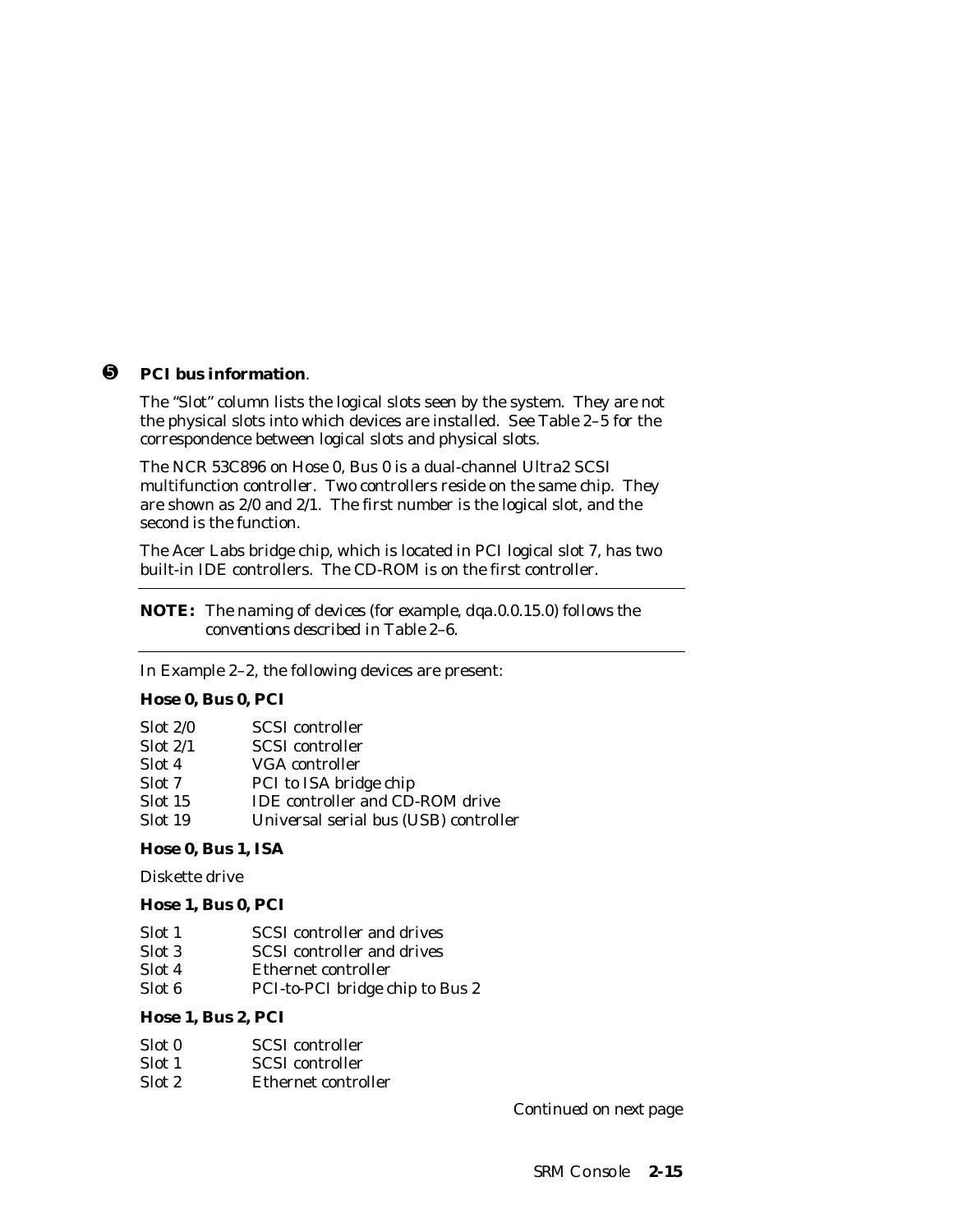| <b>Physical Slot</b> | <b>Logical Slot</b> | PCI <sub>0</sub> |
|----------------------|---------------------|------------------|
|                      |                     | Device           |
| 2                    | 2                   | <b>Device</b>    |
| 3                    | 3                   | <b>Device</b>    |
| 4                    | 4                   | Device           |
| <b>Physical Slot</b> | <b>Logical Slot</b> | PCI <sub>1</sub> |
| 5                    |                     | Device           |
| 6                    | 2                   | Device           |
| 7                    | 3                   | Device           |
| 8                    | 4                   | Device           |
| 9                    | 5                   | <b>Device</b>    |
| 10                   | 6                   | Device           |

**Table 2–5 Correspondence Between Logical and Physical PCI Slots**

**NOTE:** *PCI 0 and PCI 1 correspond to Hose 0 and Hose 1 in the logical configuration.*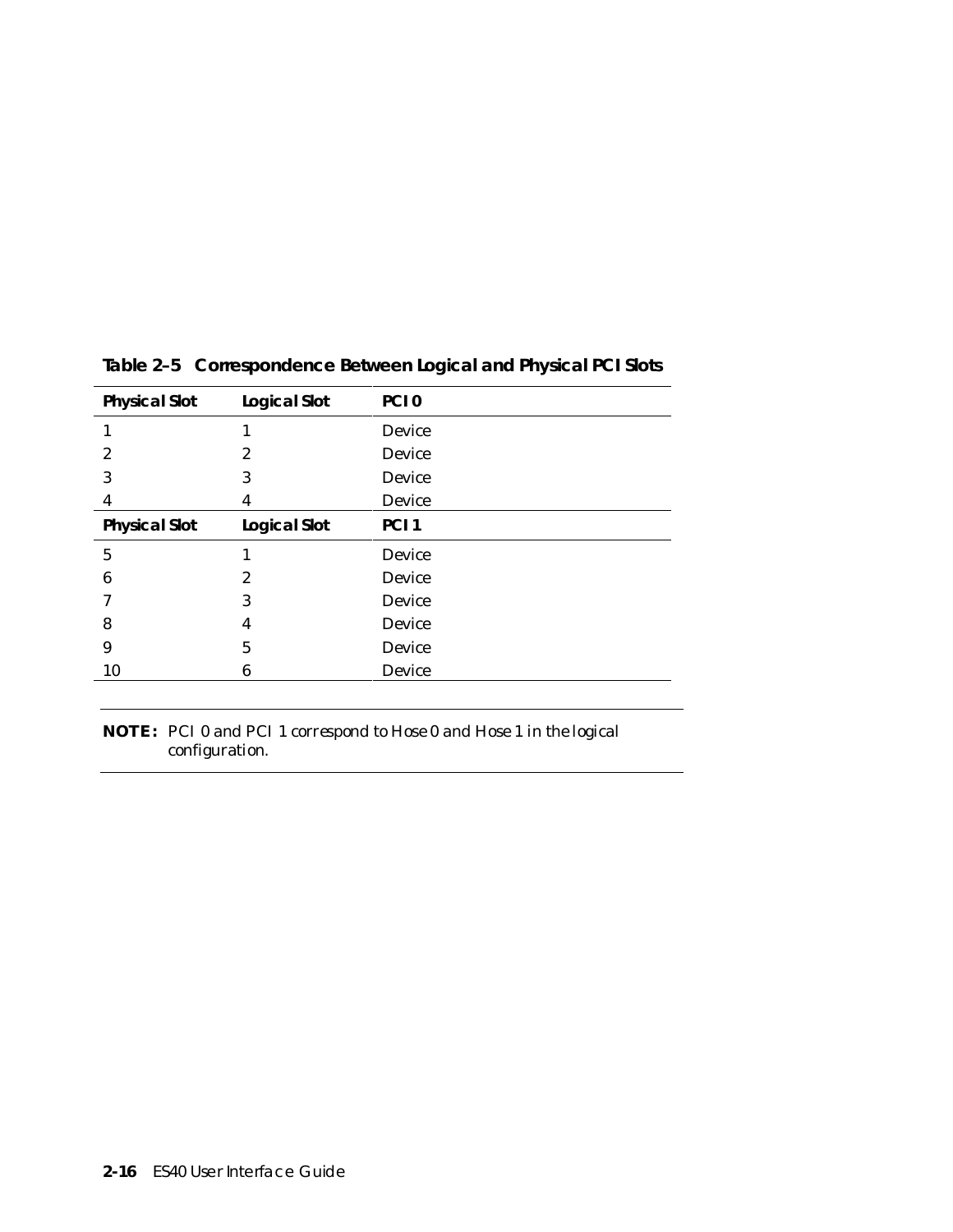## **2.6 Displaying the Bootable Devices**

**Use the show device command to display the bootable devices. DK = SCSI drive; DQ = IDE drive; DV = diskette drive; EI or EW = Ethernet controller; PK = SCSI controller.**

#### **Example 2–3 Show Device**

| P00>>> show device |        |                               |      |
|--------------------|--------|-------------------------------|------|
| dka0.0.0.1.1       | DKA0   | RZ2DD-LS                      | 0306 |
| dka100.1.0.1.1     | DKA100 | RZ2DD-LS                      | 0306 |
| dka200.2.0.1.1     | DKA200 | RZ1CB-CS                      | 0844 |
| dkb0.0.0.3.1       | DKB0   | RZ25                          | 0900 |
| dqa0.0.0.15.0      | DOA0   | TOSHIBA CD-ROM XM-6302B       | 1012 |
| dva0.0.0.1000.0    | DVA0   |                               |      |
| ewa0.0.0.4.1       | EWA0   | $00 - 00 - F8 - 09 - 90 - FF$ |      |
| ewb0.0.0.2002.1    | EWB0   | $00 - 06 - 2B - 00 - 25 - 5B$ |      |
| pka0.7.0.1.1       | PKA0   | SCSI Bus ID 7                 |      |
| pkb0.7.0.3.1       | PKB0   | SCSI Bus ID 7                 |      |
| pkc0.7.0.2000.1    | PKC0   | SCSI Bus ID 7                 |      |
| pkd0.7.0.2001.1    | PKD0   | SCSI Bus ID 7                 |      |
|                    |        |                               |      |

|  |  |  | Table 2-6 Device Naming Conventions |
|--|--|--|-------------------------------------|
|--|--|--|-------------------------------------|

|    | Category          | <b>Description</b>                                                                                                                                                                                                                                                                                                                                                                         |  |  |  |
|----|-------------------|--------------------------------------------------------------------------------------------------------------------------------------------------------------------------------------------------------------------------------------------------------------------------------------------------------------------------------------------------------------------------------------------|--|--|--|
| dq | Driver ID         | Two-letter designator of port or class driver<br><b>SCSI</b> drive or CD<br>dk<br>Ethernet port<br>ew<br>FDDI device<br><b>IDE CD-ROM</b><br>dq<br>fw<br><b>RAID</b> set device<br><b>SCSI</b> tape<br>dr<br>mk<br><b>DSSI</b> disk<br><b>DSSI</b> tape<br>du<br>mu<br>$\mathbf{d}\mathbf{v}$<br>Diskette drive<br><b>SCSI</b> port<br>pk<br><b>DSSI</b> port<br>ei<br>Ethernet port<br>pu |  |  |  |
| a  | Storage adapter   | One-letter designator of storage adapter                                                                                                                                                                                                                                                                                                                                                   |  |  |  |
|    | ID                | (a, b, c).                                                                                                                                                                                                                                                                                                                                                                                 |  |  |  |
| 0  | Device unit       | Unique number (MSCP unit number). SCSI unit                                                                                                                                                                                                                                                                                                                                                |  |  |  |
|    | number            | numbers are forced to 100 X node ID.                                                                                                                                                                                                                                                                                                                                                       |  |  |  |
| 0  | Bus node number   | Bus node ID.                                                                                                                                                                                                                                                                                                                                                                               |  |  |  |
| 0  | Channel number    | Used for multi-channel devices.                                                                                                                                                                                                                                                                                                                                                            |  |  |  |
| 15 | Logical slot num. | Corresponds to PCI slot number (see Table 2-5).                                                                                                                                                                                                                                                                                                                                            |  |  |  |
| 0  | Hose number       | $0 - PCI$ 0                                                                                                                                                                                                                                                                                                                                                                                |  |  |  |
|    |                   | $1 - PCI$ 1                                                                                                                                                                                                                                                                                                                                                                                |  |  |  |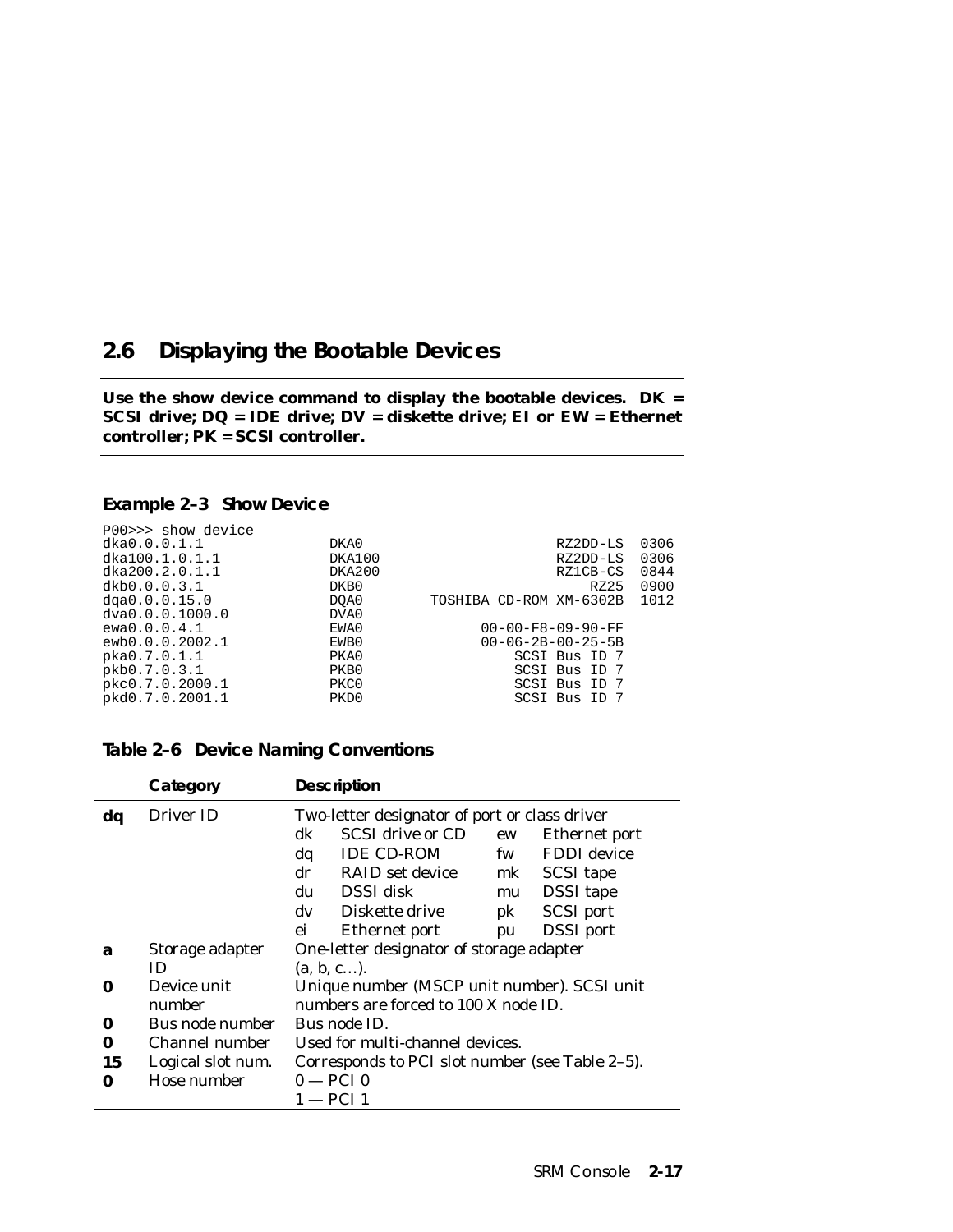# **2.7 Displaying the System FRUs**

#### **Use the show fru command to view the physical configuration of FRUs. Use the show error command to display FRUs with errors.**

### **Example 2–4 Show Fru**

| P00>>> show fru  |        |                          |                     |       |       |
|------------------|--------|--------------------------|---------------------|-------|-------|
| 0                | 0      | ❸                        | ❹                   | ❺     | ❻     |
|                  |        |                          |                     |       |       |
| FRUname          | Е      | Part#                    | Serial#             | Misc. | Other |
| SMB <sub>0</sub> |        | 00 54-25385-01.E01       | AY94412345          |       |       |
| SMB0.CPU0        |        | 00 54-30158-A5           | NI90260078          |       |       |
| SMB0.CPU1        |        | 00 54-30158-A5           | NI90260073          |       |       |
| SMB0.CPU2        |        | 00 54-30158-A5           | NI90260056          |       |       |
| SMB0.CPU3        |        | 00 54-30158-A5           | NI90260071          |       |       |
| SMB0.MMB0        |        | 00 54-25582-01.B02       | AY90112345          |       |       |
| SMB0.MMB0.DIM1   |        | 00 54-24941-EA.A01CPO    | NI90202001          |       |       |
| SMB0.MMB0.DIM2   |        | 00 54-24941-EA.A01CPO    | NI90200102          |       |       |
| SMB0.MMB0.DIM3   |        | 00 54-24941-EA.A01CPO    | NI90200103          |       |       |
| SMB0.MMB0.DIM4   |        | 00 54-24941-EA.A01CPO    | NI90200104          |       |       |
| SMB0.MMB0.DIM5   |        | 00 54-24941-EA.A01CPO    | NI90202005          |       |       |
| SMB0.MMB0.DIM6   |        | 00 54-24941-EA.A01CPO    | NI90202006          |       |       |
| SMB0.MMB1        |        | 00 54-25582-01.B02       | AY90112301          |       |       |
| SMB0.MMB1.DIM1   |        | 00 54-25053-BA.A01CPO    | NI90112341          |       |       |
| SMB0.MMB1.DIM2   |        | 00 54-25053-BA.A01CPQ    | NI90112342          |       |       |
| SMB0.MMB1.DIM3   |        | 00 54-25053-BA.A01CPO    | NI90112343          |       |       |
| SMB0.MMB1.DIM4   |        | 00 54-25053-BA.A01CPO    | NI90112344          |       |       |
| SMB0.MMB1.DIM5   |        | 00 54-25053-BA.A01CPQ    | NI90112345          |       |       |
| SMB0.MMB1.DIM6   |        | 00 54-25053-BA.A01CPO    | AY80112346          |       |       |
| SMB0.MMB2        |        | 00 54-25582-01.B02       | AY80012302          |       |       |
| SMB0.MMB2.DIM1   |        | 00 54-25053-BA.A01CPO    | NI90112331          |       |       |
| SMB0.MMB2.DIM2   |        | 00 54-25053-BA.A01CPO    | AY80112332          |       |       |
| SMB0.MMB2.DIM3   |        | 00 54-25053-BA.A01CPO    | AY80112333          |       |       |
| SMB0.MMB2.DIM4   |        | 00 54-25053-BA.A01CPO    | AY80112334          |       |       |
| SMB0.MMB2.DIM5   |        | 00 54-25053-BA.A01CPQ    | AY80112335          |       |       |
| SMB0.MMB2.DIM6   |        | 00 54-25053-BA.A01CPO    | AY80112336          |       |       |
| SMB0.MMB3        |        | 00 54-25582-01.B02       | AY90112303          |       |       |
| SMB0.MMB3.DIM1   |        | 00 54-25053-BA.A01CPQ    | AY80112341          |       |       |
| SMB0.MMB3.DIM2   |        | 00 54-25053-BA.A01CPO    | AY80112342          |       |       |
| SMB0.MMB3.DIM3   |        | 00 54-25053-BA.A01CPO    | AY80112343          |       |       |
| SMB0.MMB3.DIM4   |        | 00 54-25053-BA.A01CPQ    | AY80112344          |       |       |
| SMB0.MMB3.DIM5   |        | 00 54-25053-BA.A01CPQ    | AY80112345          |       |       |
| SMB0.MMB3.DIM6   |        | 00 54-25053-BA.A01CPO    | AY80112346          |       |       |
| SMB0.CPB0        |        | 00 54-25573-01           | AY80100999          |       |       |
| SMB0.CPB0.PCI4   |        | 00 ELSA GLoria Synergy   |                     |       |       |
| SMB0.CPB0.PCI5   |        | 00 NCR 53C895            |                     |       |       |
| SMB0.CPB0.PCIA   |        | 00 DE500-BA Network Cont |                     |       |       |
| SMB0.CPB0.SBM0   | $00 -$ |                          |                     |       |       |
| PWR0             |        | 00 30-49448-01.A02       | 2P90700557 API-7850 |       |       |
| PWR1             |        | 00 30-49448-01.A02       | 2P90700558 API-7850 |       |       |
| FAN1             | 00     | 70-40073-01              | -                   | Fan   |       |
| FAN2             | 00     | $70 - 40073 - 01$        |                     | Fan   |       |
| FAN3             | 00     | 70-40072-01              | ÷,                  | Fan   |       |
| FAN4             | 00     | $70 - 40071 - 01$        | $\equiv$            | Fan   |       |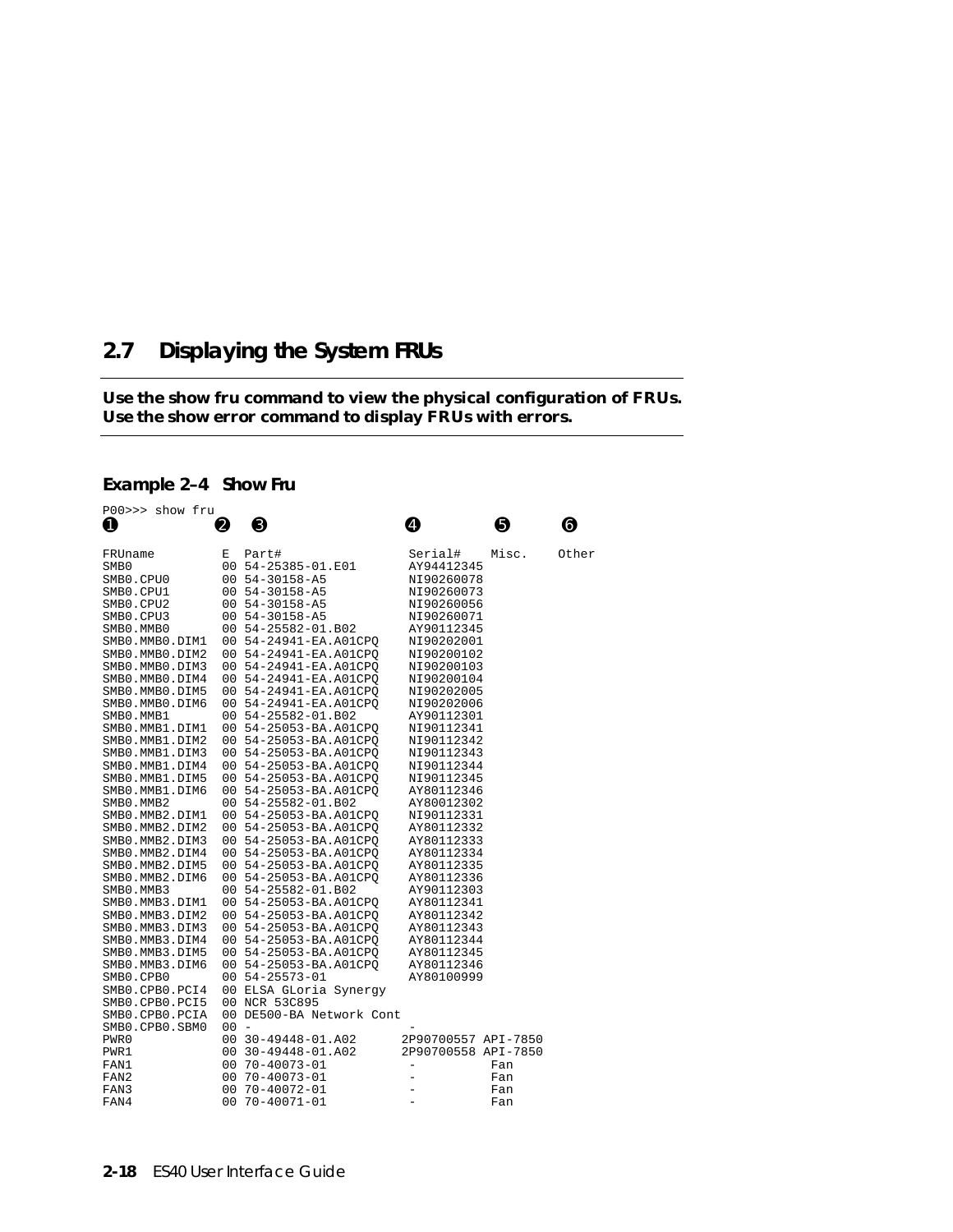| FAN5             | $0070 - 40073 - 02$     | $\overline{\phantom{0}}$ | Fan        |
|------------------|-------------------------|--------------------------|------------|
| FAN6             | 00 70-40074-01          | $\overline{\phantom{0}}$ | Fan        |
| JIO0             | 00 54-25575-01          | $\overline{\phantom{0}}$ | Junk $I/O$ |
| OCP <sub>0</sub> | $00 \t 70 - 33894 - 0x$ | $\overline{\phantom{0}}$ | OCP        |

P00>>>

| $\mathbf \Omega$ | <b>FRUname</b> | The FRU name recognized by the SRM console. The name<br>also indicates the location of that FRU in the physical<br>hierarchy.                                                                                                                    |  |
|------------------|----------------|--------------------------------------------------------------------------------------------------------------------------------------------------------------------------------------------------------------------------------------------------|--|
|                  |                | $SMB = system$ motherboard; $CPU = CPUs$ ; $MMB = memory$<br>motherboard; DIM = DIMMs; CPB = PCI backplane; PCI =<br>PCI option; SBM = SCSI backplane; PWR = power supply;<br>FAN = fans; JIO= I/O connector module (junk I/O).                  |  |
| ❷                | E              | Error field. Indicates whether the FRU has any errors logged<br>against it. FRUs without errors show 00 (hex). FRUs with<br>errors have a non-zero value that represents a bit mask of<br>possible errors. See Table 2-7.                        |  |
| ❸                | Part $#$       | The part number of the FRU in ASCII, either a Compaq part<br>number or a vendor part number.                                                                                                                                                     |  |
| ø                | Serial #       | The serial number. For Compaq FRUs, the serial number has<br>the form XXYWWNNNNN.<br>$XX =$ manufacturing location code<br>$YWW = year$ and week<br>NNNNN = sequence number. For vendor FRUs, the 4-byte<br>sequence number is displayed in hex. |  |
| ❺                | Misc.          | Miscellaneous information about the FRUs. For Compaq<br>FRUs, a model name, number, or the common name for the<br>entry in the Part # field. For vendor FRUs, the<br>manufacturer's name.                                                        |  |
| ❺                | Other          | Optional data. For Compaq FRUs, the Compaq part alias<br>number (if one exists). For vendor FRUs, the year and week<br>of manufacture.                                                                                                           |  |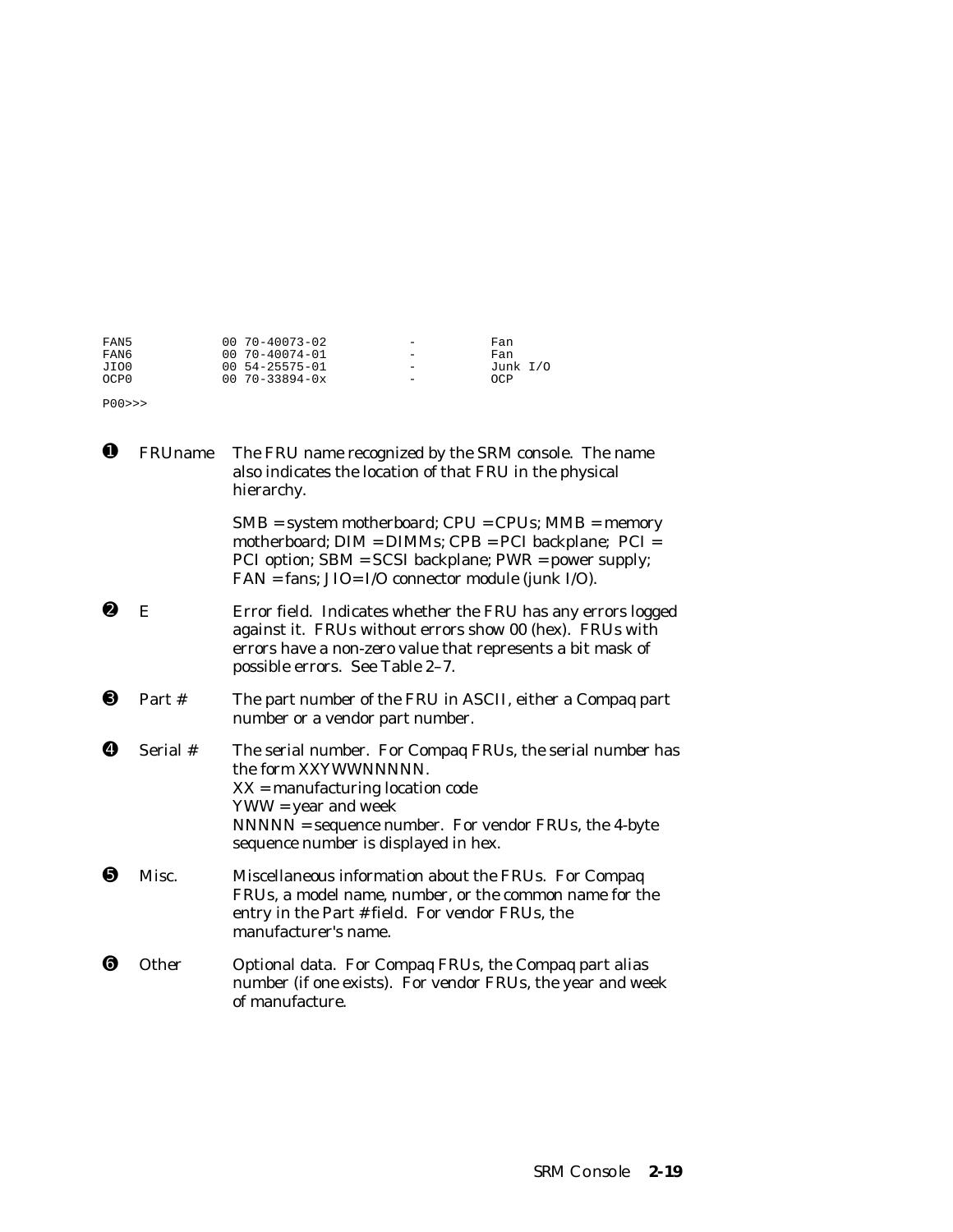| Bit            | Meaning                                     |
|----------------|---------------------------------------------|
| Bit $0$ is $1$ | Failure                                     |
| Bit $1$ is $1$ | TDD error has been logged                   |
| Bit $2$ is $1$ | At least one SDD error has been logged      |
| Bit $3$ is $1$ | FRU EEPROM is unreadable                    |
| Bit 4 is $1$   | Checksum failure on bytes 0-62              |
| Bit $5$ is $1$ | Checksum failure on bytes 64-126            |
| Bit $6$ is $1$ | Checksum failure on bytes 128-254           |
| Bit $7$ is $1$ | FRU's system serial does not match system's |
|                |                                             |

## **Table 2–7 Bit Assignments for Error Field**

**NOTE:** *Contact your service provider if the E (error) field shows any of these errors.*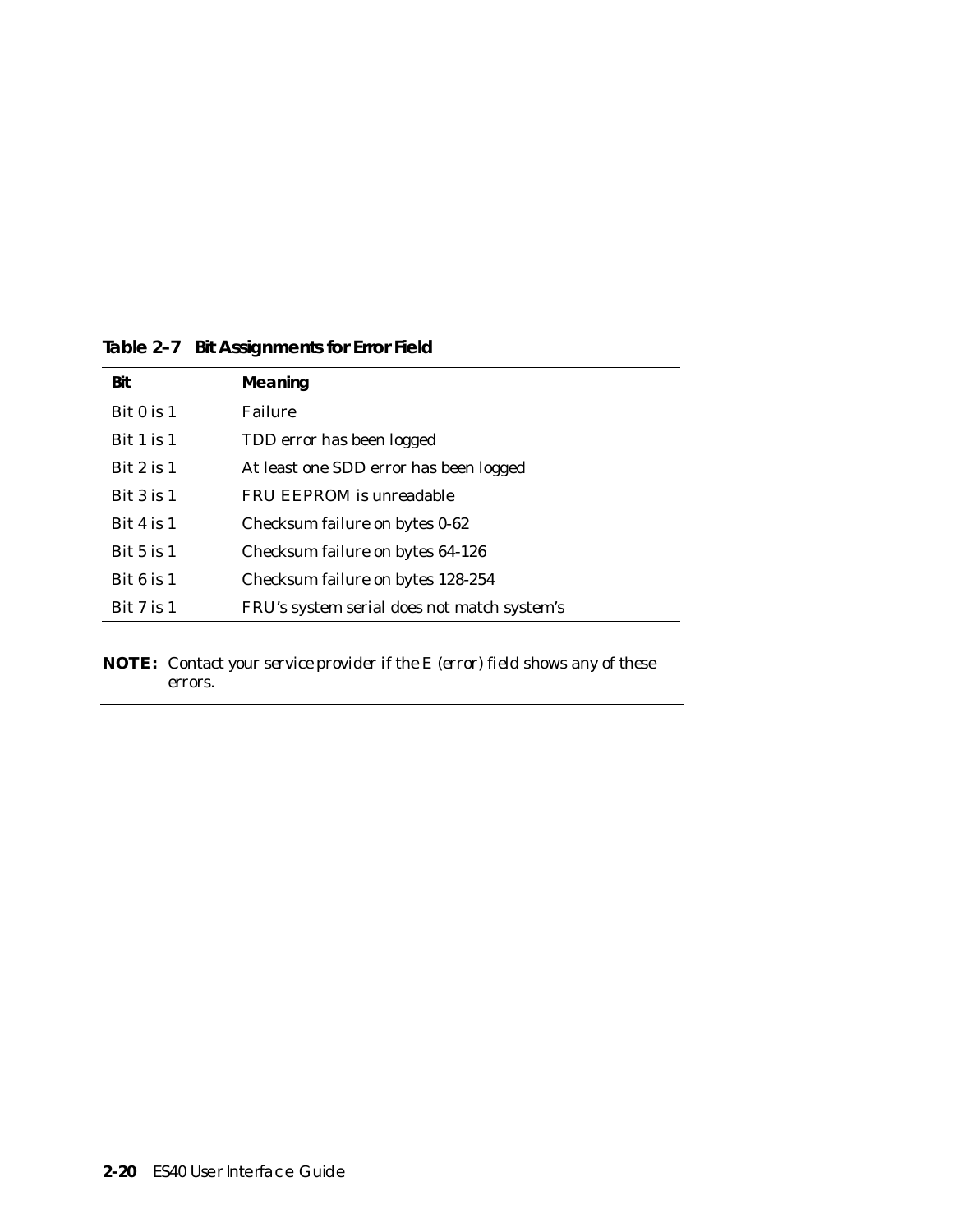# **2.8 Displaying FRUs with Errors**

**The show error command displays FRUs that have errors logged to the serial control bus EEPROMs.**

## **Example 2–5 Show Error**

P00>>> show error SMB0 TDD - Type: 1 Test: 1 SubTest: 1 Error: 1<br>SMB0 SDD - Type: 4 LastLog: 1 Overwrite: 0 SDD - Type: 4 LastLog: 1 Overwrite: 0 P00>>>

The output of the **show error** command is based on information logged to the serial control bus EEPROMs. Both the operating system and the ROM-based diagnostics log errors to the EEPROMs. This functionality allows service providers to generate an error log from the console environment.

The syntax is:

#### **show error**

If no errors are logged, nothing is displayed and you are returned to the SRM console prompt.

Example 2–5 shows errors reported on the system motherboard (SMB0). Contact your service provider if errors are displayed.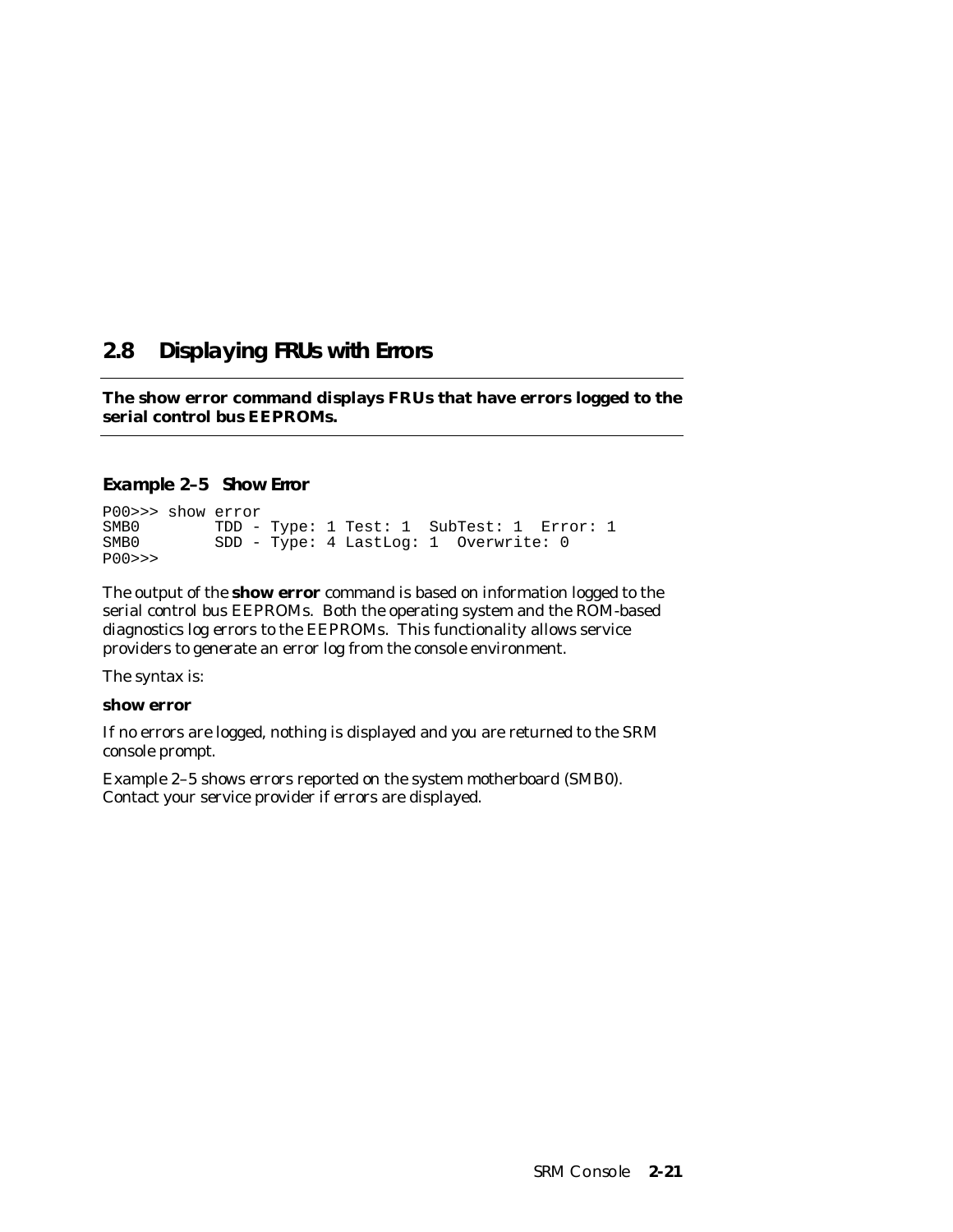# **2.9 Displaying the Memory Configuration**

**Use the show memory command to view the total memory size and location.**

#### **Example 2–6 Show Memory**

| P00>>>show memory<br>Array | Size   | Base Address     | Intly Mode |
|----------------------------|--------|------------------|------------|
| 0                          | 256Mb  | 0000000060000000 | $2-Way$    |
| 1                          | 512Mb  | 0000000040000000 | $2-Way$    |
| 2                          | 256Mb  | 0000000070000000 | $2-Way$    |
| 3                          | 1024Mb | 0000000000000000 | $2-Way$    |
|                            |        |                  |            |

2048 MB of System Memory

The **show memory** display corresponds to the memory array configuration shown in the *ES40 Owner's Guide*. The display does not indicate the number of DIMMs or their size. Thus, in Example 2–6, Array 3 could consist of two sets of 128 MB DIMMs (eight DIMMs) or one set of 256 MB DIMMs (four DIMMs). Either combination provides 1024 MB of memory.

Use the **show fru** command to display all the DIMMs in the system and their locations.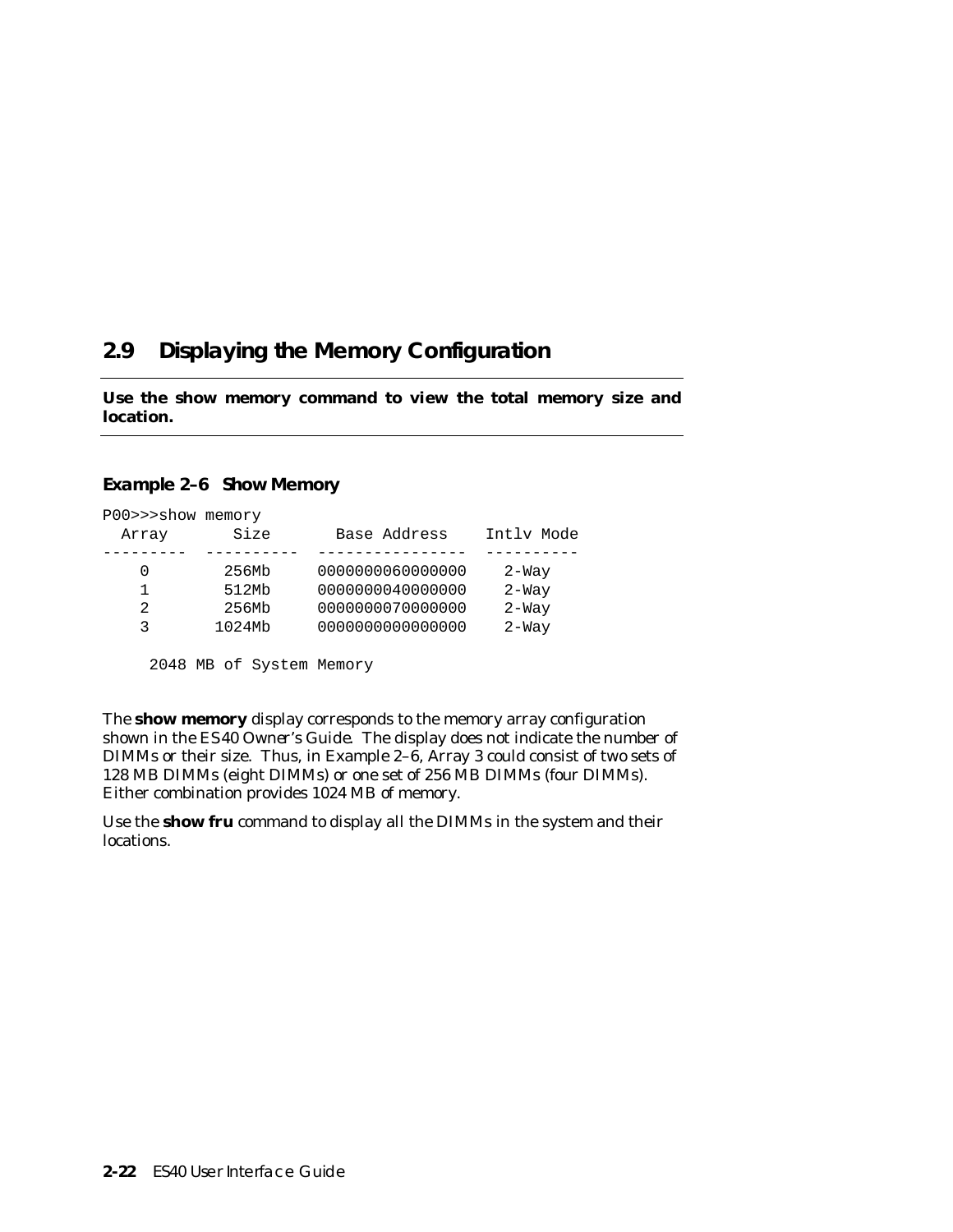# **2.10 Displaying the PAL Version**

**Use the show pal command to display the PALcode version.**

## **Example 2–7 Show PAL**

P00>>> show pal pal OpenVMS PALcode V1.69-2, Tru64 UNIX PALcode V1.62-1 P00>>>

The **show pal** command displays the versions of UNIX and OpenVMS PALcode. PALcode is the Alpha Privileged Architecture Library code, written to support Alpha processors. It implements architecturally defined processor behavior.

The syntax is:

**show pal**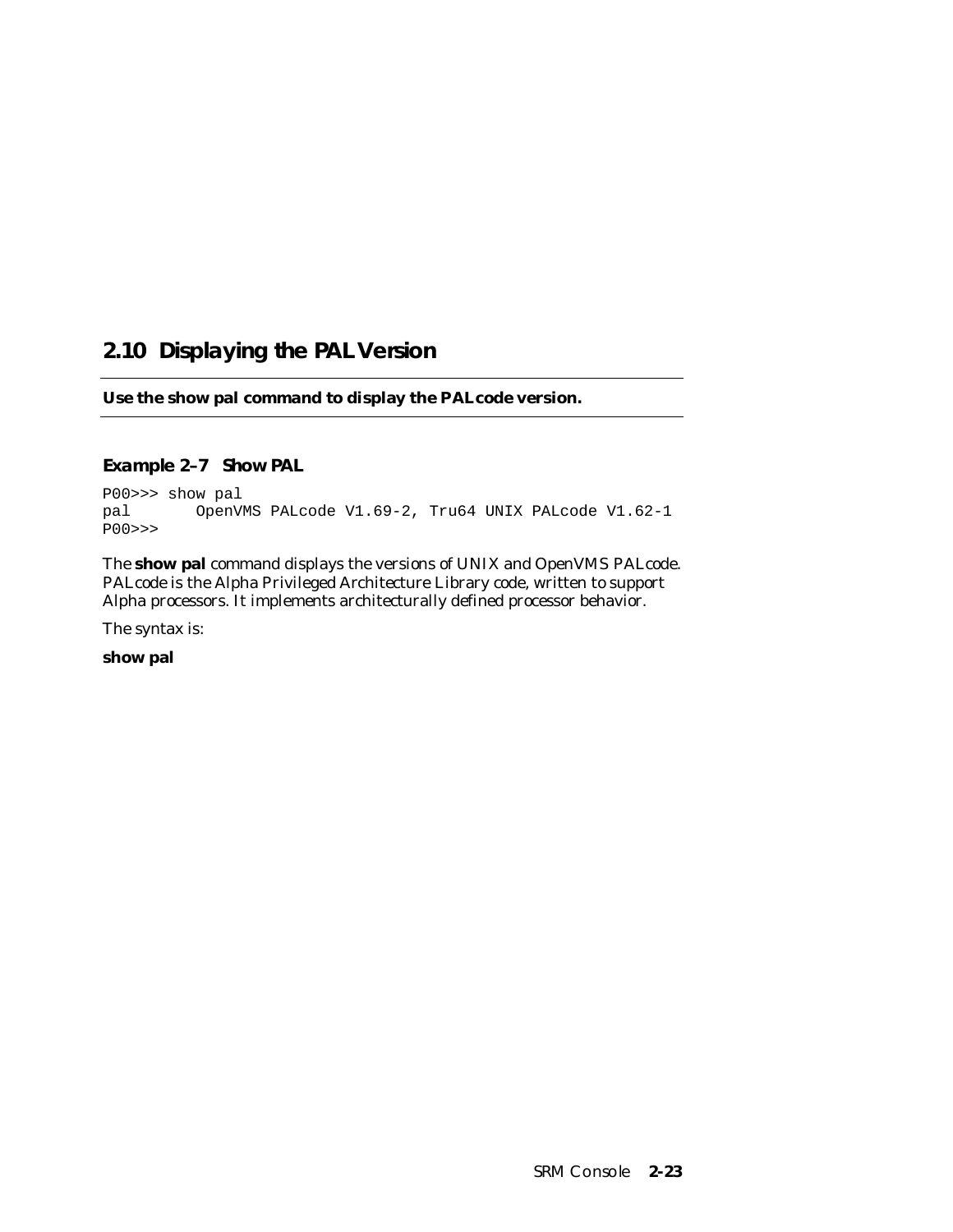## **2.11 Displaying the Power Status**

**Use the show power command to display the status of power supplies, fans, and system temperature. If you are not able to access SRM, invoke RMC and issue the env command.**

### **Example 2–8 Show Power**

| P00>>> show power  |               |   |
|--------------------|---------------|---|
|                    | Status        |   |
| Power Supply 0     | Good          |   |
| Power Supply 1     | Good          |   |
| Power Supply 2     | Not Available |   |
| System Fan 1       | Good          | Ω |
| System Fan 2       | Good          |   |
| System Fan 3       | Bad           |   |
| System Fan 4       | Good          |   |
| System Fan 5       | Good          |   |
| System Fan 6       | Good          |   |
| CPU 0 Temperature  | Warning       | ❸ |
| CPU 1 Temperature  | Good          |   |
| CPU 2 Temperature  | Good          |   |
| CPU 3 Temperature  | Good          |   |
| Zone 0 Temperature | Good          |   |
| Zone 1 Temperature | Good          |   |
| Zone 2 Temperature | Good          |   |
| P00>>              |               |   |

- ➊ Power supplies. Power supply 2 is not installed.
- ➋ System fans. Fan 3 is not working.
- ➌ Temperature sensors on CPUs. CPU 0 is above threshold.
- ➍ Temperature sensors on PCI backplane.

The syntax is:

#### **show power**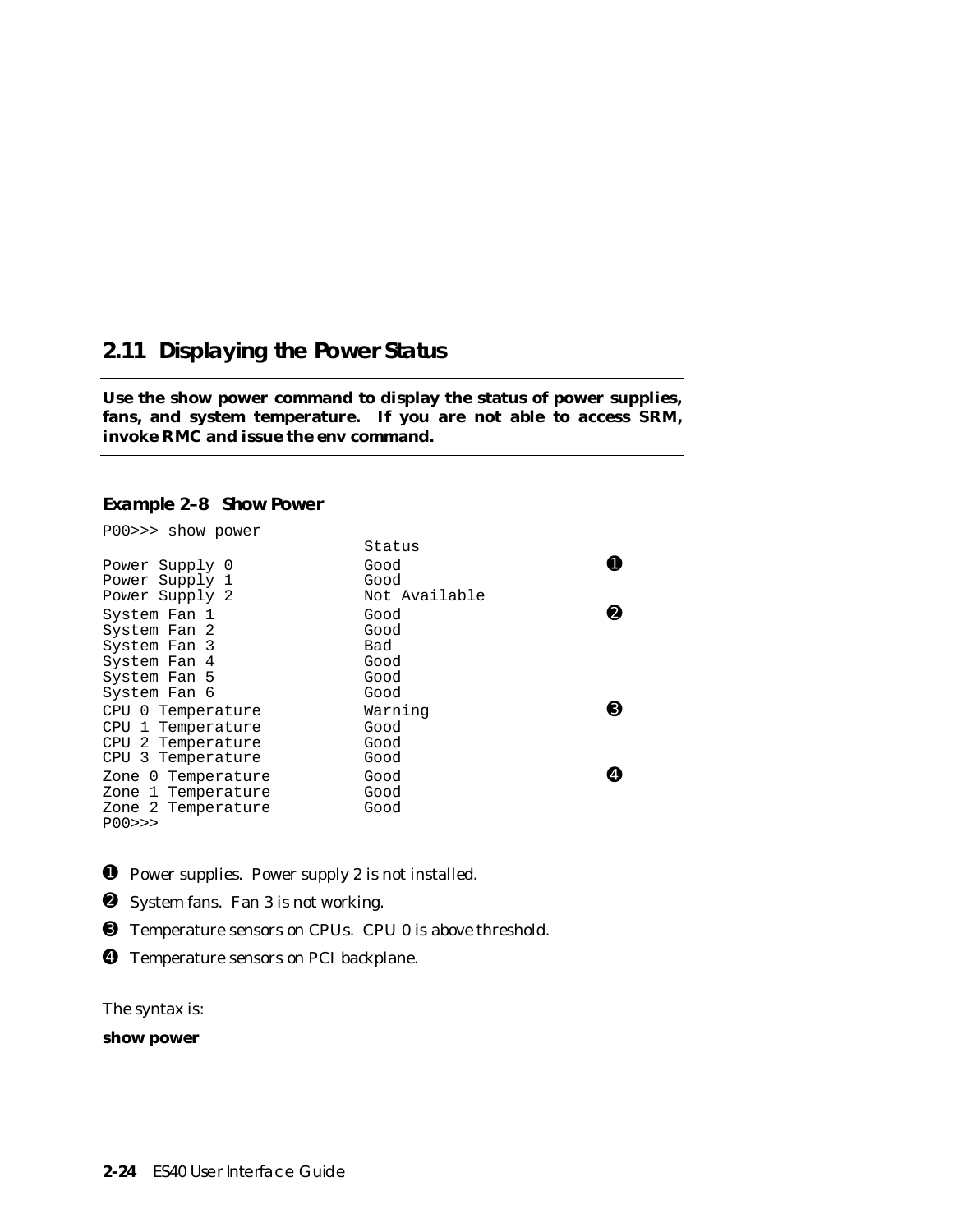# **2.12 Displaying the SRM Console Version**

**Use the show version command to display the version of the SRM console that is installed.**

## **Example 2–9 Show Version**

P00>>> show version V5.6-102 Nov 29 1999 10:47:31 P00>>>

The **show version** command displays the version of the SRM console program that is installed on the system.

The syntax is:

**show version**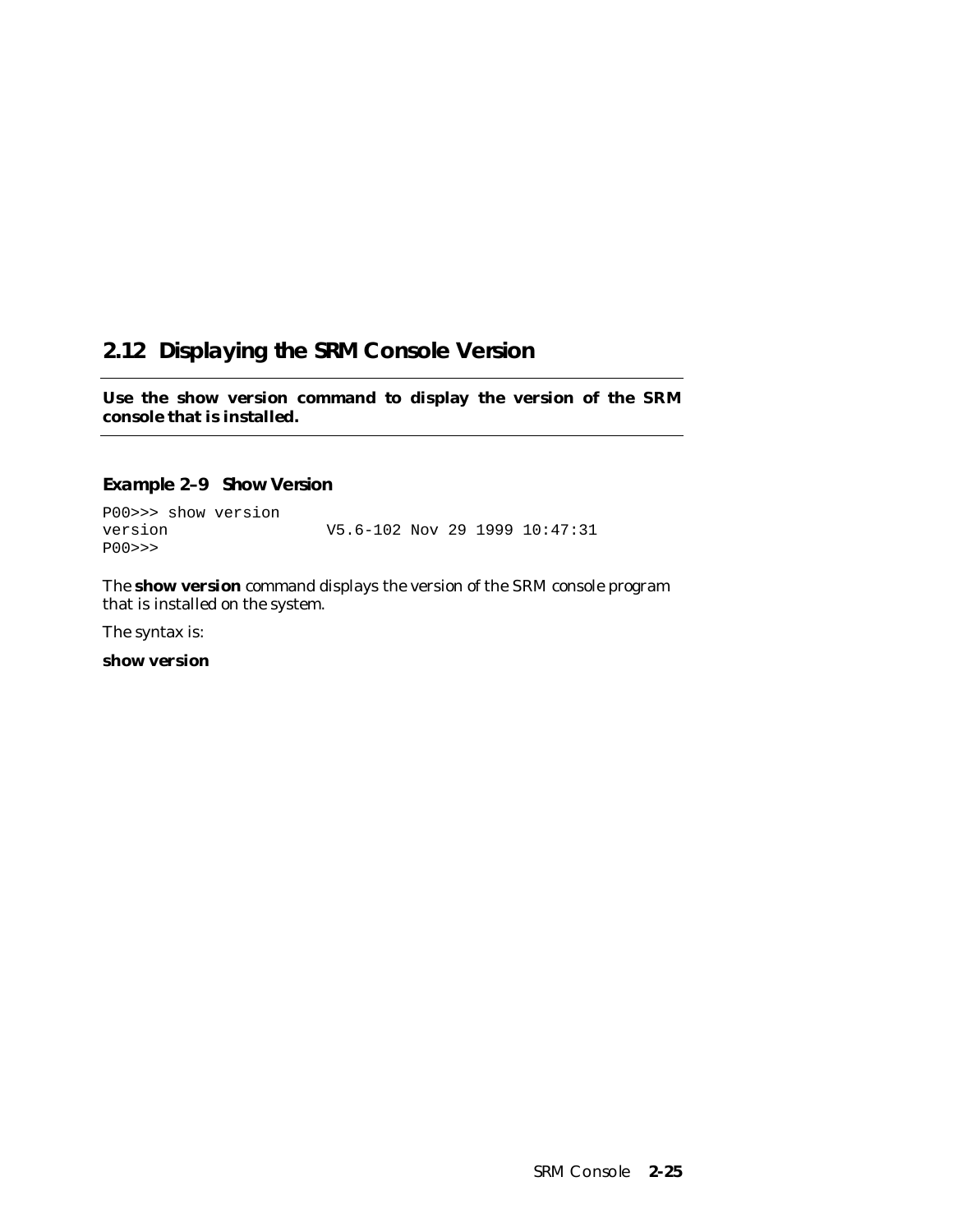## **2.13 Booting an Operating System**

**The boot command boots the Tru64 UNIX, Linux, or OpenVMS operating system. You can specify a boot device, operating systemspecific boot information (boot flags), and an Ethernet protocol for network boots. You can also specify whether the boot program should halt and remain in console mode.**

## **Example 2–10 OpenVMS Boot**

P00>>> boot dkb0 (boot dkb0.0.0.2.1 -flags 0) block 0 of dkb0.0.0.2.1 is a valid boot block reading 1002 blocks from dkb0.0.0.2.1 bootstrap code read in base =  $200000$ , image\_start = 0, image\_bytes =  $7d400$ initializing HWRPB at 2000 initializing page table at 1f2000 initializing machine state setting affinity to the primary CPU jumping to bootstrap code

OpenVMS (TM) Operating System, Version 7.2-1

The **boot** command initializes the processor, loads a program image from the specified boot device, and transfers control to that image. If you do not specify a boot device in the command line, the default boot device is used. The default boot device is determined by the value of the **bootdef\_dev** environment variable, described in Section 2.25.2.

If you specify a list of boot devices, a bootstrap is attempted from each device in order. Then control passes to the first successfully booted image. In a list, always enter network devices last, because network bootstraps terminate only if a fatal error occurs or when an image is successfully loaded.

The syntax is:

**boot** [**-file** *filename*] [**-flags** [*value*]] [**-halt**] [**-protocols** *enet\_protocol*] [*boot\_dev*]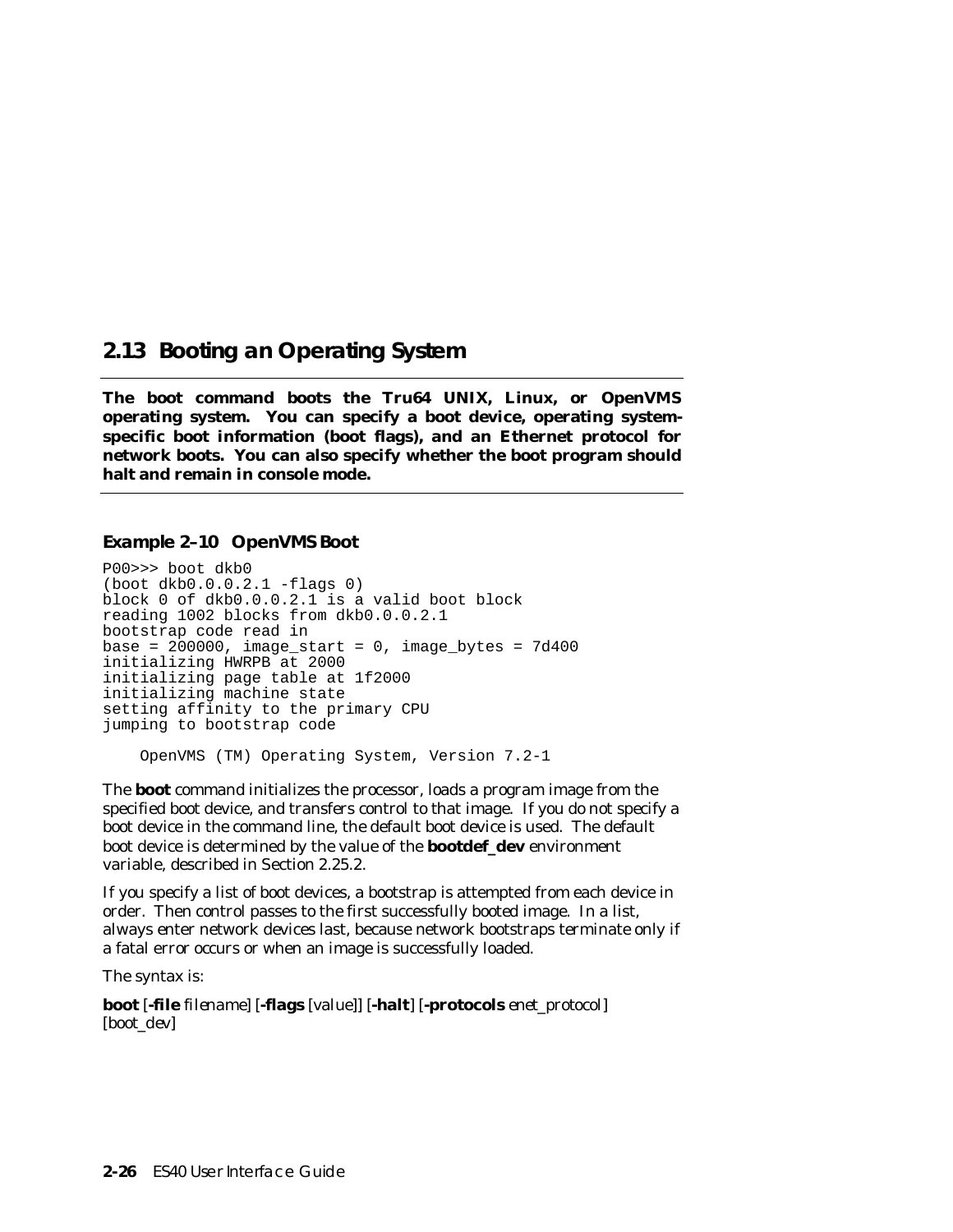| -file<br>filename           | Specifies the name of a file to load into the system. Use the set<br><b>boot_file</b> command to set a default boot file (Section 2.25.3).                                                                                                                                                                                                                                       |  |  |
|-----------------------------|----------------------------------------------------------------------------------------------------------------------------------------------------------------------------------------------------------------------------------------------------------------------------------------------------------------------------------------------------------------------------------|--|--|
|                             | <b>NOTE:</b> For booting from Ethernet, the filename is limited by<br>the MOP V3 load protocol to 15 characters. The MOP<br>protocol is used with OpenVMS systems.                                                                                                                                                                                                               |  |  |
| -flags<br>[value]           | Provides additional operating system-specific boot information.<br>In UNIX, specifies boot flags. In OpenVMS, specifies system<br>root number and boot flags. These values are passed to the<br>operating system for interpretation. Preset default boot flag<br>values are 0,0. Use the set boot_osflags command to change<br>the default boot flag values. See Section 2.25.4. |  |  |
| -halt                       | Forces the bootstrap operation to halt and invoke the console<br>program. The console is invoked after the bootstrap image is<br>loaded and page tables and other data structures are set up.<br>Console device drivers are not shut down. Transfer control to<br>the bootstrap image by entering the continue command.                                                          |  |  |
| -protocols<br>enet_protocol | Specifies the Ethernet protocol to be used for the network boot.<br>Either mop (for OpenVMS) or bootp (for UNIX) may be<br>specified. Use the set ew*0_protocols or ei*0_protocols<br>command to set a default network boot protocol. See Section<br>2.25.14.                                                                                                                    |  |  |
| boot dev                    | A device path or list of devices from which the console program<br>attempts to boot, or a saved boot specification in the form of an<br>environment variable. Use the set bootdef_dev command to<br>set a default boot device. See Section 2.25.2.                                                                                                                               |  |  |

**NOTE:** *Entering values for boot flags, the boot device name, or Ethernet protocol on the* **boot** *command overrides the current default value for the current boot request, but does not change the corresponding environment variable. For example, if you have defined a value for* **boot\_osflags** *and you specify the* **-flags** *argument on the* **boot** *command line, the* **-flags** *argument takes precedence for that boot session.*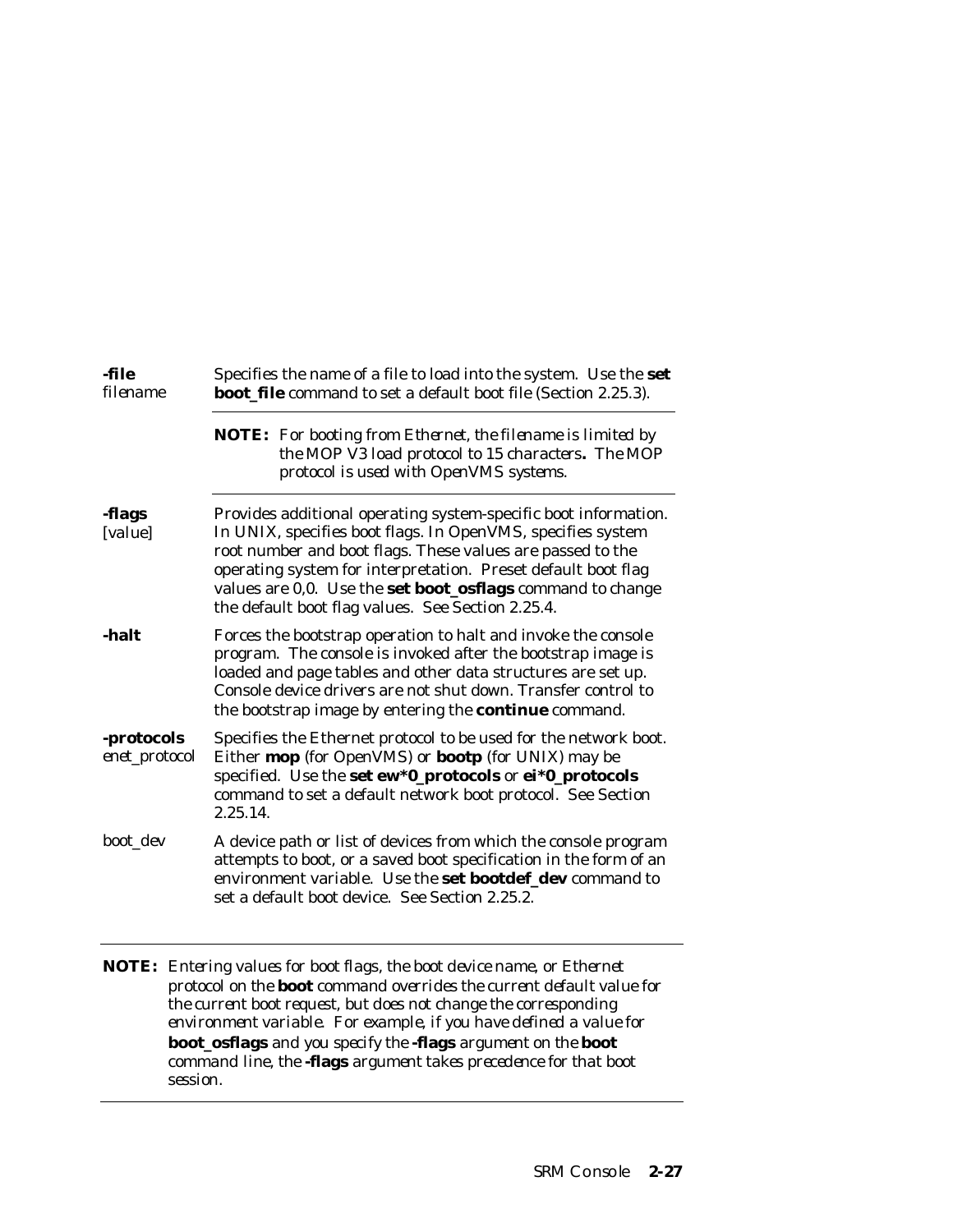## **2.14 Configuring a PCI NVRAM Module**

**The prcache command is used to support Tru64 UNIX systems equipped with a Prestoserve PCI NVRAM module.**

#### **Example 2–11 Prcache**

P00>>> prcache -f PCI NVRAM Disk Cache: passed Size: 4MB PCI Memory Address: 40000000 System ID: 12000000 State: - not valid Battery Status: good (Charging) Battery Disconnect Circuit Status: enabled

P00>>> prcache -z This command will zero the PCI NVRAM Disk Cache Do you really want to continue  $[Y/N]$  ? : y clearing disk cache P00>>>

The **prcache** command, with the options listed below, checks PCI NVRAM configuration and battery status, clears data from the NVRAM module, and disables the NVRAM battery disconnect circuit. This command is used only with UNIX systems. The syntax is:

#### **prcache -{f,z,u}**

- **-f** Checks configuration and battery status.
- **-z** Clears valid data; writes zeros to memory.
- **-u** Disables the NVRAM battery disconnect circuit.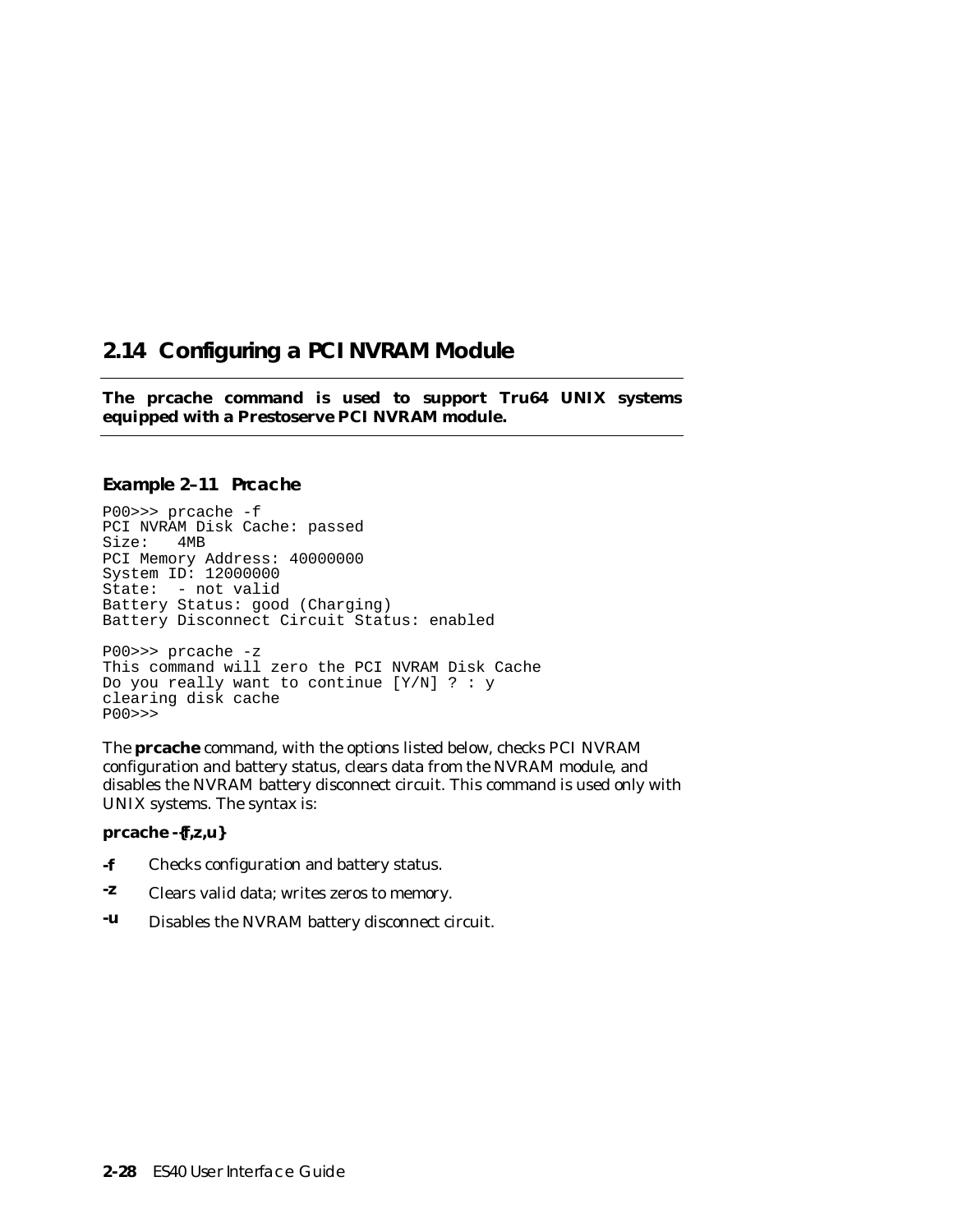# **2.15 Configuring RAID Devices**

## **RAID devices are configured from the AlphaBIOS console.**

RAID devices are configured with the RAID standalone configuration utility. See Chapter 3 for information about running AlphaBIOS utility programs.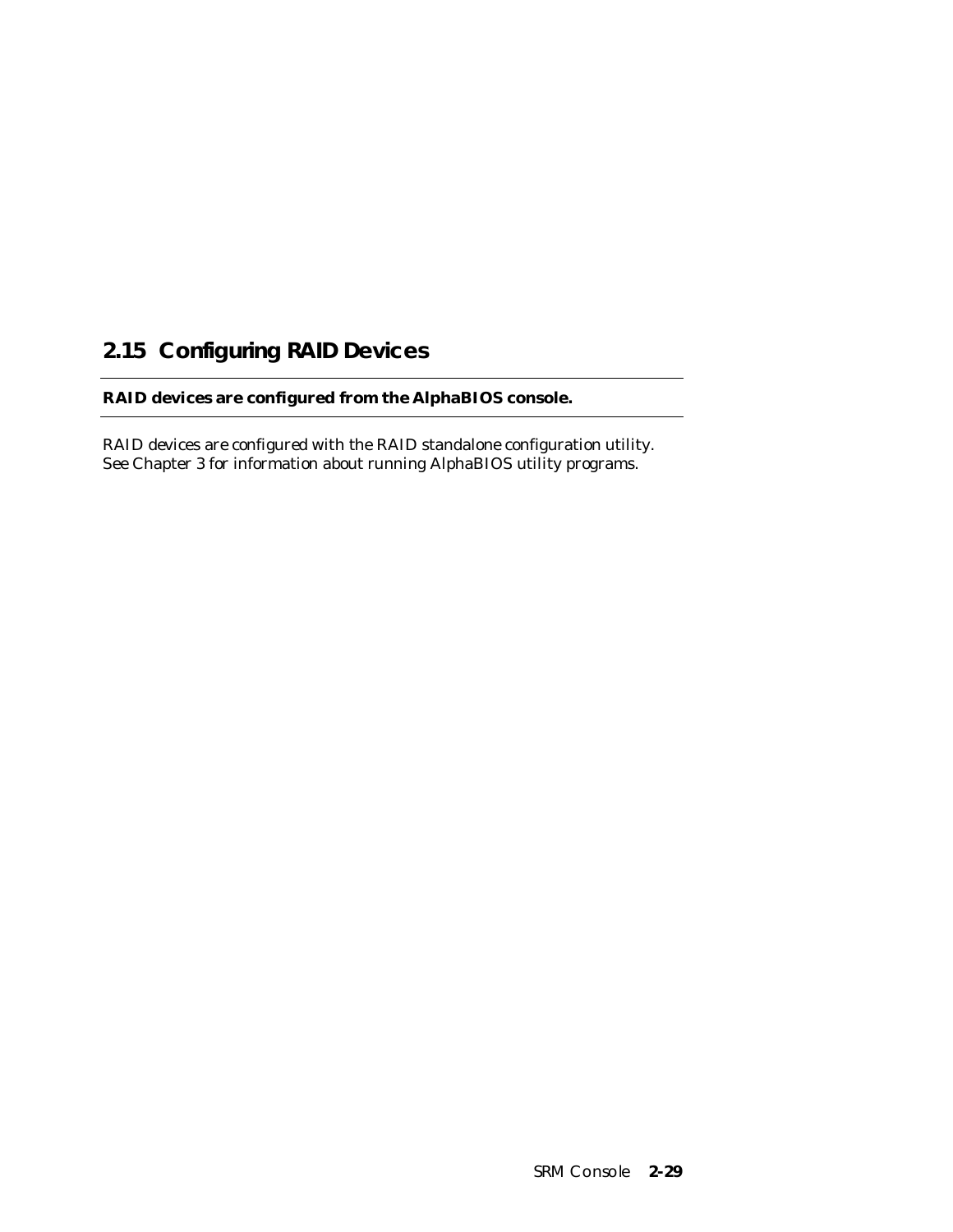## **2.16 Testing the System**

**The test command verifies the configuration of the devices in the system.**

#### **Example 2–12 Test**

```
P00>>> test
Testing the Memory
Testing the DK* Disks(read only)
No DU* Disks available for testing
No DR* Disks available for testing
Testing the DQ* Disks(read only)
Testing the DF* Disks(read only)
No MK* Tapes available for testing
No MU* Tapes available for testing
Testing the DV* Floppy Disks(read only)
Testing the VGA (Alphanumeric Mode only)
Testing the EWA0 Network
Testing the EWB0 Network
P00>>>
```
The **test** command also does a quick test on the system speaker. A beep is emitted as the command starts to run.

The tests are run sequentially, and the status of each subsystem test is displayed to the console terminal as the tests progress. If a particular device is not available to test, a message is displayed. The test script does no destructive testing; that is, it does not write to disk drives.

The syntax is:

**test** [*argument*]

Use the **-lb** (loopback) argument for console loopback tests.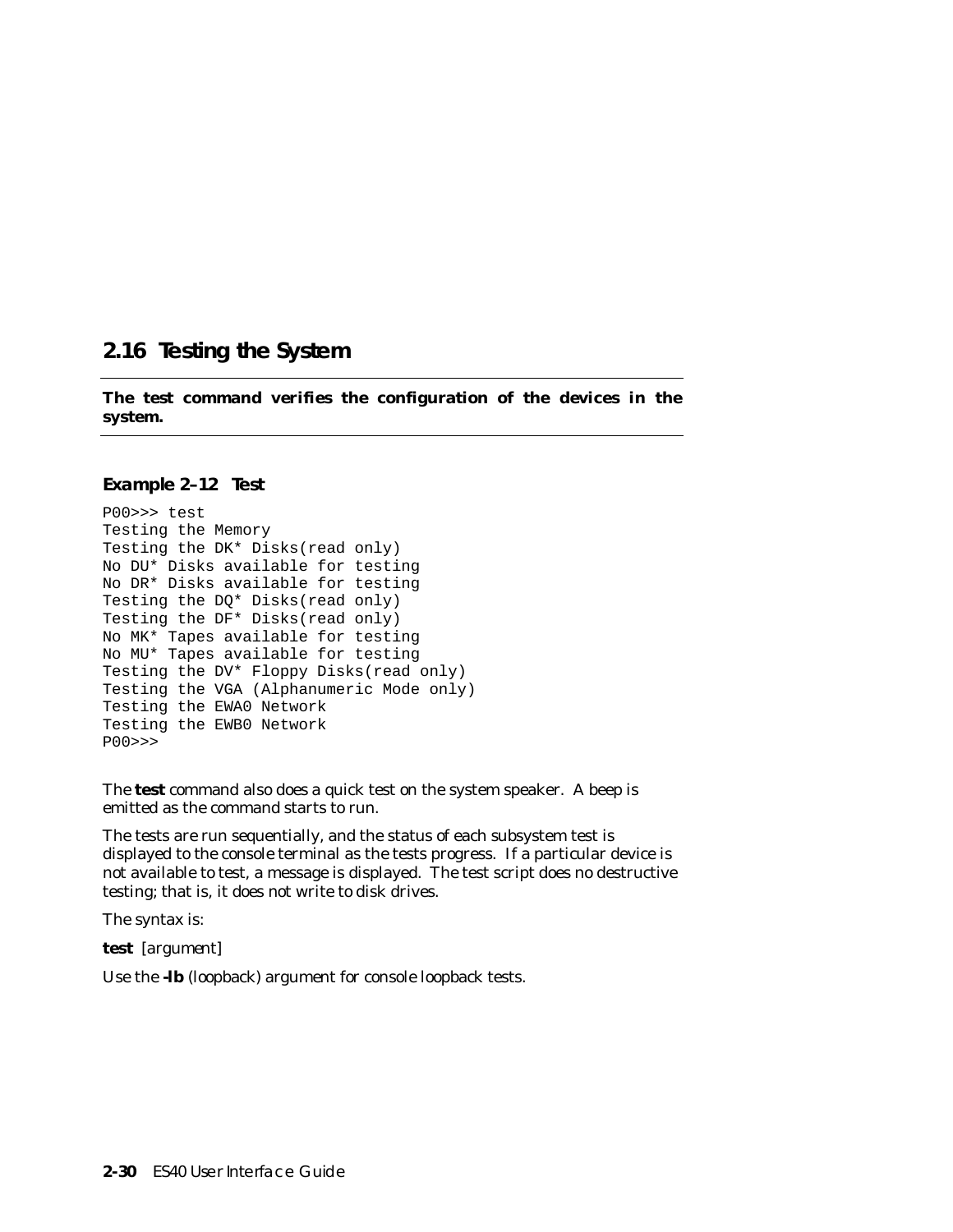To run a complete diagnostic test using the **test** command, the system configuration must include:

- A serial loopback connected to the COM2 port (not included)
- A parallel loopback connected to the parallel port (not included)
- A formatted diskette
- A formatted CD-ROM

The test script tests devices in the following order:

- 1. Memory tests (one pass)
- 2. Read-only tests: DK\* disks, DR\* disks, DQ\* disks, DU\* disks, MK\* tapes, DV\* floppy.

- 3. Console loopback tests if **-lb** argument is specified: COM2 serial port and parallel port.
- 4. VGA console tests: These tests are run only if the console environment variable is set to **serial**. The VGA console test displays rows of the word *compaq*.
- 5. Network internal loopback tests for EW\* networks.

**NOTE:** *You must install media to test disks, tapes, and the floppy drive. Since no write tests are performed, it is safe to test disks and tapes that contain data.*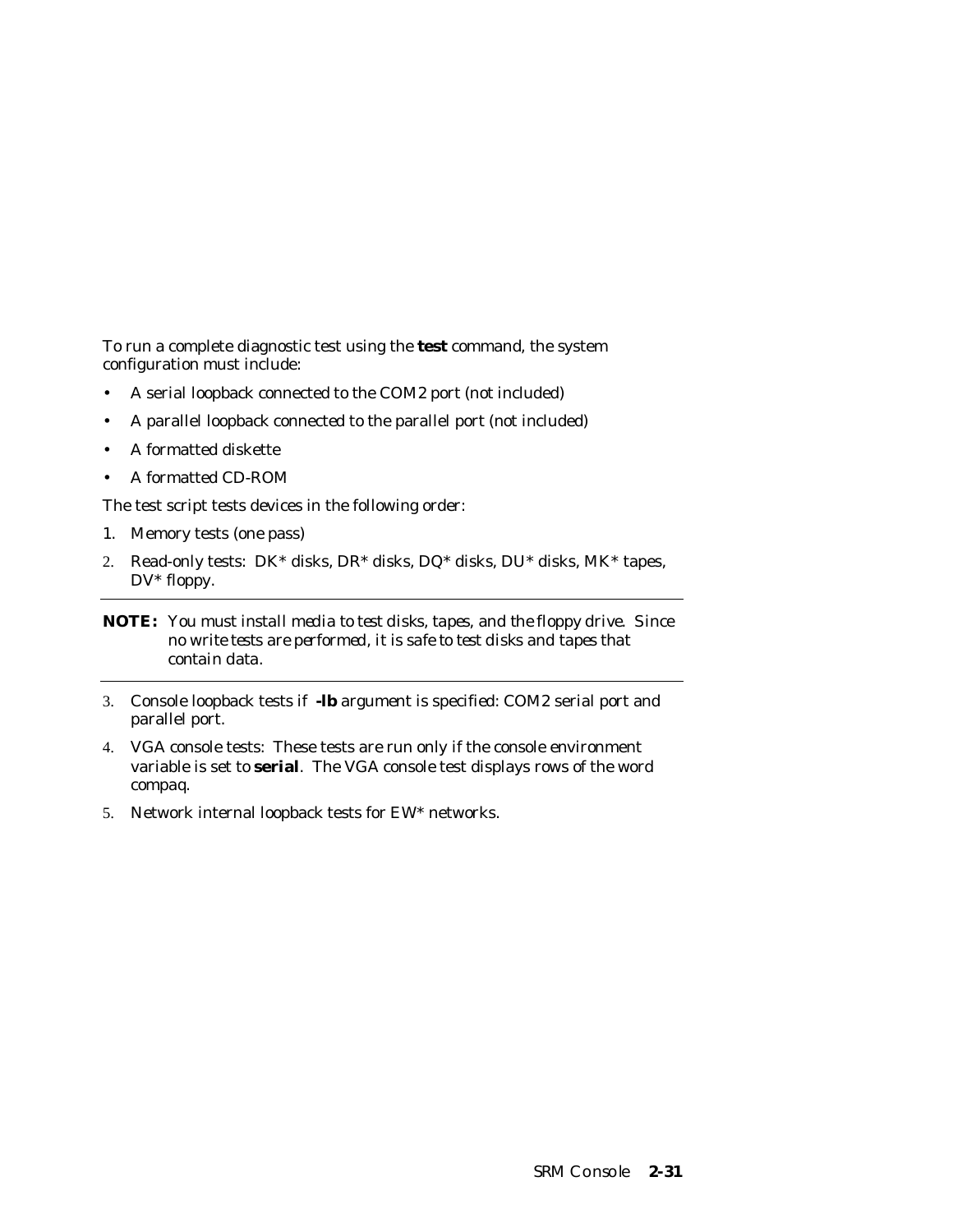## **2.17 Forcing a System Crash Dump**

**The crash command causes an operating system that has hung to crash so that you can capture a crash dump to the selected device.** 

#### **Example 2–13 Crash**

P00>>> crash

CPU 0 restarting

DUMP: 19837638 blocks available for dumping. DUMP: 118178 wanted for a partial compressed dump. DUMP: Allowing 2060017 of the 2064113 available on 0x800001 device string for dump = SCSI 1 1 0 0 0 0 0. DUMP.prom: dev SCSI 1 1 0 0 0 0 0, block 2178787 DUMP: Header to 0x800001 at 2064113 (0x1f7ef1) device string for dump = SCSI 1 1 0 0 0 0 0. DUMP.prom: dev SCSI 1 1 0 0 0 0 0, block 2178787 DUMP: Dump to 0x800001: .......: End 0x800001 device string for dump = SCSI 1 1 0 0 0 0 0. DUMP.prom: dev SCSI 1 1 0 0 0 0 0, block 2178787 DUMP: Header to 0x800001 at 2064113 (0x1f7ef1) succeeded

halted CPU 0

halt code = 5 HALT instruction executed PC = fffffc0000568704 P00>>>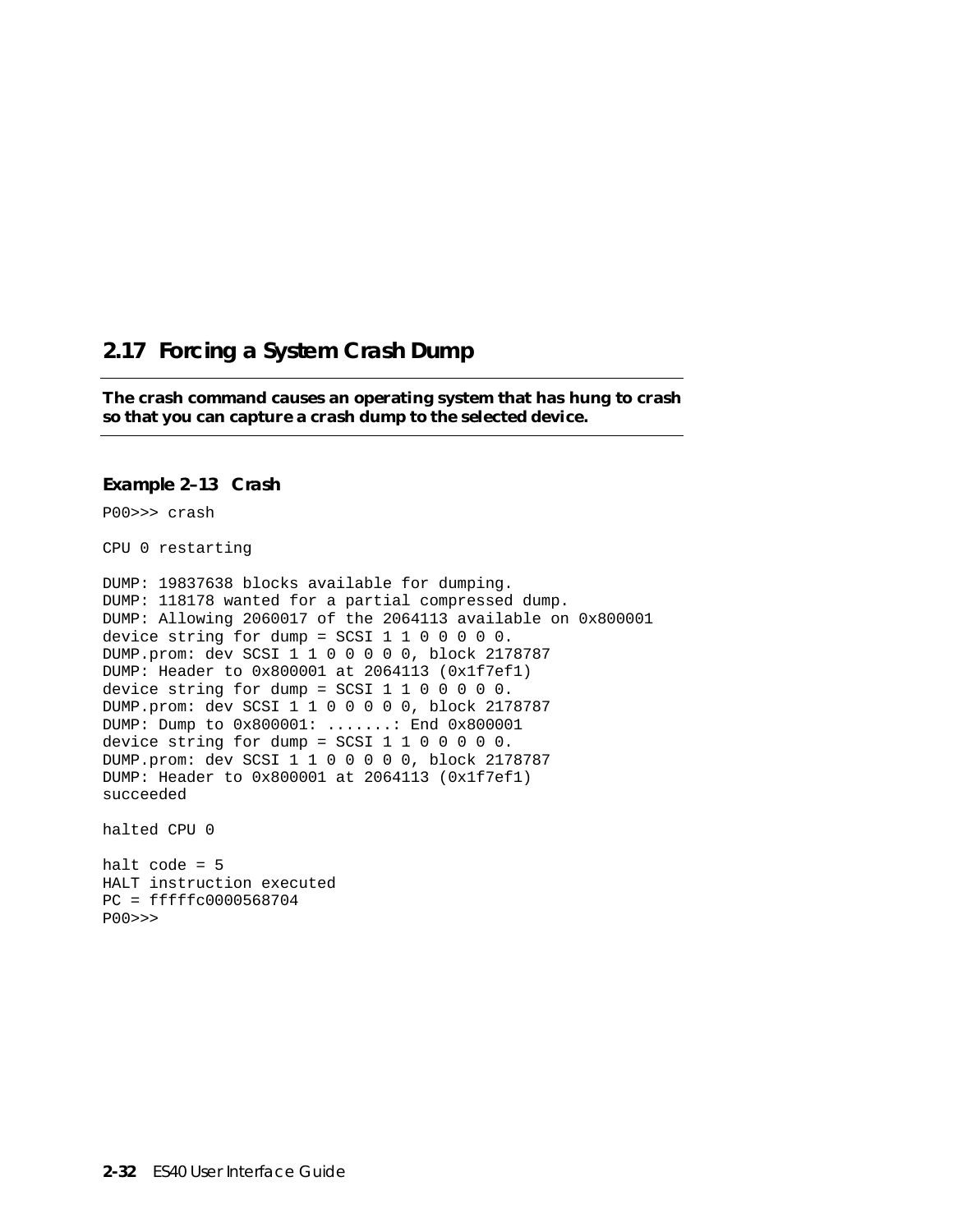The **crash** command forces an operating system that has stopped responding to crash so that you can capture a crash dump.

The syntax is:

### **crash**

Press the Halt button or use the RMC **halt in** command to invoke the SRM console, then enter the **crash** command to restart the primary CPU and force a crash dump to the selected device.

- See the *OpenVMS Alpha System Dump Analyzer Utility Manual* for information on how to interpret OpenVMS crash dump files.
- See the *Guide to Kernel Debugging* for information on using the Tru64 UNIX Krash Utility.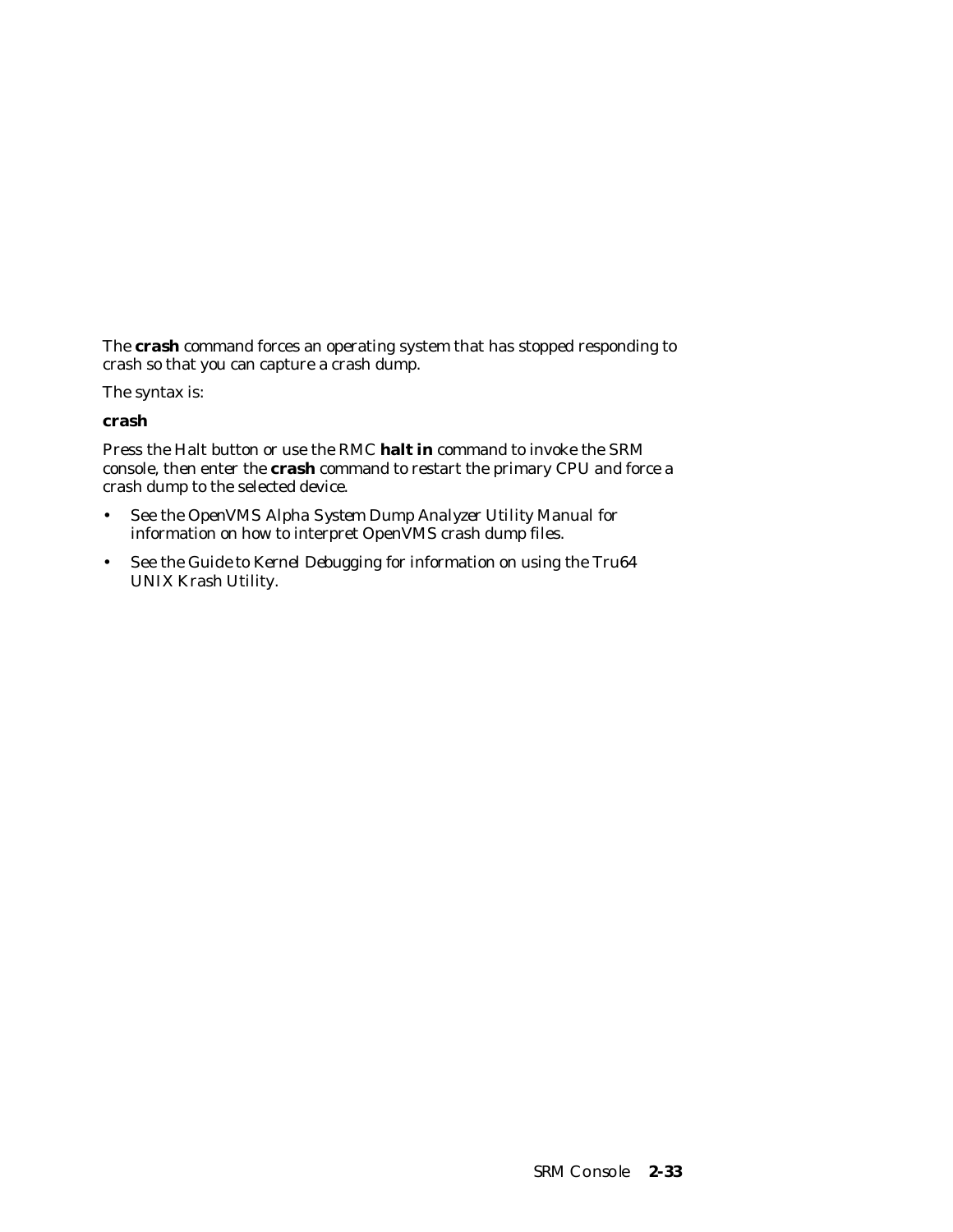## **2.18 Resuming Program Execution**

**The continue command resumes the execution of the operating system on the processor you specify or on the primary processor, if none is specified.**

## **Example 2–14 Continue**

P00>>> halt P00>>> continue

continuing CPU

Typically, you use the **continue** command if you inadvertently halt the system and want to resume operating system mode. The **continue** command is valid under the following circumstances:

- If you pressed the Halt button on the control panel or entered the RMC **halt in** command. You must unlatch the Halt button or enter the RMC **halt out** command before issuing the **continue** command.
- If you used the **–halt** option with the **boot** command
- If you issued a Ctrl/P at the SRM console (OpenVMS systems only)
- If you do not disturb the machine state after the halt by entering other SRM commands

The syntax is:

**continue**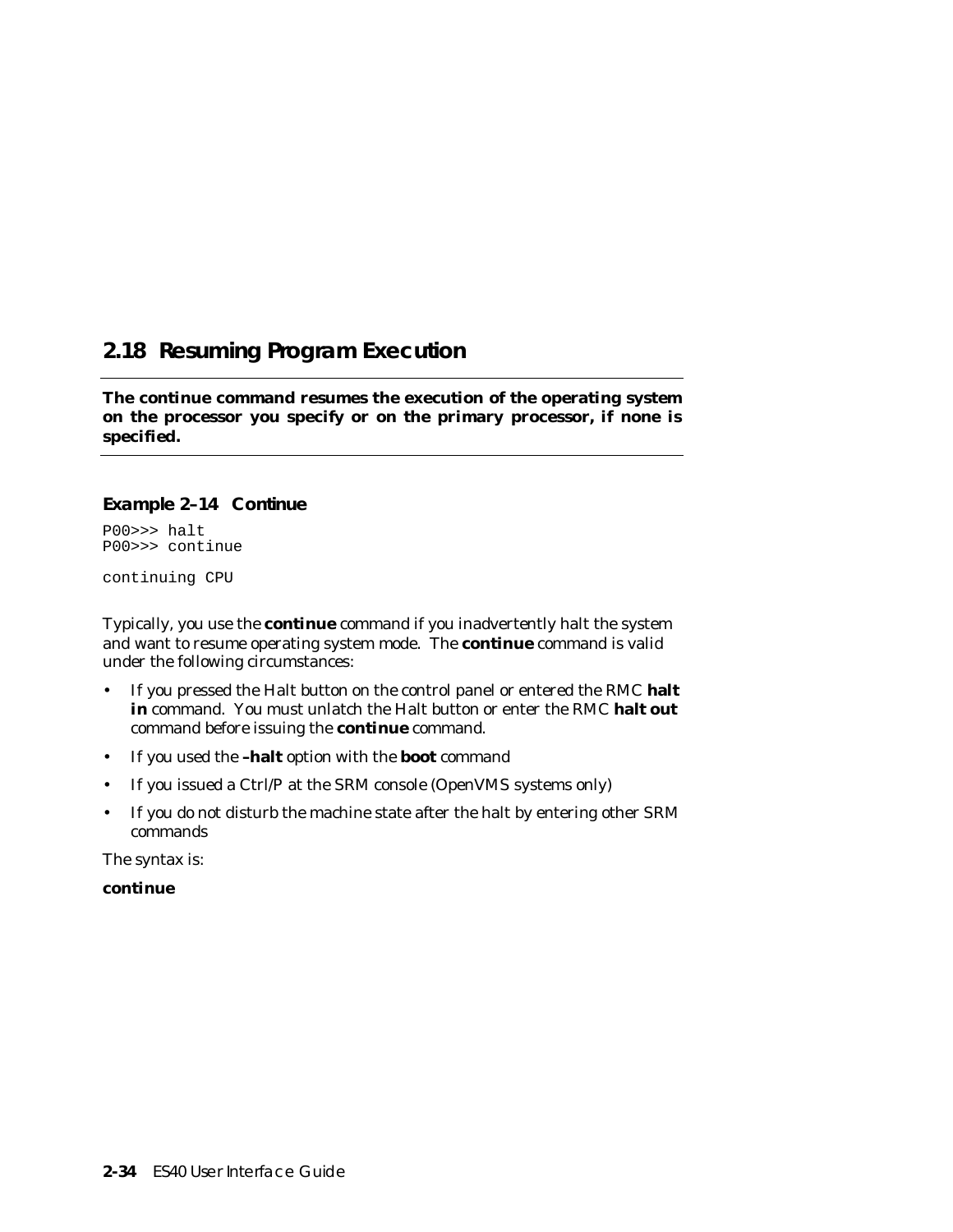## **2.19 Reading a File**

**The more command displays a file one screen at a time.**

## **Example 2–15 More**

```
P00 \rightarrow \rightarrow more el \qquad \qquad \bullet*** Error - CPU 1 failed powerup diagnostics ***
  Secondary start error
.
.
.
P00 \rightarrow \heartsuit help * | more \bullet
```
- ➊ Displays the contents of the SRM console's event log one screen at a time.
- ➋ Displays the contents of online help one screen at a time.

The SRM **more** command is similar to the UNIX **more** command. It is useful for displaying output that scrolls too quickly to be viewed. For example, when you power up the system, the system startup messages scroll, and the messages are written to an event log. When the P00>>> prompt is displayed, you can use the **more el** command to display the contents of the event log file. The syntax is:

**more** [*file*...]

*File* is the name of the file to be displayed.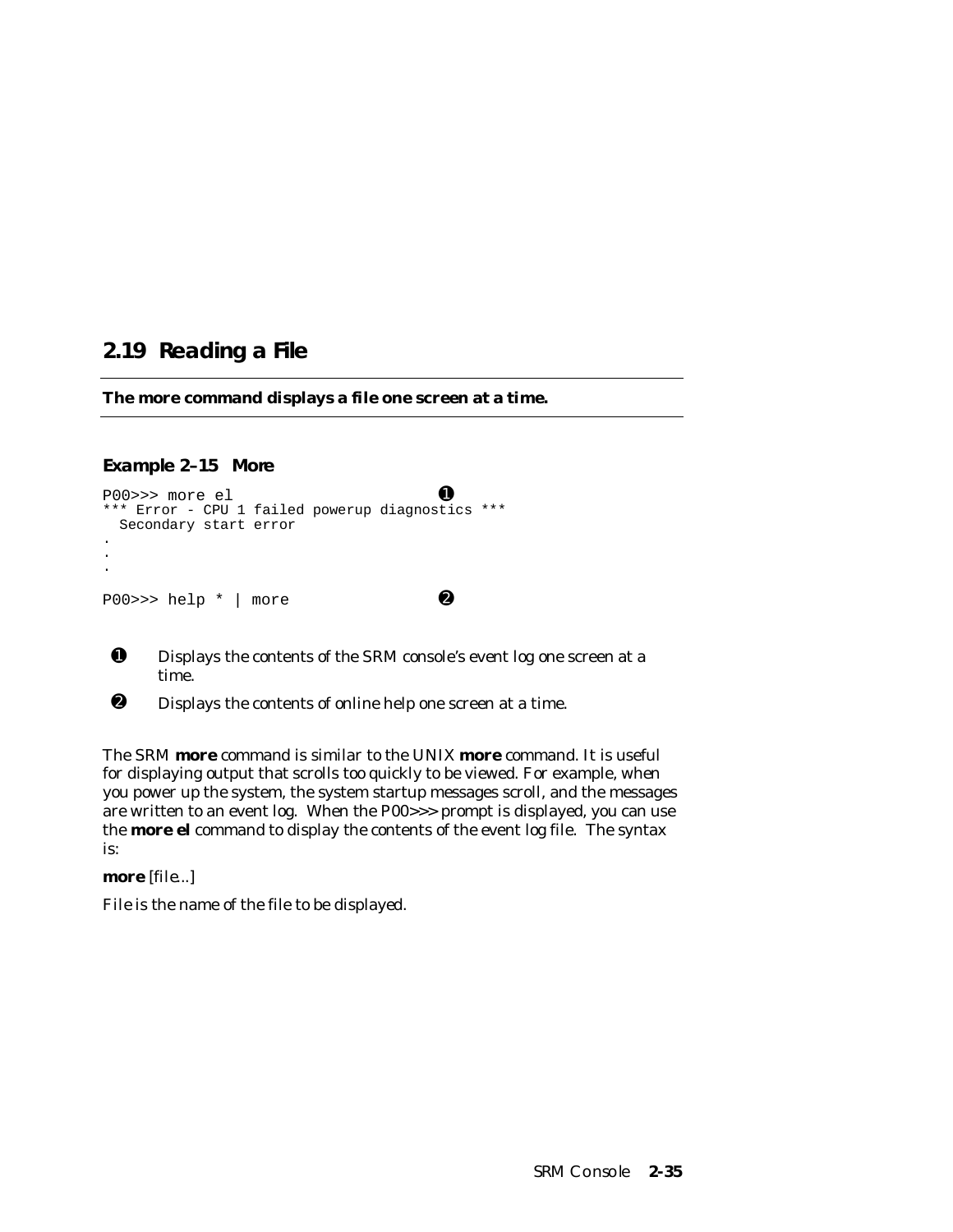## **2.20 Initializing the System**

**The init command resets the SRM console firmware and reinitializes the hardware. Example 2–16 shows an abbreviated example.**

#### **Example 2–16 Init**

OpenVMS PALcode V1.69-2, Tru64 UNIX PALcode V1.62-1 starting console on CPU 0 initialized idle PCB initializing semaphores initializing heap initial heap 200c0 memory low limit = 154000 heap =  $200c0, 17fc0$ initializing driver structures initializing idle process PID initializing file system initializing hardware initializing timer data structures lowering IPL CPU 0 speed is 667 MHz create dead\_eater create poll create timer create powerup access NVRAM Memory size 2048 MB testing memory . . . probe I/O subsystem probing hose 1, PCI probing PCI-to-PCI bridge, bus 2 bus 0, slot 4 -- ewa -- DE500-BA Network Controller bus 2, slot 0 -- pka -- NCR 53C875 bus 2, slot 1 -- pkb -- NCR 53C875 bus 2, slot 2 -- ewb -- DE500-AA Network Controller probing hose 0, PCI probing PCI-to-ISA bridge, bus 1 bus 0, slot 2 -- vga -- ELSA GLoria Synergy bus 0, slot 15 -- dqa -- Acer Labs M1543C IDE bus  $0$ , slot  $15$  --  $\text{d}\bar{\text{q}}\text{b}$  -- Acer Labs M1543C IDE starting drivers entering idle loop initializing keyboard starting console on CPU 1 initialized idle PCB initializing idle process PID lowering IPL CPU 1 speed is 667 MHz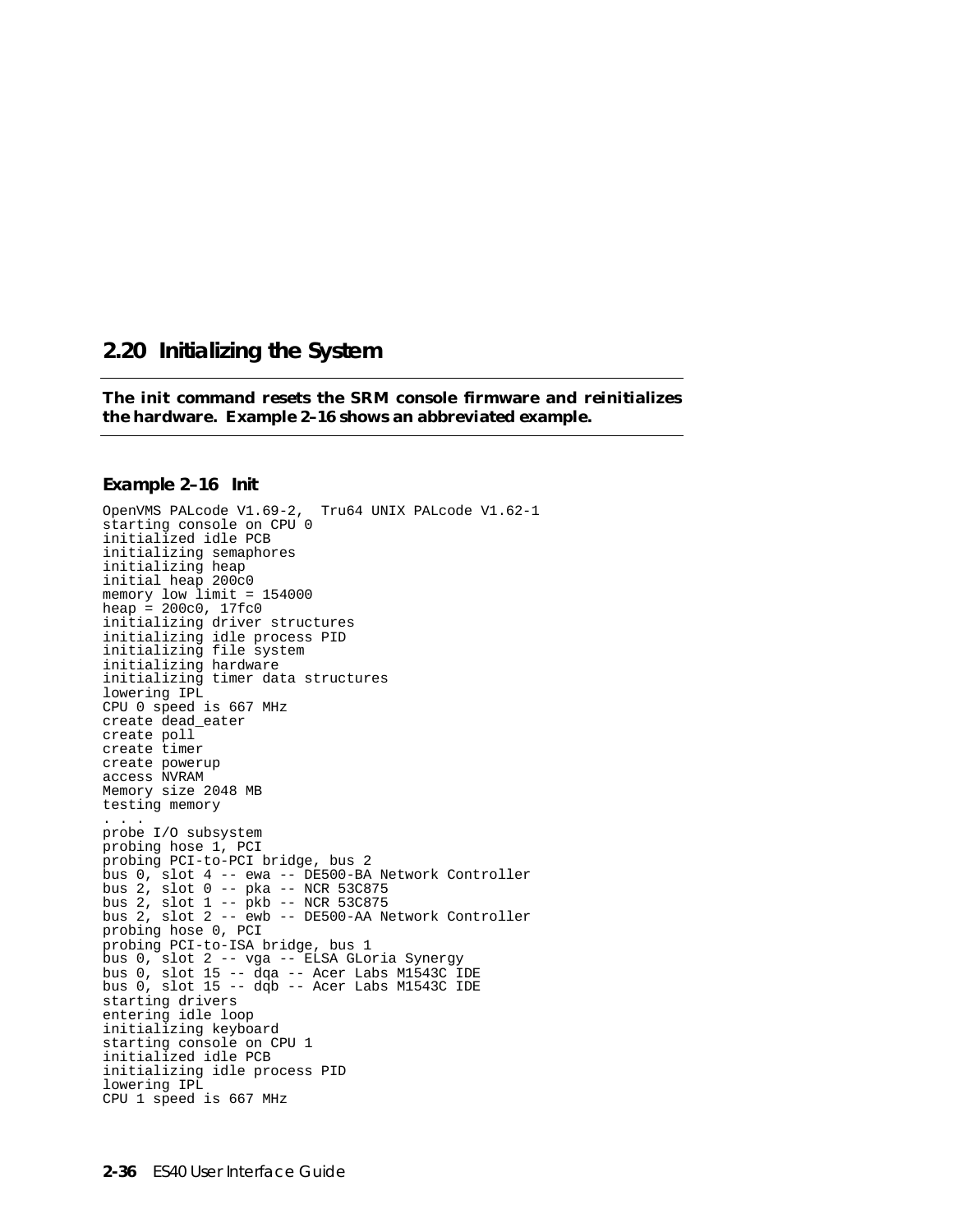create powerup starting console on CPU 2 initialized idle PCB initializing idle process PID lowering IPL CPU 2 speed is 667 MHz . . . Memory Testing and Configuration Status Array Size Base Address Intly Mode --------- ---------- ---------------- ---------- 0 256Mb 0000000060000000 2-Way 1 512Mb 0000000040000000 2-Way 2 256Mb 0000000070000000 2-Way 3 1024Mb 0000000000000000 2-Way 2048 MB of System Memory Partition 0, Memory base: 000000000, size: 080000000 initializing GCT/FRU at 1a6000 AlphaServer ES40 Console V5.6-102, built on Dec 2 1999 at 10:47:31

The **init** command restarts the SRM console and reinitializes the hardware. This command is similar to performing a reset, but a reset causes full start-up diagnostics to be performed, whereas **init** performs only the SRM diagnostics. The syntax is:

#### **init**

After you use the **init** command, the system stops in the SRM console because the **auto\_action** environment variable is set by default to **halt**. To cause the system to boot automatically after issuing the **init** command, set the **auto\_action** environment variable to **boot** or **restart**.

New values for the following environment variables take effect only after you reset the system by pressing the Reset button or issuing the **init** command:

**auto\_action console cpu\_enabled os\_type pk\*0\_fast pk\*0\_host\_id pk\*0\_soft\_term console\_memory\_allocation**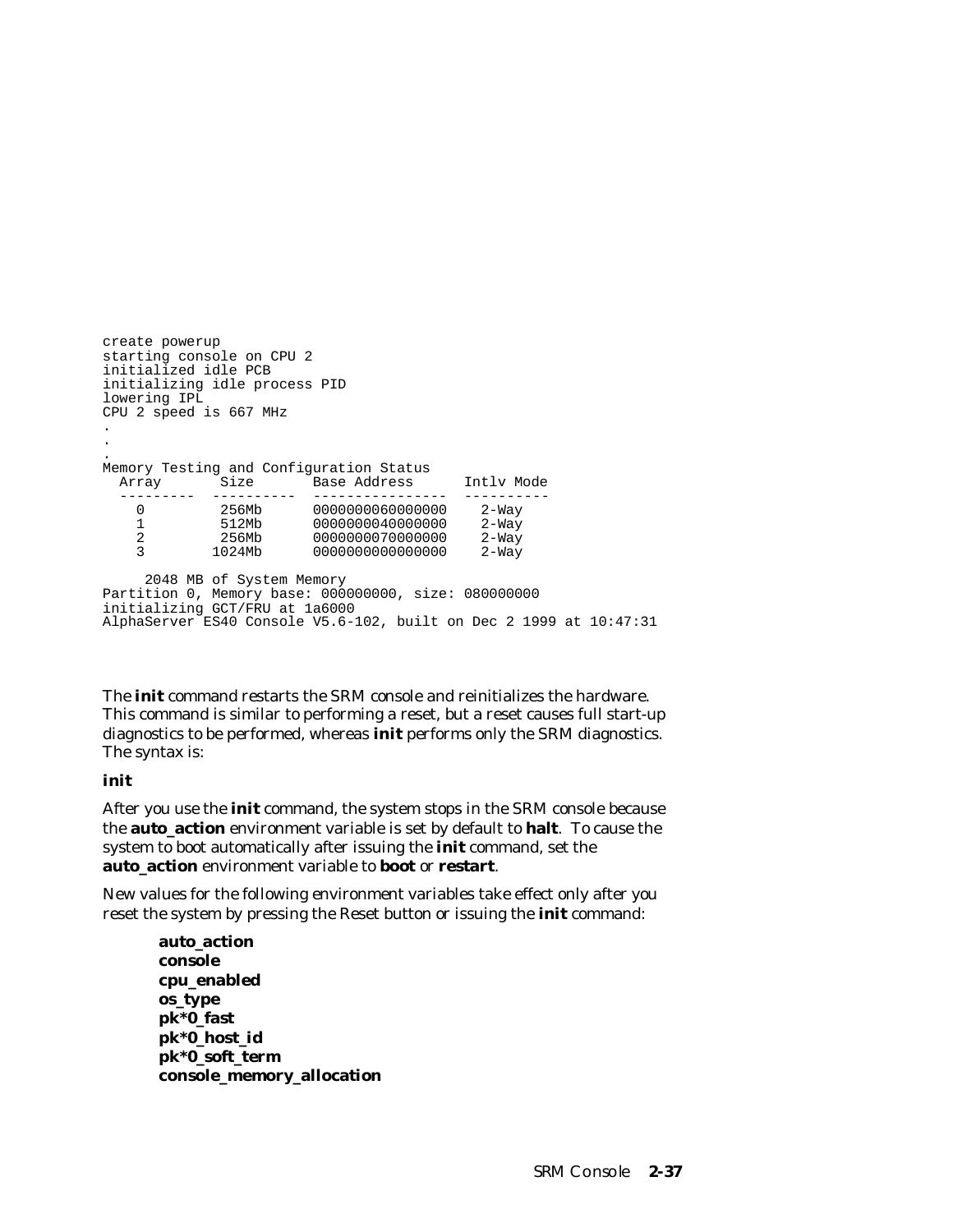# **2.21 Initializing the Hardware Resources in an OpenVMS Galaxy**

**The lpinit command initializes the hardware resources in an OpenVMS Galaxy environment into zero, one, or two partitions. The galaxy command performs the same function. Use lpinit after you have set up the lp\* environment variables.**

#### **Example 2–17 Lpinit**

.

```
P00>>>sho lp*
lp_count 2
lp_cpu_mask0 5
lp_cpu_mask1 a
lp_io_mask0 1<br>lp io mask1 2
lp_io_mask1 2
lp_mem_size0 0
lp_mem_size1 0
lp_shared_mem_size 0
P00>>>show auto_action
P00>>>auto_action halt
P00>>>lpinit
Partition 0: Primary CPU = 0
Partition 1: Primary CPU = 1
LP Configuration Tree = 194000
starting cpu 1 in partition 1 at address 020008001
starting cpu 3 in partition 1 at address 020008001
.
.
```
**NOTE:** *If auto\_action is set to halt, you must issue the* **lpinit** *command every time before booting for the Galaxy features to work. If auto\_action is set to boot, initialization of the Galaxy partitions occurs automatically. For information on Galaxy, see the DS20E-ES40 Remedial Kit available at http://www.service.digital.com/patches.*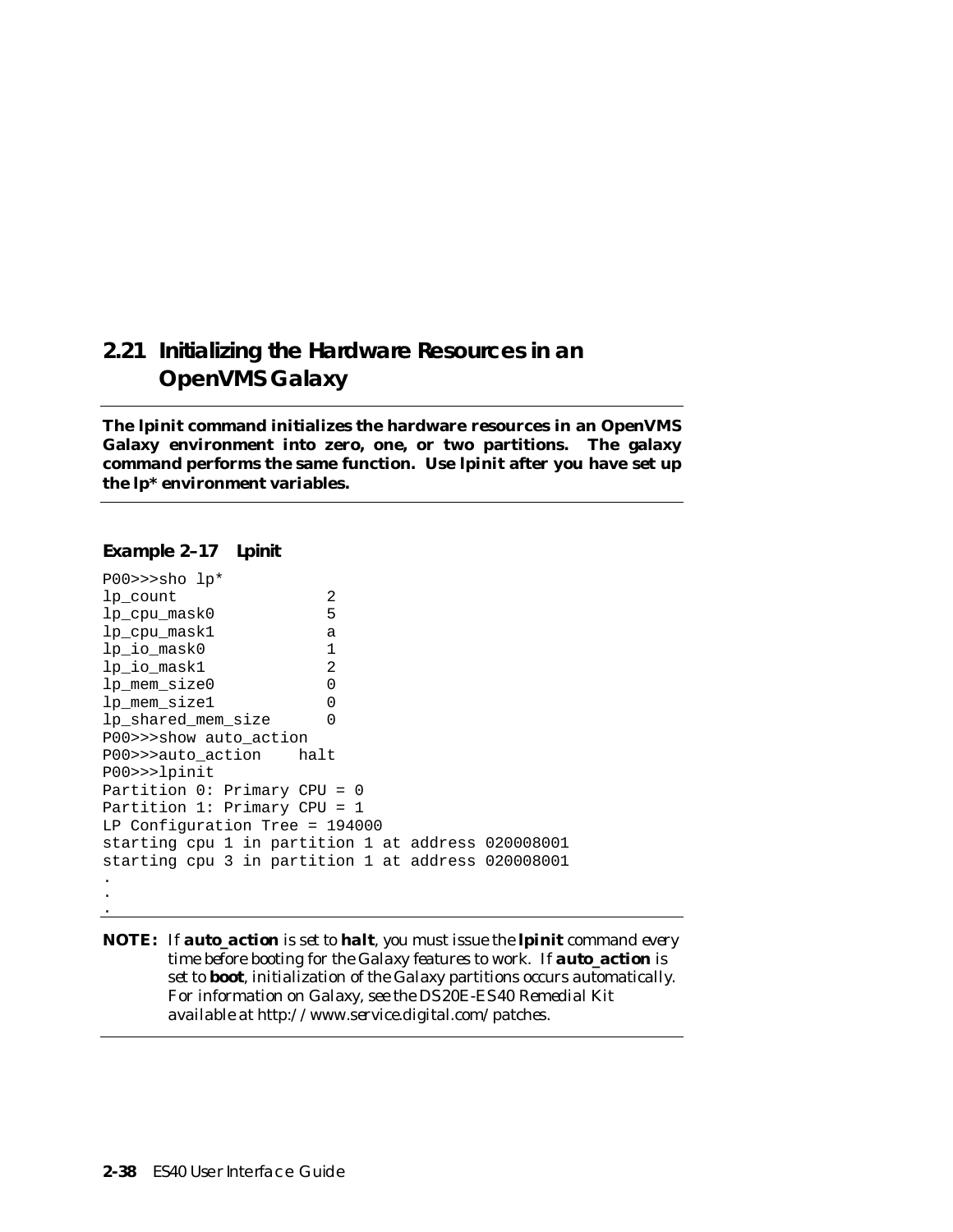# **2.22 Loading the AlphaBIOS Console**

**The alphabios command loads and starts the AlphaBIOS console. AlphaBIOS-based utilities, such as the RAID configuration utility, are run from AlphaBIOS.**

## **Example 2–18 AlphaBIOS**

P00>>> alphabios -g Loading Arc Firmware From Flash resetting all I/O buses Arc Firmware Loaded

The syntax is:

### **alphabios**

*Options*

**-g** Starts AlphaBIOS on a VGA port. Use this option if the **console** environment variable is set to **serial**, but you want AlphaBIOS to come up on the VGA monitor.

To return to the SRM console, reset the system by pressing the Reset button.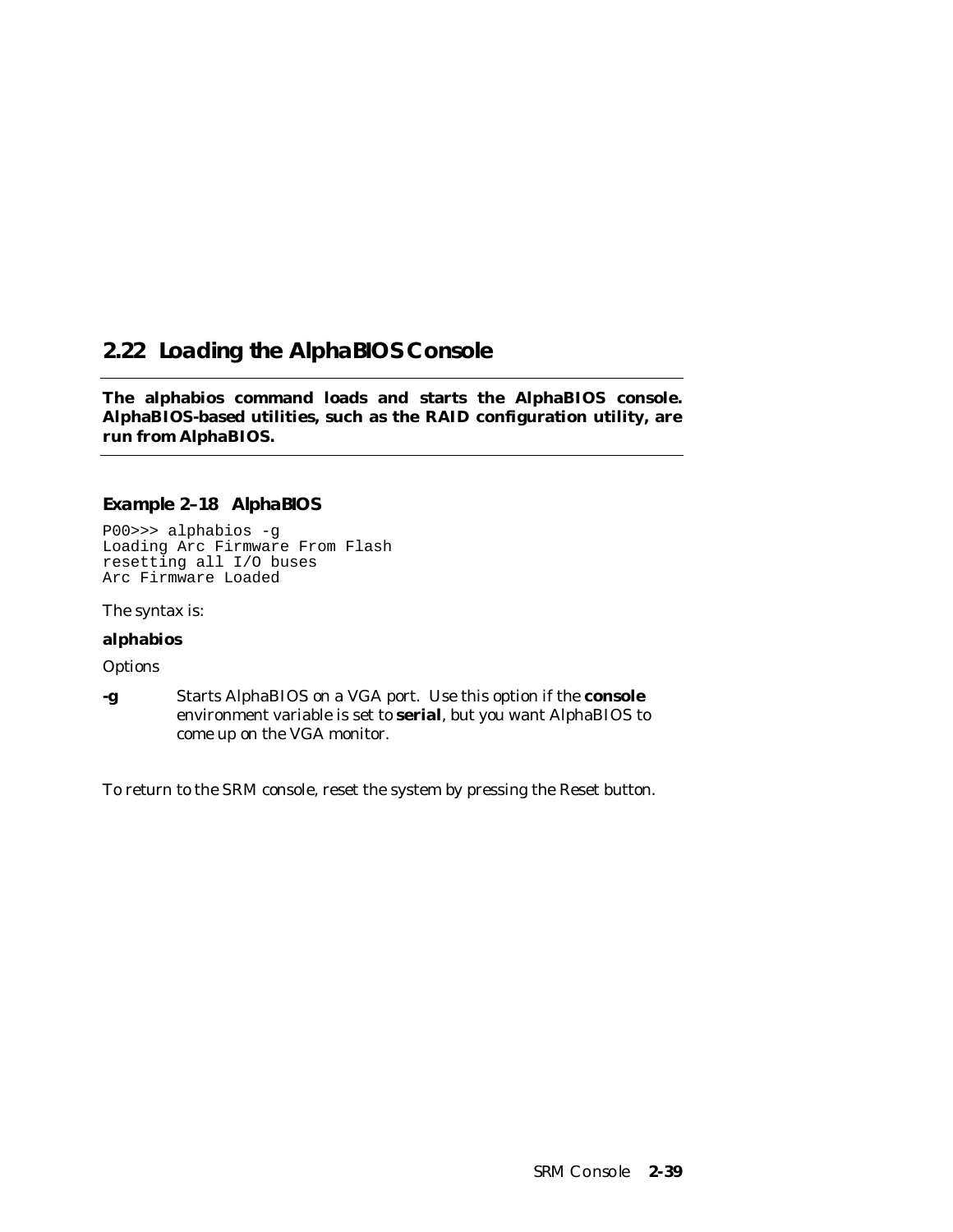## **2.23 Creating a Power-Up Script**

**The system comes with a script (set of commands) named "nvram" that is stored in EEROM. Nvram is a user-created power-up script that is always invoked during the power-up sequence. Use the SRM edit command to create or alter the nvram script.**

#### **Example 2–19 Editing the Nvram Script**

P00>>> edit nvram editing 'nvram' 0 bytes read in \*10 set mopv3\_boot 1 \*exit 17 bytes written out to nvram P00>>>

### **Example 2–20 Clearing the Nvram Script**

P00>>> edit nvram editing 'nvram' 20 bytes read in \*10 \*exit 0 bytes written out to nvram P00>>>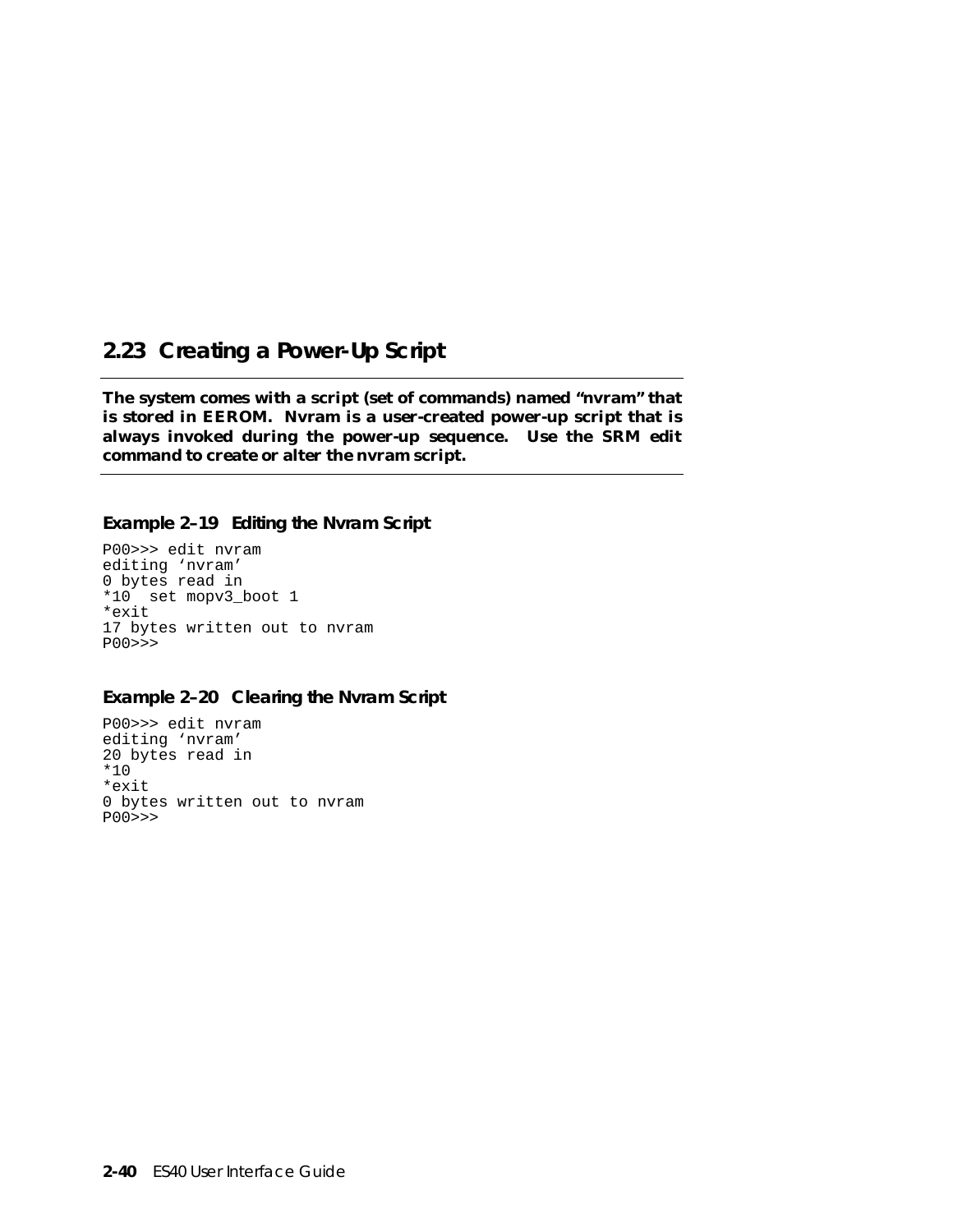You can create an nvram script to include any commands you want the system to execute at power-up. You create and edit the nvram script using the SRM edit command. With edit, lines may be added, overwritten, or deleted. To clear the script, enter line numbers without any text. This deletes the lines.

In Example 2–19 an environment variable called "mop3\_boot" is created and set to 1 on each power-up. By default, MOP boots send four MOP V4 requests before defaulting to MOP V3. This user-created environment variable forces the SRM console to bypass MOP V4 requests. This speeds up MOP booting on networks with MOP V3 software. The syntax is:

#### **edit** *file*

The *file* is the name of the file to be edited.

The editing commands are:

| help     | Displays the brief help file.                                    |  |
|----------|------------------------------------------------------------------|--|
| list     | Lists the current file prefixed with line numbers.               |  |
| renumber | Renumbers the lines of the file in increments of 10.             |  |
| exit     | Leaves the editor and closes the file, saving all changes.       |  |
| quit     | Leaves the editor and closes the file without saving<br>changes. |  |
| nn       | Deletes line number nn.                                          |  |
| nn text  | Adds or overwrites line number nn with the specified text.       |  |

**CAUTION:** *Use caution when editing the nvram script. It is possible to disable the system by including an inappropriate command. For example, if you include the init command in the script, the system will go into an endless loop.*

> *To correct this error, press the Halt button or issue the RMC halt in command, then power up or reset the system. When the P00>>> prompt is displayed, edit the nvram script to remove the illegal command.*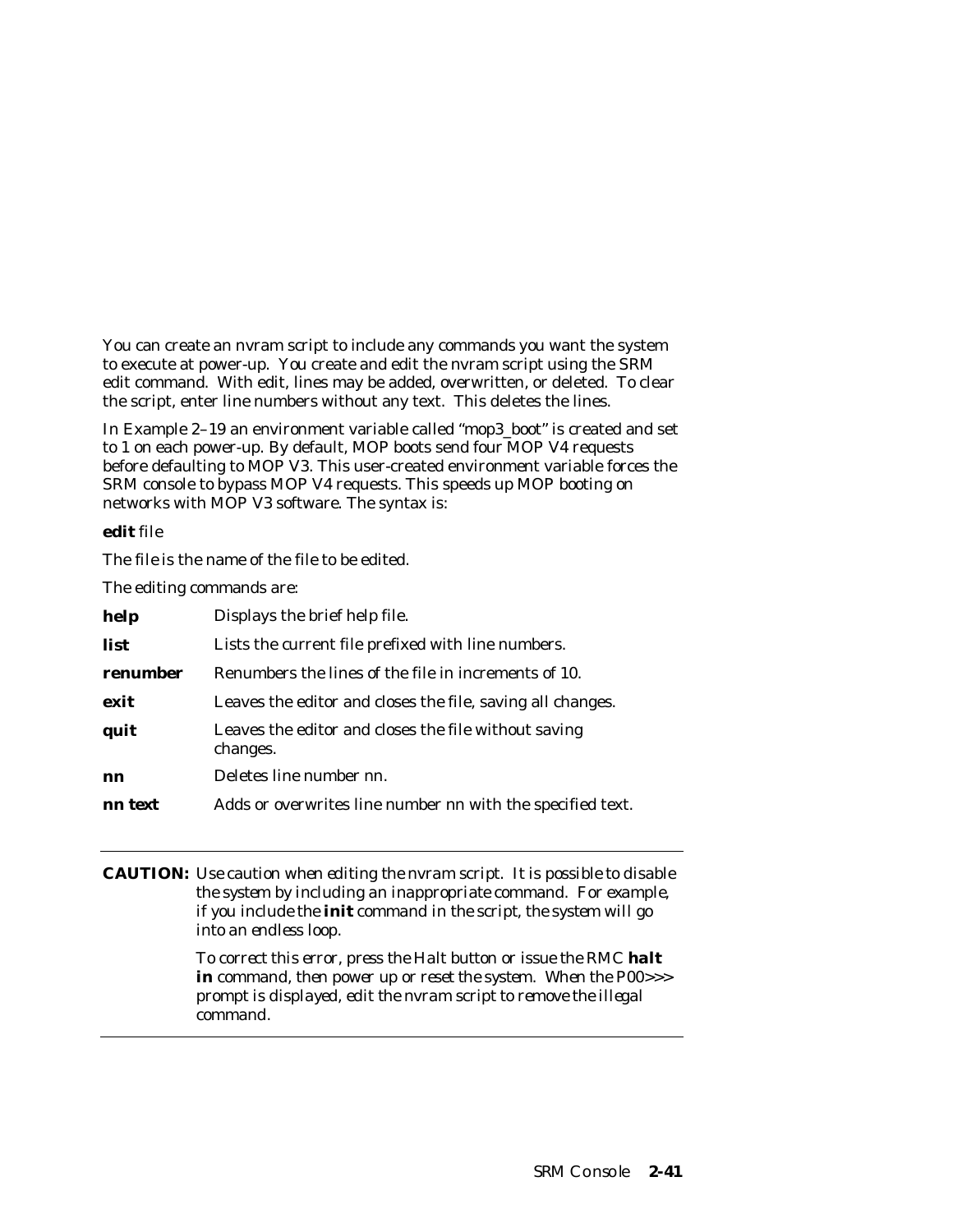## **2.24 Entering the RMC from the Local VGA Monitor**

**Use the rmc command to enter the remote management console from a VGA monitor connected to the system. All RMC commands are available and all output is redirected to the VGA monitor.**

## **Example 2–21 Entering RMC from a VGA Monitor**

#### **Failing Connection**

P00>>> rmc Unable to allocate COM1. Currently in use by: shell To connect to the Remote Management Console from the graphics interface the "console" environment variable must be set to "graphics," and the serial interface cannot be in use by another console program. RMC>

#### **Successful Connection**

P00>>> rmc You are about to connect to the Remote Management Console. Use the RMC reset command or press the front panel reset button to disconnect and to reload the SRM console. Do you really want to continue?  $[y/(n)]$  y Please enter the escape sequence to connect to the Remote Management Console.

#### **Exiting from the Graphics Interface**

RMC> reset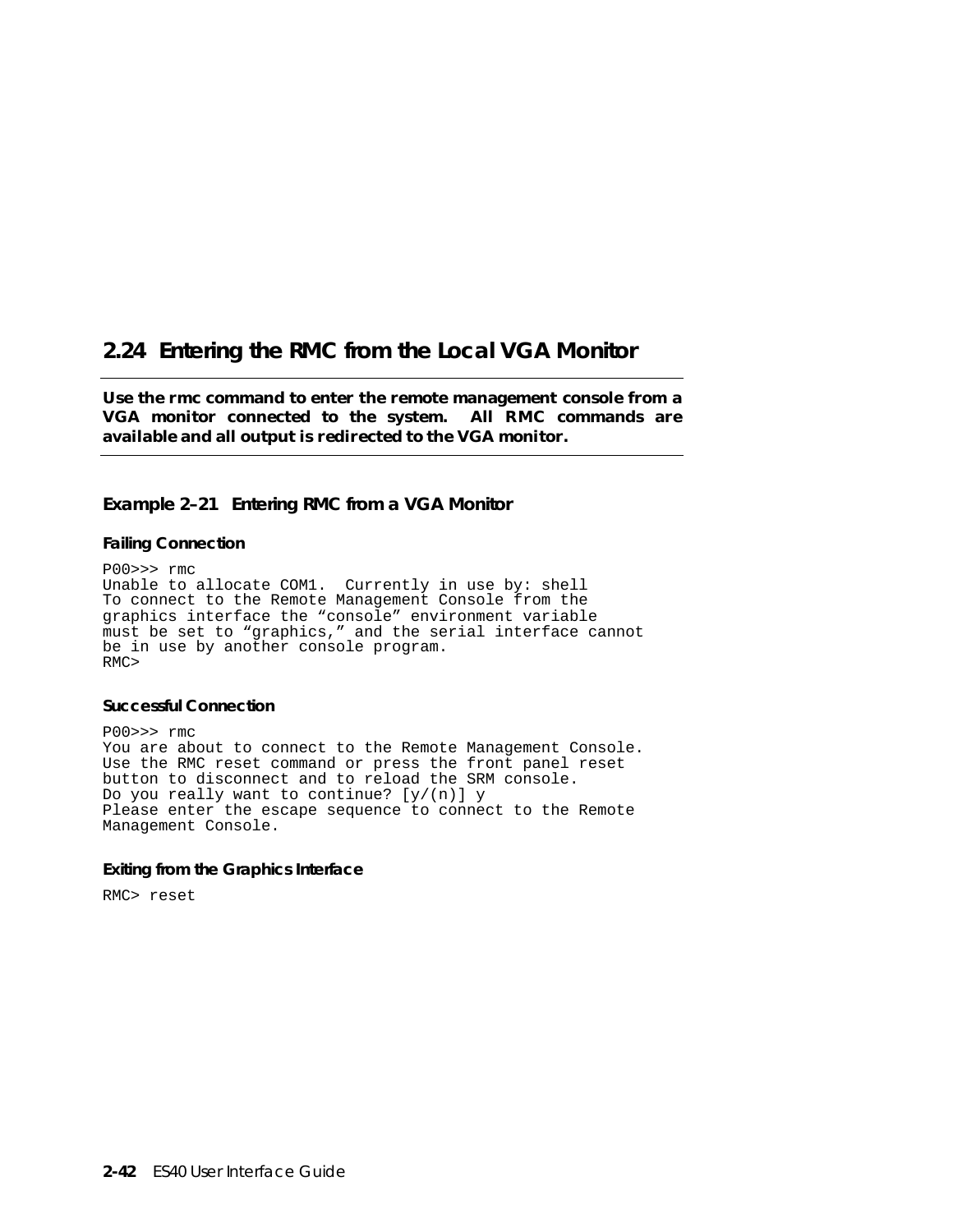The **rmc** command allows you to invoke the remote management console (RMC) from a VGA monitor connected to the VGA port. The syntax is:

#### **rmc**

After entering the **rmc** command, type the default escape sequence to connect to the RMC. The default escape sequence is:

 $\lceil \cdot \rceil$  rmc

This sequence is equivalent to Ctrl/left bracket, Ctrl/left bracket, rmc. On some keyboards, the escape key functions like the Ctrl/left bracket combination.

The **console** environment variable must be set to **graphics**, and the serial interface cannot be in use by another console program. Once you have connected to RMC, the serial interface is disabled. See Example 2–21 for an example of an unsuccessful connection and a successful connection.

To exit RMC, enter the RMC **reset** command or press the Reset button on the control panel. The reset disconnects the RMC session, resets hardware, and reloads the SRM console from the flash ROM.

See the *ES40 Owner's Guide* for complete information about RMC. See Chapter 4 in this book for a description of the RMC command set.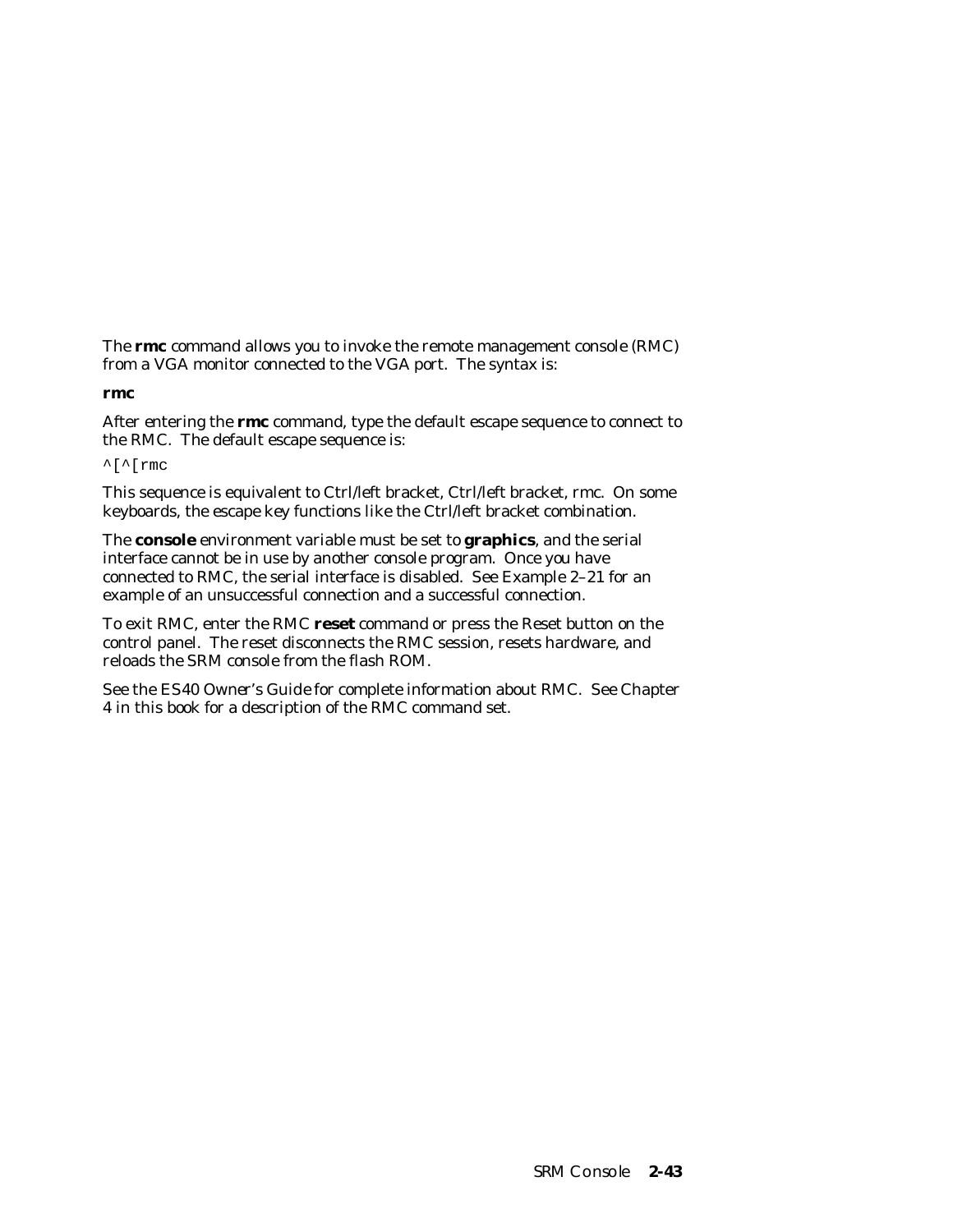# **2.25 Setting and Viewing Environment Variables**

**Use the set** *envar* **and show** *envar* **commands to set and view environment variables.**

### **Example 2–22 Set** *envar* **and Show** *envar*

P00>>> set bootdef\_dev dkb0 P00>>> show bootdef\_dev Bootdef\_dev dkb0

Environment variables pass configuration information between the console and the operating system. Their settings determine how the system powers up, boots the operating system, and operates. Environment variables are set or changed with the **set** *envar* command. Their values are viewed with the **show** *envar* command.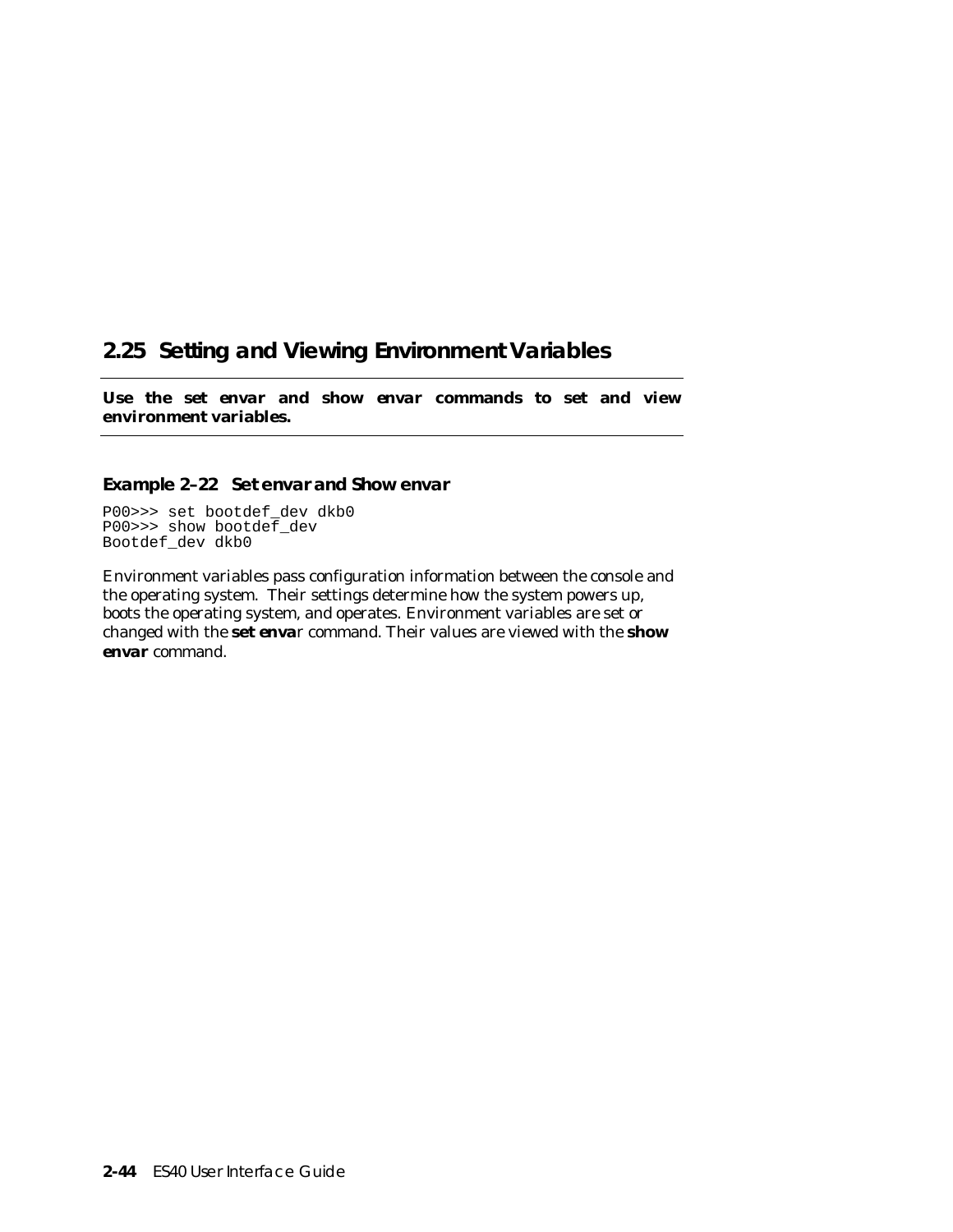#### **set** *envar*

The **set** command sets or modifies the value of an environment variable. It can also be used to create a new environment variable if the name used is unique. Environment variables pass configuration information between the console and the operating system. Their settings determine how the system powers up, boots the operating system, and operates. The syntax is:

#### **set** *envar value*

| envar | The name of the environment variable to be modified. See<br>Table 2–8 for a list of environment variables |
|-------|-----------------------------------------------------------------------------------------------------------|
|       |                                                                                                           |
| value | The new value of the environment variable.                                                                |

New values for the following environment variables take effect only after you reset the system by pressing the Reset button or by issuing the **init** command. A reset or **init** is also required when setting up environment variables for an OpenVMS Galaxy configuration. See the DS20E-ES40 Remedial Kit available

**auto\_action console cpu\_enabled os\_type pk\*0\_fast pk\*0\_host\_id pk\*0\_soft\_term console\_memory\_allocation**

from http://www.service.digital.com/patches.

#### **show** *envar*

The **show** *envar* command displays the current value (or setting) of an environment variable. The syntax is:

#### **show** *envar*

*envar* The name of the environment variable to be displayed. The **show\*** command displays all environment variables.

Table 2–8 summarizes the SRM environment variables. These environment variables are described in the following pages.

*Continued on next page*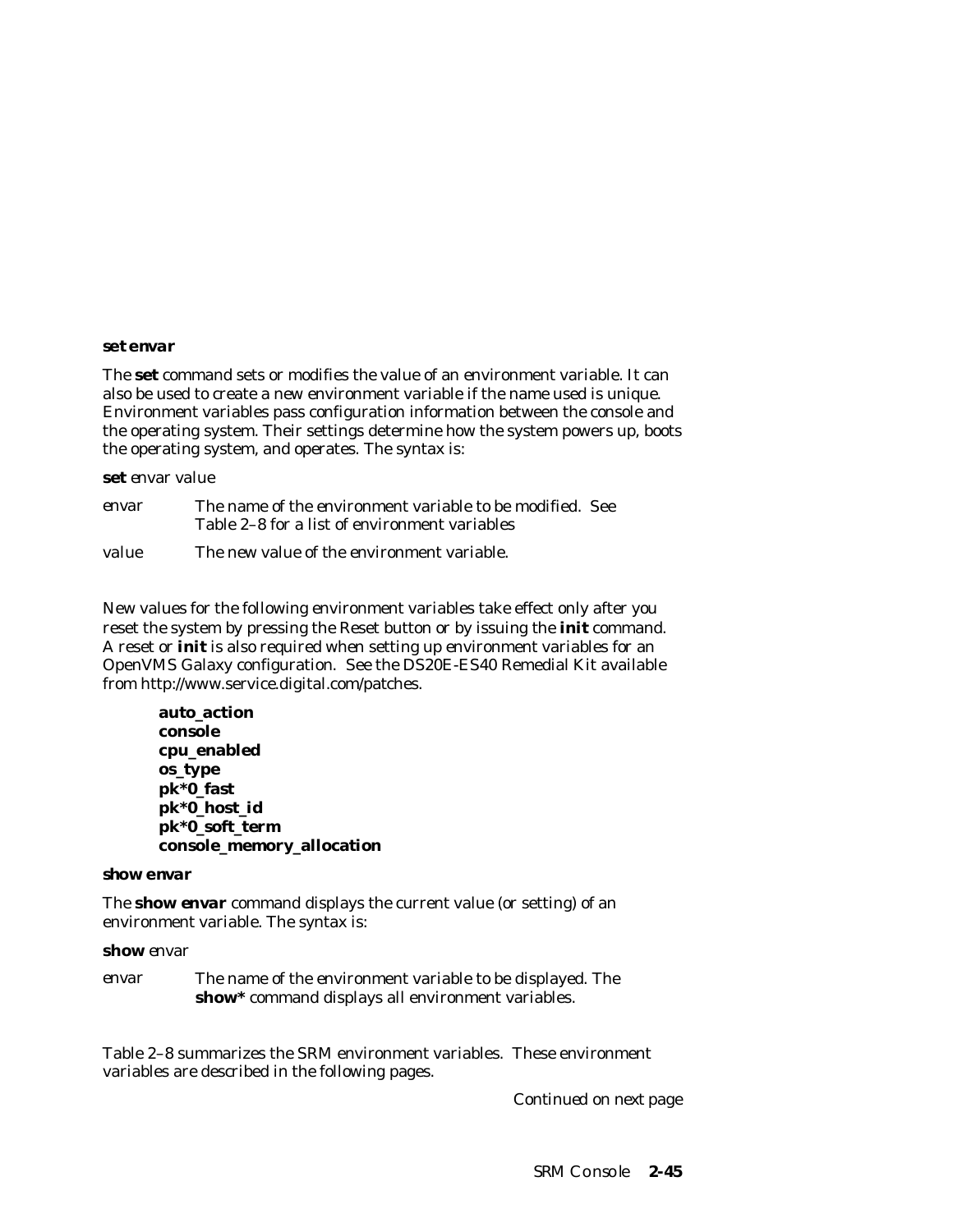| Environment<br>Variable             | <b>Function</b>                                                                                                                                       |
|-------------------------------------|-------------------------------------------------------------------------------------------------------------------------------------------------------|
| auto_action                         | Specifies the console's action at power-up, a failure, or<br>a reset.                                                                                 |
| bootdef_dev                         | Specifies the default boot device string.                                                                                                             |
| boot file                           | Specifies the default file name to be used for booting<br>when no file name is specified by the <b>boot</b> command.                                  |
| boot_osflags                        | Specifies the default operating system boot flags.                                                                                                    |
| com1_baud                           | Sets the baud rate of the internal COM1 serial<br>interface.                                                                                          |
| com2_baud                           | Sets the default baud rate of the COM2 serial port.                                                                                                   |
| com1_flow or<br>com2_flow           | Specifies the flow control on the serial ports.                                                                                                       |
| com1_mode                           | Specifies the COM1 data flow paths so that data<br>either flows through the RMC or bypasses it.                                                       |
| com1_modem or<br>com2_modem         | Specifies to the operating system whether or not a<br>modem is present.                                                                               |
| console                             | Specifies the device on which power-up output is<br>displayed (serial terminal or VGA monitor).                                                       |
| console_memory_<br>allocation       | Determines which memory locations the console will<br>allocate for its private use.                                                                   |
| cpu_enabled                         | Enables or disables a specific secondary CPU.                                                                                                         |
| ei*0_inet_init or<br>ew*0_inet_init | Determines whether the interface's internal Internet<br>database is initialized from nyram or from a network<br>server (by using the bootp protocol). |
| ei*0_mode or<br>ew*0_mode           | Specifies the connection type of the default Ethernet<br>controller.                                                                                  |
| ei*0_protocols or<br>ew*0_protocols | Specifies network protocols for booting over the<br>Ethernet controller.                                                                              |

**Table 2–8 Environment Variable Summary**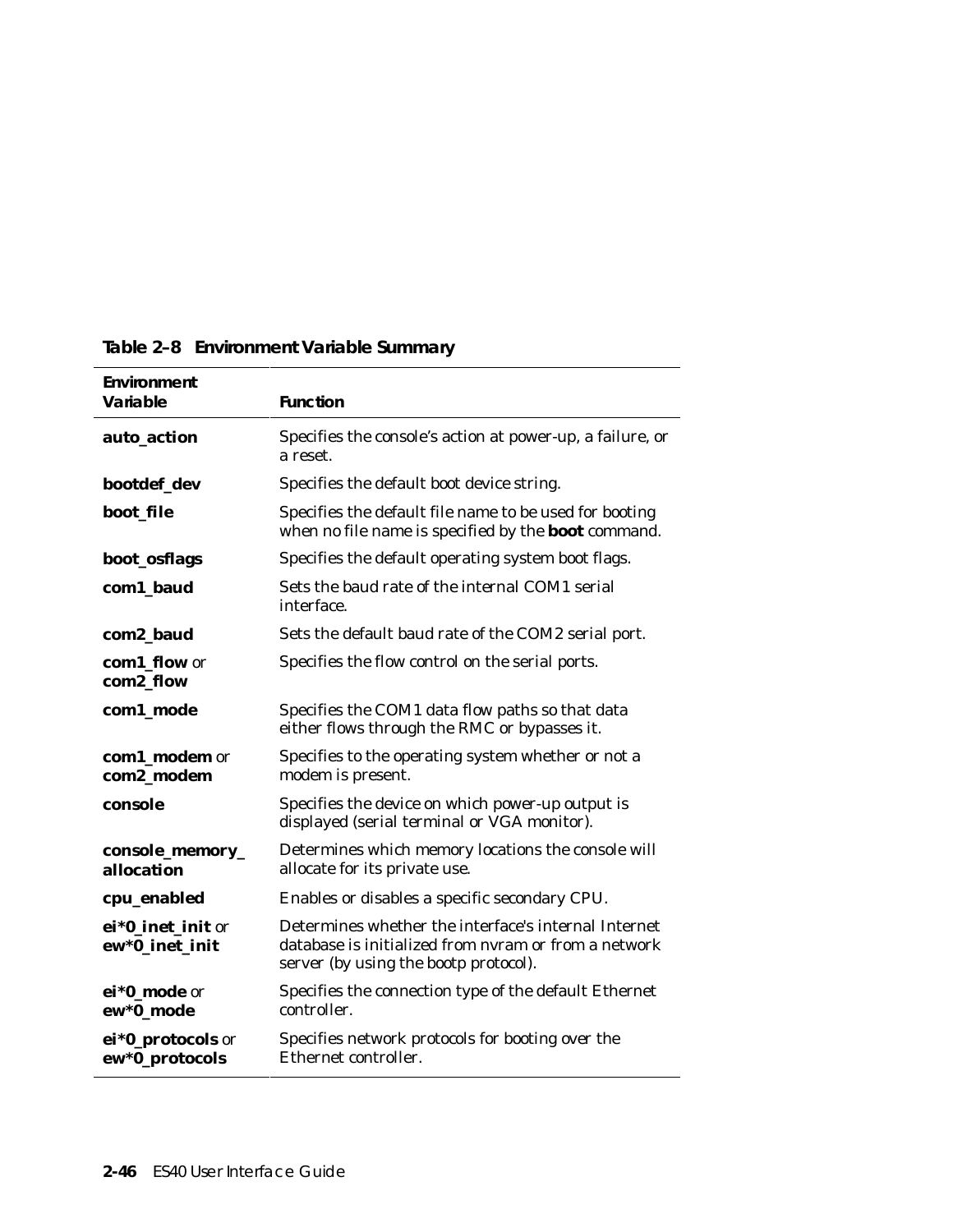| <b>Environment Variable</b> | <b>Function</b>                                                                                 |
|-----------------------------|-------------------------------------------------------------------------------------------------|
| kbd_hardware_<br>type       | Specifies the default console keyboard type.                                                    |
| language                    | Specifies the console keyboard layout.                                                          |
| lp_count                    | Specifies the number of Galaxy partitions to create.                                            |
| lp_cpu_maskn value          | Specifies which CPUs are to be assigned to the n<br>Galaxy partition.                           |
| lp_io_maskn value           | Specifies bitmask of I/O IDs to be included in the n<br>Galaxy partition.                       |
| lp_mem_sizen value          | Allocates a specific amount of private memory for<br>the <i>n</i> Galaxy partition.             |
| lp_shared_mem_size          | Allocates the shared memory for drivers in a<br>Galaxy environment.                             |
| memory_test                 | Specifies the extent to which memory will be tested.                                            |
| ocp_text                    | Overrides the default OCP display text with user-<br>specified text.                            |
| os_type                     | Specifies the operating system and sets the<br>appropriate console interface.                   |
| password                    | Sets a console password. Required for placing the<br>SRM into secure mode.                      |
| pci_parity                  | Disables or enables parity checking on the PCI bus.                                             |
| pk*0_fast                   | Enables fast SCSI mode.                                                                         |
| pk*0_host_id                | Specifies the default value for a controller host bus<br>node ID.                               |
| pk*0_soft_term              | Enables or disables SCSI terminators on systems<br>that use the QLogic ISP1020 SCSI controller. |
| tt_allow_login              | Enables or disables login to the SRM console<br>firmware on other console ports.                |

**Table 2–8 Environment Variable Summary (Continued)**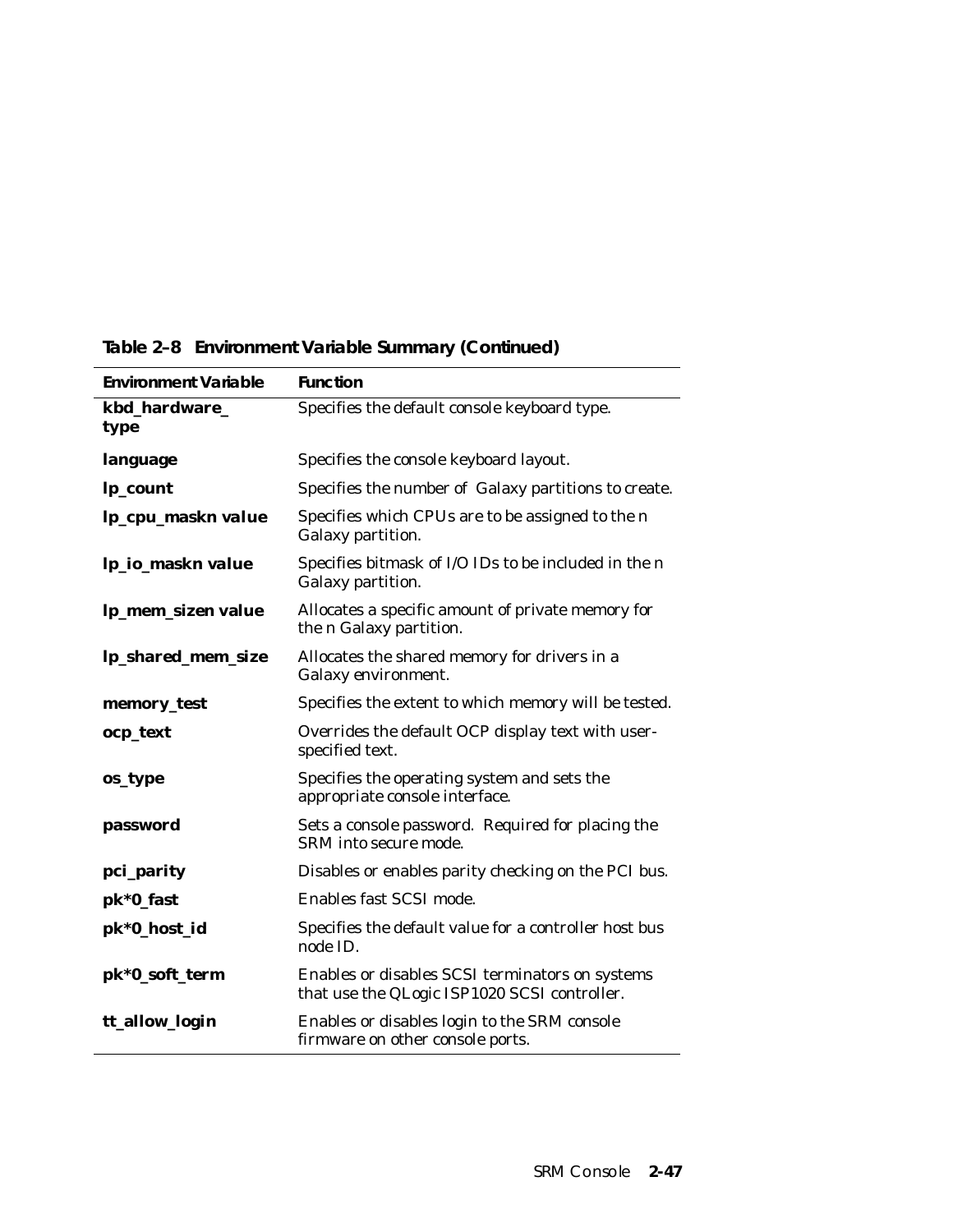### **2.25.1 auto\_action**

**The auto\_action environment variable specifies the action the console takes any time the system powers up, fails, or resets. The value of auto\_action takes effect only after you reset the system by pressing the Reset button or by issuing the init command.**

The default setting for **auto\_action** is **halt**. With this setting, the system stops in the SRM console after being initialized. To cause the operating system to boot automatically after initialization, set the **auto\_action** environment variable to **boot** or **restart**.

- When **auto\_action** is set to **boot,** the system boots from the default boot device specified by the value of the **bootdef\_dev** environment variable.
- When **auto\_action** is set to **restart**, the system boots from whatever device it booted from before the shutdown/reset or failure.

**NOTE:** *For setting up an OpenVMS Galaxy environment, auto\_action must be set to halt.*

**NOTE:** *After you set the* **auto\_action** *environment variable, it is recommended that you set the boot device and operating system flags as well, using the* **set bootdef\_dev** *and* **set boot\_osflags** *commands.*

#### The syntax is:

#### **set auto\_action** *value*

The options for value are:

| halt    | The system remains in console mode after power-up or a system<br>crash.                                                                                                  |
|---------|--------------------------------------------------------------------------------------------------------------------------------------------------------------------------|
| boot    | The operating system boots automatically after the SRM init<br>command is issued or the Reset button is pressed.                                                         |
| restart | The operating system boots automatically after the SRM init<br>command is issued or the Reset button is pressed, and it also<br>reboots after an operating system crash. |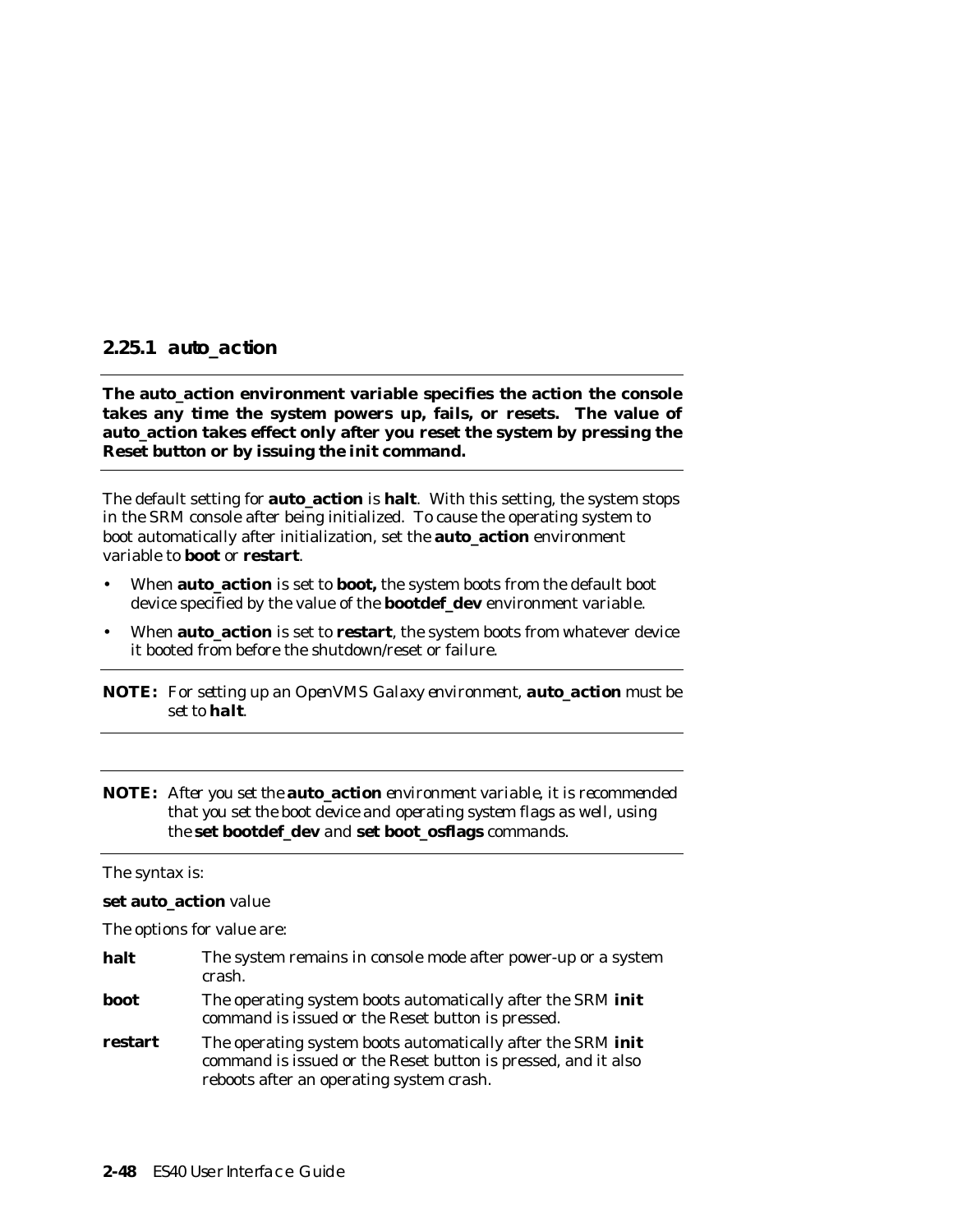#### **Examples**

In the following example, the operator sets the **auto\_action** environment variable to **restart**. The device specified with the **bootdef\_dev** environment variable is dka0. When UNIX is shut down and rebooted, the system will reboot from dka0.

```
P00>>> show auto_action
auto_action halt
P00>>> set auto_action restart
P00>>> init
.
.
.
P00>>> show auto_action
auto_action
P00>>> show bootdef_dev
bootdef_dev
P00>>> boot
...
```
(Log into UNIX and shutdown/reboot)

#shutdown -r now ... console will boot from dka0

In the following example, **auto\_action** is set to **restart**, but UNIX is booted from a device other than the device set with **bootdef\_dev**. When UNIX is shut down and rebooted, the system reboots from the specified device.

P00>>> boot dka100 .

.

#### . (Log into UNIX and shutdown/reboot)

#shutdown -r now ... console will boot from dka100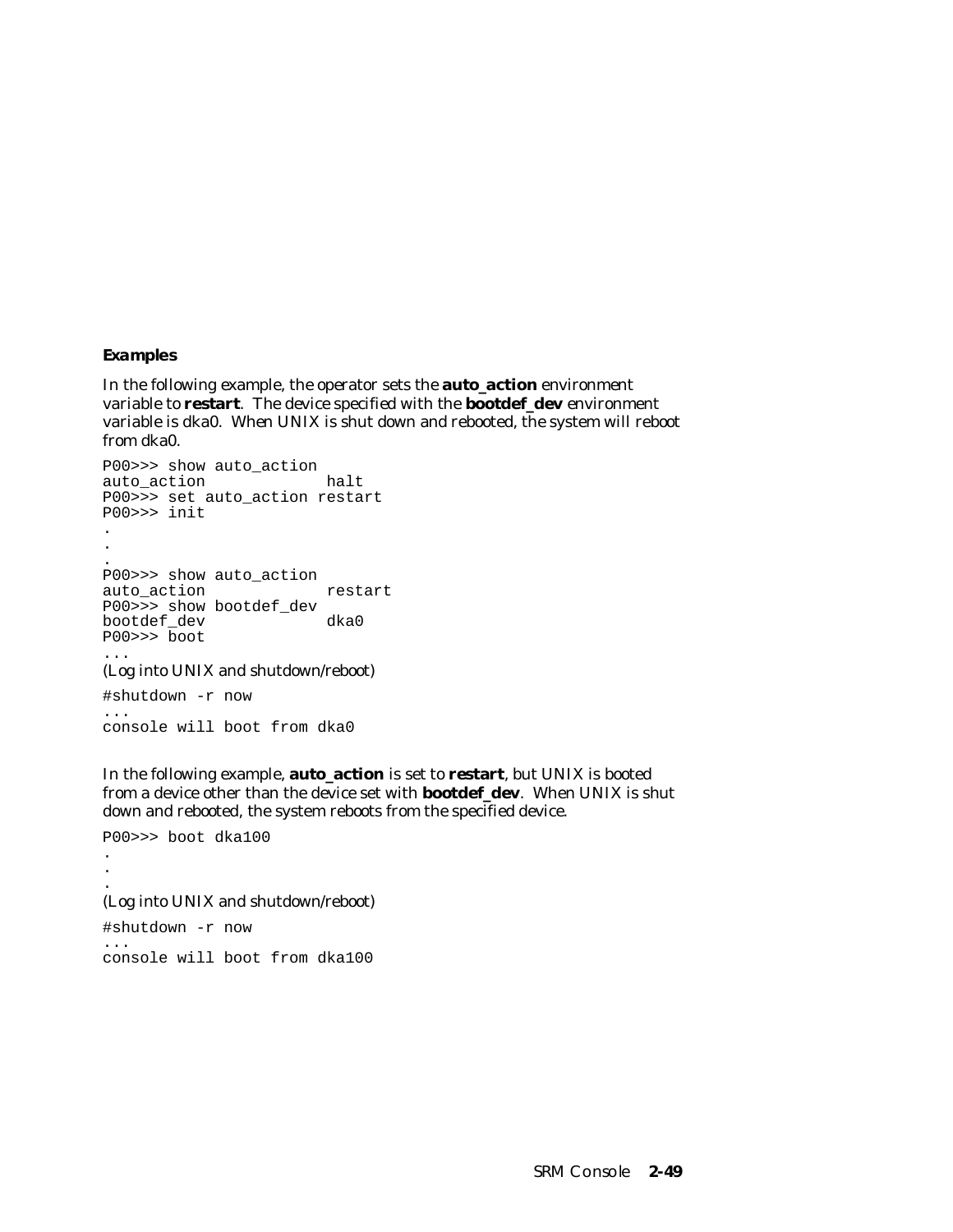## **2.25.2 bootdef\_dev**

**The bootdef\_dev environment variable specifies one or more devices from which to boot the operating system. When more than one device is specified, the system searches in the order listed and boots from the first device with operating system software.**

Enter the **show bootdef\_dev** command to display the current default boot device. Enter the **show device** command for a list of all devices in the system.

The syntax is:

**set bootdef\_dev** *boot\_device*

*boot device* The name of the device on which the system software has been loaded. To specify more than one device, separate the names with commas.

#### **Example**

In this example, two boot devices are specified. The system will try booting from dkb0 and if unsuccessful, will boot from dka0.

P00>>> set bootdef\_dev dkb0, dka0

**NOTE:** *When you set the* **bootdef\_dev** *environment variable, it is recommended that you set the operating system boot parameters as well, using the* **set boot\_osflags** *command.*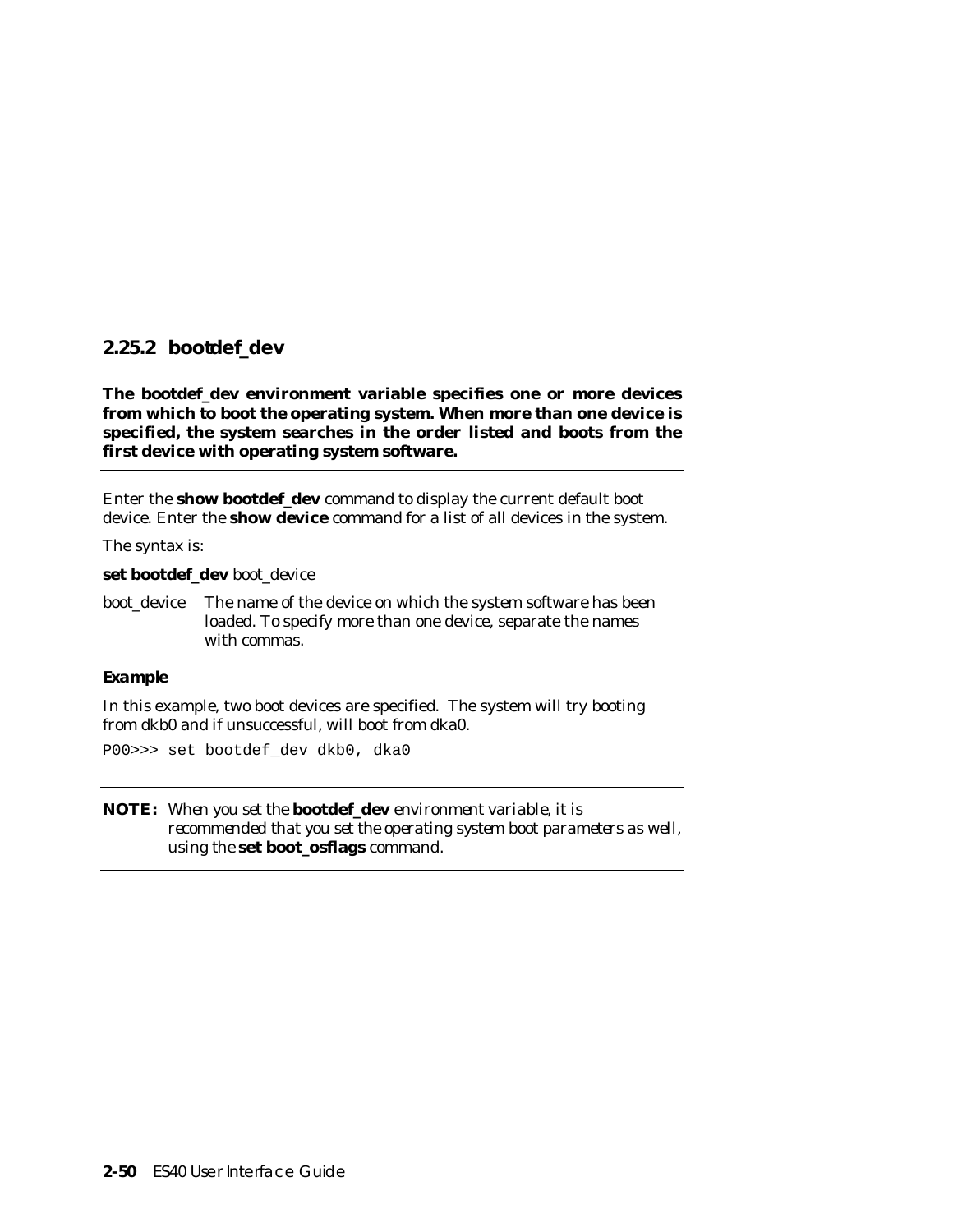## **2.25.3 boot\_file**

**The boot\_file environment variable specifies the default file name to be used for booting when no file name is specified by the boot command. The factory default value is null.**

The syntax is:

### **set boot\_file** *filename*

For systems running Linux, the *filename* is specific to the distribution of Linux:

- 2/boot/vmlinux.gz (Red Hat)
- 2/boot/vmlinuz (SuSE)

### **Example**

In this example, a boot file is specified for booting the Redhat version of Linux.

P00>>> set boot\_file 2/boot/vmlinux.gz P00>>> boot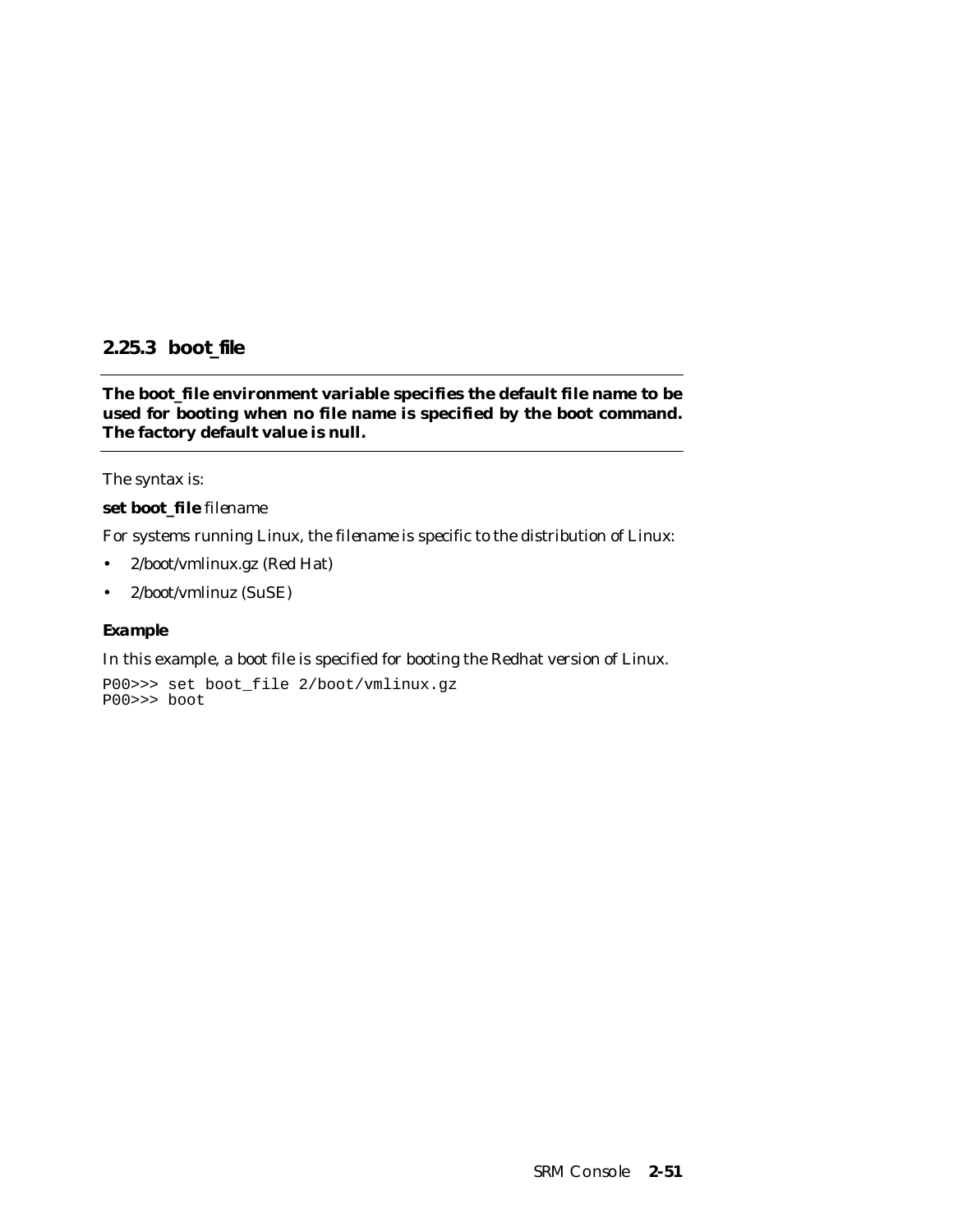## **2.25.4 boot\_osflags**

### **The boot\_osflags environment variable sets the default boot flags and, for OpenVMS, a root number.**

Boot flags contain information used by the operating system to determine some aspects of a system bootstrap. Under normal circumstances, you can use the default boot flag settings.

To change the boot flags for the current boot only, use the *flags\_value* argument with the **boot** command.

The syntax is:

**set boot\_osflags** *flags\_value*

The *flags\_value* argument is specific to the operating system.

#### **Tru64 UNIX Systems**

Tru64 UNIX systems take a single ASCII character as the *flags\_value* argument.

- **a** Load operating system software from the specified boot device (autoboot). Boot to multiuser mode.
- **i** Prompt for the name of a file to load and other options (boot interactively). Boot to single-user mode.
- **s** Stop in single-user mode. Boots /vmunix to single-user mode and stops at the # (root) prompt.
- **D** Full dump; implies "**s**" as well. By default, if UNIX crashes, it completes a partial memory dump. Specifying "**D**" forces a full dump at system crash.

#### **Example**

The following setting will autoboot Tru64 UNIX to multiuser mode when you enter the **boot** command.

P00>>> set boot\_osflags a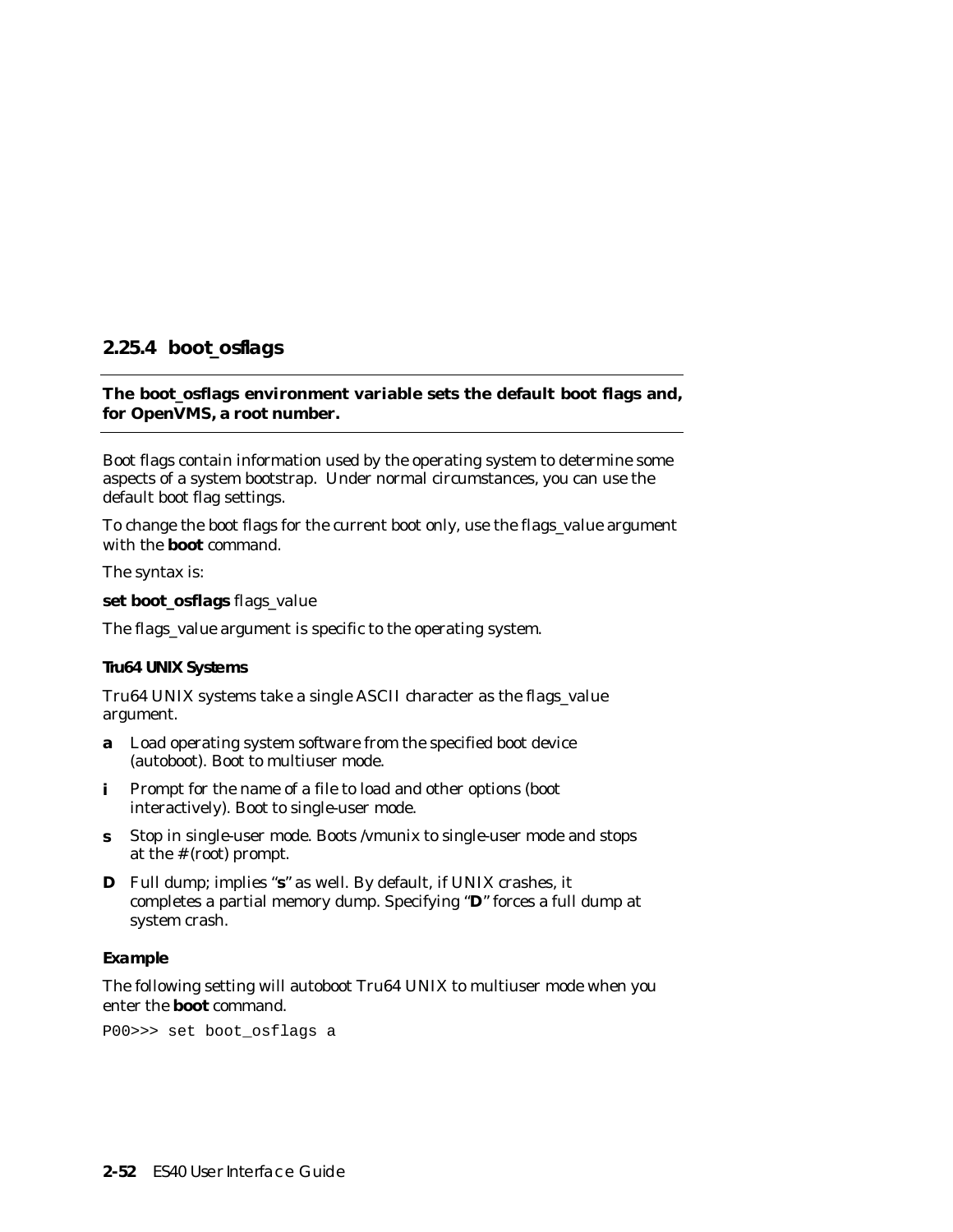#### **Linux Systems**

The *flags\_value* argument for Linux on an ES40 system is: "root=/dev/sda2"

### **Flags\_value Arguments for Red Hat Distribution**

- 0 Halt. (Do not set init default to this value.)
- 1 Single-user mode.
- 2 Multiuser, without NFS (same as 3, if you do not have networking)
- 3 Full multiuser mode (Default)
- 4 Unused
- 5 X11
- 6 Reboot. (Do not set init default to this value.)

#### **Flags\_value Arguments for SuSE**

- 0 Halt. (Do not set init default to this value.)
- S Single-user mode. (Default)
- 1 Multi-user without network
- 2 Multiuser with network
- 3 Multiuser with network and xdm
- 6 Reboot. (Do not set init default to this value.)

#### **Examples**

Single-user mode is typically used for troubleshooting. To make system changes at this run level, you must have read/write privileges.

The following setting will boot Linux into single-user mode with read/write privileges under Red Hat distribution.

P00>>> set boot os\_flags "root=/dev/sda2 1 rw"

The following setting will boot Linux into multiuser mode with network under SuSE distribution:

P00>>> set boot os\_flags "root=/dev/sda2 2"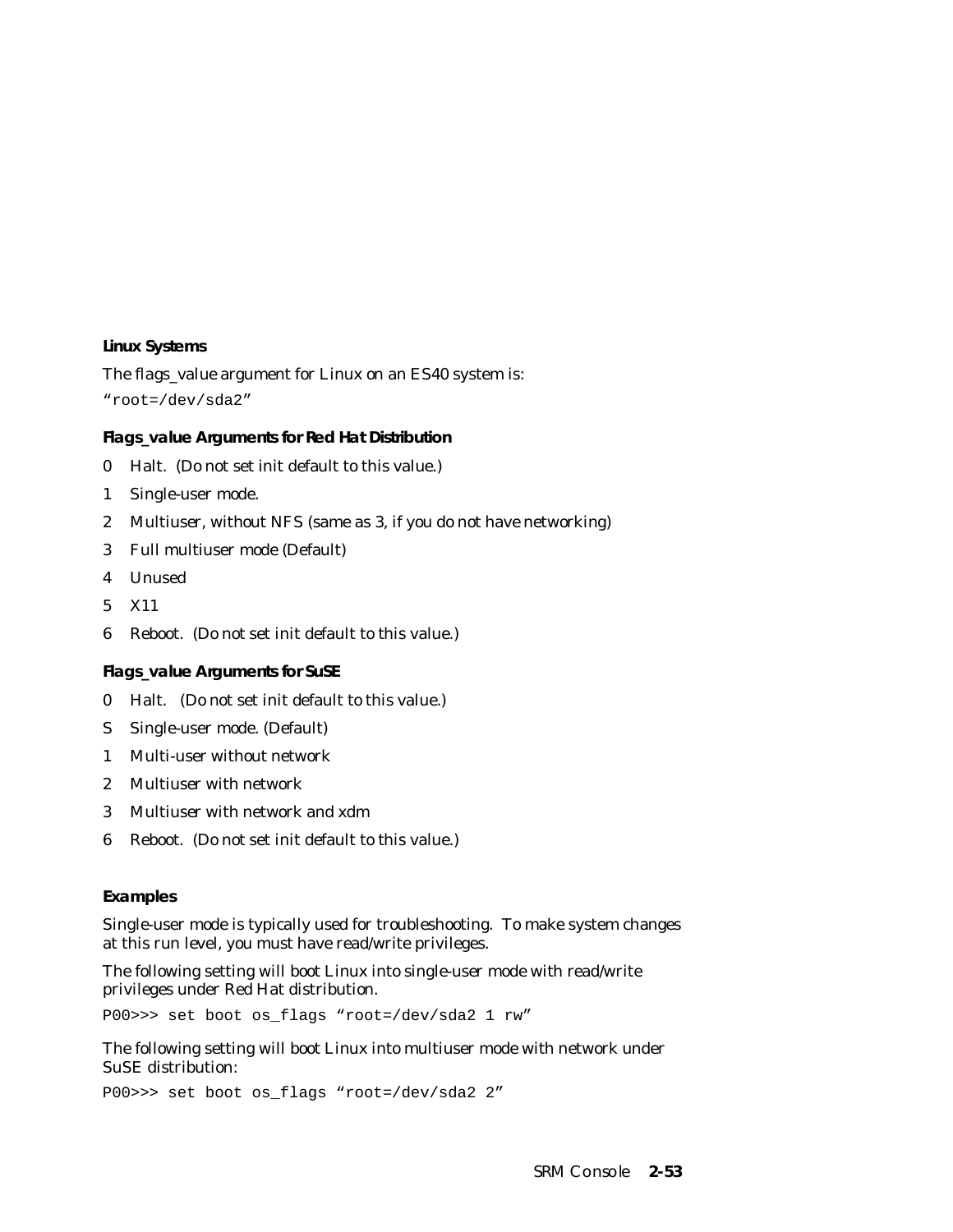## **OpenVMS Systems**

OpenVMS systems require an ordered pair as the *flags\_value* argument: *root\_number* and *boot\_flags*.

| root number | Directory number of the system disk on which OpenVMS files<br>are located. For example:                                                                                                                                           |                       |
|-------------|-----------------------------------------------------------------------------------------------------------------------------------------------------------------------------------------------------------------------------------|-----------------------|
|             | root_number                                                                                                                                                                                                                       | <b>Root Directory</b> |
|             | 0 (default)                                                                                                                                                                                                                       | [SYS0.SYSEXE]         |
|             | 1                                                                                                                                                                                                                                 | [SYS1.SYSEXE]         |
|             | 2                                                                                                                                                                                                                                 | [SYS2.SYSEXE]         |
|             | 3                                                                                                                                                                                                                                 | [SYS3.SYSEXE]         |
| boot_flags  | The hexadecimal value of the bit number or numbers set. To<br>specify multiple boot flags, add the flag values (logical OR).<br>For example, the flag value 10080 executes both the 80 and<br>10000 flag settings. See Table 2-9. |                       |

| Flags_Value Bit Number |    | Meaning                                                                             |
|------------------------|----|-------------------------------------------------------------------------------------|
| 1                      | 0  | Bootstrap conversationally (enables you to<br>modify SYSGEN parameters in SYSBOOT). |
| 2                      | 1  | Map XDELTA to a running system.                                                     |
| 4                      | 2  | Stop at initial system breakpoint.                                                  |
| 8                      | 3  | Perform diagnostic bootstrap.                                                       |
| 10                     | 4  | Stop at the bootstrap breakpoints.                                                  |
| 20                     | 5  | Omit header from secondary bootstrap image.                                         |
| 80                     | 7  | Prompt for the name of the secondary bootstrap<br>file.                             |
| 100                    | 8  | Halt before secondary bootstrap.                                                    |
| 10000                  | 16 | Display debug messages during booting.                                              |
| 20000                  | 17 | Display user messages during booting.                                               |

| Table 2-9 OpenVMS Boot Flag Settings |
|--------------------------------------|
|                                      |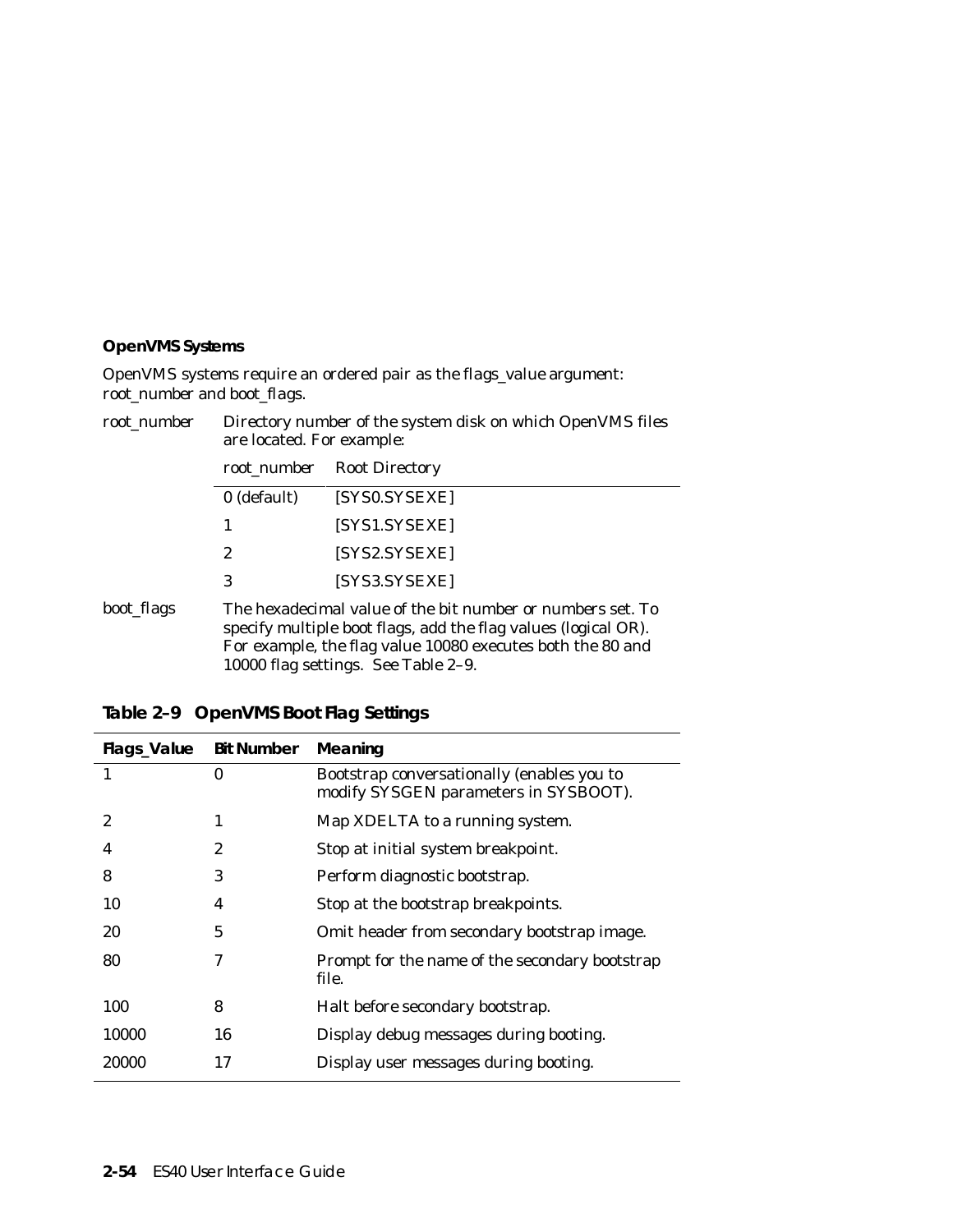**Examples**

In the following OpenVMS example, *root\_number* is set to 2 and *boot\_flags* is set to 1. With this setting, the system will boot from root directory SYS2.SYSEXE to the SYSBOOT prompt when you enter the **boot** command.

P00>>> set boot\_osflags 2,1

In the following OpenVMS example, *root\_number* is set to 0 and *boot\_flags* is set to 80. With this setting, you are prompted for the name of the secondary bootstrap file when you enter the **boot** command.

P00>>> set boot\_osflags 0,80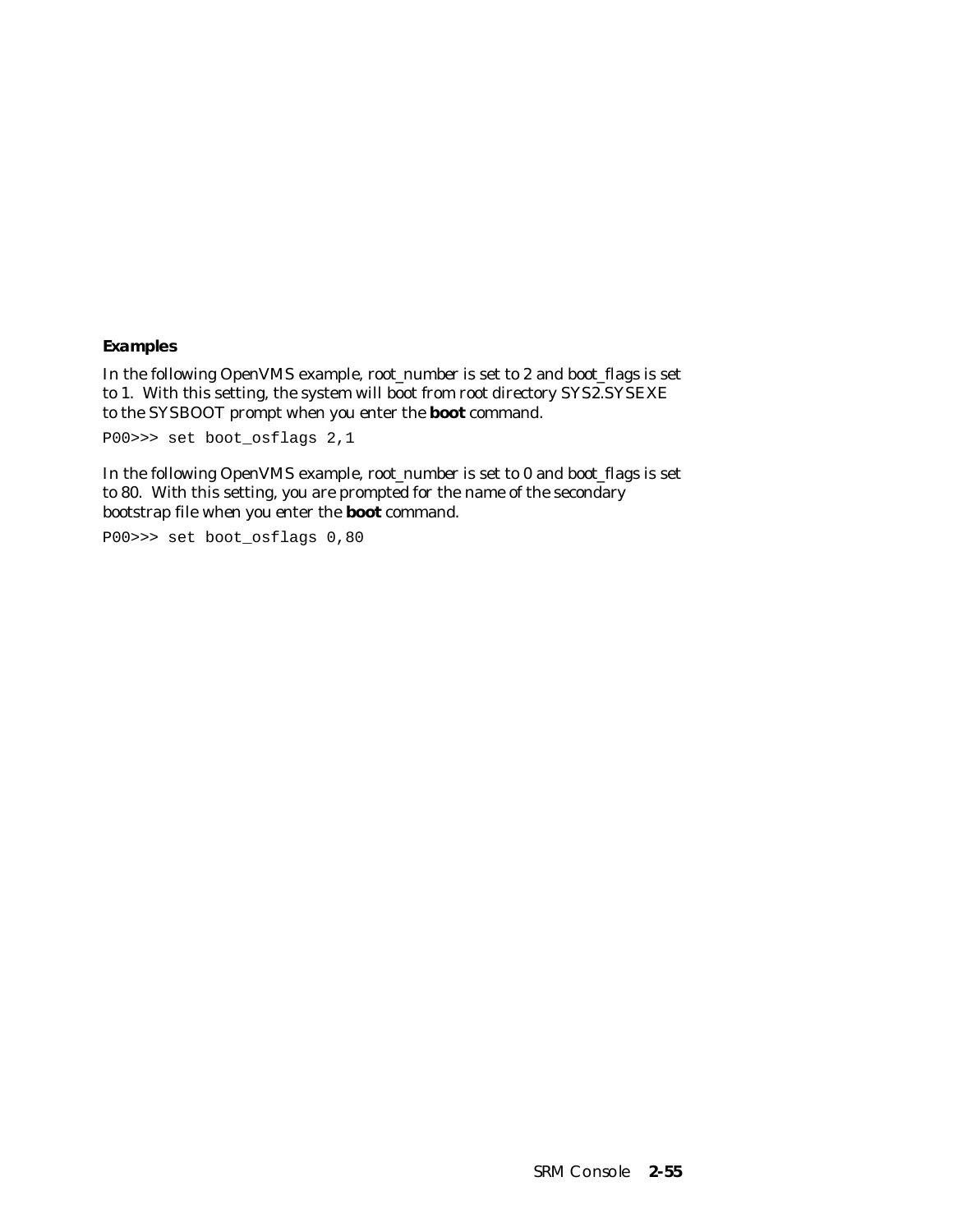# **2.25.5 com\*\_baud**

**The default baud rate for the system is 9600. The com\*\_baud commands set the baud rate for COM1 and COM2.**

### **com1\_baud**

The **com1\_baud** environment variable sets the baud rate for the internal COM1 serial interface.

#### **com2\_baud**

The **com2\_baud** environment variable sets the baud rate to match that of the device connected to the COM2 port.

The syntax is:

**set com\*\_baud** *baud\_value*

*baud\_value* The new baud rate. A list of possible values is displayed by entering the command without a value.

#### **Example**

The following example shows the supported baud rate values.

P00>>> set com2\_baud 57600 38400 19200 9600 7200 4800 3600 2400 2000 1800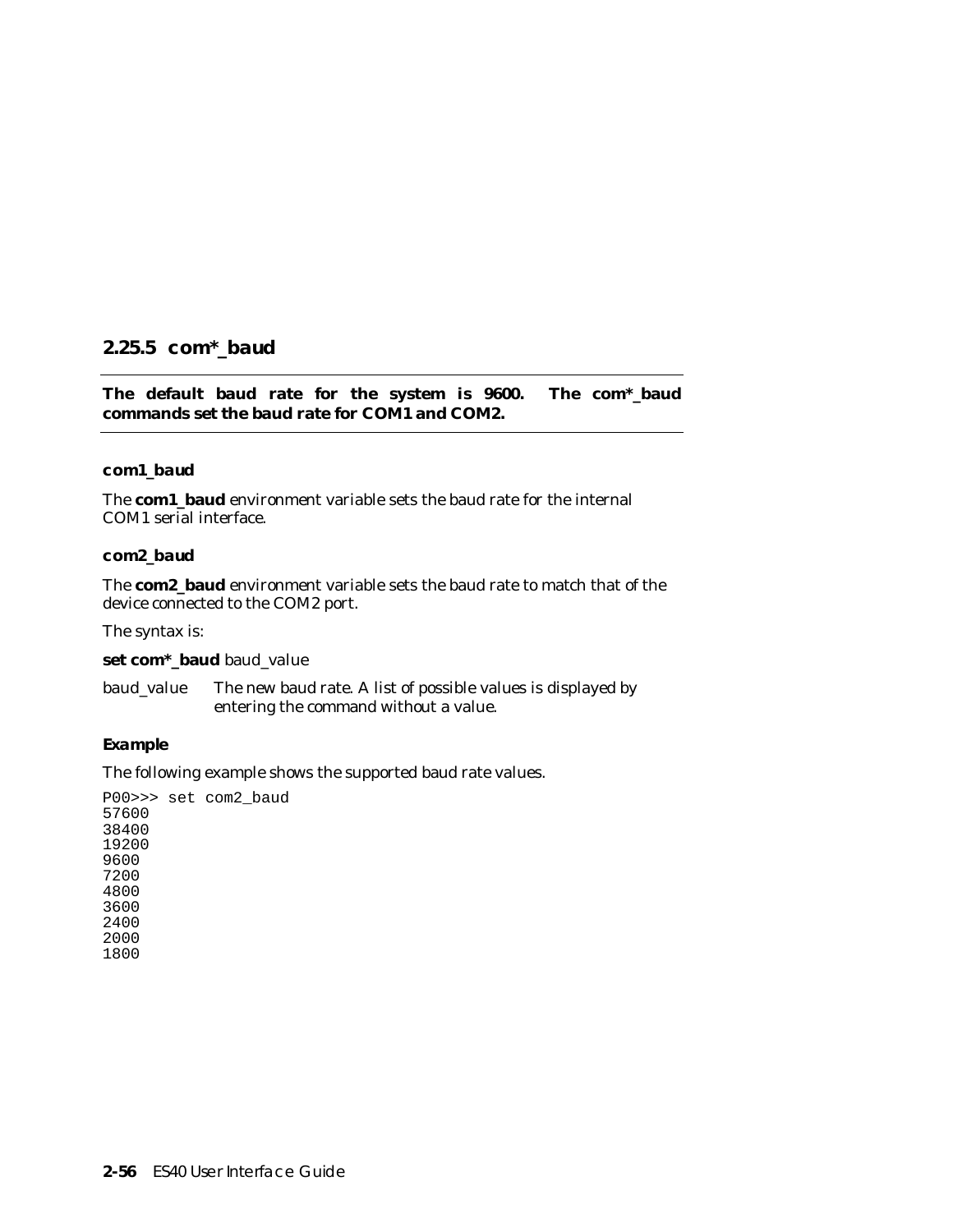# **2.25.6 com\*\_flow**

### **The com1\_flow and com2\_flow environment variables set the flow control on the COM1 and COM2 serial ports, respectively.**

The syntax is:

#### **set com\*\_flow** *flow\_value*

*flow\_value* Defined values are:

**none**—No data flows in or out of the serial ports. Use this setting for devices that do not recognize XON/XOFF or that would be confused by these signals.

**software**—Use XON/XOFF(default). This is the setting for a standard serial terminal.

**hardware**—Use modem signals CTS/RTS. Use this setting if you are connecting a modem to a serial port.

#### **Example**

P00>>> set com1\_flow hardware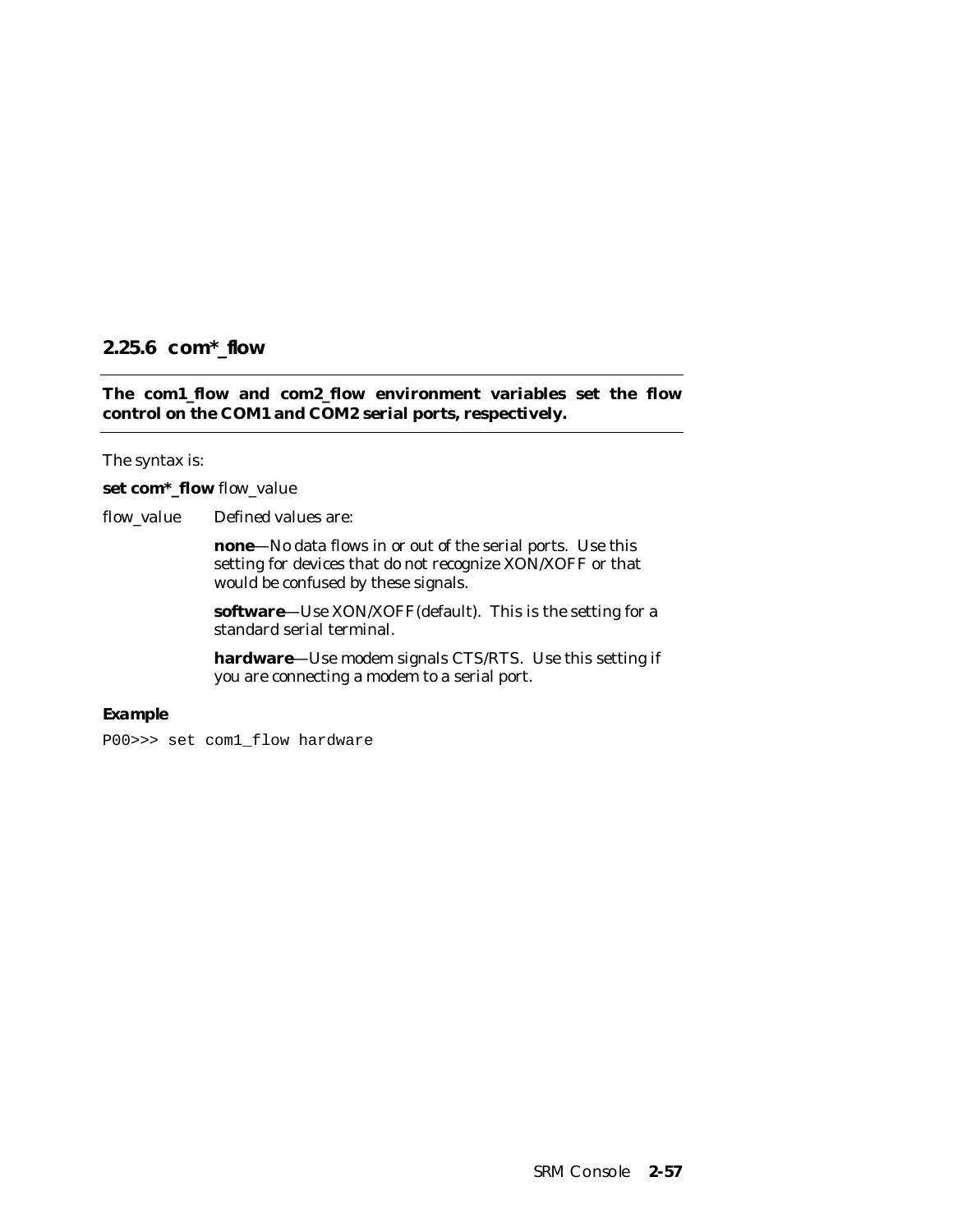# **2.25.7 com1\_mode**

**The set com1\_mode command specifies the COM1 data flow paths, so that data either flows through the RMC or bypasses it. You can also set com1\_mode from the RMC.**

By default all data passes through the RMC. Data and control signals flow from the system COM1 port, through the RMC, and to the active external port, either the COM1 serial port (MMJ) or the 9-pin modem port. If a modem is connected, the data goes to the modem. This mode is called through mode.

You can enter the RMC from either the MMJ port or the modem port. Only one session can be active at a time.

For modem connection, you can use the **set com1\_mode** command to allow data to partially or completely bypass the RMC. The bypass modes are snoop mode, soft bypass mode, and firm bypass mode. These modes disable the local channel from sending characters to the system COM1 port.

You can also set the RMC to local mode, in which only the local channel can communicate with the system COM1 port. Local mode disables the modem from sending characters to the system COM1 port, but you can still enter the RMC.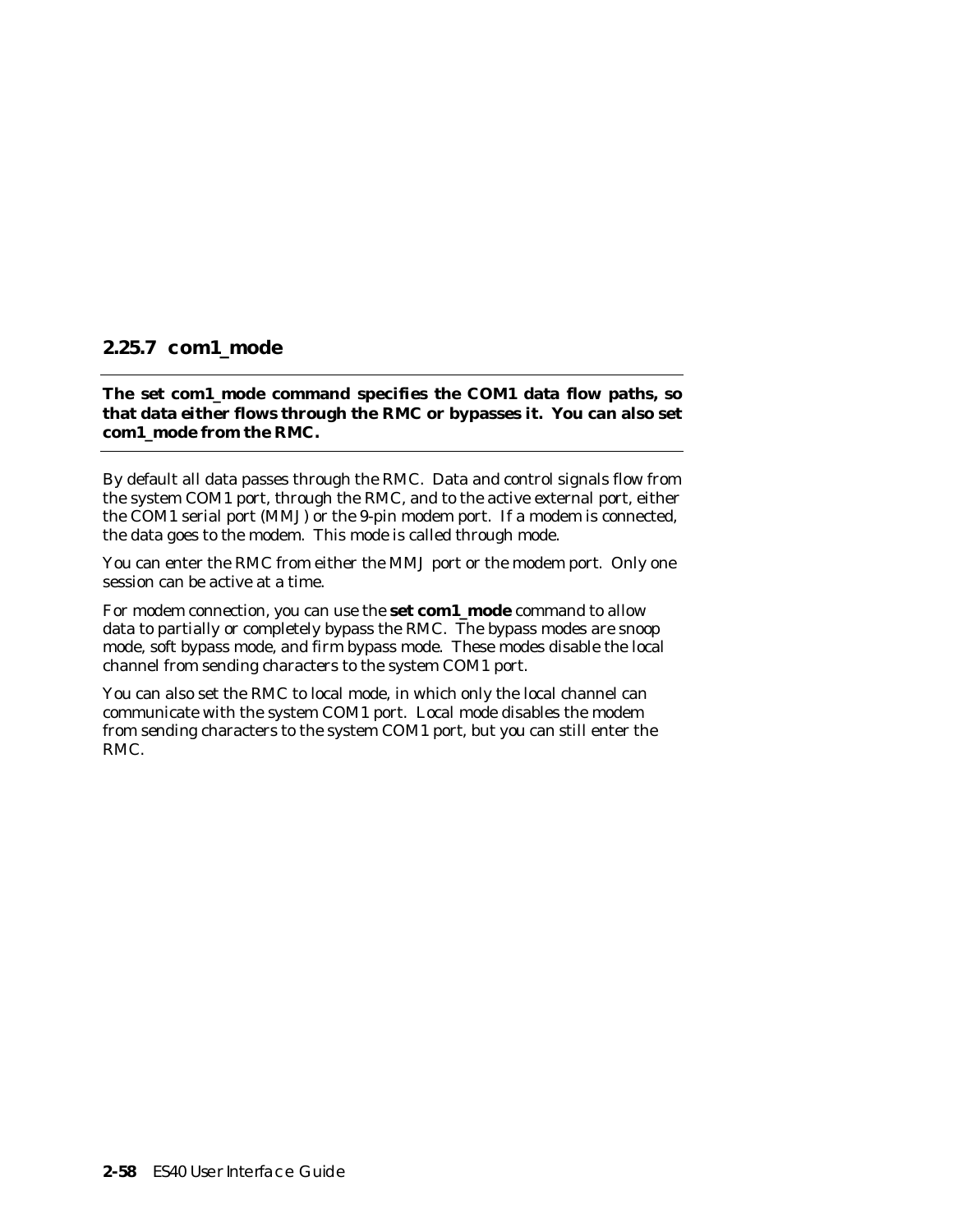# The syntax is **set com1\_mode** *value*

| value       | Defined values are:                                                                                                                                                               |
|-------------|-----------------------------------------------------------------------------------------------------------------------------------------------------------------------------------|
| through     | All data passes through RMC and is filtered for the RMC escape<br>sequence. This is the default.                                                                                  |
| snoop       | Data partially bypasses RMC, but RMC taps into the data lines and<br>listens passively for the RMC escape sequence.                                                               |
| soft_bypass | Data bypasses RMC, but RMC switches automatically into snoop mode<br>if loss of carrier occurs.                                                                                   |
| firm_bypass | Data bypasses RMC. RMC remote management features are disabled.                                                                                                                   |
| local       | Changes the focus of the COM1 traffic to the local RMC COM1 port if<br>RMC is currently in one of the bypass modes or if RMC is in through<br>mode with an active remote session. |

# **Example**

P00>>> set com1\_mode snoop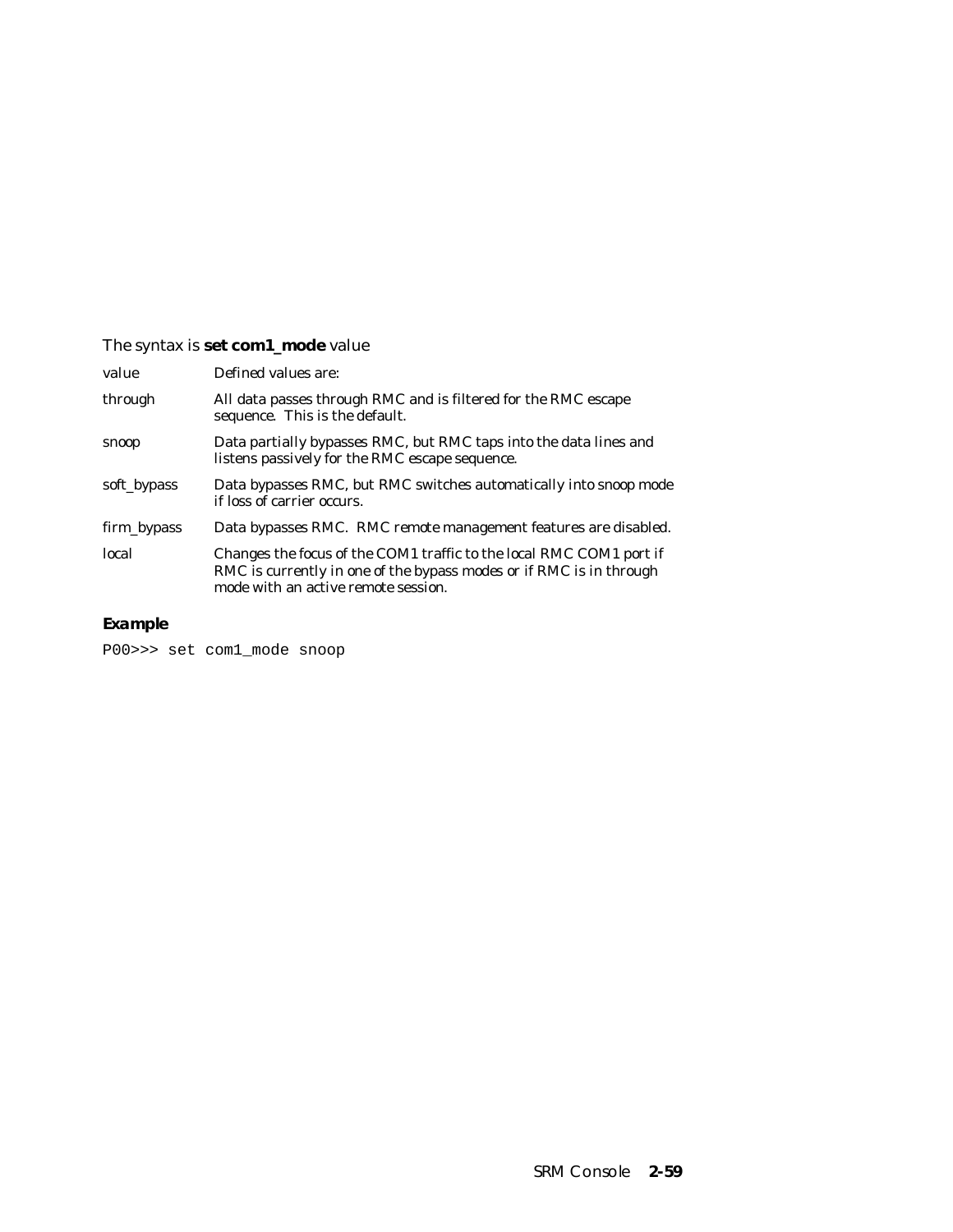# **2.25.8 com\*\_modem**

**The com1\_modem and com2\_modem environment variables are used to tell the operating system whether a modem is present on the COM1 or COM2 ports, respectively. From the settings of these variables, the operating system determines whether the port should assert a signal DTR.**

The syntax is:

**set com\*\_modem** *modem\_value*

*modem\_value* Defined values are:

on—Modem is present. off—Modem is not present (default value).

If you attach a modem to the COM1 or COM2 port, set the *modem\_value* to **on**. This setting tells the operating system to assert a DTR (data terminal ready) signal to let the modem know that there is hardware attached. The modem responds with a DSR (data set ready) signal.

#### **Example**

P00>>> set com1\_modem on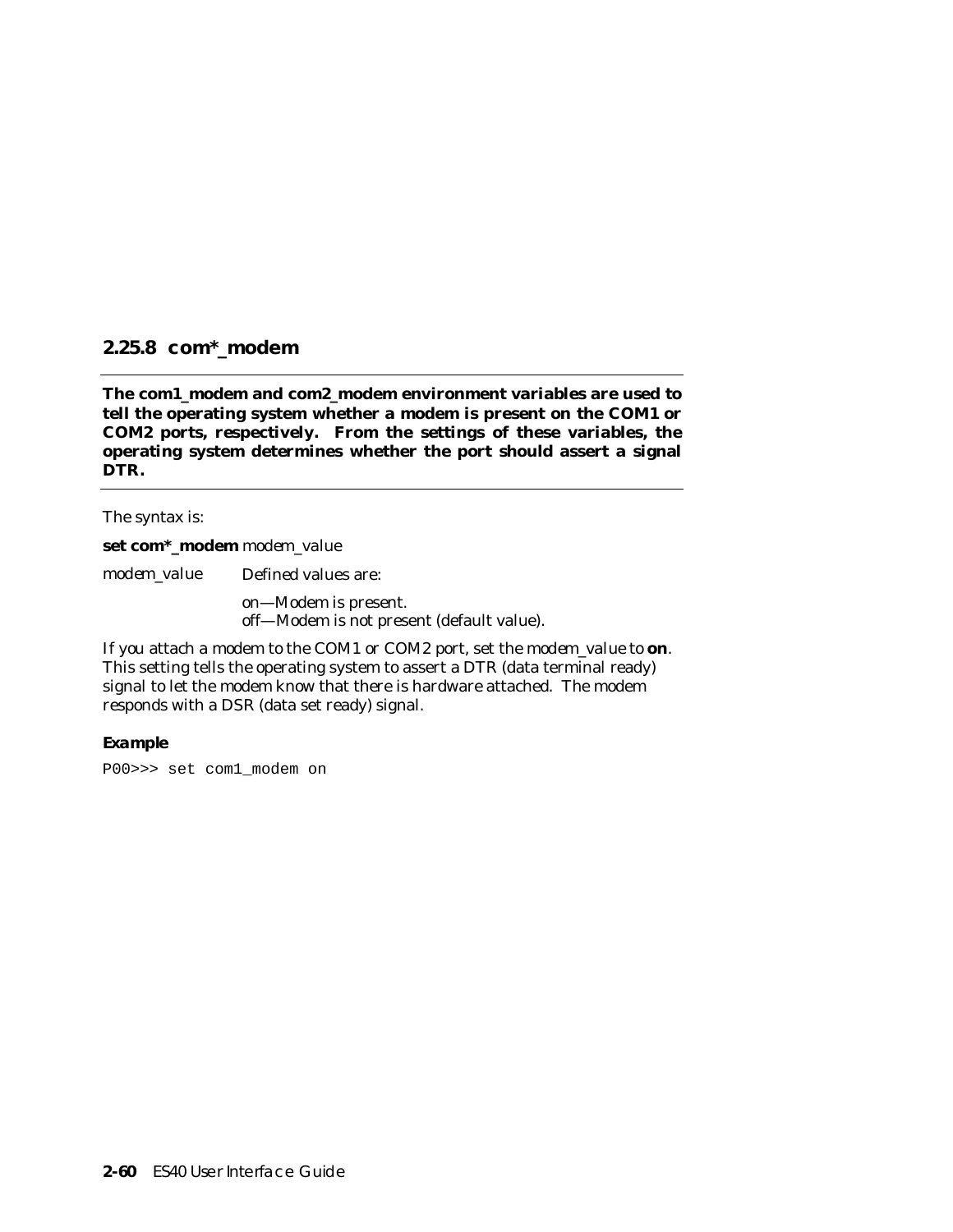## **2.25.9 console**

## **The console terminal can be either a VGA monitor or a serial terminal. The console environment variable specifies which type of console is used.**

The syntax is:

**set console** *output\_device*

The options for *output\_device* are:

| <b>graphics</b> (default) | The console terminal is a VGA monitor or a device<br>connected to the VGA port. |
|---------------------------|---------------------------------------------------------------------------------|
| serial                    | The console terminal is the device connected to the<br>COM <sub>1</sub> port.   |

The value of **console** takes effect only after you reset the system by pressing the Reset button or by issuing the **init** command.

**Example**

```
P00>>> show console
                     graphics
P00>>> set console serial
P00>>> init
.
.
.
P00>>> show console
console serial
P00>>>
```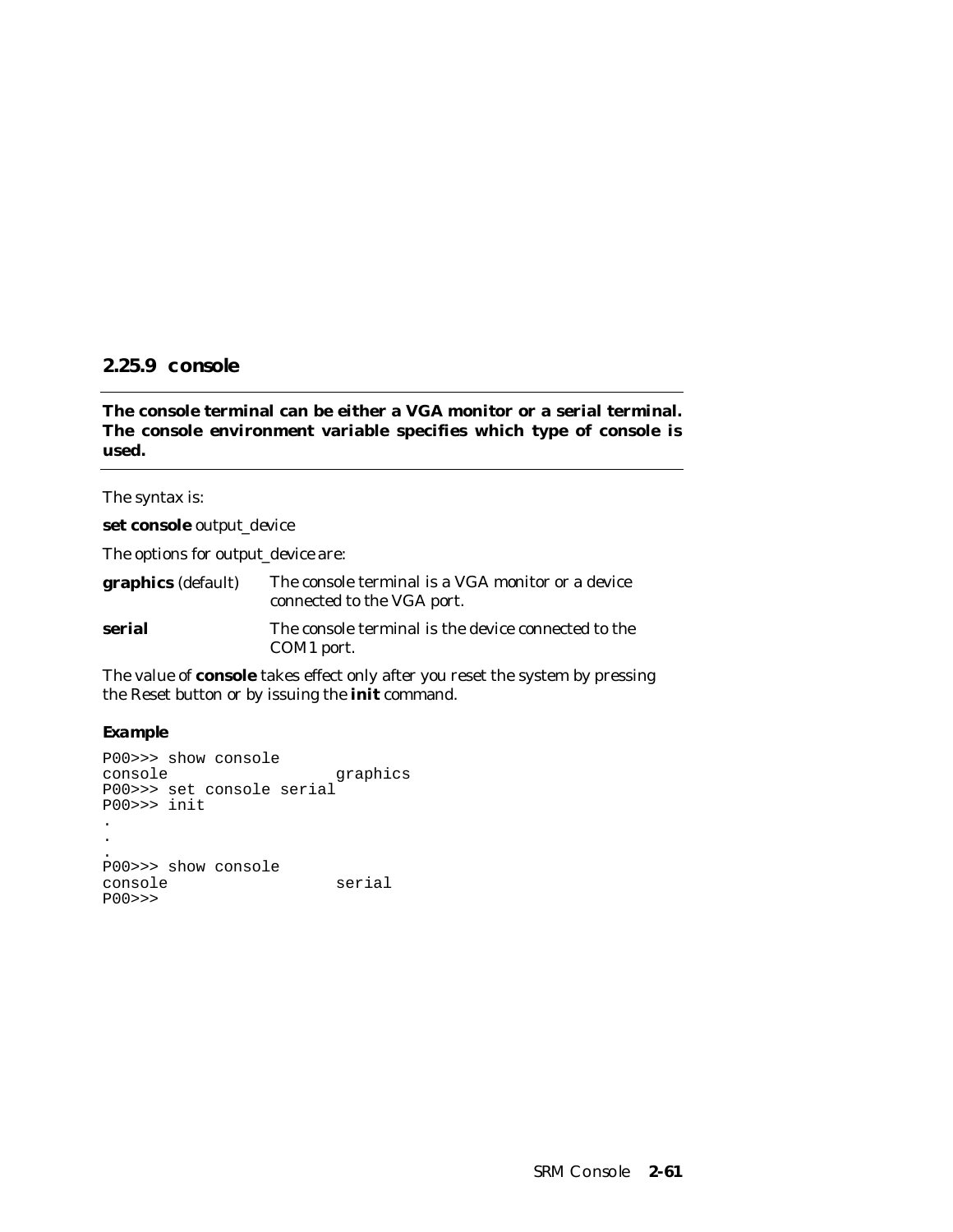# **2.25.10 console\_memory\_allocation**

### **The console\_memory\_allocation environment variable determines which memory locations the console will allocate for its private use.**

Setting this environment variable to **new** allows the operating system to be loaded in the largest area of memory. Regardless of the setting, the console allocates the same amount of memory to the operating system. If **console\_memory\_allocation** is set to **old** with greater than 1gigabyte, memory is not contiguous (which may affect performance).

The value of **console\_memory\_allocation** takes effect only after you reset the system by pressing the Reset button or by issuing the **init** command.

#### **Tru64 UNIX**

ES40 systems running Tru64 UNIX V4.0F may encounter a Granularity Hint Regions (GH chunks) restriction. The following error message on the console terminal indicates possible performance loss caused by this restriction. Number (#) is a number that varies depending on memory size:

gh\_chunks value of # invalid

To remove this restriction, follow the instructions in the *Tru64 UNIX Release Notes* for V4.0F*.*

#### **OpenVMS**

Set the **console\_memory\_allocation** to **new** before creating an OpenVMS Galaxy environment. See the DS20E-ES40 Remedial Kit available from http://www.service.digital.com/patches for instructions on creating a Galaxy on the ES40.

```
P00>>> set console_memory_allocation new
P00>>> init
.
.
.
```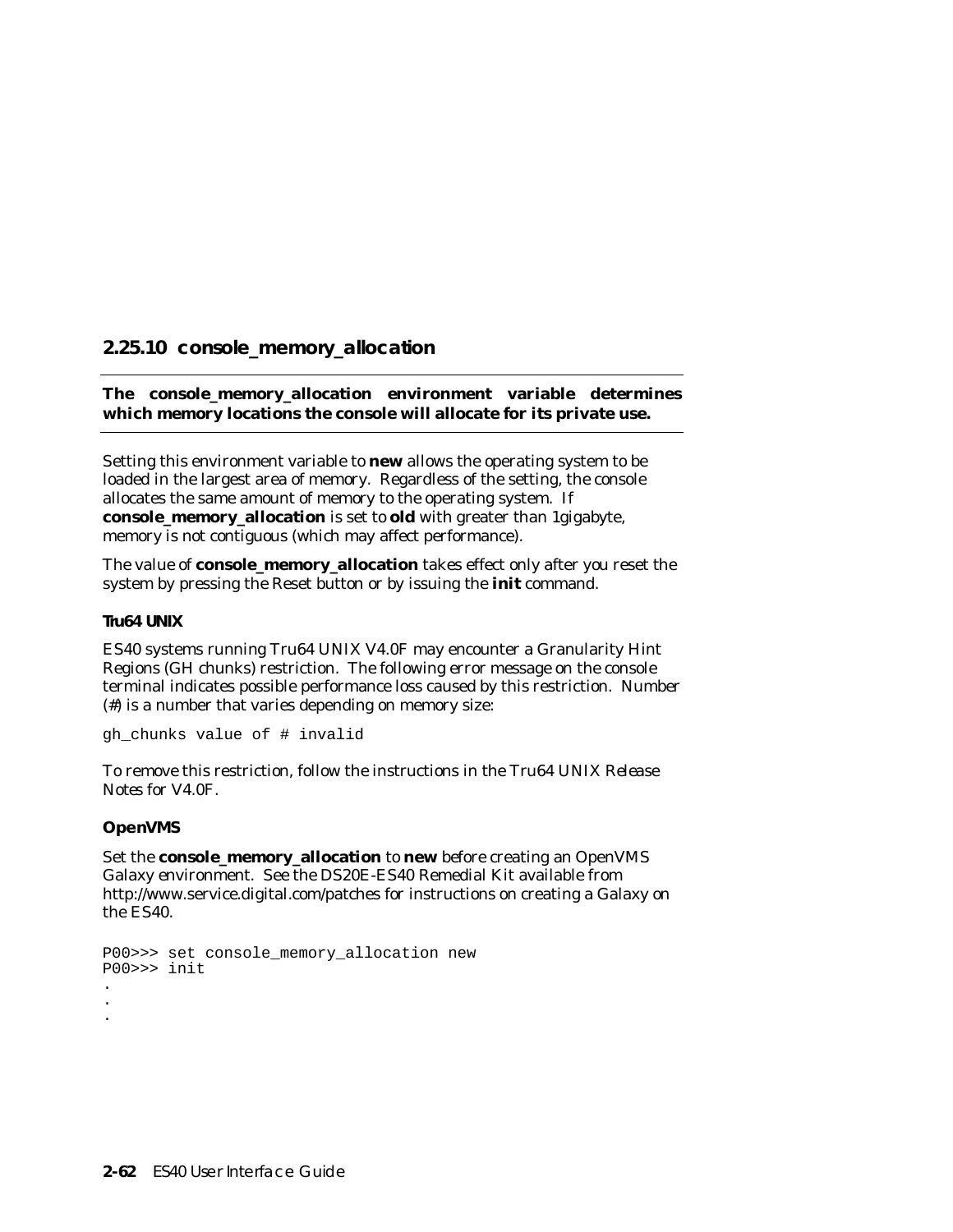The syntax is:

### **set console\_memory\_allocation** *value*

The options for *value* are:

- **old** For 1gigabyte or less, the console carves memory from 0-2 megabytes and at the end of memory, leaving all memory in between available to the operating system. If there is more than 1gigabyte, the console creates a "memory hole" for the operating system just under 1gigabyte.
- **new** The console takes all needed memory from 0 megabytes to whatever amount is needed. It does not matter how much memory is installed and no holes are ever created.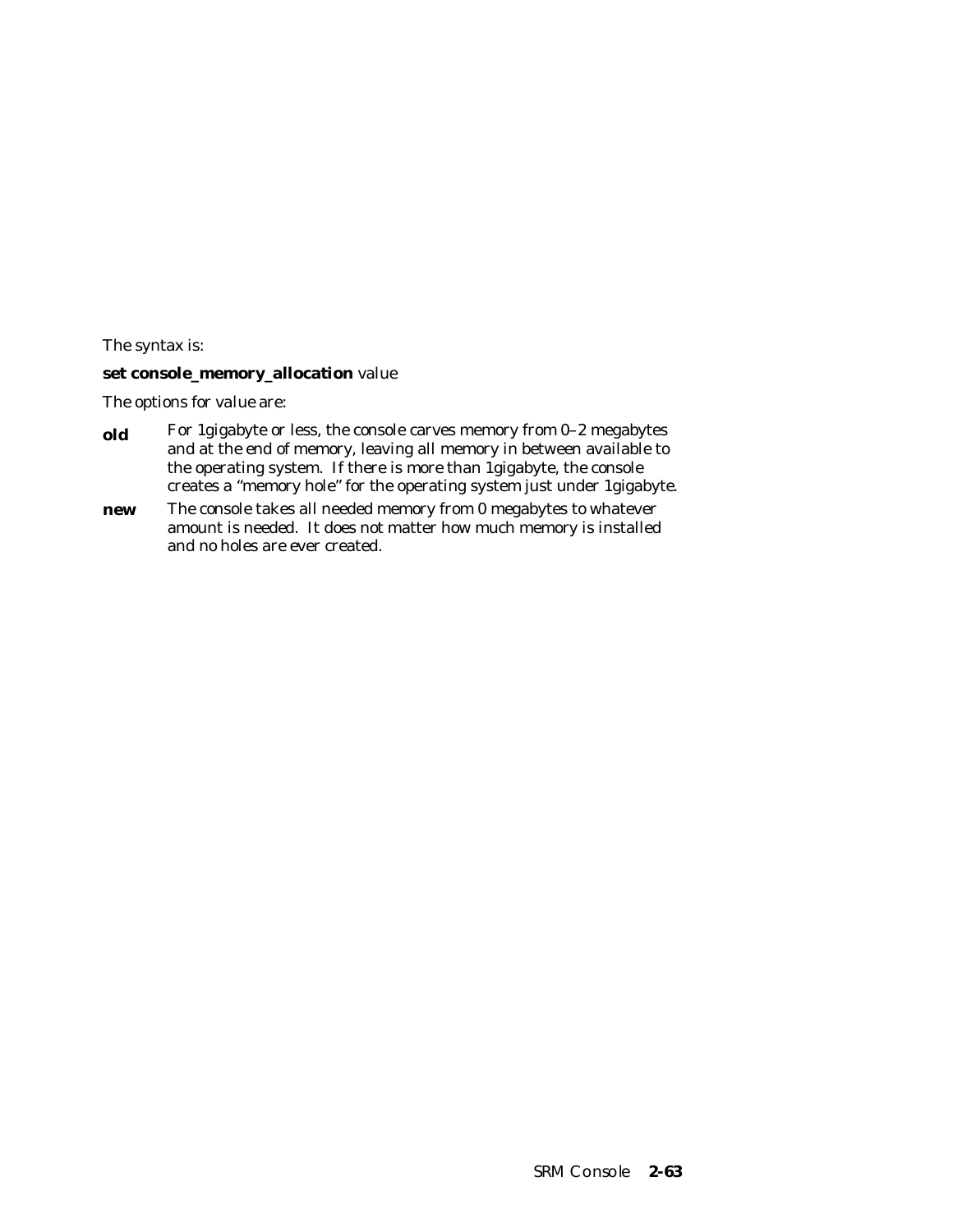# **2.25.11 cpu\_enabled**

## **The cpu\_enabled environment variable sets a bit mask that enables or disables specific CPUs on a multiprocessor system.**

Disabling a CPU may be necessary if a number of errors are reported on a specific CPU. These errors might be displayed during power-up or might be displayed with the **show fru** or **show config** command.

Disabled CPUs are prevented from running the console or the operating system. Bit 0 of the mask corresponds to CPU 0, bit 1 to CPU 1, and so on. A zero in the bit mask prevents the corresponding CPU from running; a one allows it to run. The bit mask is expressed as a hexadecimal value.

The value of **cpu\_enabled** takes effect only after you reset the system by pressing the Reset button or by issuing the **init** command.

The **cpu\_enabled** environment variable is typically used in benchmark testing.

**NOTE:** *The primary CPU cannot be disabled. The primary CPU is the lowest numbered working CPU.*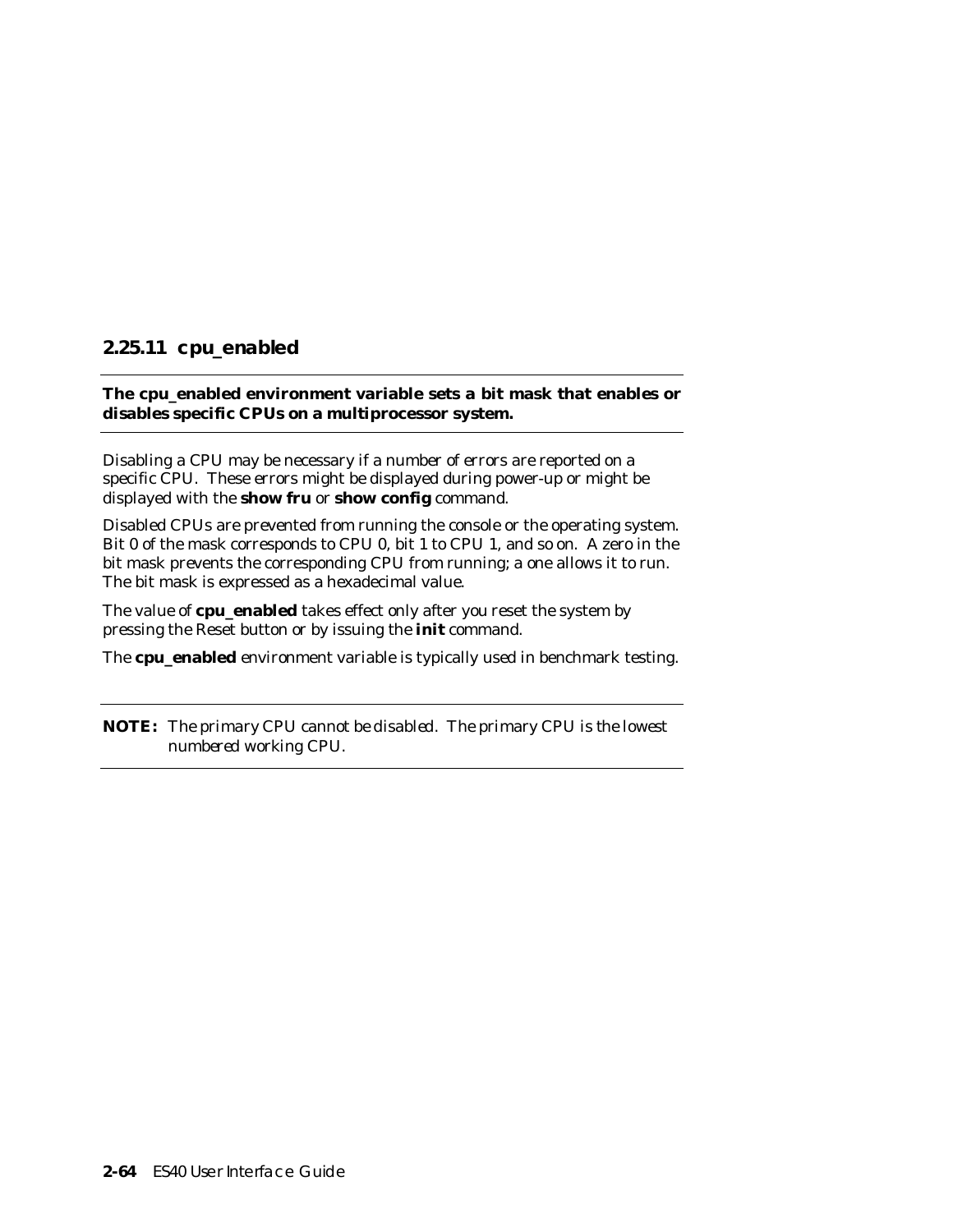The syntax is:

# **set cpu\_enabled** *hex\_digit*

| <b>Hex_Digit Value</b> | <b>Binary Equivalent</b><br>CPU enable 3210 (bit) | <b>Enabled CPUs</b>            |
|------------------------|---------------------------------------------------|--------------------------------|
| $\bf{0}$               | 0000                                              | No CPUs (CPU 0 still comes up) |
| 1                      | 0001                                              | CPU <sub>0</sub>               |
| $\boldsymbol{2}$       | 0010                                              | CPU <sub>1</sub>               |
| 3                      | 0011                                              | CPU 0,1                        |
| 4                      | 0100                                              | CPU <sub>2</sub>               |
| $\overline{5}$         | 0101                                              | CPU 0,2                        |
| $\boldsymbol{6}$       | 0110                                              | CPU <sub>1,2</sub>             |
| 7                      | 0111                                              | CPU 0,1,2                      |
| 8                      | 1000                                              | CPU <sub>3</sub>               |
| 9                      | 1001                                              | CPU 0,3                        |
| A                      | 1010                                              | <b>CPU 1,3</b>                 |
| B                      | 1011                                              | CPU 0,1,3                      |
| $\mathbf C$            | 1100                                              | <b>CPU 2,3</b>                 |
| D                      | 1101                                              | CPU 0,2,3                      |
| Ε                      | 1110                                              | CPU 1,2,3                      |
| $\mathbf{F}$           | 1111                                              | CPU 0,1,2,3                    |

The *hex\_digit* values are shown in the table.

### **Example**

In the following example, CPU 0 and CPU 1 are enabled, and CPU 2 and CPU 3 are disabled.

P00>>> set cpu\_enabled 3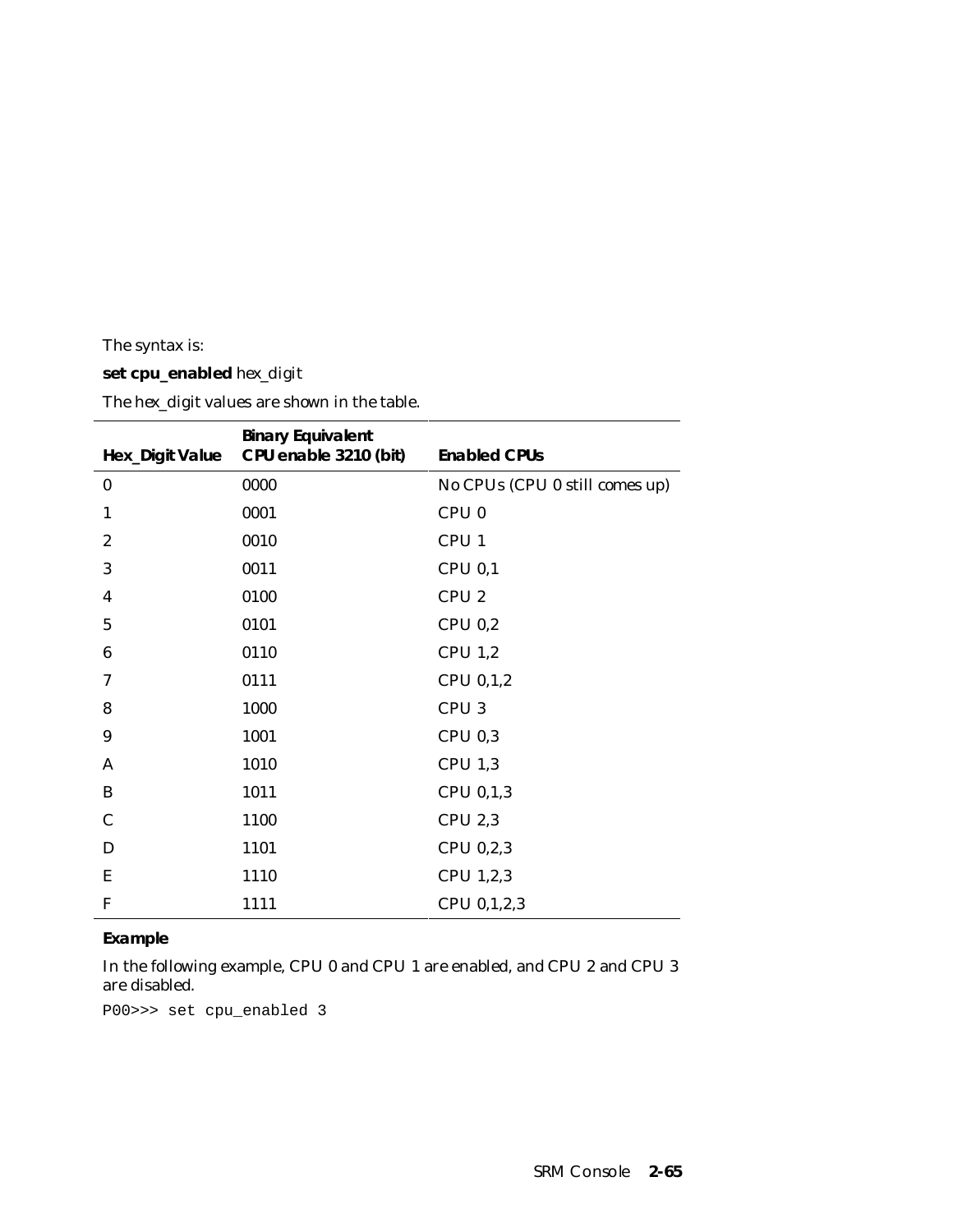# **2.25.12 ei\*0\_inet\_init or ew\*0\_inet\_init**

**The ei\*0\_inet\_init or ew\*0\_inet\_init environment variable determines whether the interface's internal Internet database is initialized from nvram or from a network server (through the bootp protocol). Legal values are nvram and bootp. The default value is bootp. Set this environment variable if you are booting UNIX from a RIS server.**

To list the network devices on your system, enter the **show device** command. The Ethernet controllers start with the letters "ei" or "ew," for example, ewa0. The third letter is the adapter ID for the specific Ethernet controller. Replace the asterisk (\*) with the adapter ID letter when using this command.

The syntax is:

### **set ei\*0\_inet\_init** *value* or **set ew\*0\_inet\_init** *value*

The *value* is one of the following:

**nvram** Initializes the internal Internet database from nvram.

**bootp** Initializes the internal Internet database from a network server through the bootp protocol.

#### **Example**

```
P00>>> set ewa0_inet_init bootp
```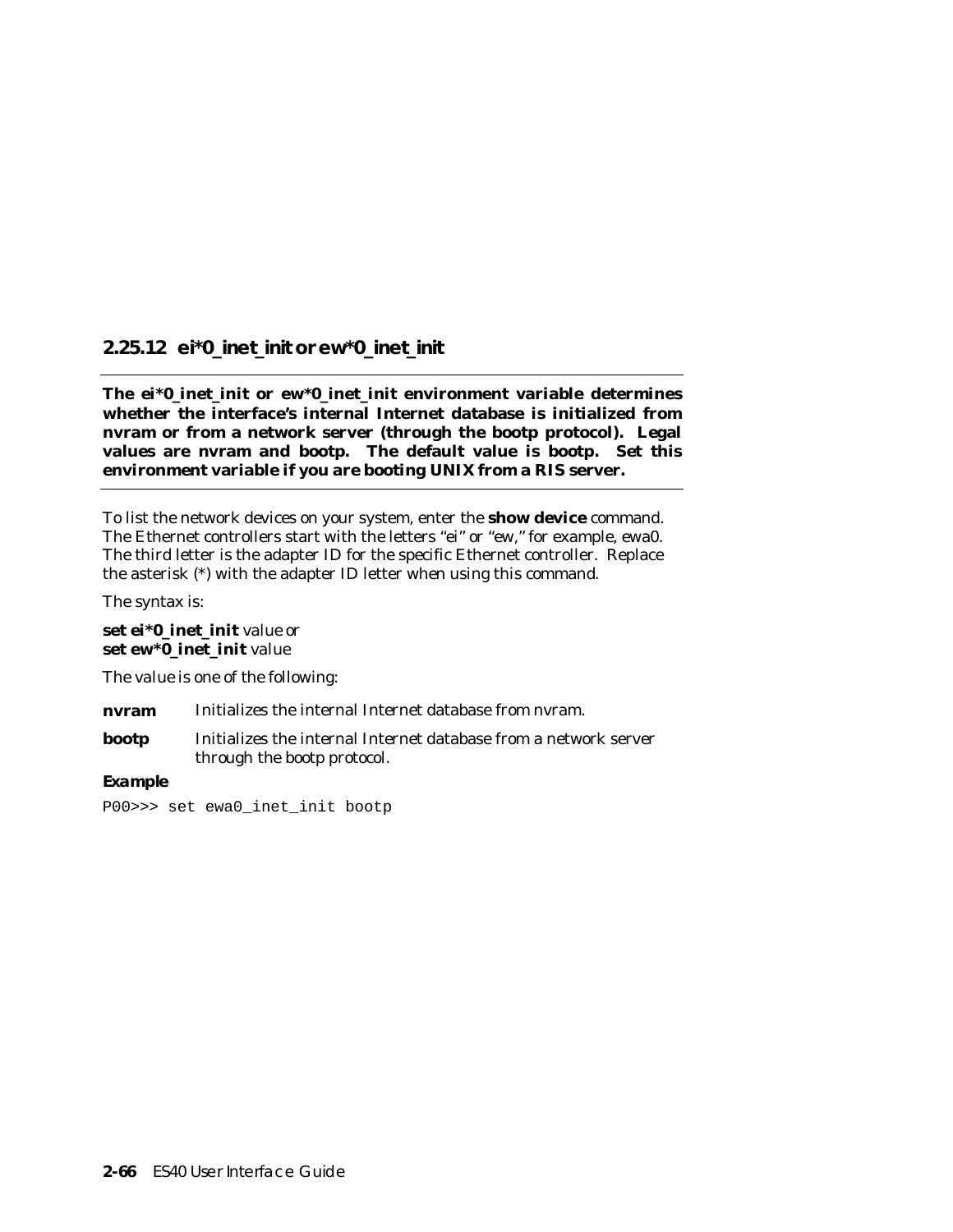# **2.25.13 ei\*0\_mode or ew\*0\_mode**

### **The ei\*0\_mode or ew\*0\_mode environment variable sets an Ethernet controller to run an AUI, ThinWire, or twisted-pair Ethernet network. For the fast setting, the device defaults to fast.**

To list the network devices on your system, enter the **show device** command. The Ethernet controllers start with the letters "ei" or "ew," for example, ewa0. The third letter is the adapter ID for the specific Ethernet controller. Replace the asterisk (\*) with the adapter ID letter when entering the command.

The syntax is:

## **set ei\*0\_mode** *value* or **set ew\*0\_mode** *value*

The options for *value* are:

| aui          | Device type is AUI.                       |
|--------------|-------------------------------------------|
| bnc          | Device type is ThinWire.                  |
| fast         | Device type is fast 100BaseT.             |
| Fastfd       | Device type is fast full duplex 100BaseT. |
| full         | Device type is full duplex twisted-pair.  |
| twisted-pair | Device type is 10BaseT (twisted-pair).    |

### **Example**

P00>>> set ewa0\_mode t P00>>> show ewa0\_mode<br>ewa0\_mode twis twisted-pair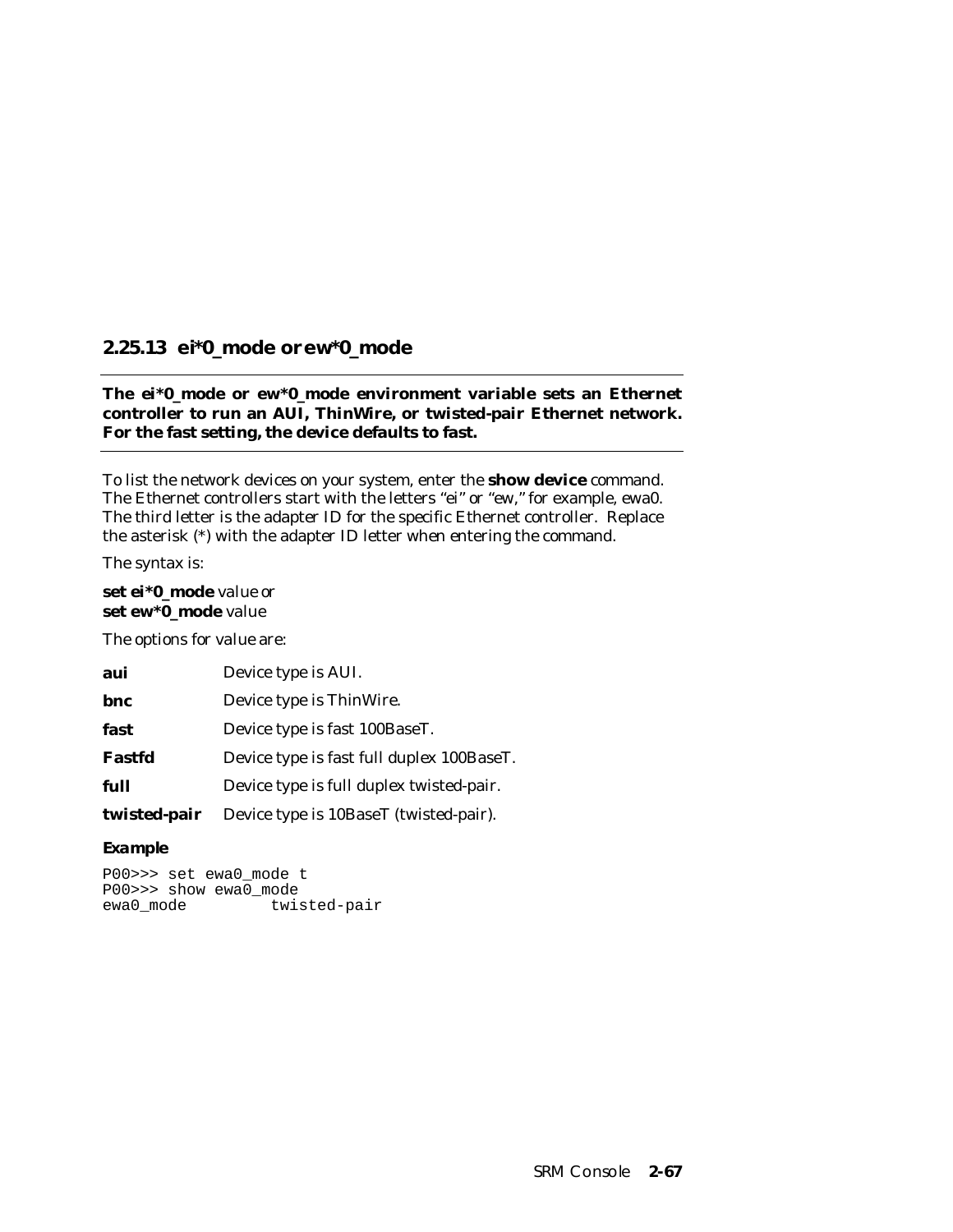# **2.25.14 ei\*0\_protocols or ew\*0\_protocols**

### **The ei\*0\_protocols or ew\*0\_protocols environment variable sets network protocols for booting and other functions.**

To list the network devices on your system, enter the **show device** command. The Ethernet controllers start with the letters "ei" or "ew," for example, ewa0. The third letter is the adapter ID for the specific Ethernet controller. Replace the asterisk (\*) with the adapter ID letter when entering the command.

The syntax is:

#### **set ei\*0\_protocols** *protocol\_value* or **set ew\*0\_protocols** *protocol\_value*

The options for *protocol\_value* are:

| <b>mop</b> (default) | Sets the network protocol to mop (Maintenance Operations<br>Protocol), the setting typically used with the OpenVMS<br>operating system.                                     |
|----------------------|-----------------------------------------------------------------------------------------------------------------------------------------------------------------------------|
| bootp                | Sets the network protocol to bootp, the setting typically used<br>with the Tru64 UNIX operating system.                                                                     |
| bootp,mop            | When both are listed, the system attempts to use the mop<br>protocol first, regardless of which is listed first. If not<br>successful, it then attempts the bootp protocol. |

#### **Example**

```
P00>>> show device
.
.
.
ewa0.0.0.1001.0 EWA0 08-00-2B-3E-BC-B5
ewb0.0.0.12.0 EWB0 00-00-C0-33-E0-0D
ewc0.0.0.13.0 EWC0 08-00-2B-E6-4B-F3
.
.
.
P00>>> set ewa0_protocols bootp
P00>>> show ewa0_protocols
ewa0_protocols
```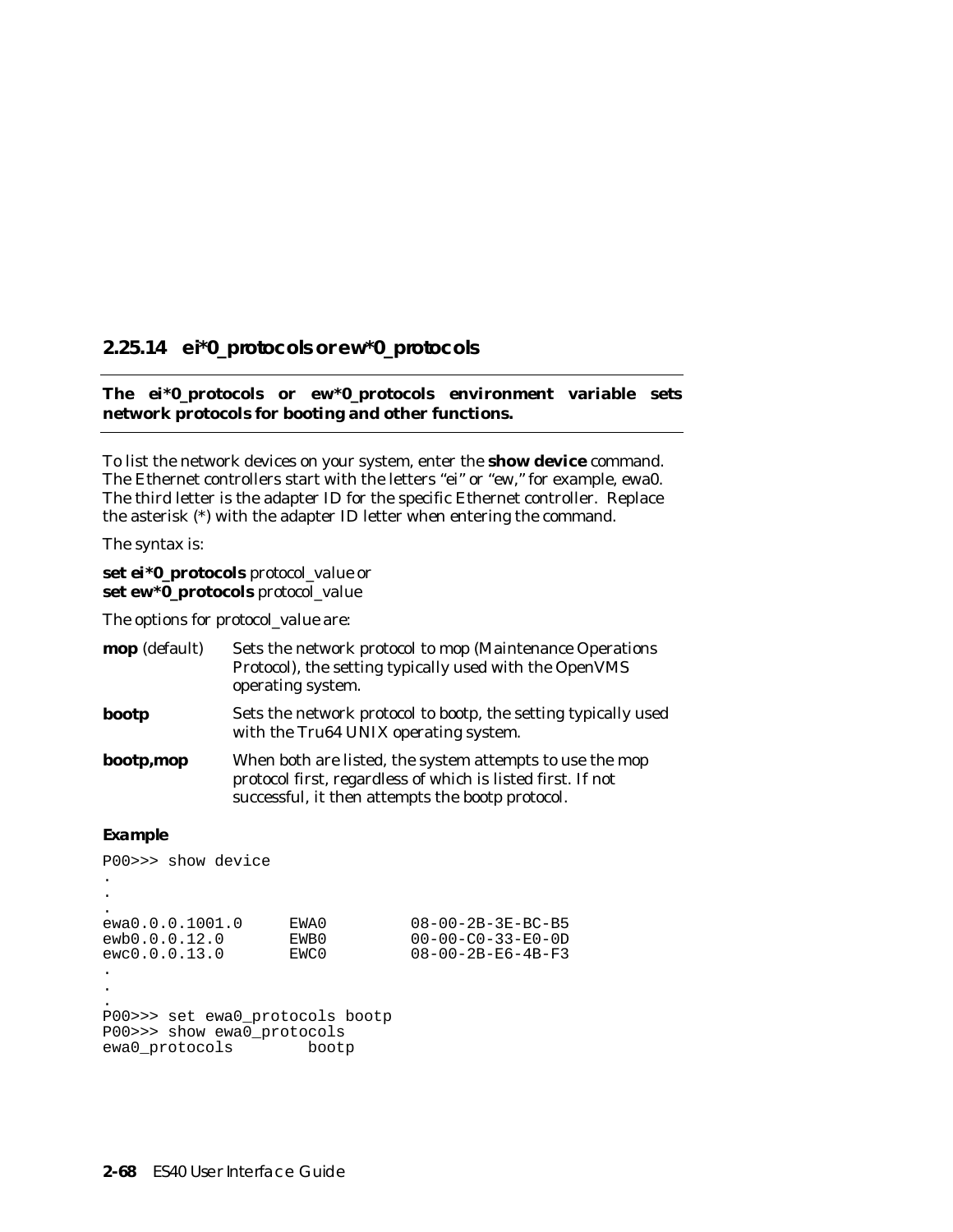# **2.25.15 kbd\_hardware\_type**

**The kbd\_hardware\_type environment variable sets the keyboard hardware type as either PCXAL or LK411 and enables the system to interpret the terminal keyboard layout correctly.**

The syntax is:

**set kbd\_hardware\_type** *keyboard\_type*

The options for *keyboard\_type* are:

**pcxal** (default) Selects the 102-type keyboard layout.

**lk411** Selects the LK411 keyboard layout.

#### **Example**

P00>>> set kbd\_hardware\_type lk411 P00>>>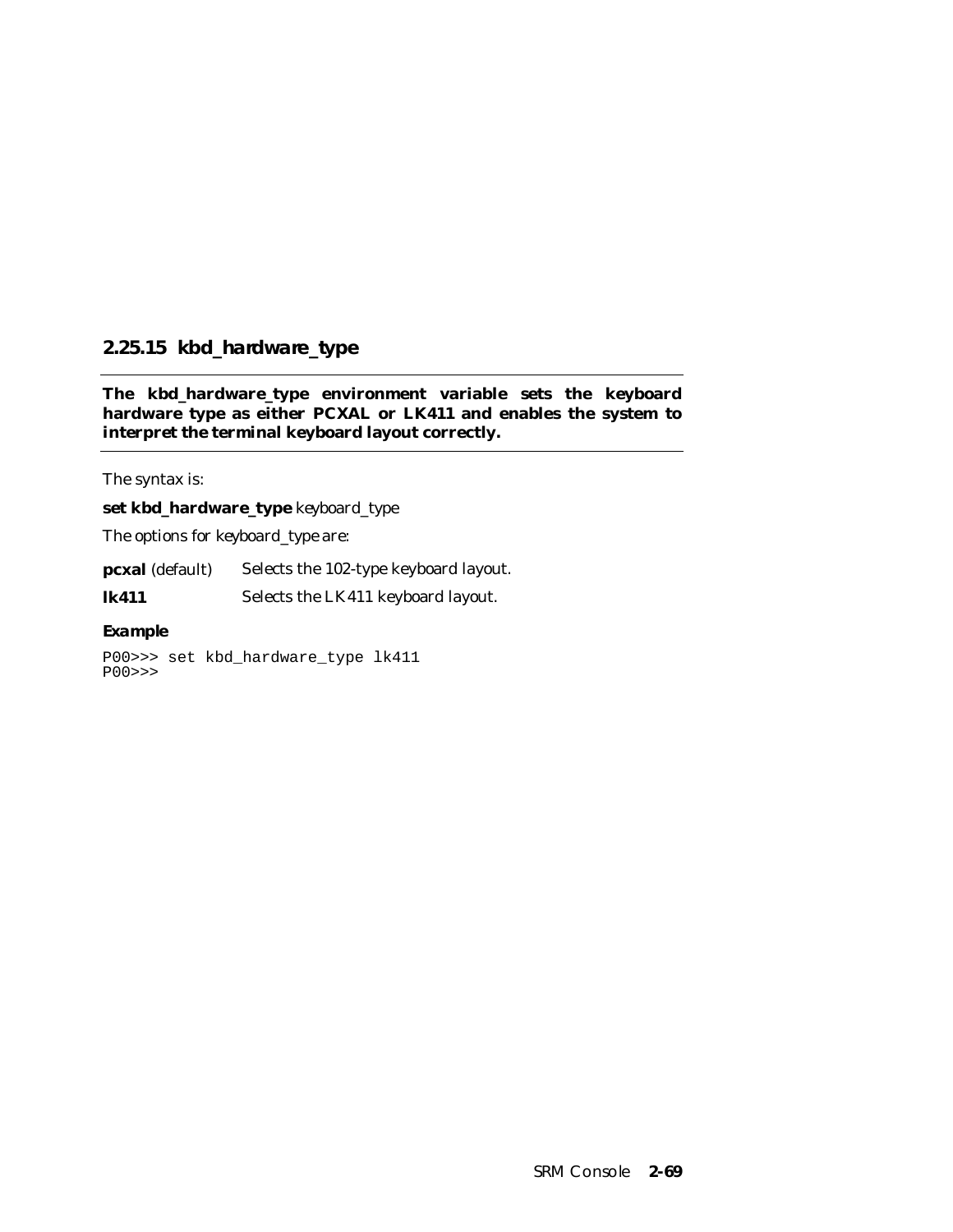# **2.25.16 language**

**The language environment variable specifies the keyboard layout, which depends on the language. The setting of the language environment variable must match the language of the keyboard variant.**

The factory keyboard setting is 36 English (American).

The value of **language** takes effect only after you reset the system by pressing the Reset button or issuing the **init** command.

The syntax is:

**set language** *language\_code*

The options for *language\_code* are:

- 
- 
- 
- 
- **36** English (American) **4A** Suomi (Finnish)
- **38** English (British/Irish) **4C** Svenska (Swedish)
- 
- **3C** Français (French) **50** Japanese (JIS)
- **3E** Français (Canadian) **52** Japanese (ANSI)
- **40** Français (Suisse Romande)

#### **Example**

P00>>> set language 3A

- **0** No language **42** Italiano (Italian)
- **30** Dansk (Danish) **44** Nederlands (Netherlands)
- **32** Deutsch (German) **46** Norsk (Norwegian)
- **34** Deutsch (Swiss) **48** Portugues (Portuguese)
	-
	-
- **3A** Español (Spanish) **4E** Belgisch-Nederlands (Dutch)
	-
	-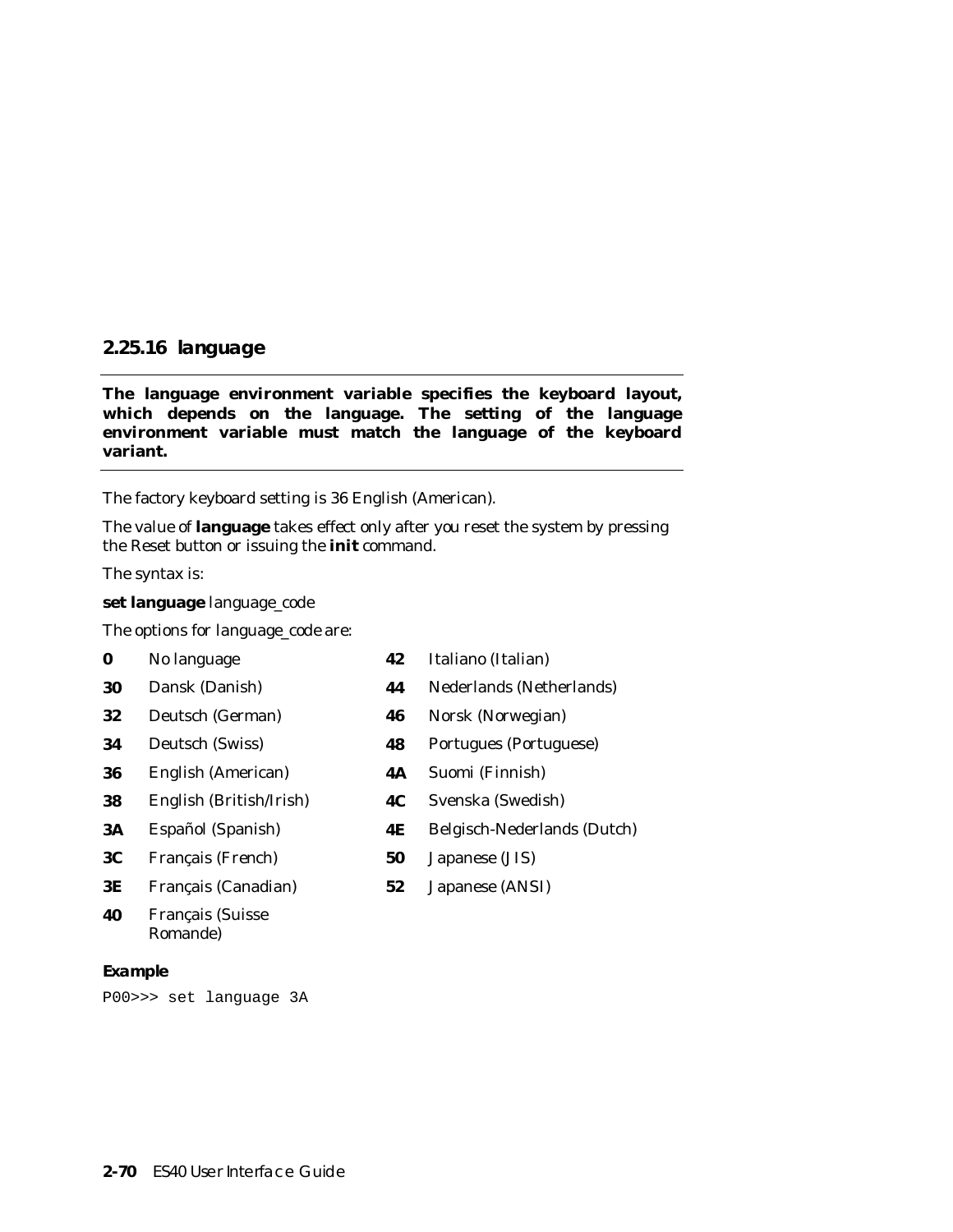# **2.25.17 lp\_count**

# **The lp\_count environment variable specifies the number of partitions to be created in an OpenVMS Galaxy environment.**

This environment variable is used in creating an OpenVMS Galaxy environment. See the DS20E-ES40 Remedial Kit available from http://www.service.digital.com/patches for information on creating a Galaxy on the ES40 system.

The syntax is:

### **set lp\_count** *value*

The *value* of **lp\_count** represents the number of Galaxy partitions that will be created. The values are 0 (zero), 1, or 2.

- **0** If set to zero (0), Galaxy mode will be "off." The system will boot a traditional SMP configuration.
- **1** If set to 1, one Galaxy partition will be created, and Galaxy features will be used. All CPUs will remain in partition 0.
- **2** If set to 2, two Galaxy partitions will be created, and Galaxy features will be used on both partitions.

#### **Example**

P00>>> set lp\_count 2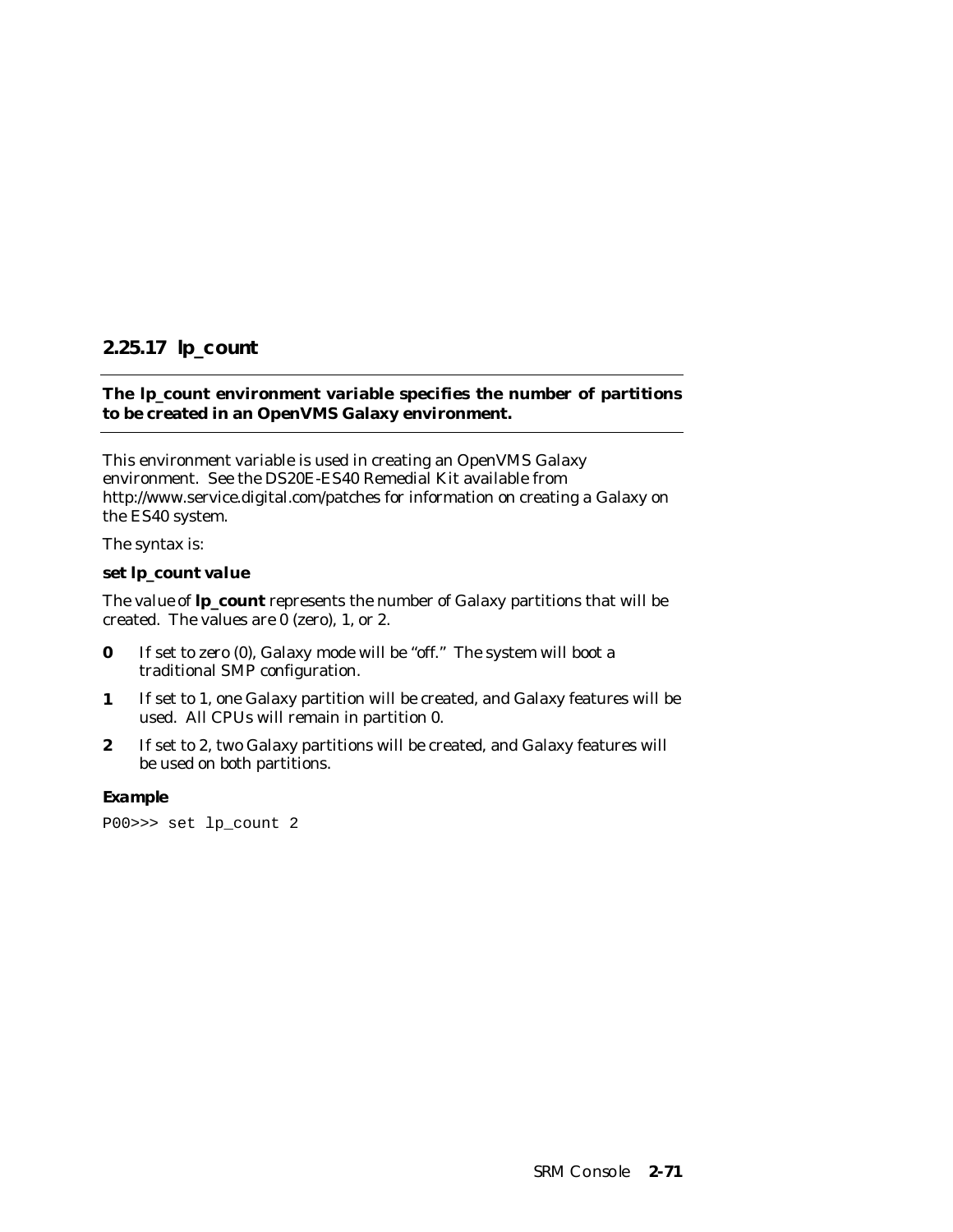# **2.25.18 lp\_cpu\_mask***n*

# **The lp\_cpu\_mask***n* **environment variable specifies the bitmask of CPU IDs to be included in the** *n* **partition.**

This environment variable is used in creating an OpenVMS Galaxy environment. See the DS20E-ES40 Remedial Kit available from http://www.service.digital.com/patches for information on creating a Galaxy on the ES40 system.

The syntax is:

### **set lp\_cpu\_mask***n value*

The *n* (number) is the specified partition, either zero (0) or 1. The *value* determines the CPUs to be assigned to that partition. The following restrictions apply:

- **lp\_cpu\_mask0** must have bit zero set (contains CPU 0).
- **lp\_cpu\_mask1** must have bit one set (contains CPU 1).

The table in Section 2.25.11 (**cpu\_enabled**) lists CPU bitmask settings.

#### **Example**

This example of a four-CPU system assigns secondary CPU 2 with primary CPU 0 and secondary CPU 3 with primary CPU 1.

P00>>> set lp\_cpu\_mask0 5 P00>>> set lp\_cpu\_mask1 A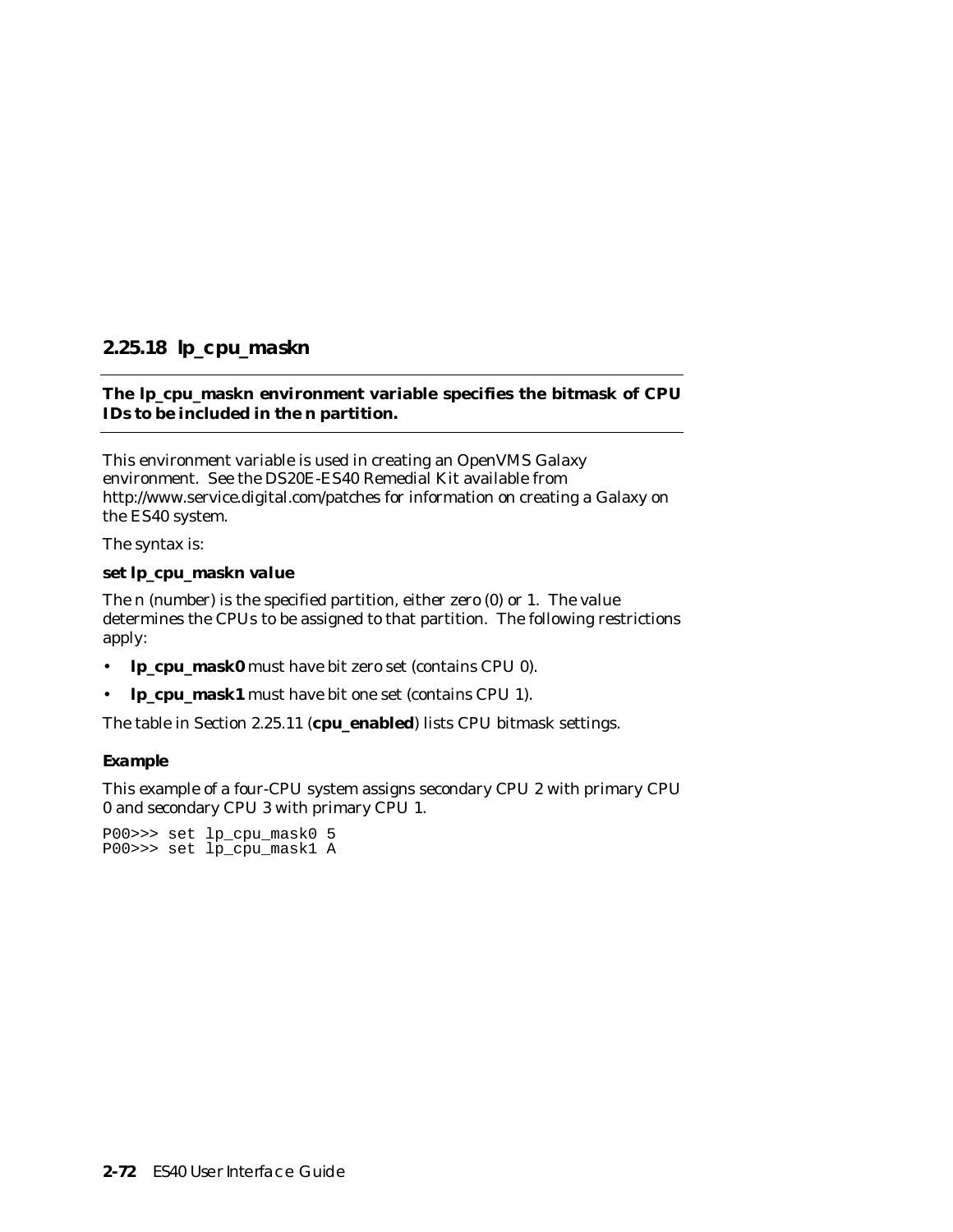# **2.25.19 lp\_io\_mask***n*

# **The lp\_io\_mask***n* **environment variable specifies the bitmask of I/O IDs to be included in the** *n* **partition.**

This environment variable is used in creating an OpenVMS Galaxy environment. See the DS20E-ES40 Remedial Kit available from http://www.service.digital.com/patches for information on creating a Galaxy on the ES40 system.

The syntax is:

### **set lp\_io\_mask***n value*

The *n* (number) is the specified partition, either zero (0) or 1. The *value* determines the I/O IDs to be assigned to that partition. To assign I/O IDs in a two-instance Galaxy, **mask0** must be set to 1 and **mask1** must be set to 2.

### **Example**

```
P00>>> set lp_io_mask0 1
P00>>> set lp_io_mask1 2
```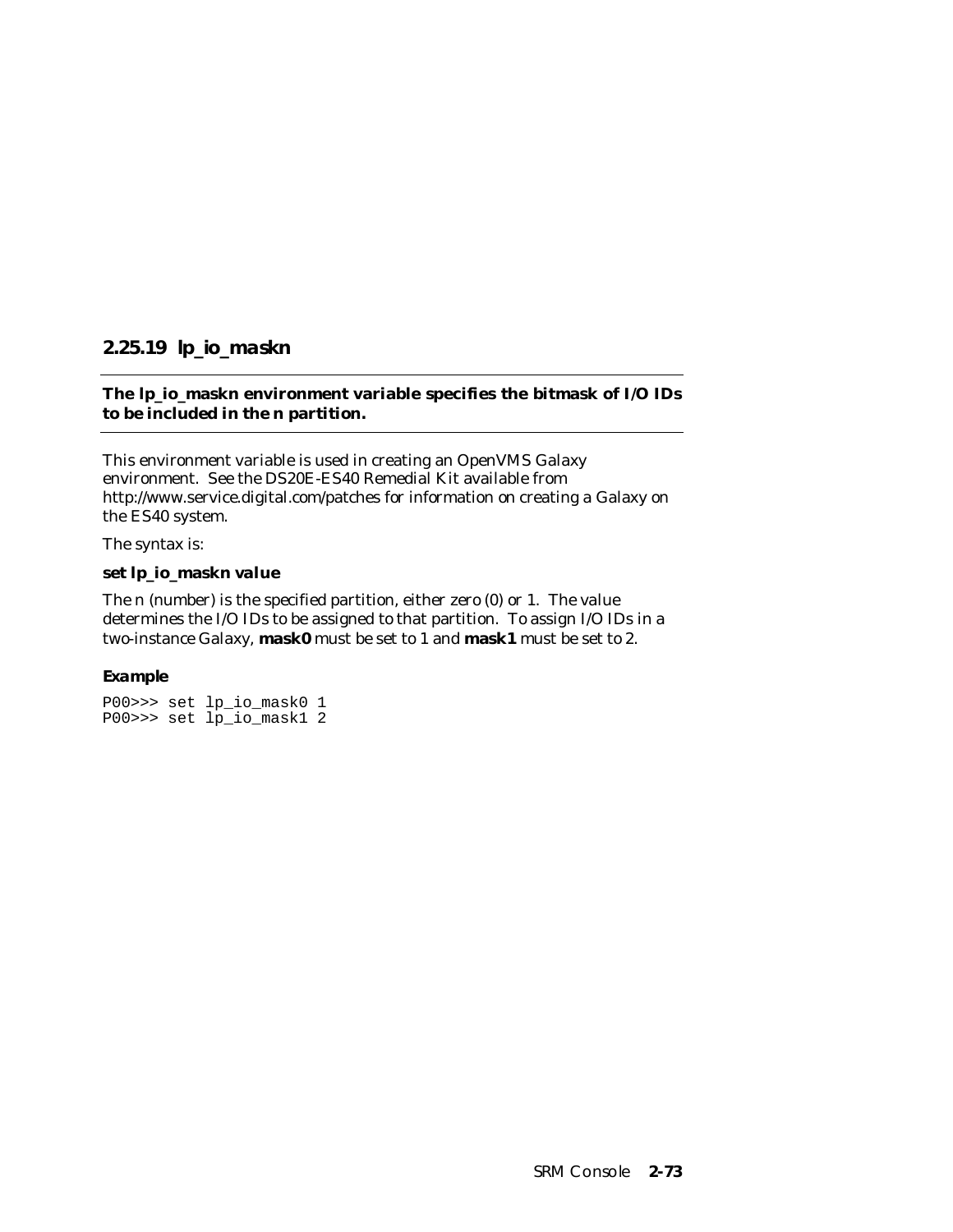# **2.25.20 lp\_mem\_size***n*

### **The lp\_mem\_size***n* **environment variable allocates a specific amount of private memory for the** *n* **partition.**

This environment variable is used in creating an OpenVMS Galaxy environment. See the DS20E-ES40 Remedial Kit available from http://www.service.digital.com/patches for information on creating a Galaxy on the ES40 system.

The syntax is:

#### **set lp\_mem\_size***n value*

The *n* (number) is the specified partition, either zero (0) or 1. The *value* depends on how you decide to assign memory in your Galaxy configuration. The memory size values are specified in hexadecimal.

#### **Example**

In this example, 1000000 corresponds to 256 megabytes; C000000 corresponds to 192 megabytes.

P00>>> set lp\_mem\_size0 10000000 P00>>> set lp\_mem\_size1 C000000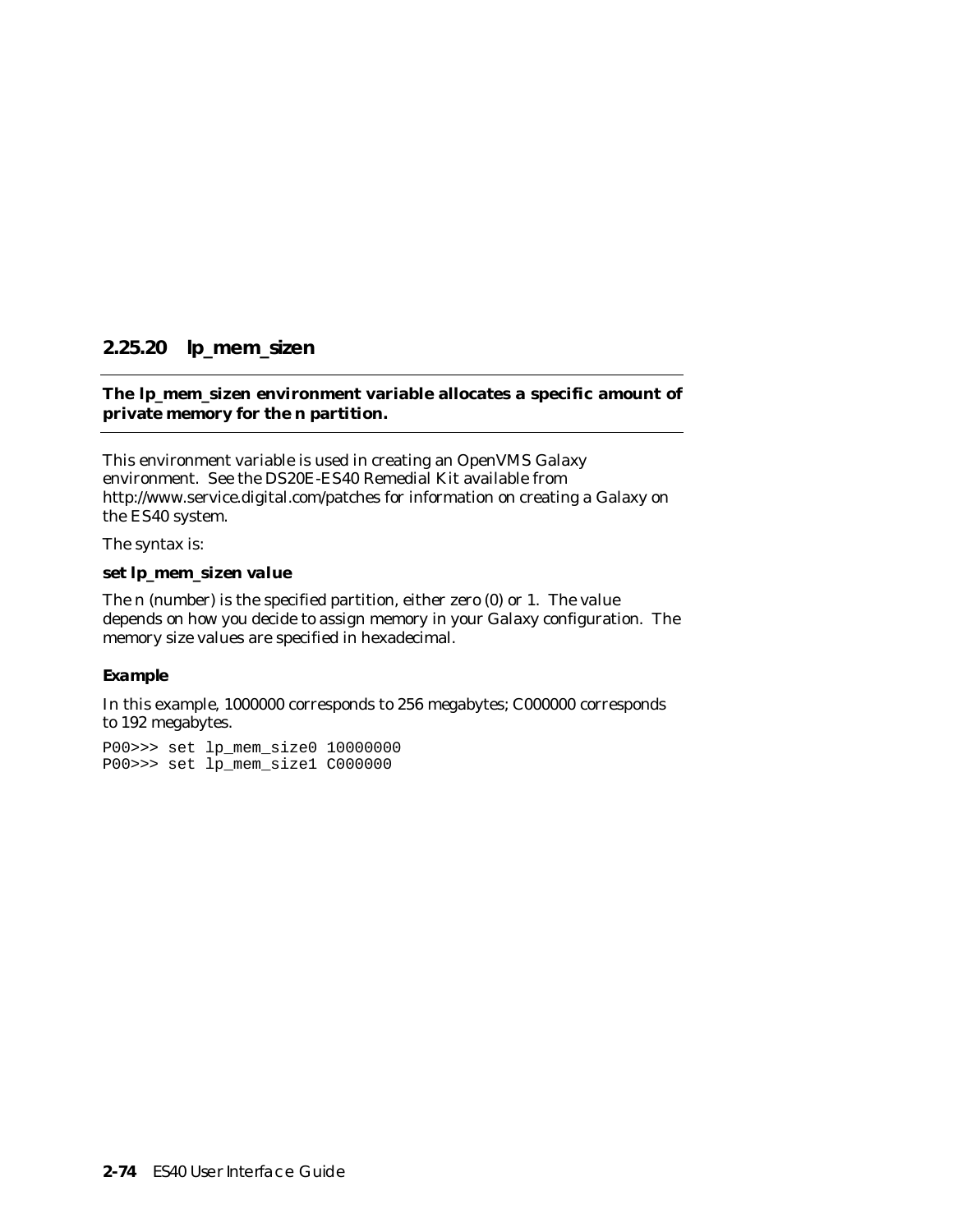# **2.25.21 lp\_shared\_mem\_size**

# **The lp\_shared\_mem\_size environment variable allocates memory for use as shared memory.**

This environment variable is used in creating an OpenVMS Galaxy environment. See the DS20E-ES40 Remedial Kit available from http://www.service.digital.com/patches for information on creating a Galaxy on the ES40 system.

Shared memory must be assigned in multiples of 8 megabytes. The minimum shared memory size is 8 megabytes. The memory size values are specified in hexadecimal. The syntax is:

### **set lp\_shared\_mem\_size** *value*

### **Example**

In this example, 4000000 corresponds to 64 megabytes.

P00>>> set lp\_shared\_mem\_size 4000000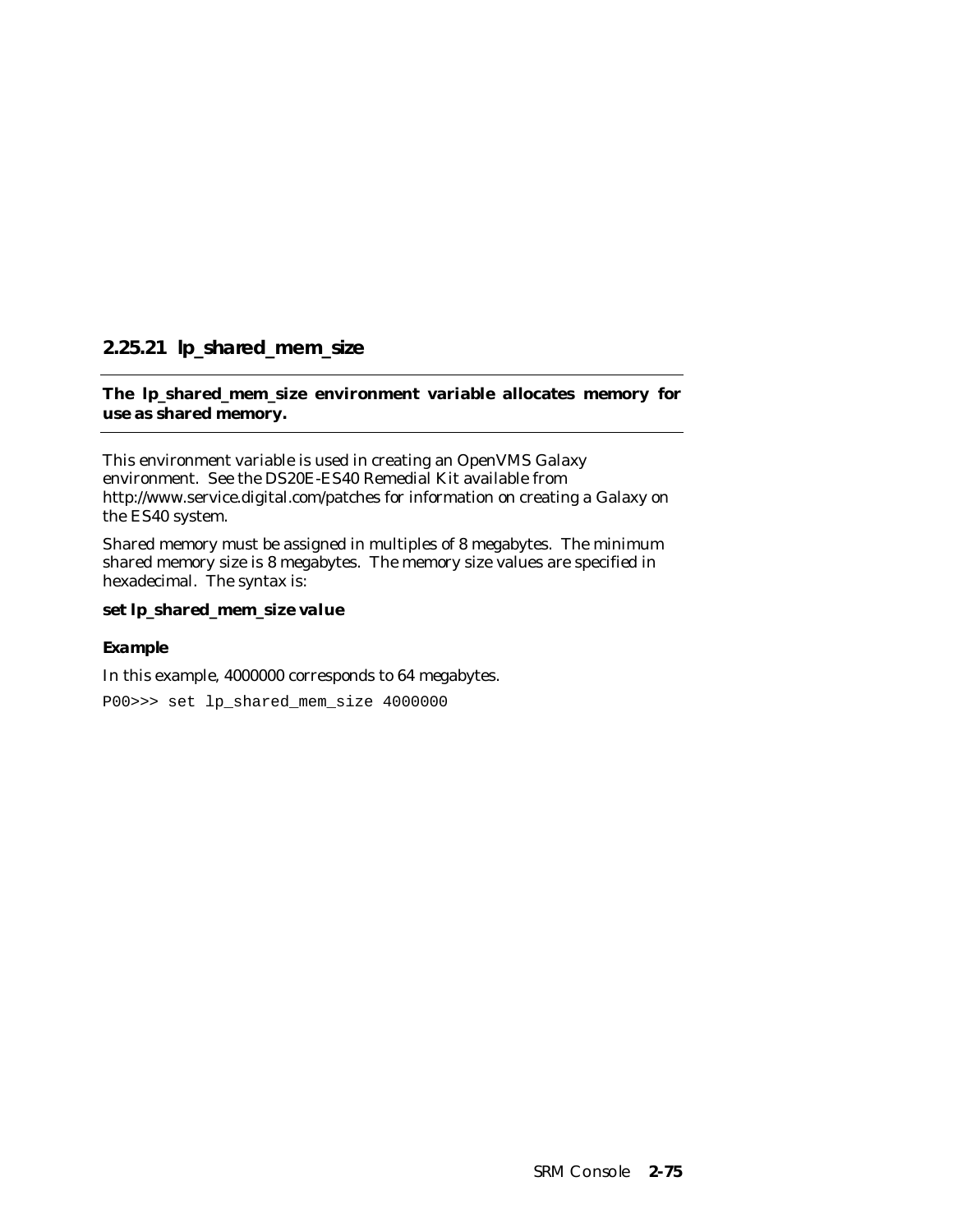# **2.25.22 memory\_test**

**The memory\_test environment variable determines the extent of memory testing on the next reset. You can set this variable for systems running UNIX.**

The syntax is:

#### **set memory\_test** *value*

The options for *value* are:

| full (default) | Specifies that the full memory test will be run. Systems<br>using the OpenVMS operating system must run the full<br>memory test. |  |  |
|----------------|----------------------------------------------------------------------------------------------------------------------------------|--|--|
| partial        | Specifies that the first 256 MB of memory will be tested.                                                                        |  |  |
| none           | Specifies that memory will not be tested. (However, tests are<br>always run on the first 32 MB.)                                 |  |  |

#### **Example**

With the following setting, the first 256 MB of memory are tested when a system running Tru64 UNIX is reset.

P00>>> set memory\_test partial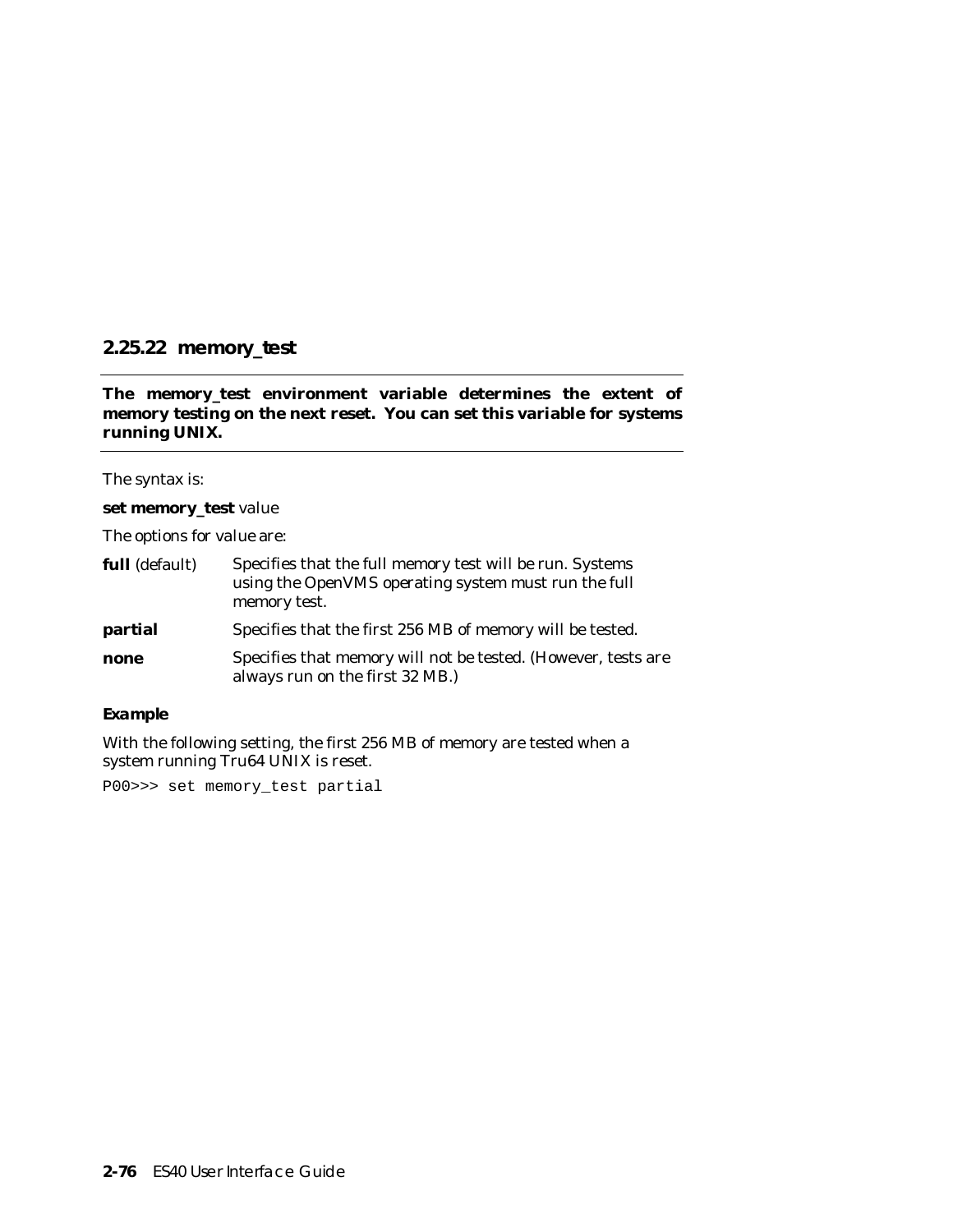# **2.25.23 ocp\_text**

**The ocp\_text environment variable specifies a message to be displayed on the control panel display after self-tests and diagnostics have been completed. It is useful to set this environment variable if you have a number of systems and you want to identify each system by a node name.**

The syntax is:

#### **set ocp\_text** *message*

The *message* is the message you want to be displayed, typically the network node name you have defined for the system. The message can be up to 16 characters and must be entered in quotation marks.

#### **Example:**

```
P00>>> set ocp_text "Node Alpha1"
P00>>>
```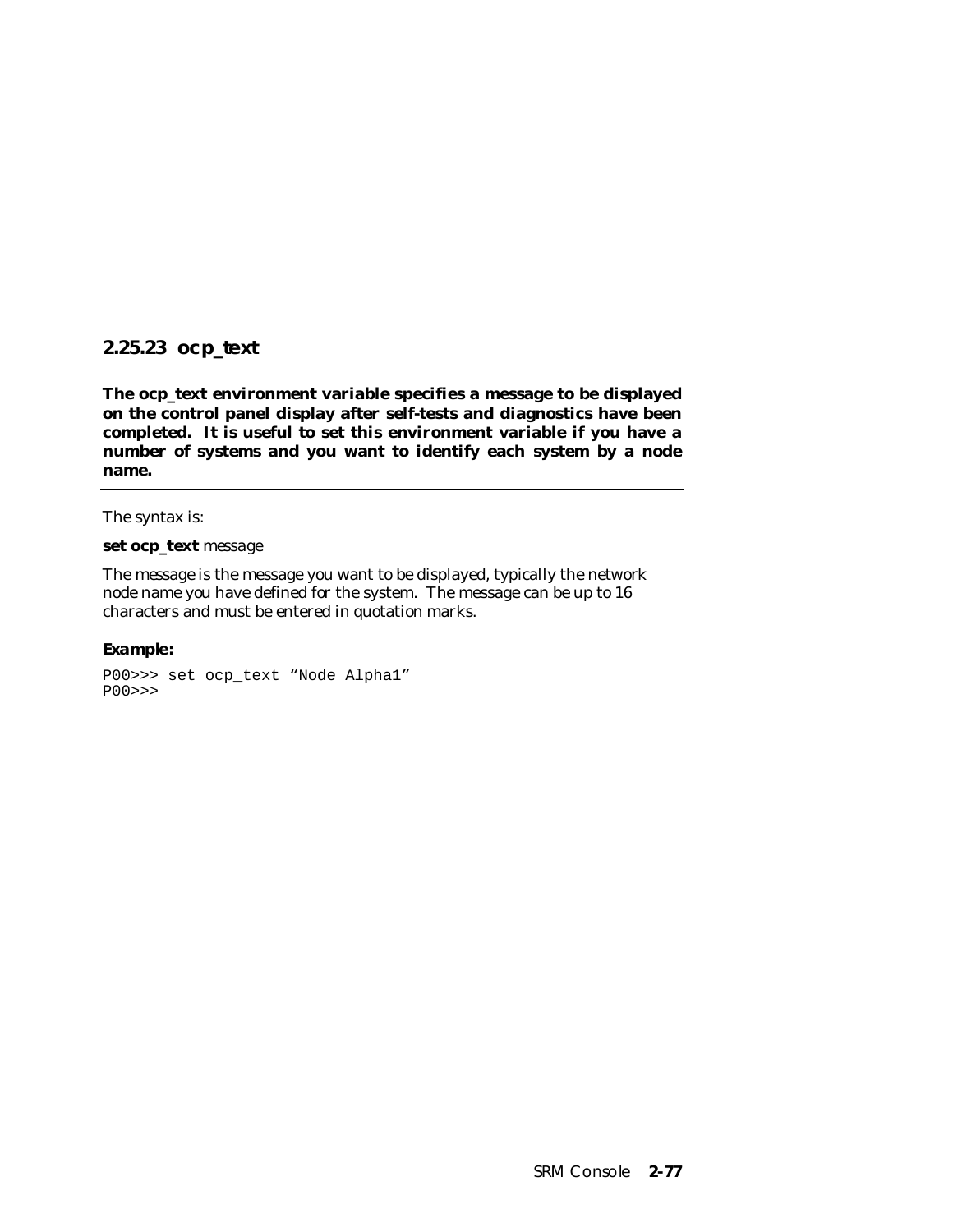# **2.25.24 os\_type**

**The os\_type environment variable specifies the default operating system. This variable is set at the factory to the setting for the operating system you purchased. Use this command to change the factory default setting.**

The value of **os\_type** takes effect only after you reset the system by pressing the Reset button or by issuing the **init** command.

The syntax is:

**set os\_type** *os\_type*

The options for *os\_type* are:

| unix  | Sets the default to UNIX. The SRM firmware is started during<br>power-up or reset.    |
|-------|---------------------------------------------------------------------------------------|
| vms   | Sets the default to OpenVMS. The SRM firmware is started<br>during power-up or reset. |
| linux | Sets the default to Linux. The SRM firmware is started during<br>power-up or reset.   |

#### **Example**

In this example, the default operating system is set to Tru64 UNIX. After the system is initialized, the UNIX banner is displayed.

```
P00>>> set os_type unix
P00>>> init
.
.
.
```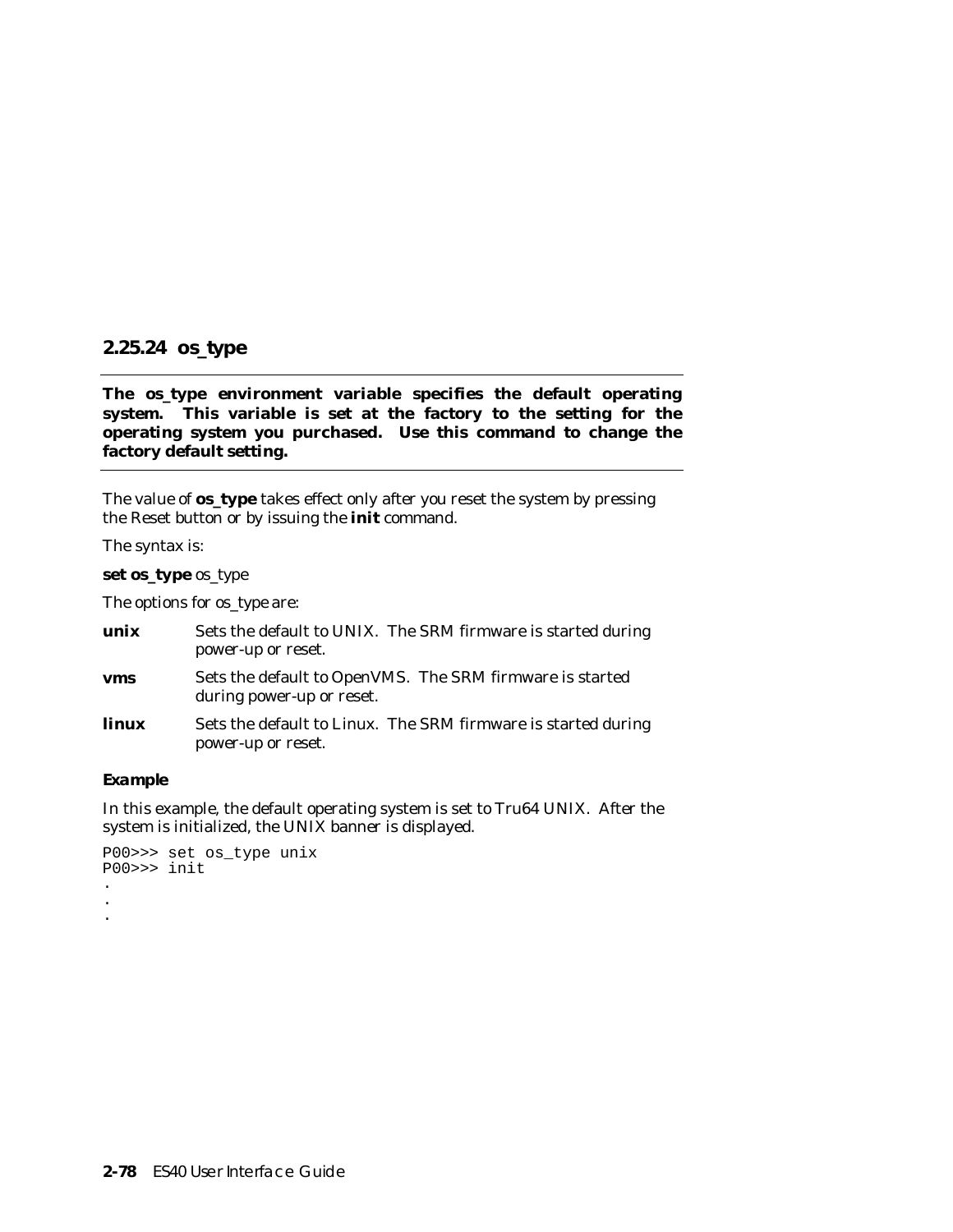# **2.25.25 pci\_parity**

# **The pci\_parity environment variable disables or enables parity checking on the PCI bus.**

Some PCI devices do not implement PCI parity checking, and some have a parity-generating scheme in which the parity is sometimes incorrect or is not fully compliant with the PCI specification. A side effect of this behavior is that superfluous PCI parity errors are reported by the host PCI bridge. In such cases, the device can be used as long as parity is not checked.

**CAUTION:** *Disabling PCI parity checking on this system is not recommended or supported.*

| The syntax is:                    |                               |
|-----------------------------------|-------------------------------|
| set pci_parity value              |                               |
| The options for <i>value</i> are: |                               |
| <b>on</b> (default)               | Enables PCI parity checking.  |
| off                               | Disables PCI parity checking. |
| Expanded a                        |                               |

### **Example**

P00>>> show pci\_parity pci parity on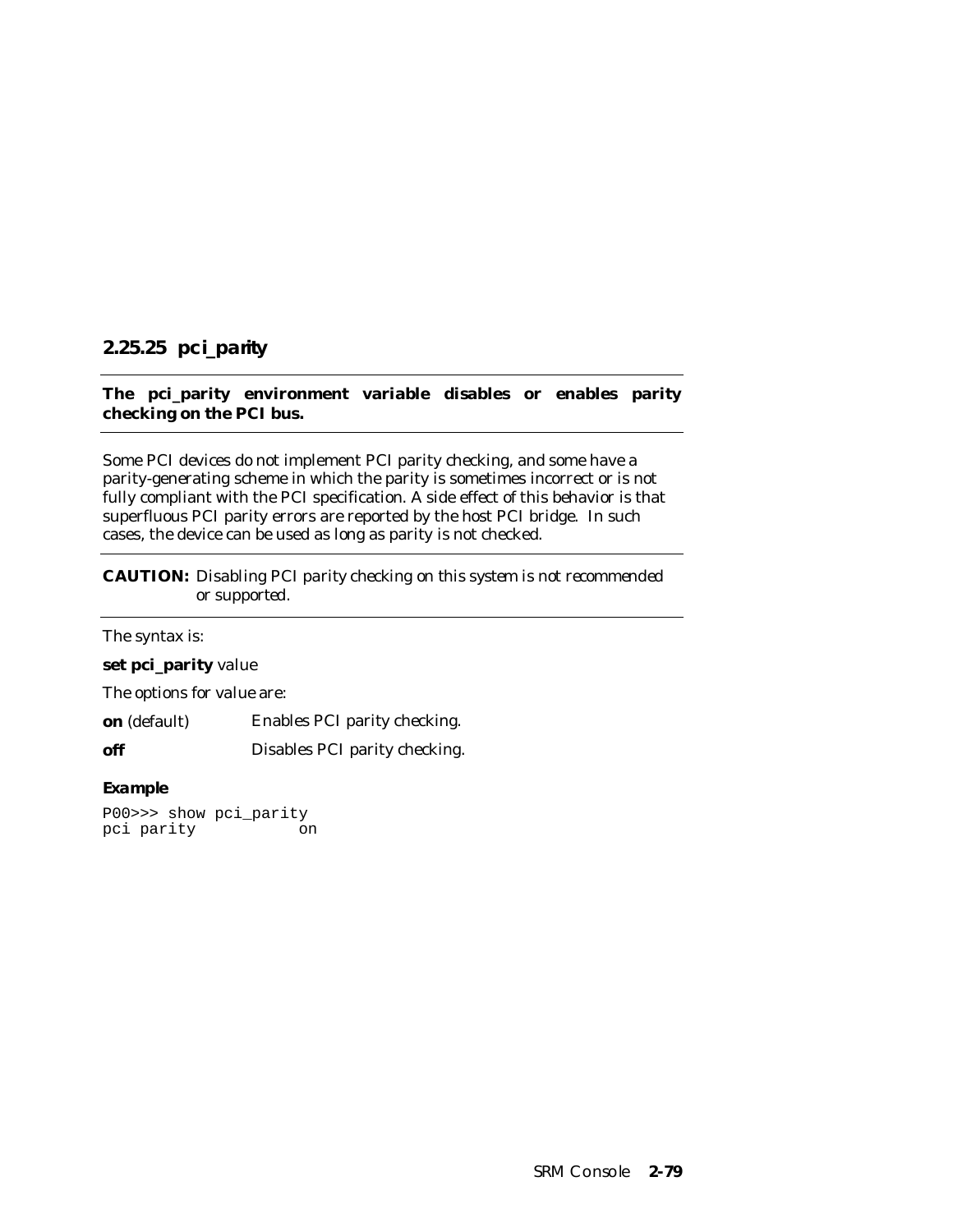# **2.25.26 pk\*0\_fast**

## **The pk\*0\_fast environment variable enables fast SCSI to perform in either standard or fast mode.**

If the system has at least one fast SCSI device, set the default controller speed to fast SCSI (1). Devices on a controller that connects to both standard and fast SCSI devices will perform at the appropriate rate for the device. If the system has no fast SCSI devices, set the default controller speed to standard SCSI (0). If a fast SCSI device is on a controller set to standard, it will perform in standard mode.

To list the controllers on your system, enter the **show device** command. SCSI controllers begin with the letters "pk," for example, pka0. The third letter is the adapter ID for the specific SCSI controller. Replace the asterisk with the adapter ID letter when entering the **set pk\*0\_fast** command.

The value of **set pk\*0\_fast** takes effect only after you reset the system by pressing the Reset button or by issuing the **init** command.

The syntax is:

**set pk\*0\_fast** *scsi\_speed*

The options for *scsi\_speed* are:

**0** The controller is in standard SCSI mode.

**1** (default) The controller is in fast SCSI mode.

### **Example**

```
P00>>> set pkb0_fast 1
P00>>> init
.
.
.
P00>>> show pkb0_fast
P00>>> pkb0_fast 1
```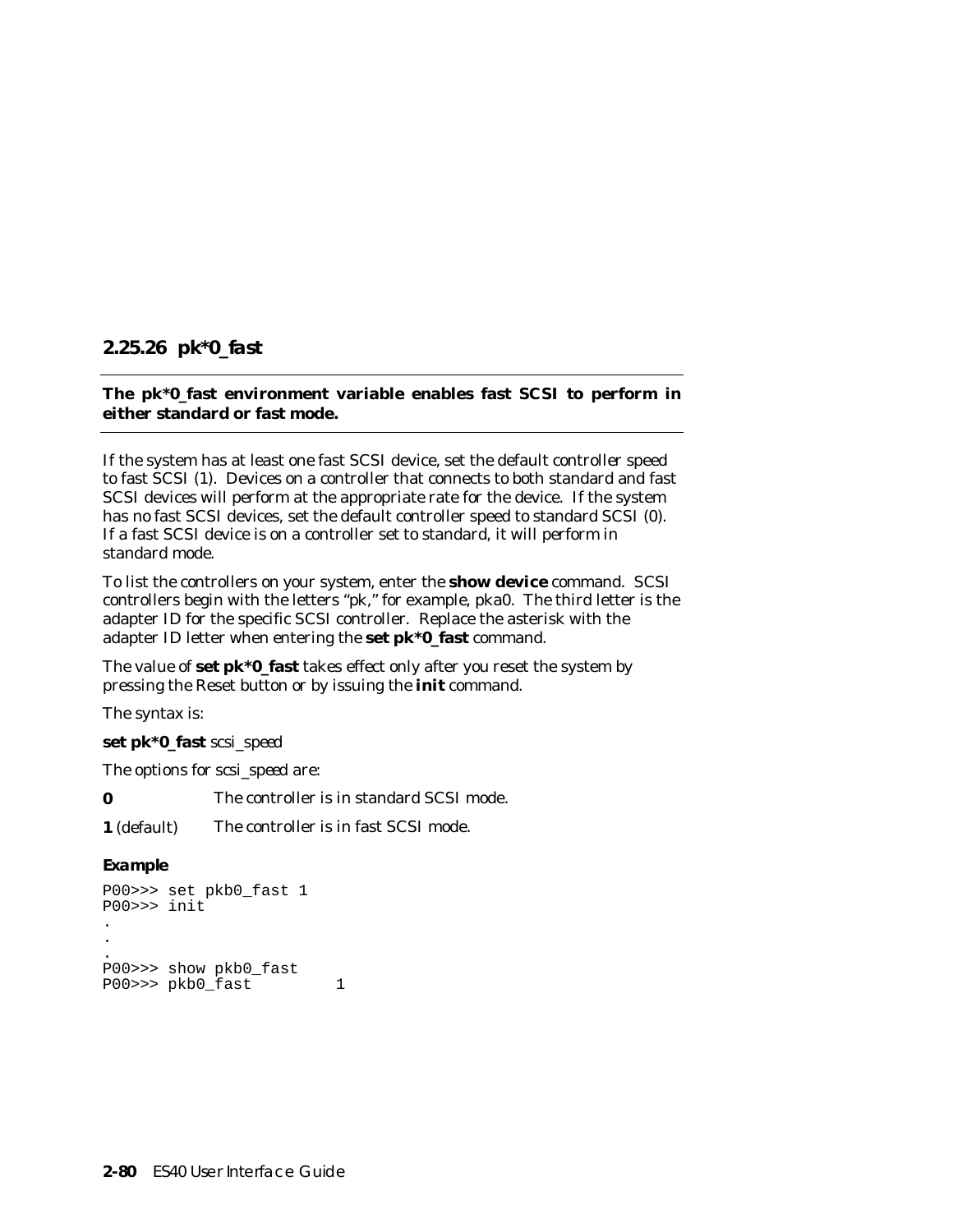# **2.25.27 pk\*0\_host\_id**

# **The pk\*0\_host\_id environment variable sets the controller host bus node ID to a value between 0 and 7.**

Each SCSI bus in the system requires a controller. Buses can support up to eight devices; however, the eighth device must be a controller. Each device on the bus, including the controller, must have a unique ID, which is a number between 0 and 7. This is the bus node ID number.

On each bus, the default bus node ID for the controller is set to 7. You do not need to change the controller bus node ID unless you place two or more controllers on the same bus.

To list the controllers on your system, enter the **show device** command. SCSI controllers begin with the letters "pk" (for example, pka0). The third letter is the adapter ID for the controller. Replace the asterisk with the adapter ID letter when entering the **set pk\*0\_host\_id** command.

The value of **pk\*0\_host\_id** takes effect only after you reset the system by pressing the Reset button or by issuing the **init** command.

The syntax is:

**set pk\*\_host\_id** *scsi\_node\_id*

The value for *scsi\_node\_id* is the bus node ID, a number from 0 to 7.

**Example**

In this example, the default bus node ID for a SCSI controller with an adapter ID of "b" is set to bus node ID 6.

```
P00>>> set pkb0_host_id 6
P00>>> init
.
.
.
P00>>> show pkb0_host_id
pkb0_host_id 6
```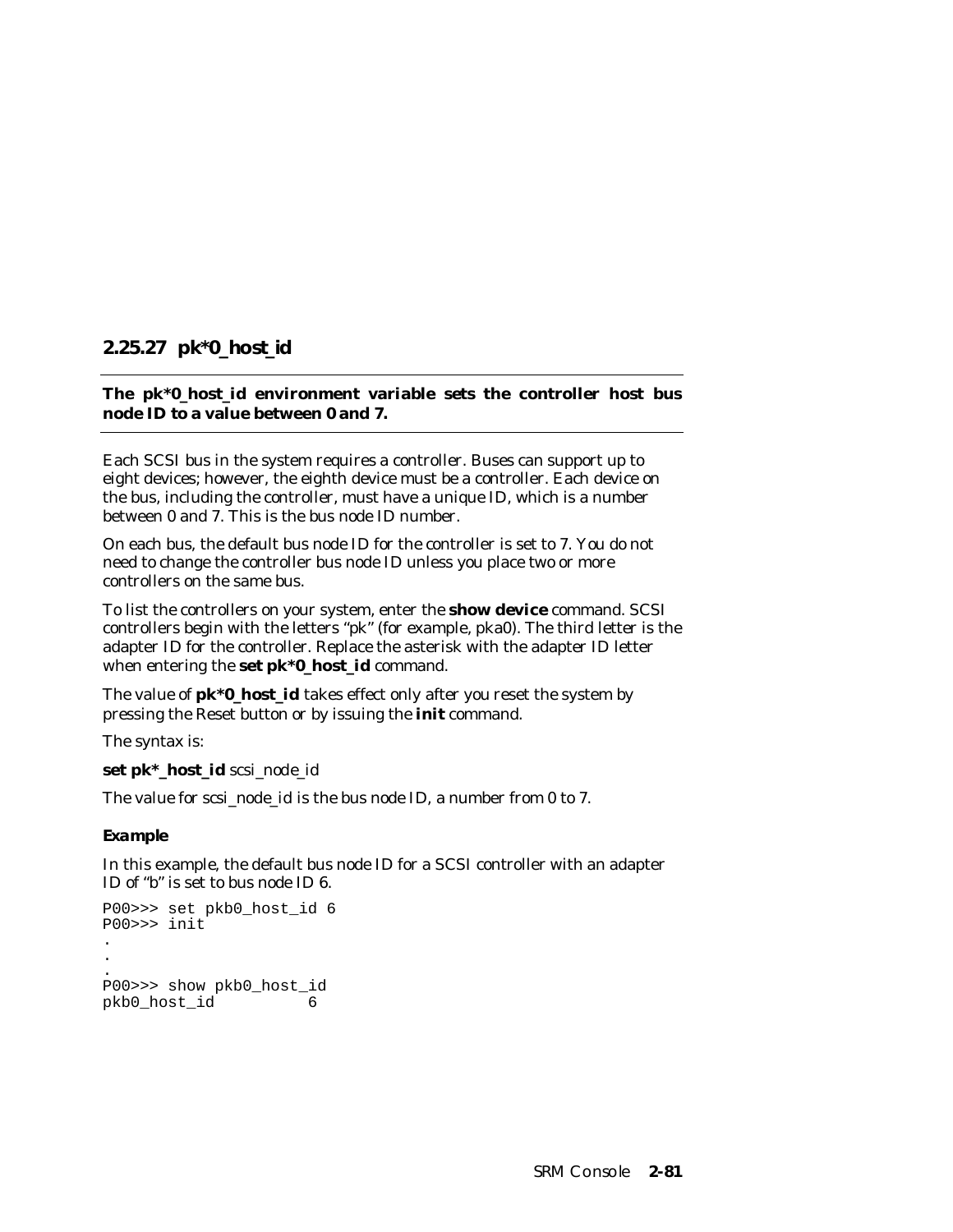# **2.25.28 pk\*0\_soft\_term**

**The pk\*0\_soft\_term environment variable enables or disables SCSI terminators for optional SCSI controllers. This environment variable applies to systems that use the QLogic SCSI controller, though it does not affect the onboard controller.**

The QLogic ISP1020 SCSI controller implements the 16-bit wide SCSI bus. The QLogic module has two terminators, one for the low eight bits and one for the high eight bits.

To list the controllers on your system, enter the **show device** command. SCSI controllers begin with the letters "pk" (for example, pka0). The third letter is the adapter ID for the controller. Replace the asterisk with the adapter ID letter when entering the **set pk\*0\_soft\_term** command.

The value of **pk\*0\_soft\_term** takes effect only after you reset the system by pressing the Reset button or by issuing the **init** command.

The syntax is:

### **set pk\*0\_soft\_term** *value*

The options for *value* are:

| off                 | Disables termination of all 16 bits.                 |
|---------------------|------------------------------------------------------|
| low                 | Enables low eight bits and disables high eight bits. |
| high                | Enables high eight bits and disables low eight bits. |
| <b>on</b> (default) | Enables all 16 bits.                                 |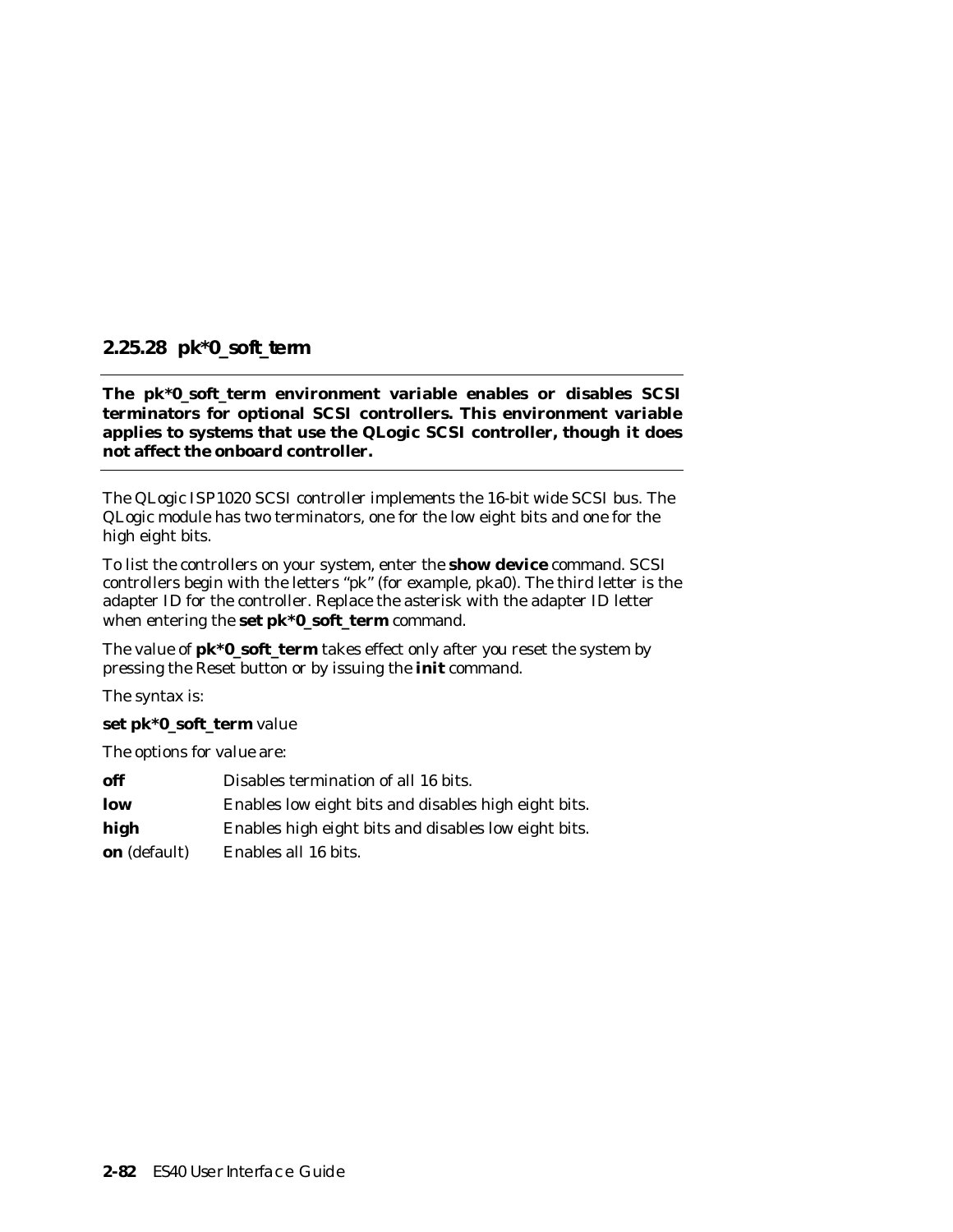### **Examples**

In this example, both terminators are disabled.

```
P00>>> set pkb0_soft_term off
P00>>> init
.
.
.
P00>>> show pkb0_soft_term
pkb0_soft_term off
```
In this example, the terminator for the high 8 bits is enabled.

P00>>> set pkb0\_soft\_term high P00>>> init . . . P00>>> show pkb0\_soft\_term pkb0\_soft\_term high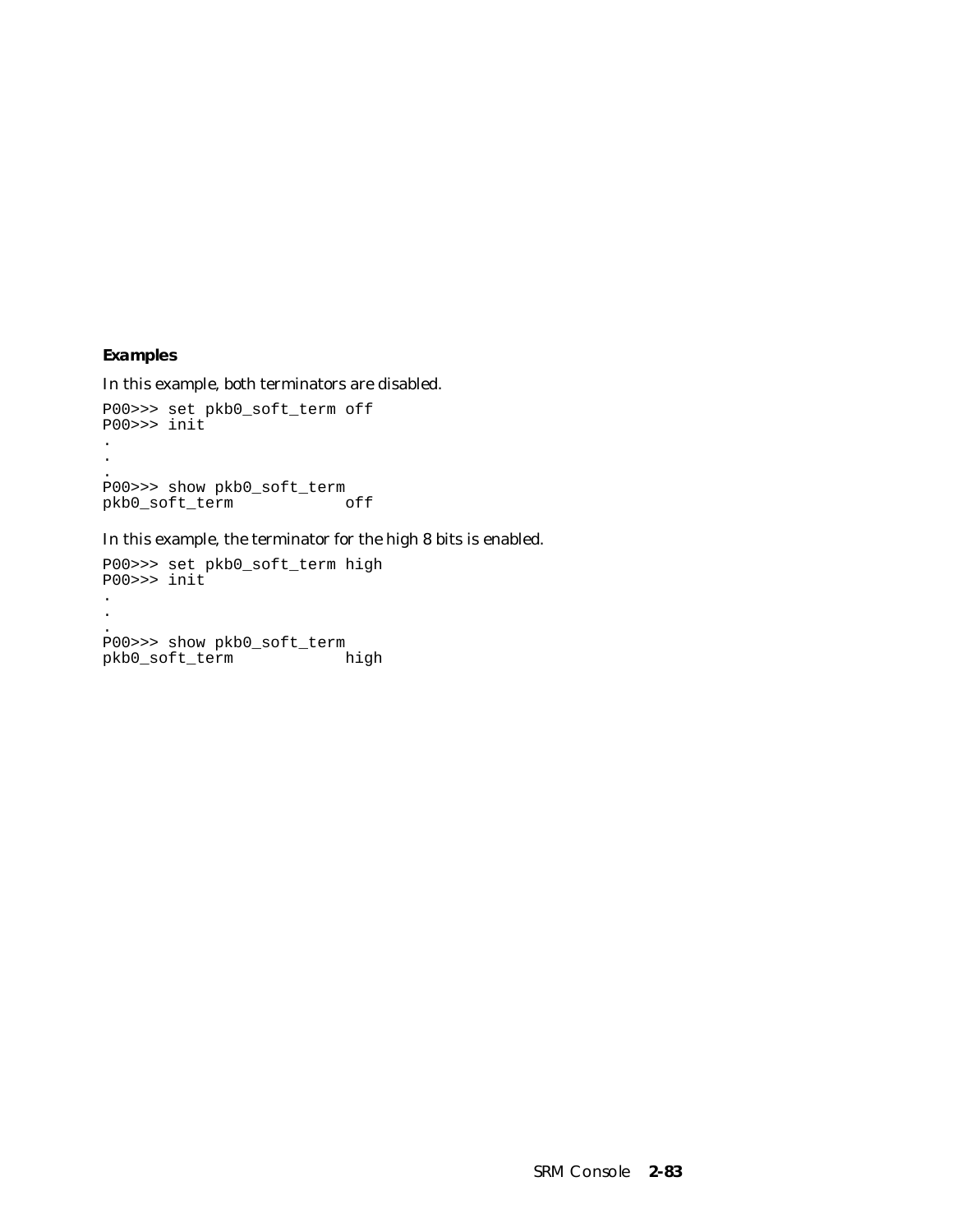# **2.25.29 tt\_allow\_login**

## **The tt\_allow\_login environment variable enables or disables login to the SRM console firmware on alternative console ports. "Login" refers to pressing the Return or Enter key to activate the console device.**

If the **console** environment variable is set to **serial**, the primary console device is the terminal connected through the COM1 port. The **set tt\_allow\_login 1** command lets you activate a console device through COM2 or a VGA monitor. The **set tt\_allow\_login 0** command disables console activation through alternative ports. You might want to disable console access to COM2 as a system security measure or if you want to use COM2 as an "application only" port.

The syntax is:

# **set tt\_allow\_login** *value*

The options for *value* are:

**0** Disables login through the COM2 port or the VGA monitor.

**1** (default) Enables login through the COM2 port or the VGA monitor.

#### **Example**

In the following example, the primary console device is set to the terminal connected through the COM1 port. Then the **set tt\_allow\_login 0** command is used to disable logins through either the COM2 port or a VGA monitor.

```
P00>>> set console serial
P00>>> init
.
.
.
P00>> set tt_allow_login 0
```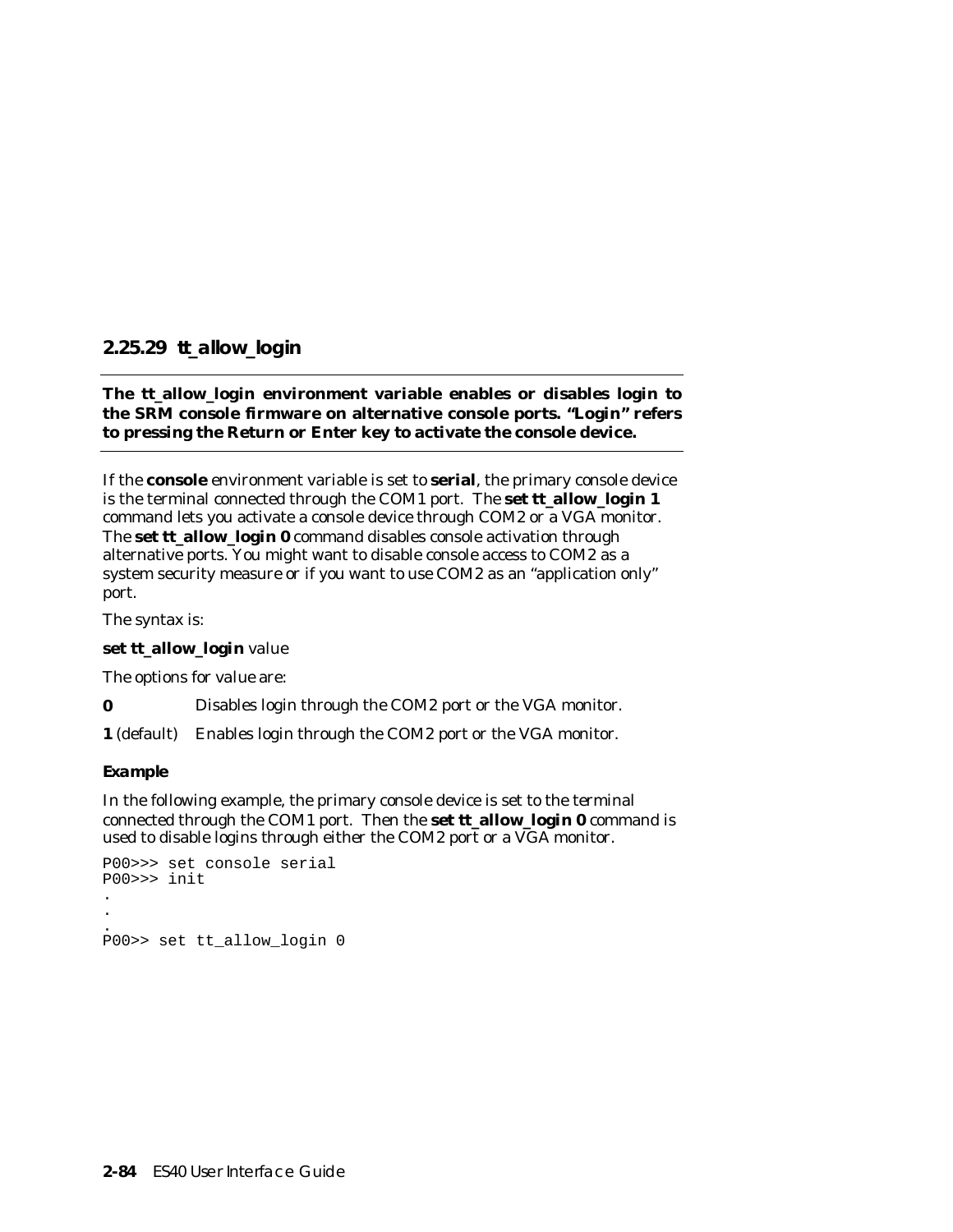# **2.26 Ensuring Console Security**

**The SRM console firmware has console security features intended to prevent unauthorized personnel from modifying the system parameters or otherwise tampering with the system from the console. The security features include a secure mode and commands to set console security.**

# **2.26.1 Overview of Secure Mode**

### **The SRM console has two modes, user mode and secure mode.**

- User mode allows you to use all SRM console commands. User mode is the default mode.
- Secure mode allows you to use only the **boot** and **continue** commands. The **boot** command cannot take command-line parameters when the console is in secure mode. The console boots the operating system using the environment variables stored in NVRAM (**boot\_file**, **bootdef\_dev**, **boot\_flags**).

### **Secure Function Commands**

- The **set password** and **set secure** commands are used to set secure mode.
- The **clear password** command is used to exit secure mode and return to user mode. All the SRM console commands are available and the console is no longer secure.
- The **login** command turns off console security for the current console session. Once you enter the **login** command in secure mode, you can enter any SRM command as usual. However, the system automatically returns to secure mode when you enter the **boot** or **continue** command or when you reset the system.

### **NOTE:** *The security features work only if access to the system hardware is denied to unauthorized personnel. Be sure the system is available only to authorized personnel.*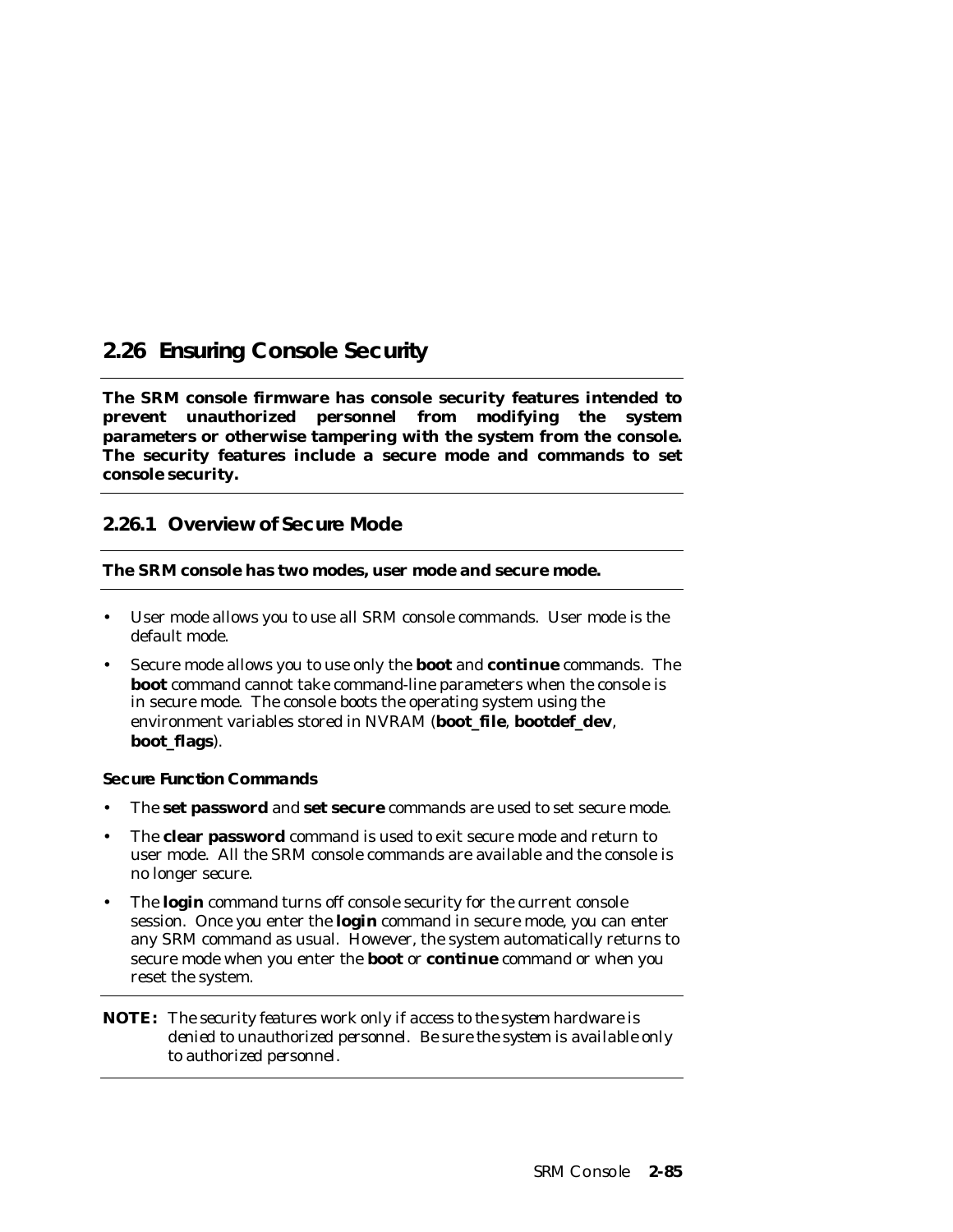# **2.26.2 Setting the Console Password**

**Set the console password with the set password command. A password is required for operating the system in secure mode.**

#### **Example 2–23 Set Password**

P00>>> set password **O** Please enter the password: Please enter the password again: P00>>> P00>>> set password ➋ Please enter the password: Please enter the password again: Now enter the old password: P00>>> P00>>> set password Please enter the password: Password length must be between 15 and 30 characters 6 P00>>>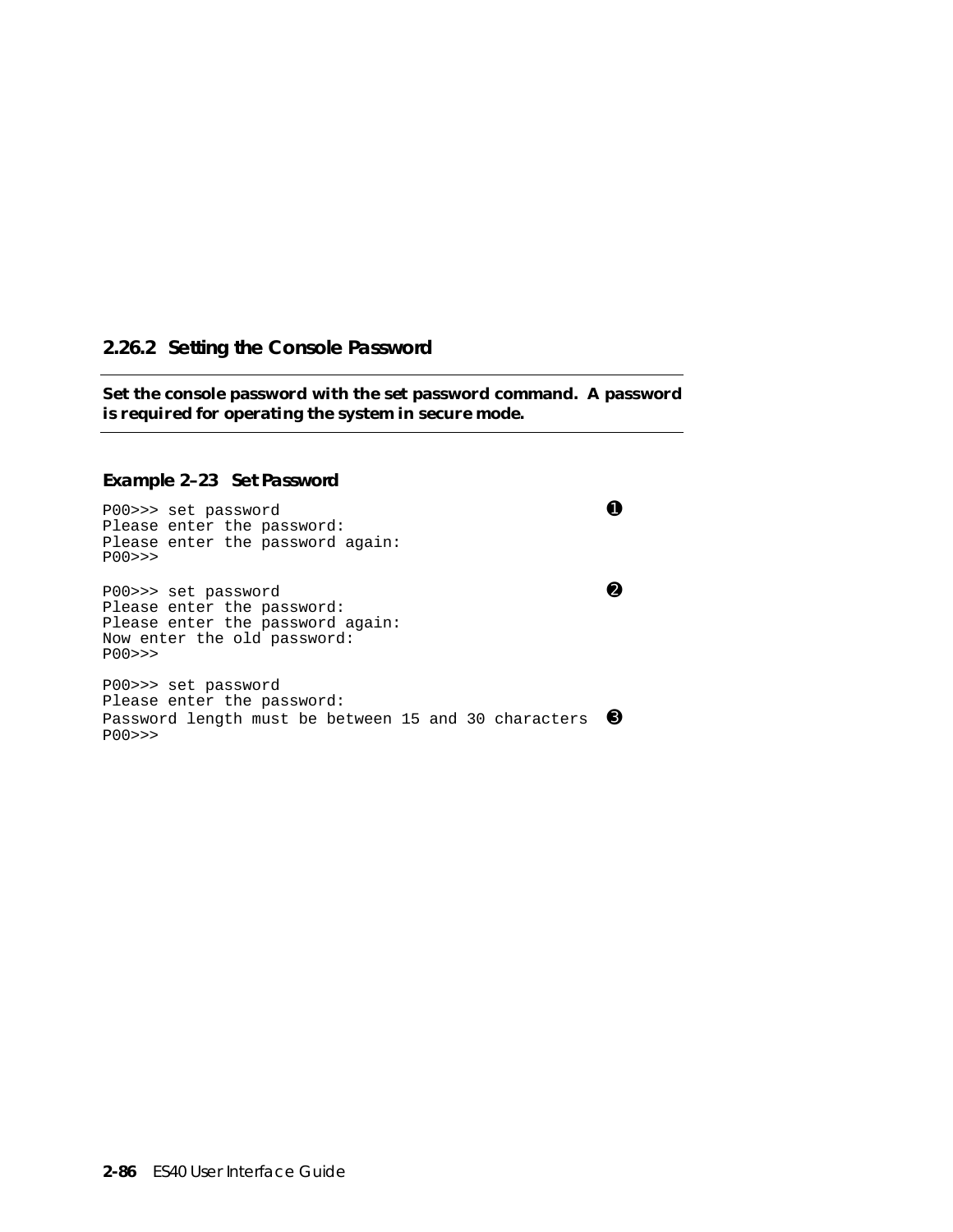- ➊ Setting a password. If a password has not been set and the **set password** command is issued, the console prompts for a password and verification. The password and verification are not echoed.
- ➋ Changing a password. If a password has been set and the **set password** command is issued, the console prompts for the new password and verification, then prompts for the old password. The password is not changed if the validation password entered does not match the existing password stored in NVRAM.
- ➌ The password length must be between 15 and 30 alphanumeric characters. Any characters entered after the 30th character are not stored.

The **set password** command sets the console password for the first time or changes an existing password. It is necessary to set the password only if the system is going to operate in secure mode.

The syntax is:

**set password**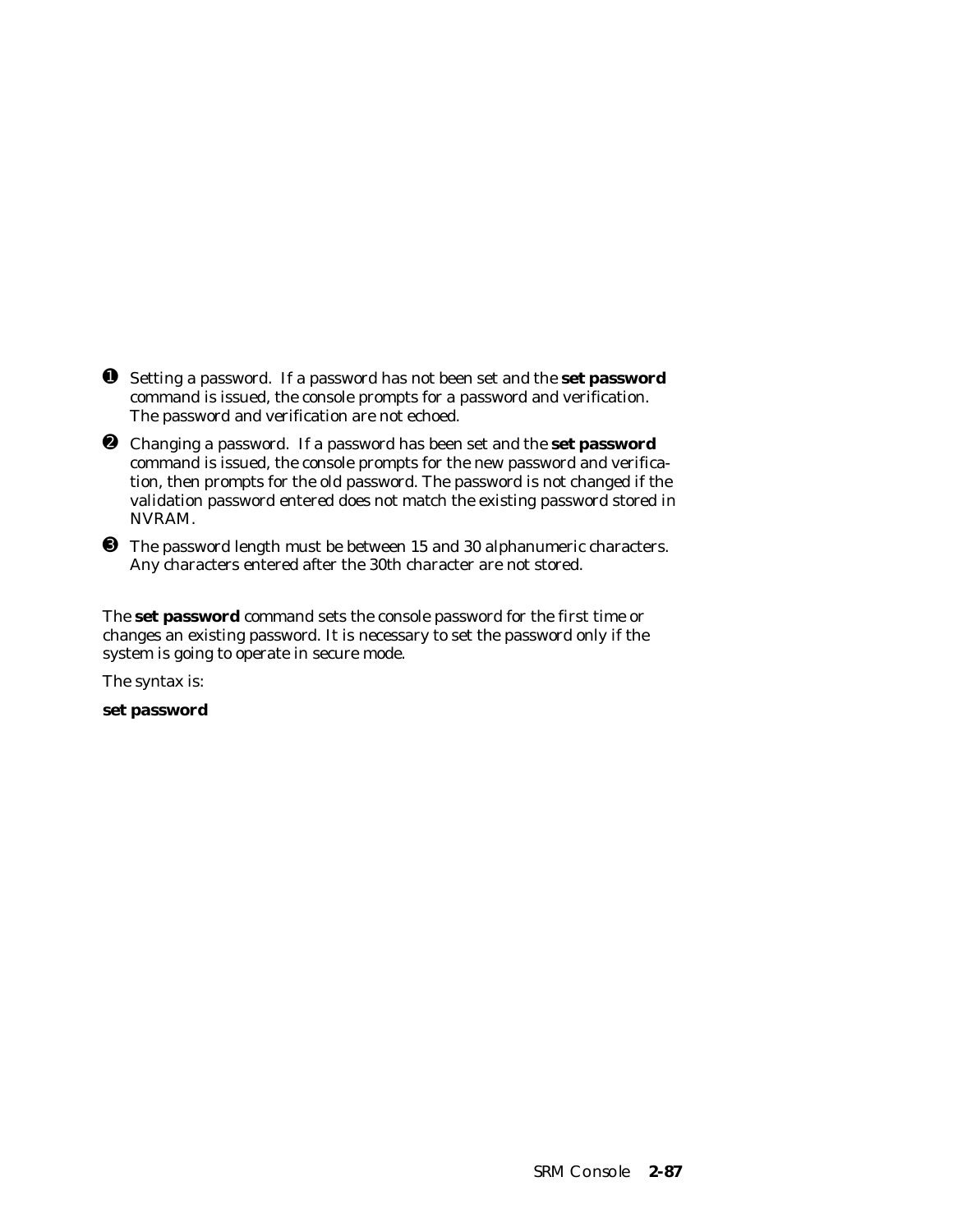# **2.26.3 Setting the Console to Secure Mode**

**To set the console to secure mode, first set the password. Then enter the set secure command. The system immediately enters secure mode.**

#### **Example 2–24 Set Secure**

```
P00>>> set secure O
Console is secure. Please login.
P00>>> b dkb0
Console is secure - parameters are not allowed.
P00>>> login ➋
Please enter the password:
P00>>> b dkb0
(boot dkb0.0.0.3.1)
.
.
.
```
➊ The console is put into secure mode, and then the operator attempts to boot the operating system with command-line parameters. A message is displayed indicating that boot parameters are not allowed when the system is in secure mode.

➋ The **login** command is entered to turn off security features for the current console session. After successfully logging in, the operator enters a **boot** command with command-line parameters.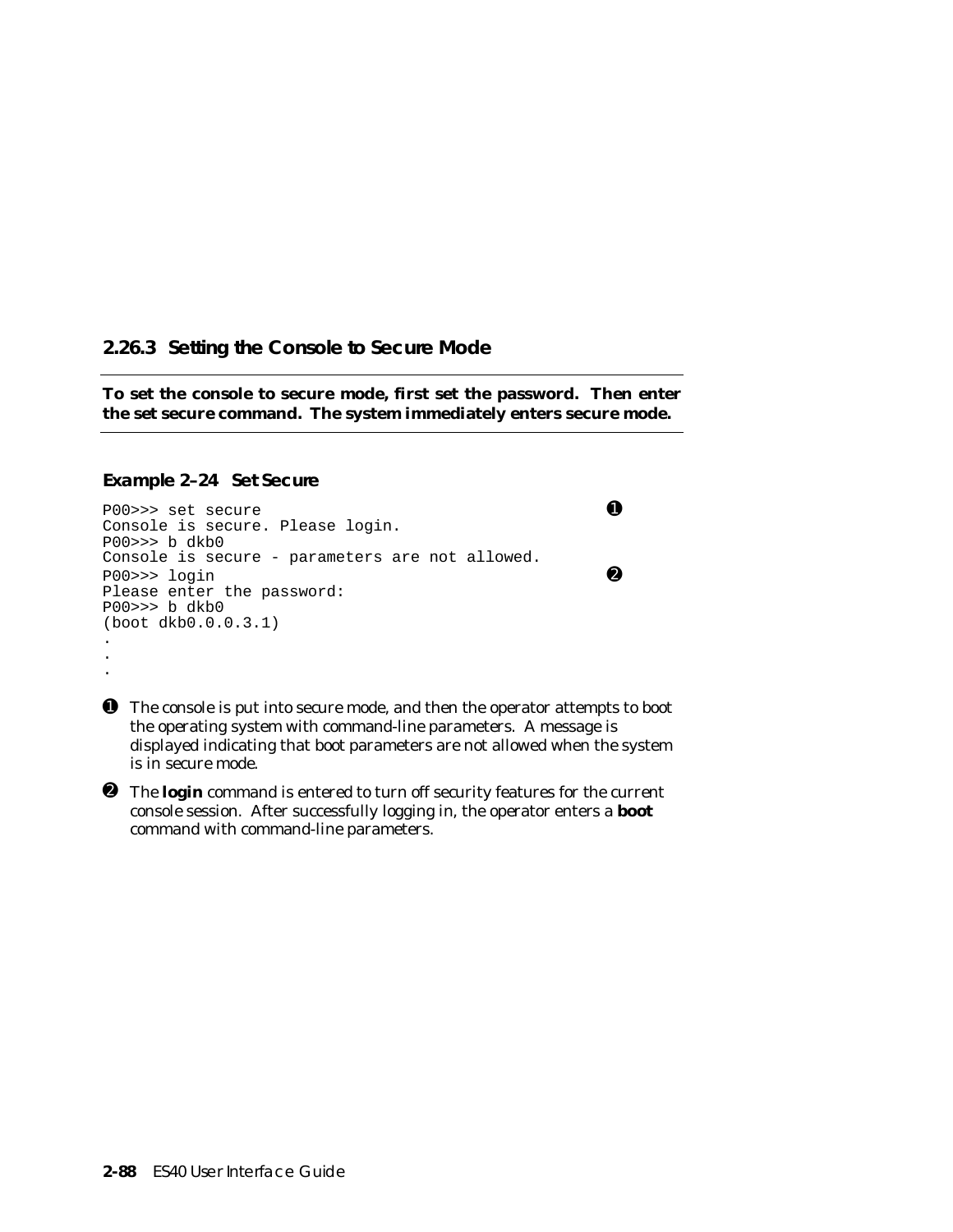The **set secure** command enables secure mode. If no password has been set, you are prompted to set the password. Once you set a password and enter the **set secure** command, secure mode is in effect immediately and only the **continue, boot** (using the stored parameters), and **login** commands can be performed.

The syntax is:

**set secure**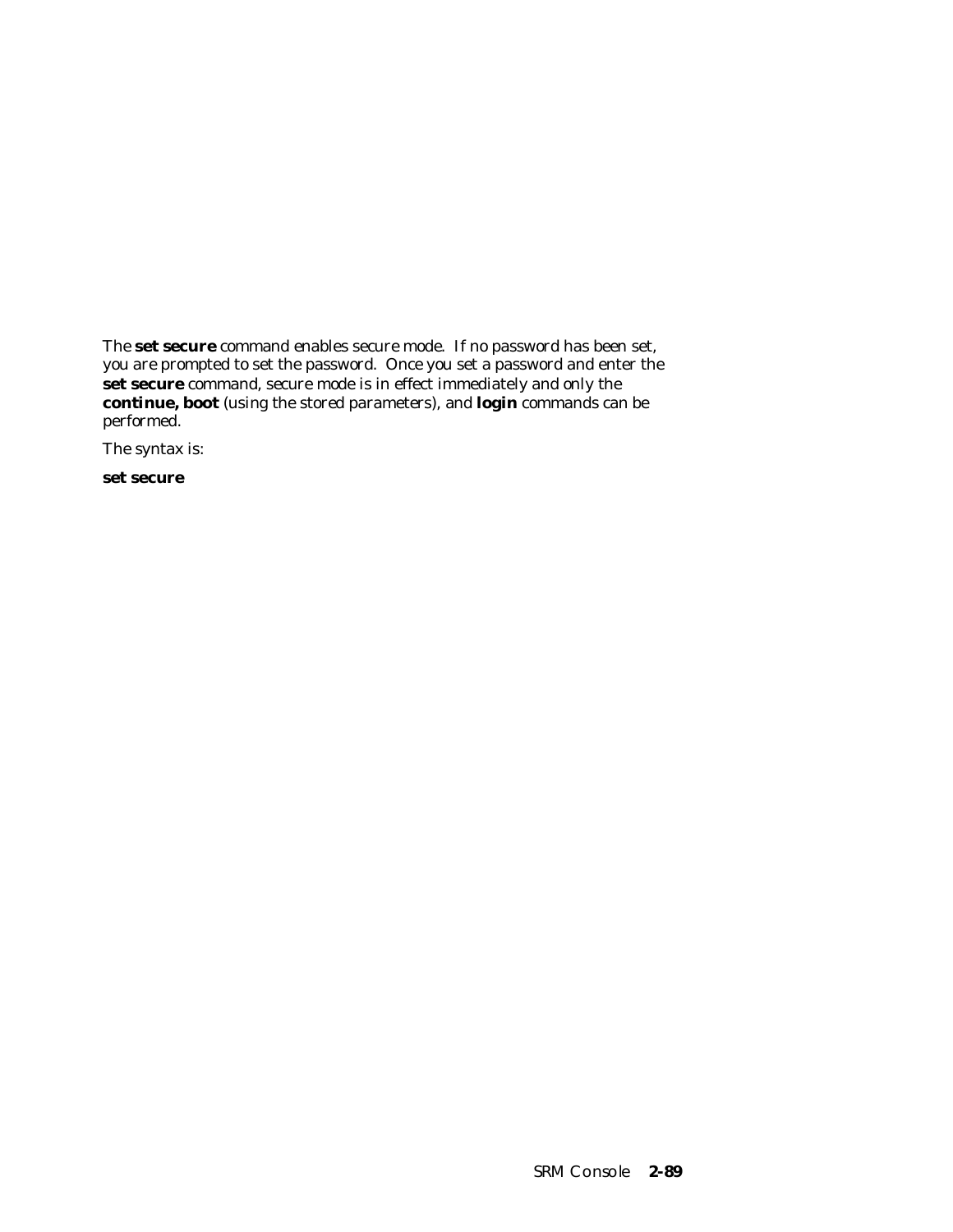# **2.26.4 Turning Off Security During a Console Session**

**The login command turns off the security features, enabling access to all SRM console commands during the current console session. The system automatically returns to secure mode as soon as the boot or continue command is entered or when the system is reset.**

### **Example 2–25 Login**

| $PO0 >>$ login | Secure not set. Please set the password.                       |  |
|----------------|----------------------------------------------------------------|--|
|                | P00>>> set password                                            |  |
|                | Please enter the password:<br>Please enter the password again: |  |
| $PO0 >>$ login | Please enter the password.                                     |  |
|                | P00>>> show boot*                                              |  |

- ➊ The **login** command is entered, but the system is not in secure mode. A password must be set.
- ➋ A password is set.
- ➌ The **login** command is entered. After the password is entered, console security is turned off for the current session and the operator can enter commands.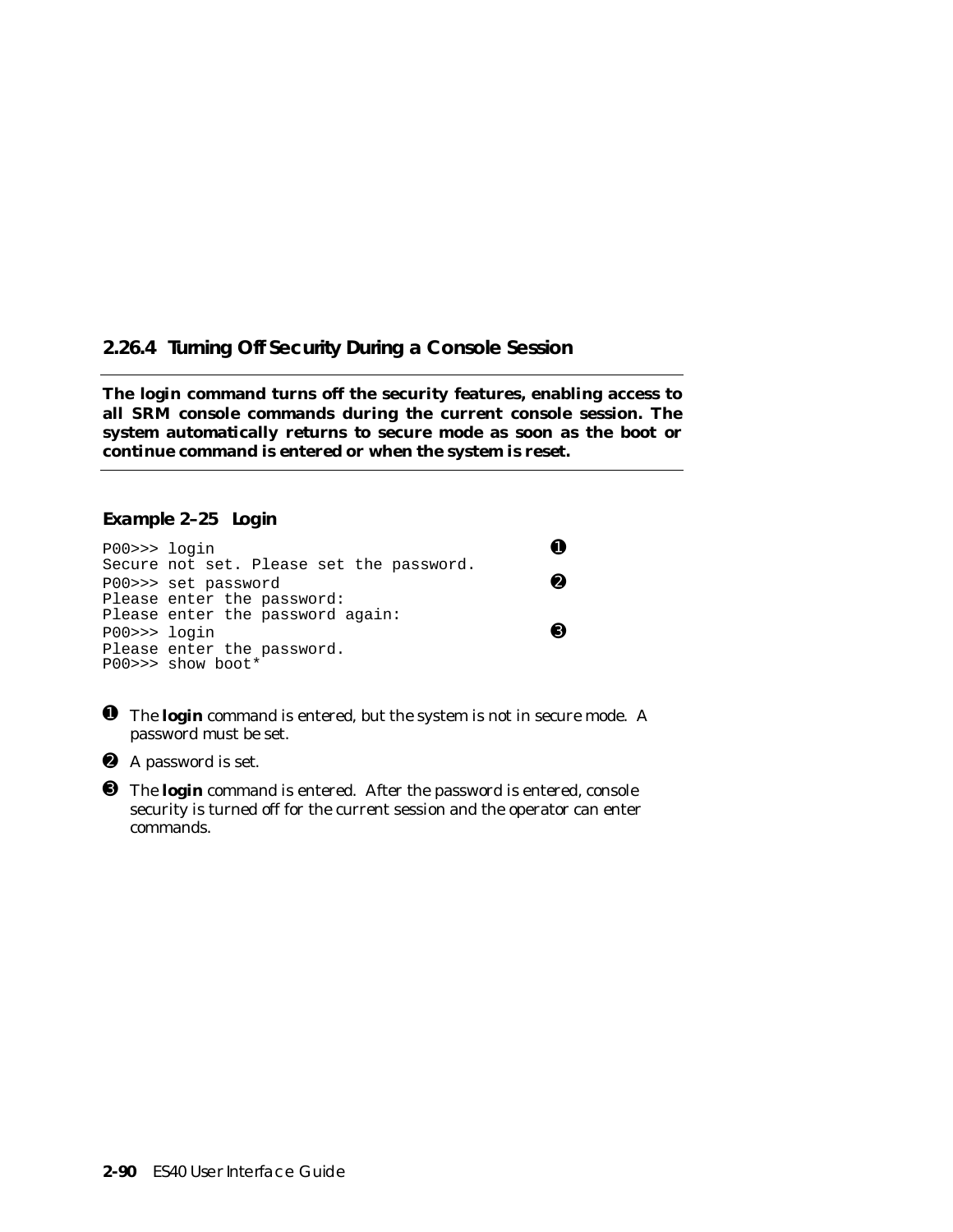When you enter the **login** command, you are prompted for the current system password. If a password has not been set, a message is displayed indicating that there is no password in NVRAM. If a password has been set, this prompt is displayed:

Please enter the password:

If the password entered matches the password in NVRAM, when the prompt is redisplayed the console is no longer in secure mode and all console commands can be performed during the current console session.

### **If You Forget the Password**

If you forget the current password, use the **login** command in conjunction with the control panel Halt button to clear the password, as follows:

1. Enter the **login** command:

P00>>> login

- 2. When prompted for the password, press the Halt button to the latched position and then press the Return (or Enter) key.
- 3. Press the Halt button to release the halt. The password is now cleared and the console cannot be put into secure mode unless you set a new password.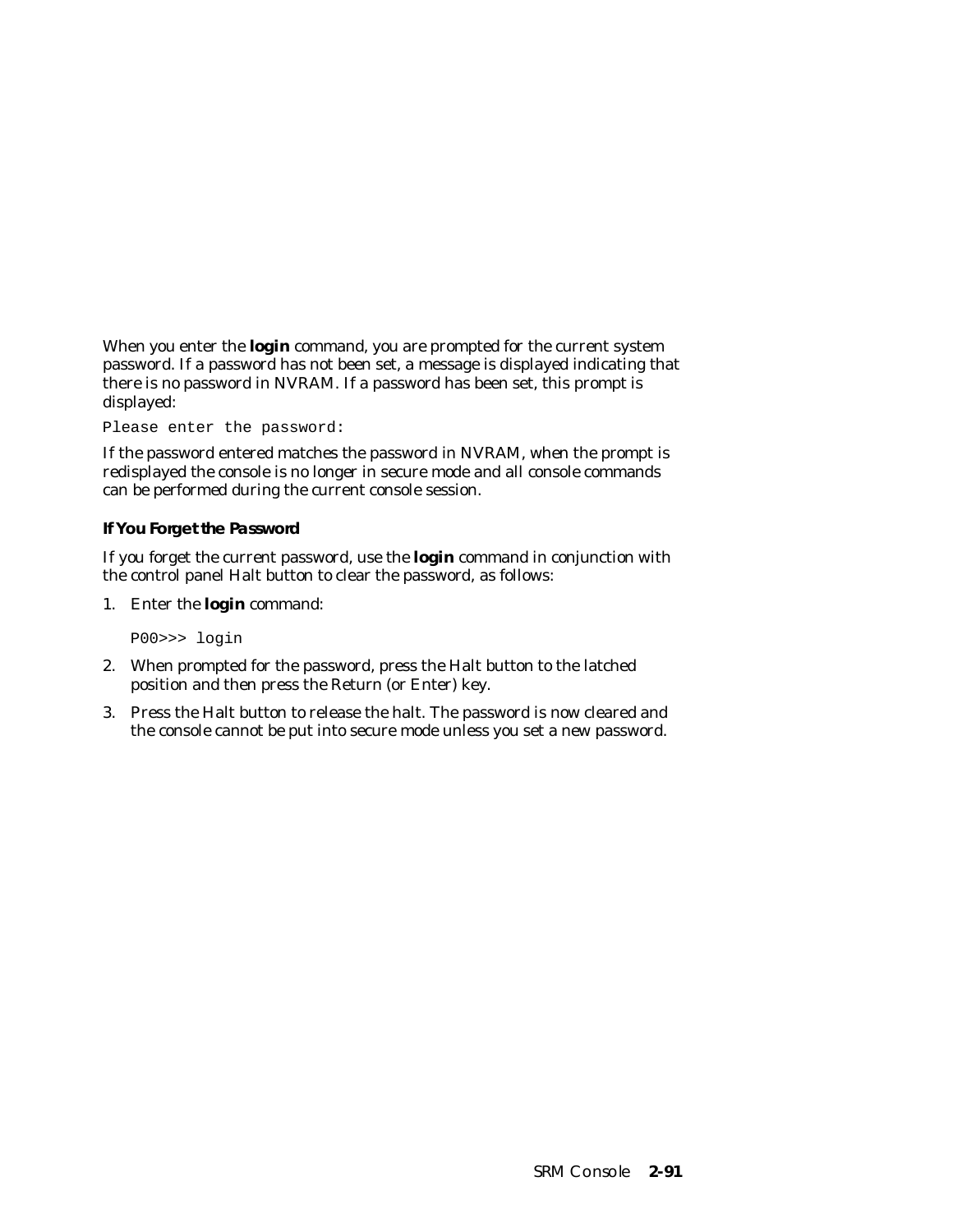### **2.26.5 Returning to User Mode**

**The clear password command clears the password environment variable, setting it to zero. Once the password is cleared, you are returned to user mode.**

### **Example 2–26 Clear Password**

P00>>> clear password Please enter the password:  $\bullet$ Console is secure P00>>> clear password Please enter the password:  $\bullet$ Password successfully cleared. P00>>>

➊ The wrong password is entered. The system remains in secure mode.

➋ The password is successfully cleared.

The **clear password** command is used to exit secure mode and return to user mode. To use **clear password**, you must know the current password. Once you clear the password, the console is no longer secure.

To clear the password without knowing the current password, you must use the **login** command in conjunction with the Halt button, as described in Section  $2.\overline{2}6.4.$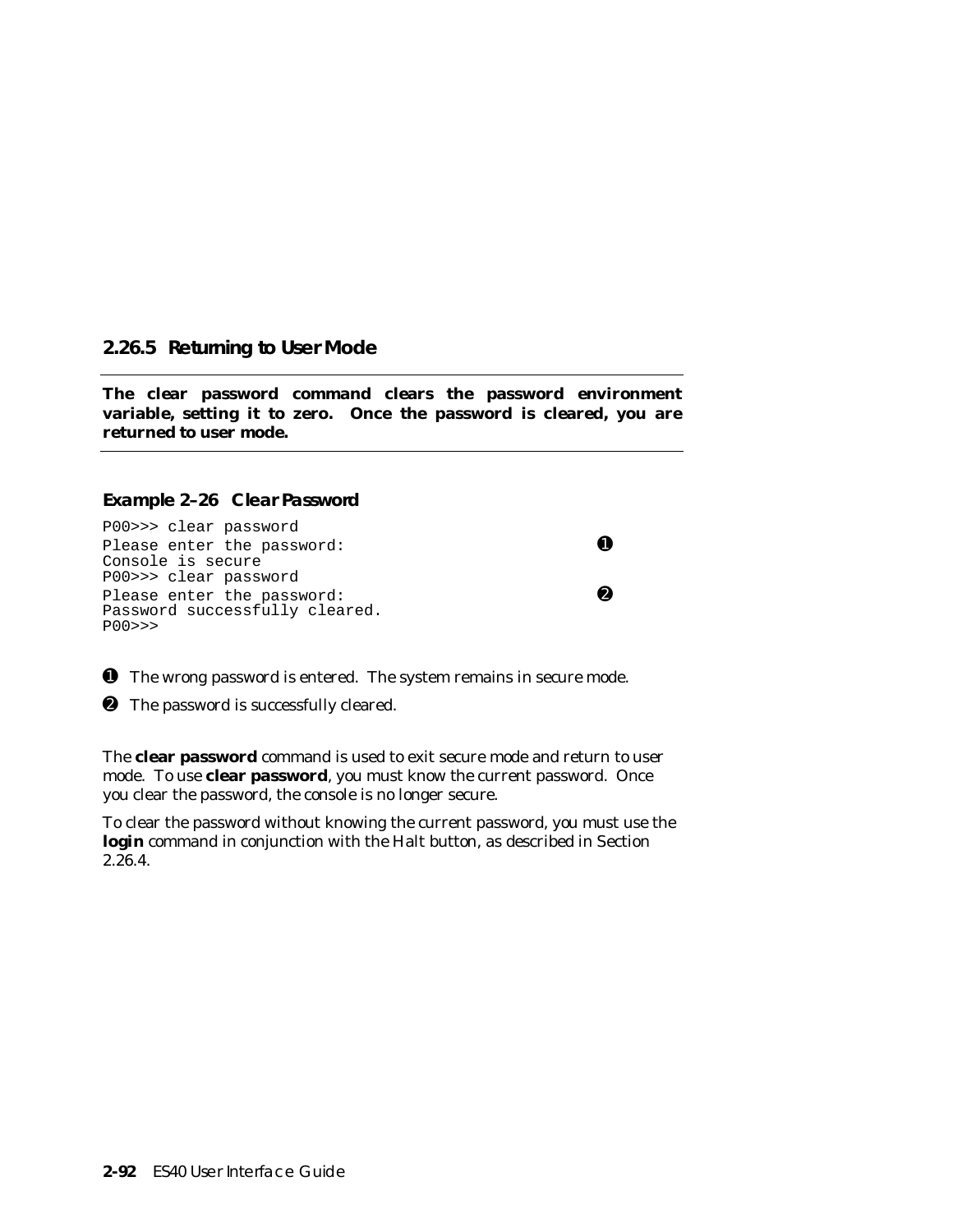# **2.27 Updating Firmware**

**System firmware is typically updated whenever the operating system is updated. You might also need to update firmware if you add I/O device controllers and adapters; if enhancements are made to the firmware; or if the serial ROM or RMC firmware should ever become corrupted.**

Procedures for updating the SRM firmware are described in the *ES40 Owner's Guide.*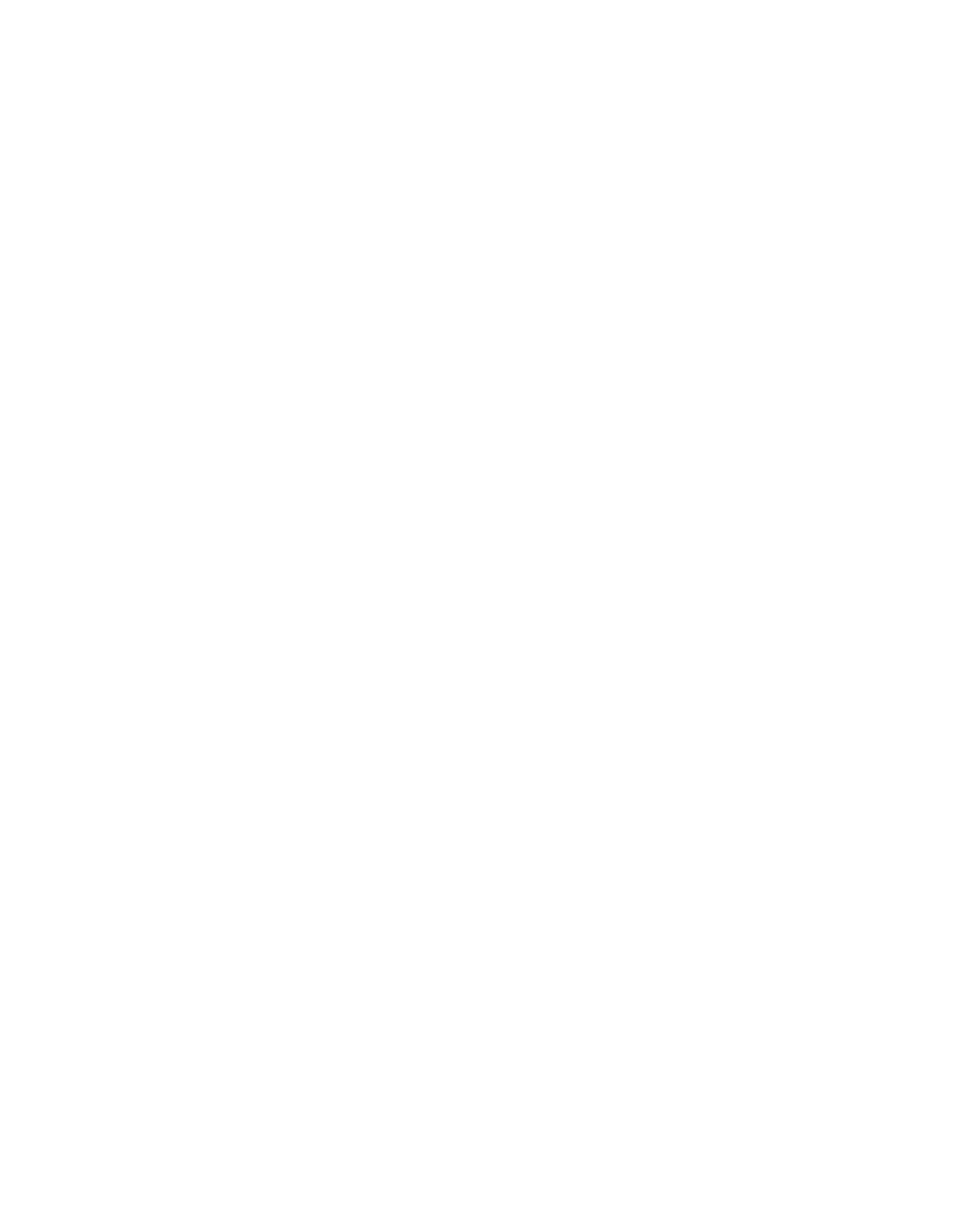# **Chapter 3 AlphaBIOS Console**

AlphaBIOS is the enhanced BIOS graphical interface for running certain utilities on AlphaServer systems.

This chapter explains how to invoke AlphaBIOS to run utility programs. Sections in this chapter are:

- Starting AlphaBIOS
- Running Utility Programs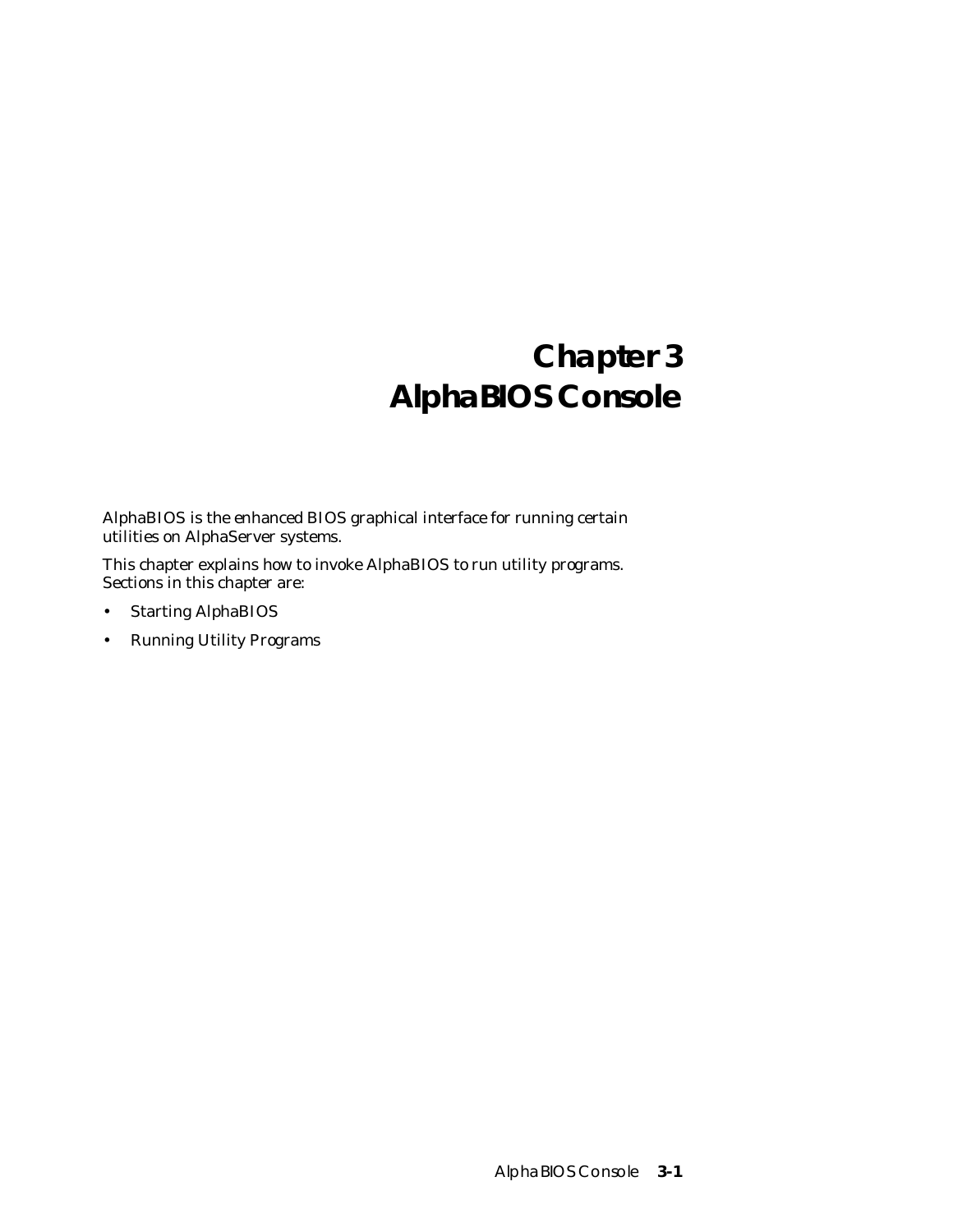# **3.1 Starting AlphaBIOS**

**To start AlphaBIOS, power up the system to the SRM prompt and enter the alphabios command. A startup screen displays information about the system and processors. Press F2 to enter the Setup screen. From the Setup screen, select Utilities. See Figure 3–1 and Figure 3–2.**

### **Figure 3–1 AlphaBIOS Startup Screen**

|                                                                                    | AlphaBIOS Setup                               | $F1 = He1p$ |
|------------------------------------------------------------------------------------|-----------------------------------------------|-------------|
| Display System Configuration<br>Upgrade AlphaBIOS<br>Hard Disk Setup<br>CMOS Setup |                                               |             |
| Install Windows NT<br>Utilities                                                    | Display Error Frames                          |             |
| About AlphaBIOS                                                                    | OS Selection Setup<br>Run Maintenance Program |             |
|                                                                                    |                                               |             |
| ESC=Exit                                                                           |                                               |             |

PK0954a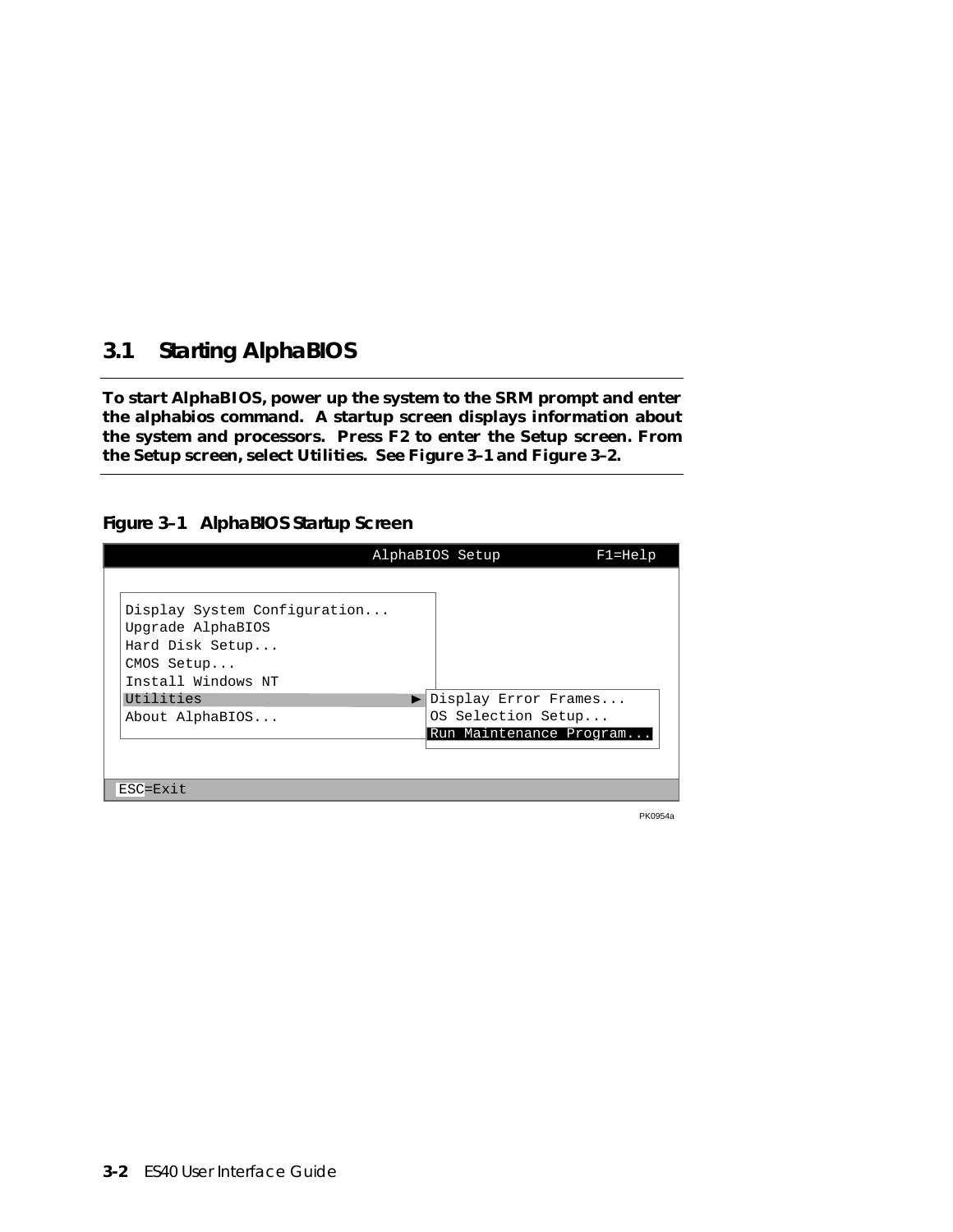# **Figure 3–2 Utilities Menu**

|                                                                                                          | AlphaBIOS Setup                               | $F1 = He1p$ |
|----------------------------------------------------------------------------------------------------------|-----------------------------------------------|-------------|
| Display System Configuration<br>Upgrade AlphaBIOS<br>Hard Disk Setup<br>CMOS Setup<br>Install Windows NT |                                               |             |
| Utilities                                                                                                | Display Error Frames                          |             |
| About AlphaBIOS                                                                                          | OS Selection Setup<br>Run Maintenance Program |             |
|                                                                                                          |                                               |             |
| ESC=Exit                                                                                                 |                                               |             |

PK0954a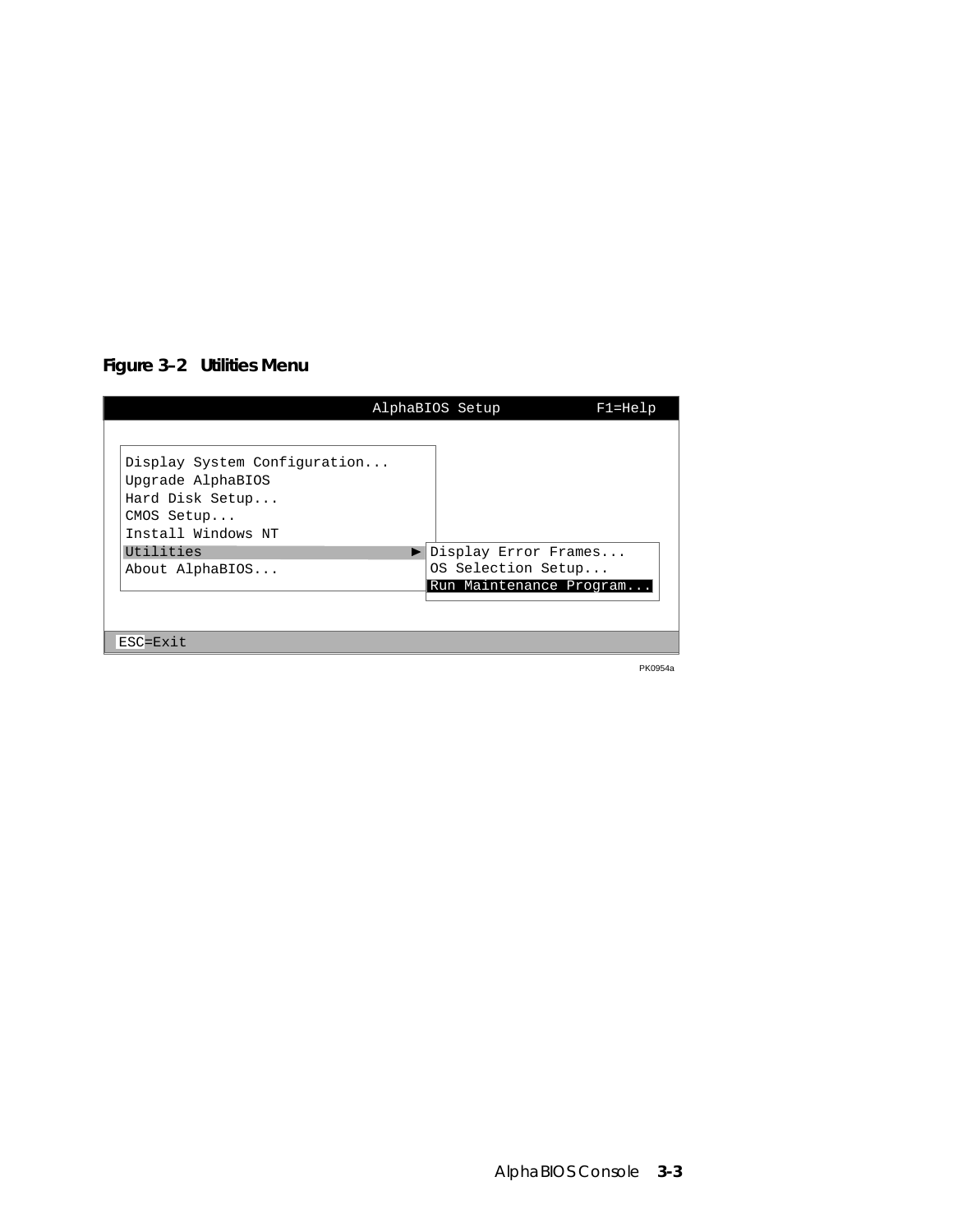# **3.2 Running a Maintenance Program**

**From the Utilities menu, enter the name of the program to be run. Enter the location if you do not specify the path with the program name. Figure 3–3 shows the program name entry for the RAID configuration utility.**

**Figure 3–3 Run Maintenance Program Dialog Box**

|                                               |                                                                      | AlphaBIOS Setup                                                               |
|-----------------------------------------------|----------------------------------------------------------------------|-------------------------------------------------------------------------------|
|                                               | Display System Configuration<br>Upgrade AlphaBIOS<br>Hard Disk Setup |                                                                               |
| CMOS S<br>Networ<br>Instal<br>Utilit<br>About | Program Name: arccf.exe                                              | Run Maintenance Program                                                       |
|                                               | Location:                                                            | A:<br>A:                                                                      |
|                                               | ENTER=Execute                                                        | CD:<br>Disk 0, Partition 1<br>Disk 0, Partition 2<br>Disk 1, Partition 1<br>Б |

PK0929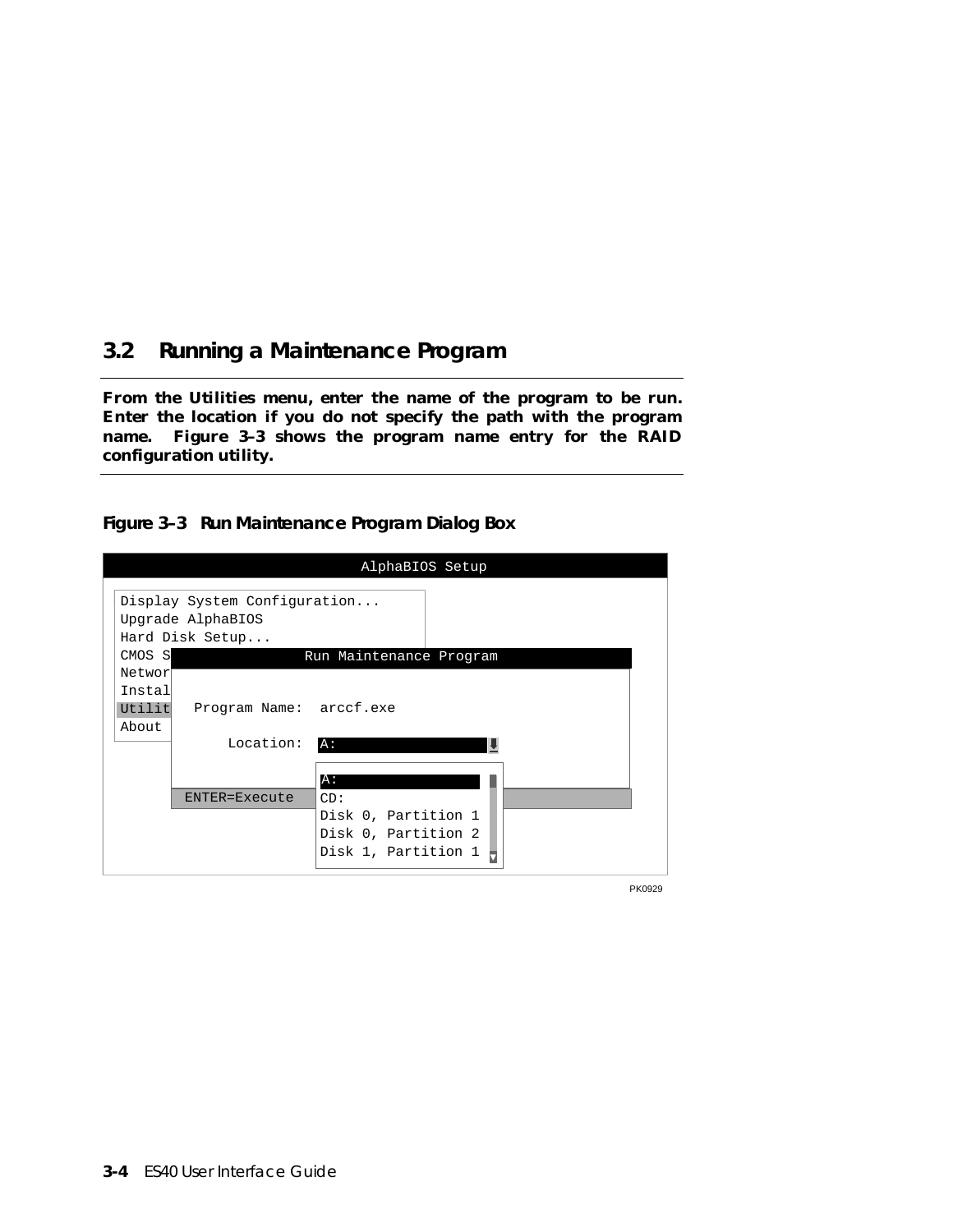Maintenance programs can be run from either a VGA monitor or a serial terminal. If you have a serial terminal, see Chapter 2 of the *ES40 Owner's Guide* for directions.

If your system has a RAID controller installed, and you change your system configuration (for example, by adding another RAID drive), you will have to run a RAID configuration utility. As you modify your system, you might be required to run other types of maintenance programs as well.

As shown in Figure 3–3 the Program Name is the name of the program to be run. It must be an executable (.EXE). When entering the program name, you do not need to type the extension. Programs run from AlphaBIOS must be written as ARC compatible images.

The Location is the location from which the program will be run if no path is entered along with the program name. To display a list of all available disks and partitions, press the Alt and down arrow keys simultaneously. Once the list is displayed, use the arrow keys to cycle through the selections.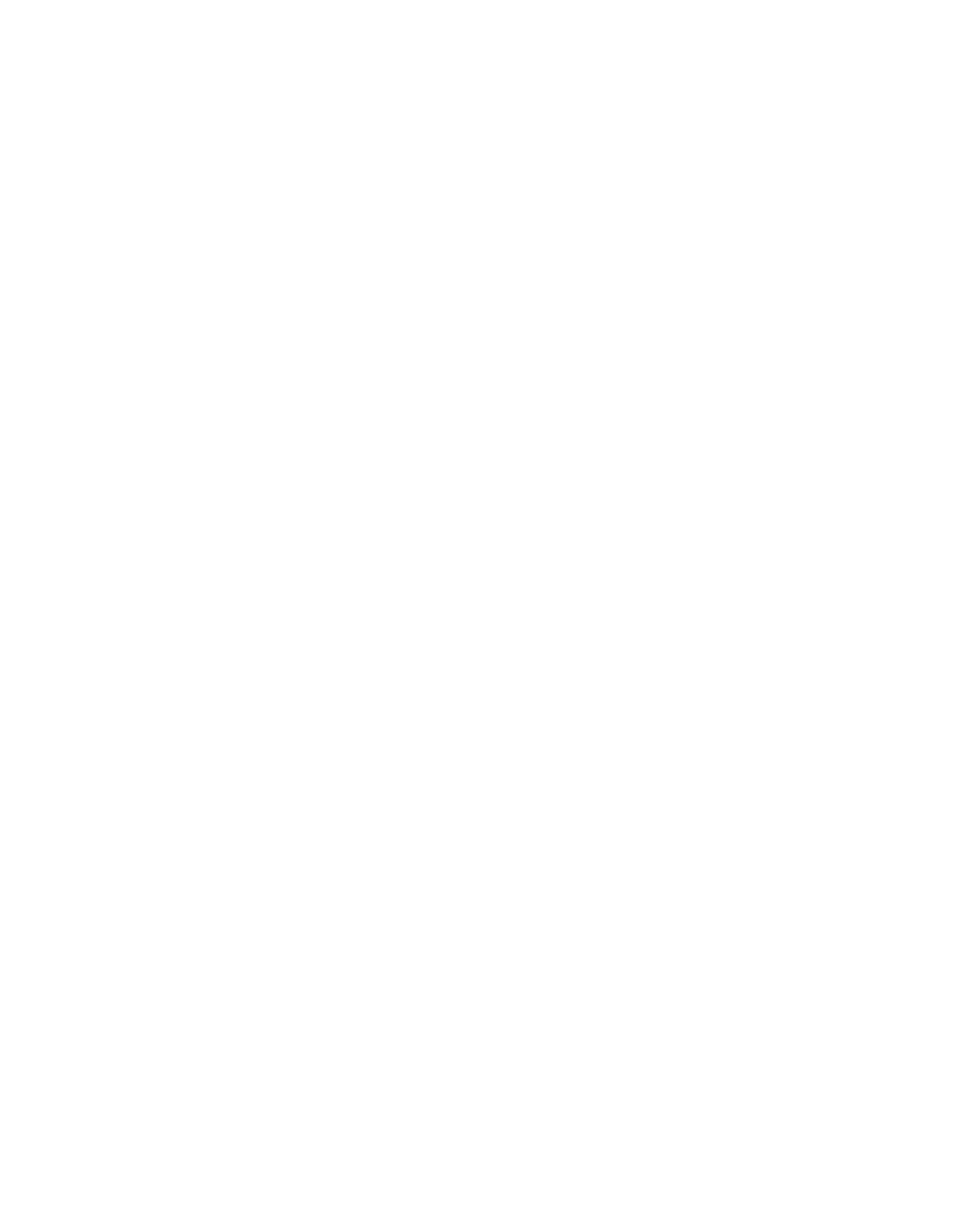# **Chapter 4 RMC Commands**

This chapter describes the command set for the remote management console (RMC). The operation of the RMC is described in the *ES40 Owner's Guide.*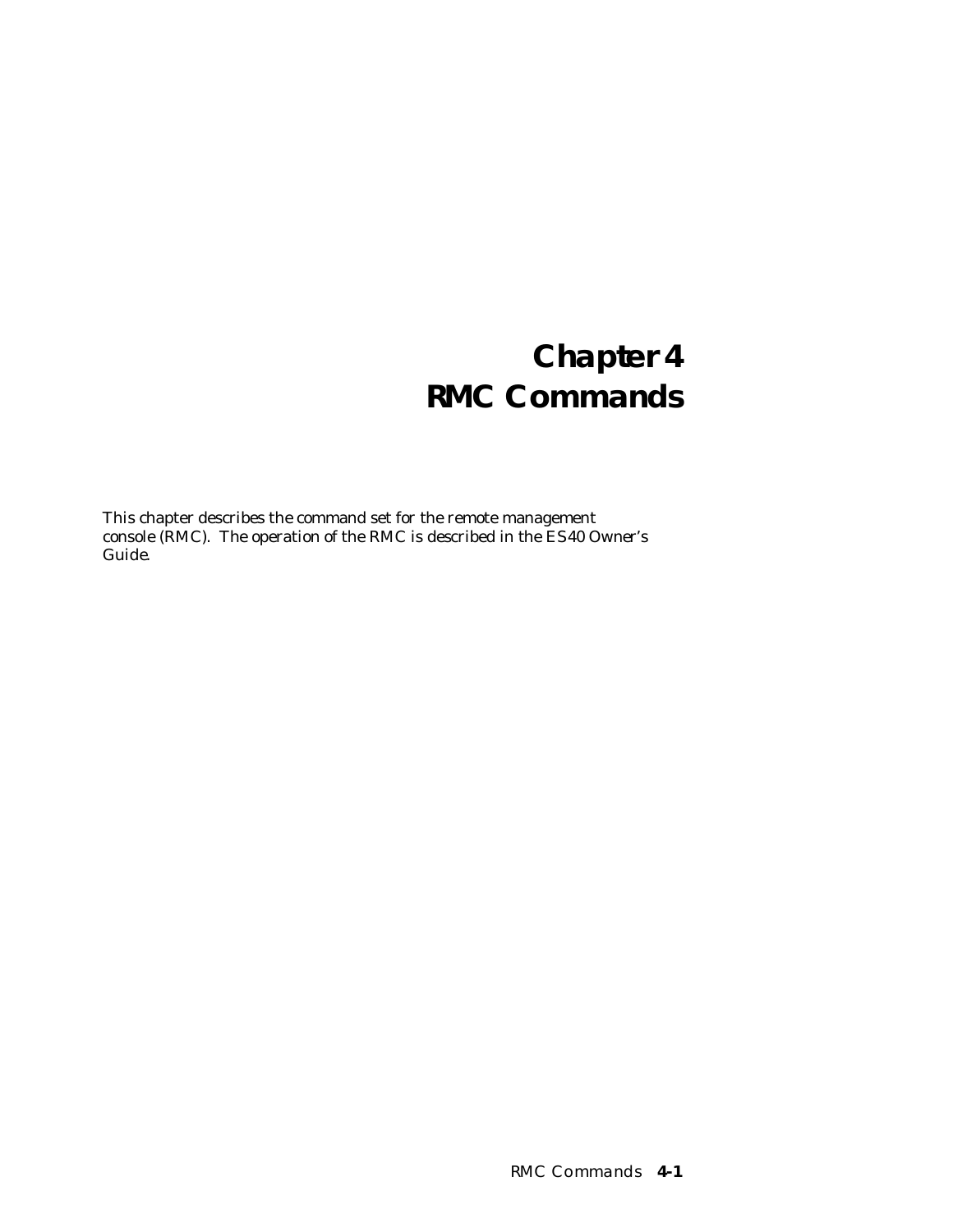# **4.1 RMC Commands List**

**From the remote management console command-line interface, you can issue commands to monitor the system (voltages, temperatures, and fans), and manipulate it (reset, power on/off, halt) remotely or locally.**

**clear {alert, port} deposit disable {alert, remote} dump enable {alert, remote} env halt {in, out} hangup help** or **? power {on, off} quit reset send alert set {alert, com1\_mode, dial, escape, init, logout, password, user} status**

**NOTE:** *The* **dep** *and* **dump** *commands are reserved.*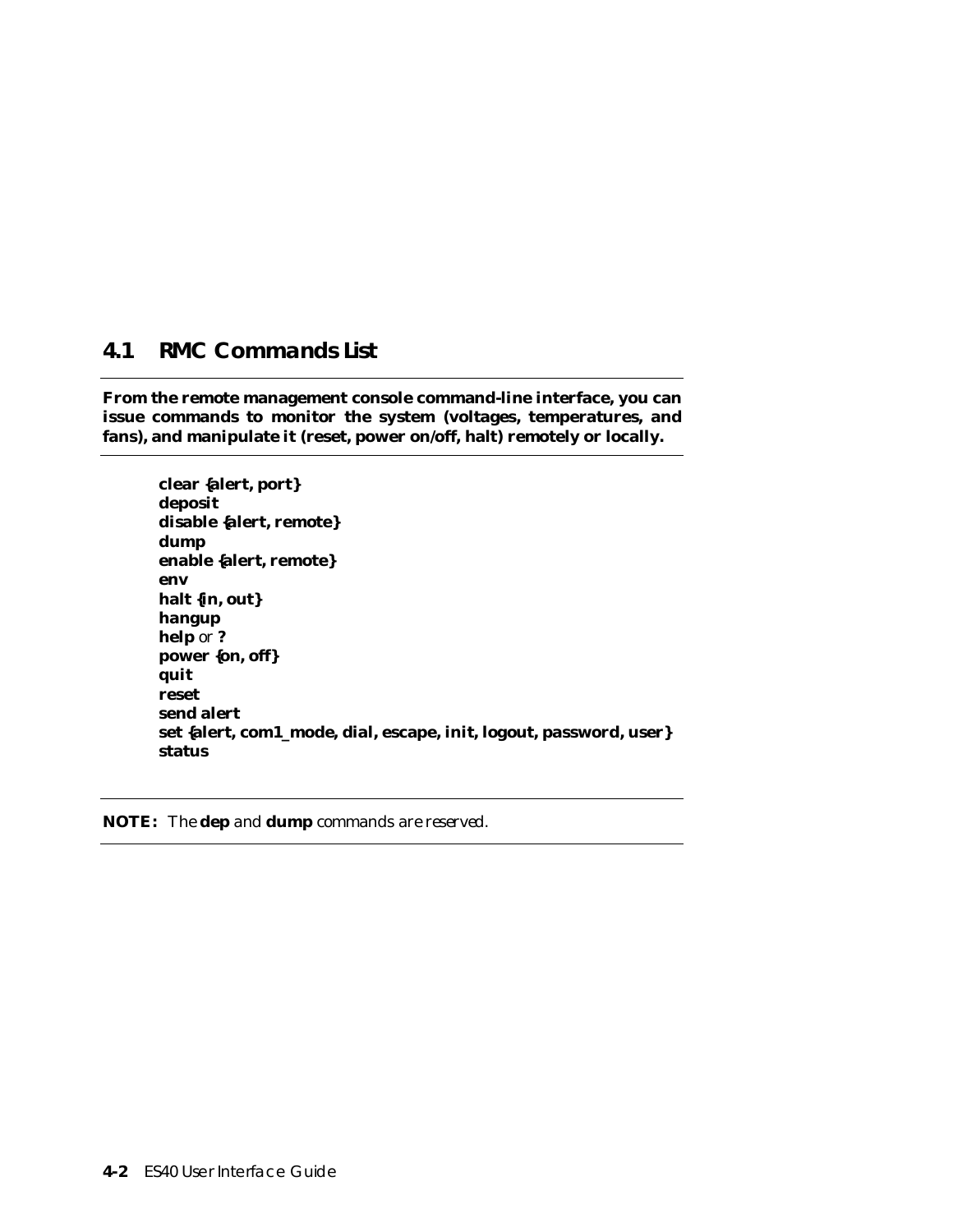#### **Command Conventions**

Observe the following conventions for entering RMC commands:

• Enter enough characters to distinguish the command.

**NOTE:** *The* **reset** *and* **quit** *commands are exceptions. You must enter the entire word for these commands to work.*

- For commands consisting of two words, enter the entire first word and at least one letter of the second word. For example, you can enter **disable a** for **disable alert**.
- For commands that have parameters, you are prompted for the parameter.
- Use the Backspace key to erase input.
- If you enter a nonexistent command or a command that does not follow conventions, the following message is displayed:

\*\*\* ERROR - unknown command \*\*\*

• If you enter a string that exceeds 14 characters, the following message is displayed:

\*\*\* ERROR - overflow \*\*\*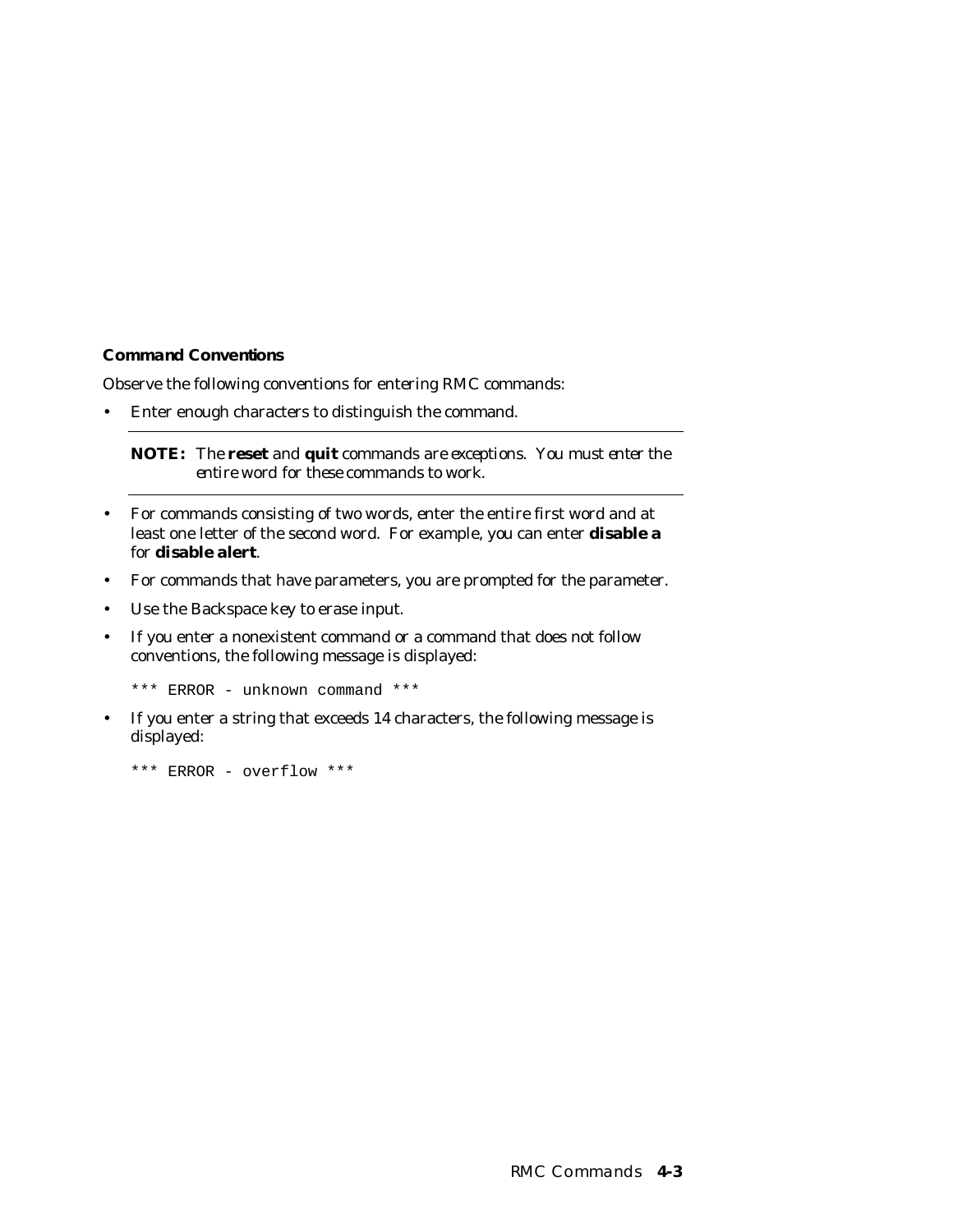## **4.2 clear alert**

### **The clear alert command clears the current alert condition and causes the RMC to stop paging the remote system operator.**

If the alert is not cleared, the RMC continues to page the remote operator every 30 minutes if the dial-out alert feature is enabled.

The **clear alert** command clears the current alert so that the RMC can capture a new alert. The last alert is stored until a new event overwrites it. The Alert Pending field of the **status** command becomes NO after the alert is cleared.

RMC> clear alert RMC>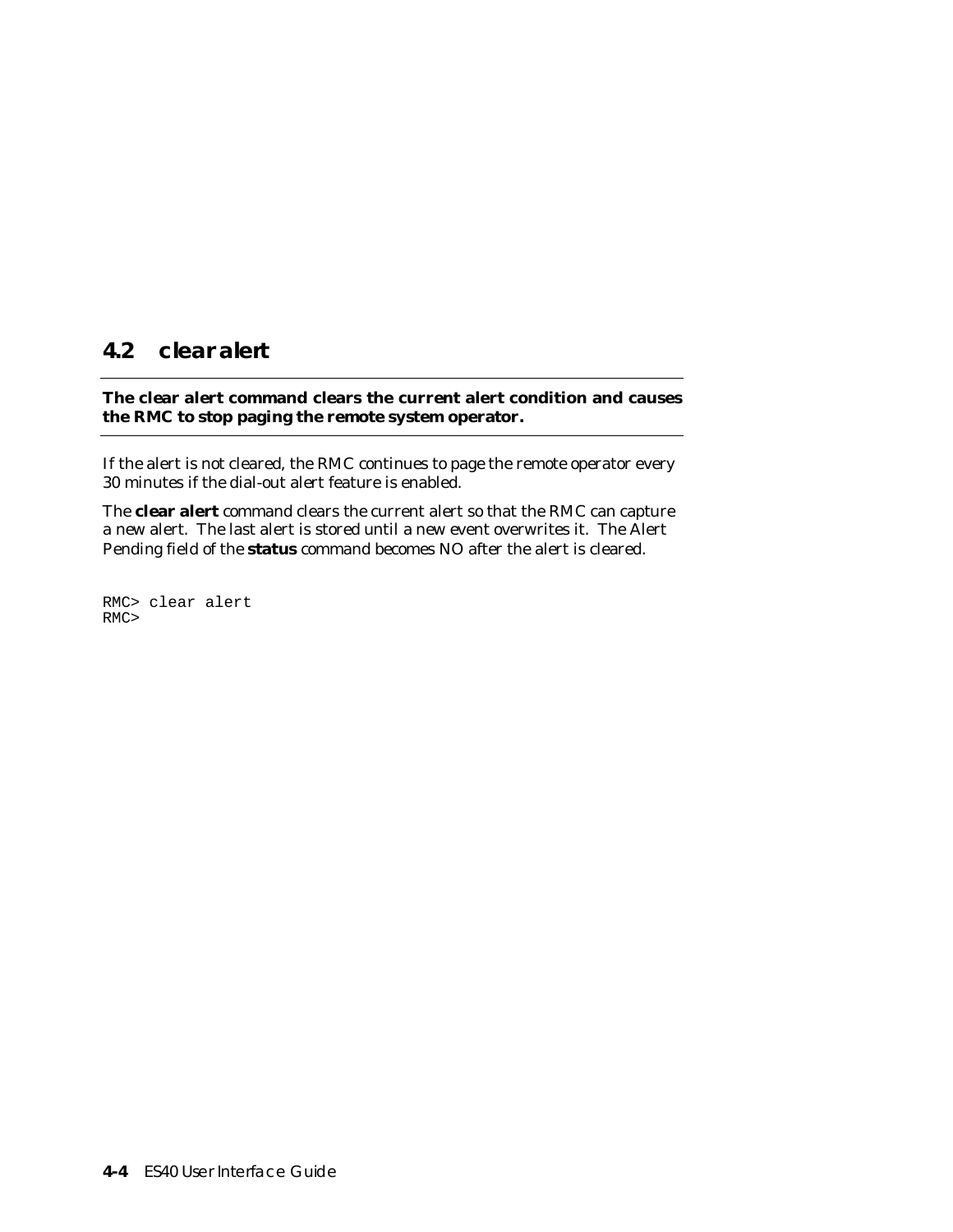# **4.3 clear port**

### **The clear port command clears any "stuck" conditions on the system's COM1 port.**

The **clear port** command attempts to free the port by resetting all UARTs controlled by the RMC if the port is currently locked by an application program, without resetting the entire system.

RMC> clear port RMC>

**NOTE:** *This command also causes the modem to disconnect.*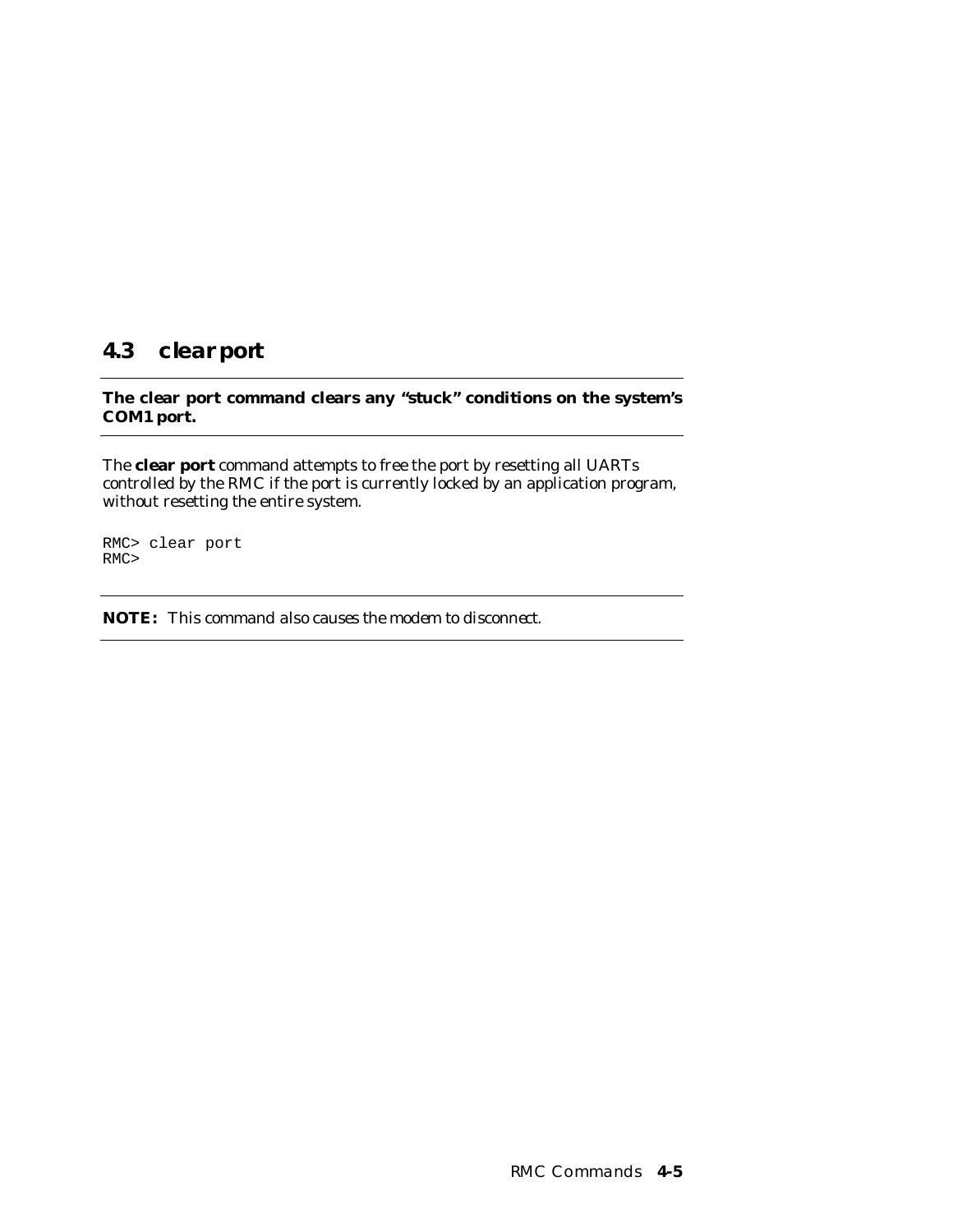# **4.4 disable alert**

**The disable alert command disables the RMC from paging a remote system operator.**

Monitoring continues and alerts are still logged in the Last Alert field of the **status** command, but alerts are not sent to the remote operator.

RMC> disable alert RMC>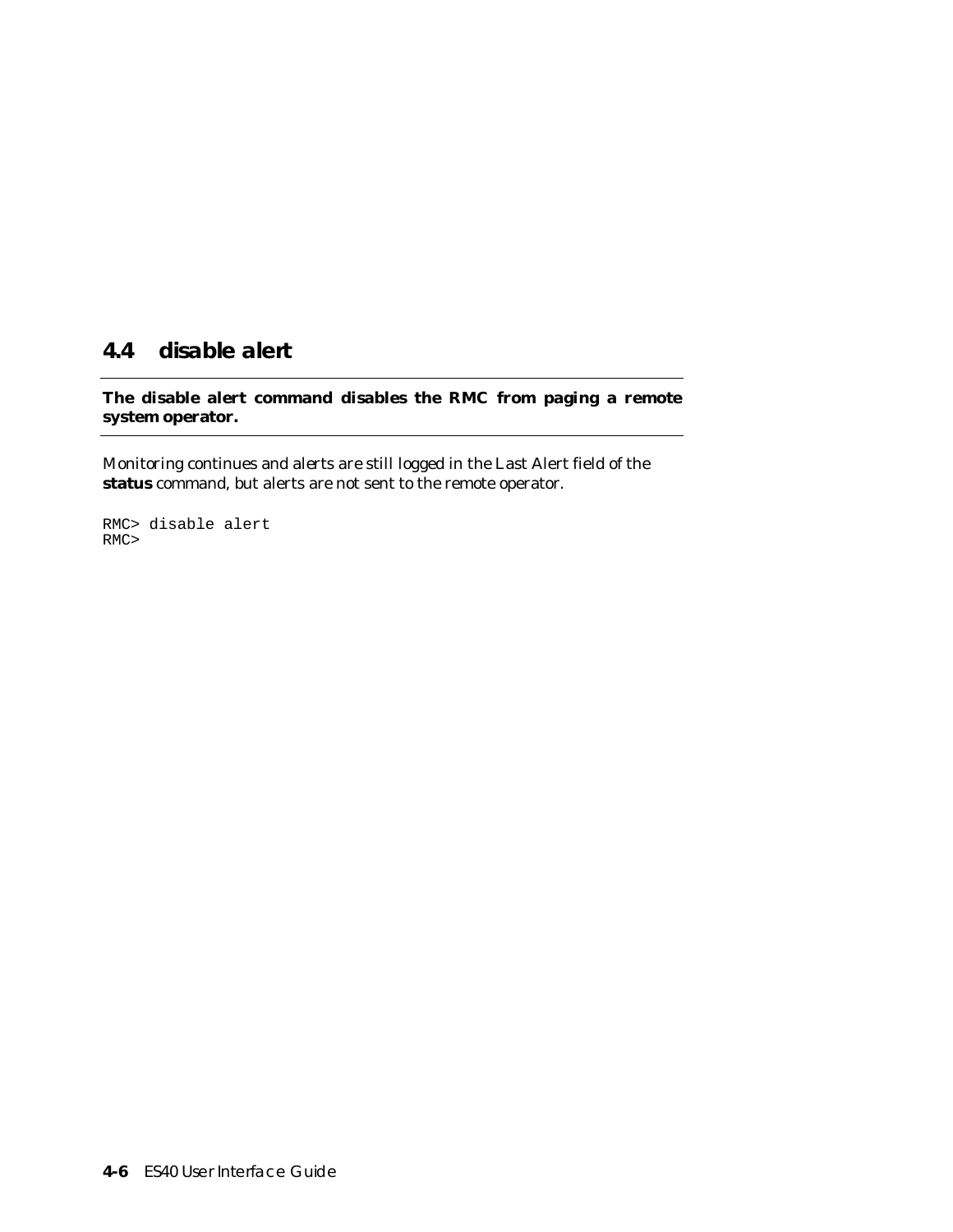# **4.5 disable remote**

**The disable remote command disables remote access to the RMC modem port and disables automatic dial-out.**

RMC> disable remote RMC>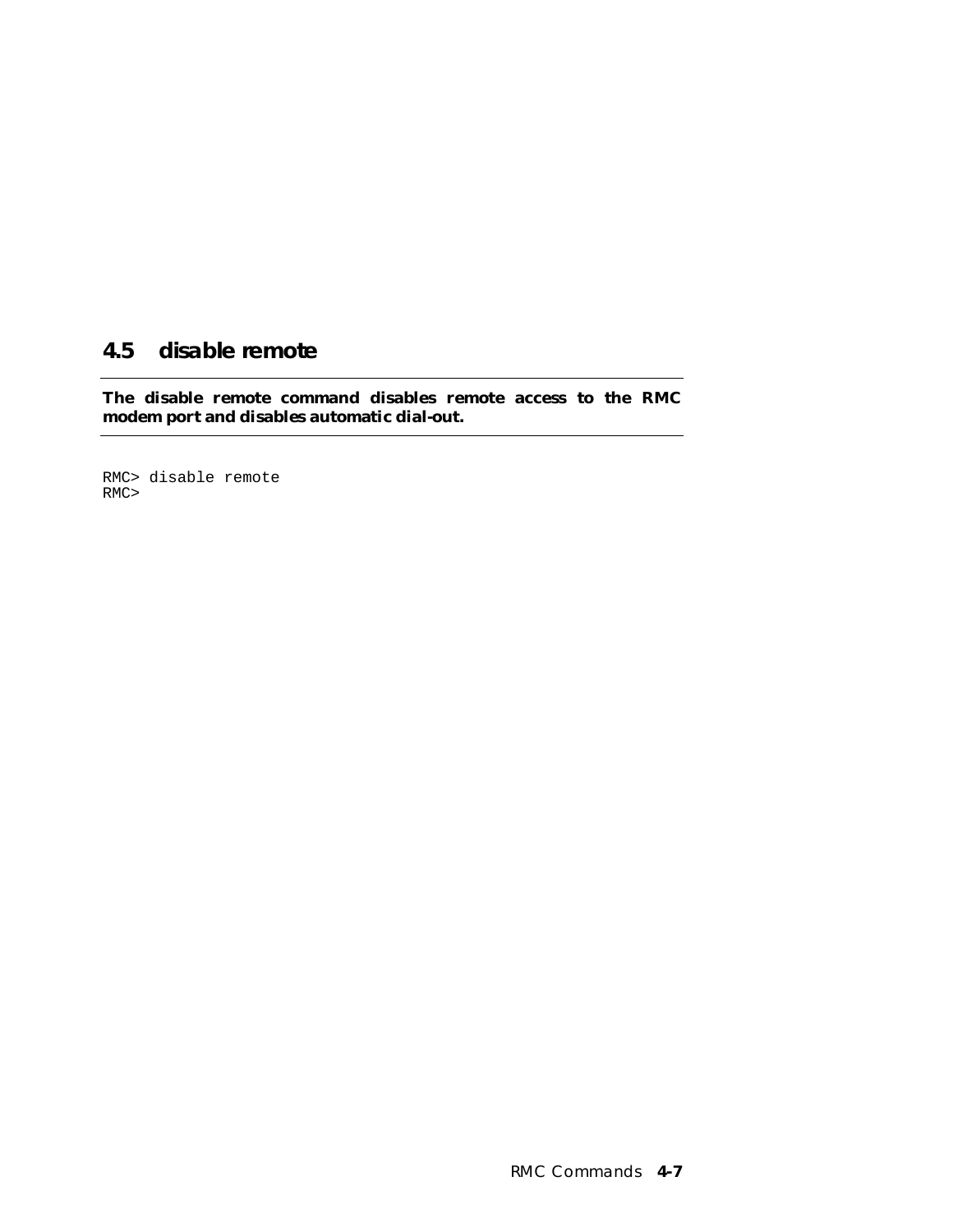### **4.6 enable alert**

### **The enable alert command enables the RMC to page a remote system operator.**

Before you can enter the **enable alert** command, you must configure remote dial-in and call-out, set an RMC password, and enable remote access to the RMC modem port. See the *ES40 Owner's Guide* for the complete set-up procedure.

```
RMC> set dial
Dial String: ATXDT9,15085553333
RMC> set alert
Alert String: ,,,,,,5085553332#;
RMC> enable alert
RMC>
```
If the **enable alert** command fails, the following error message is displayed:

\*\*\* ERROR - enable failed \*\*\*

Issue the **status** command to see if the Remote Access field is set to Enabled.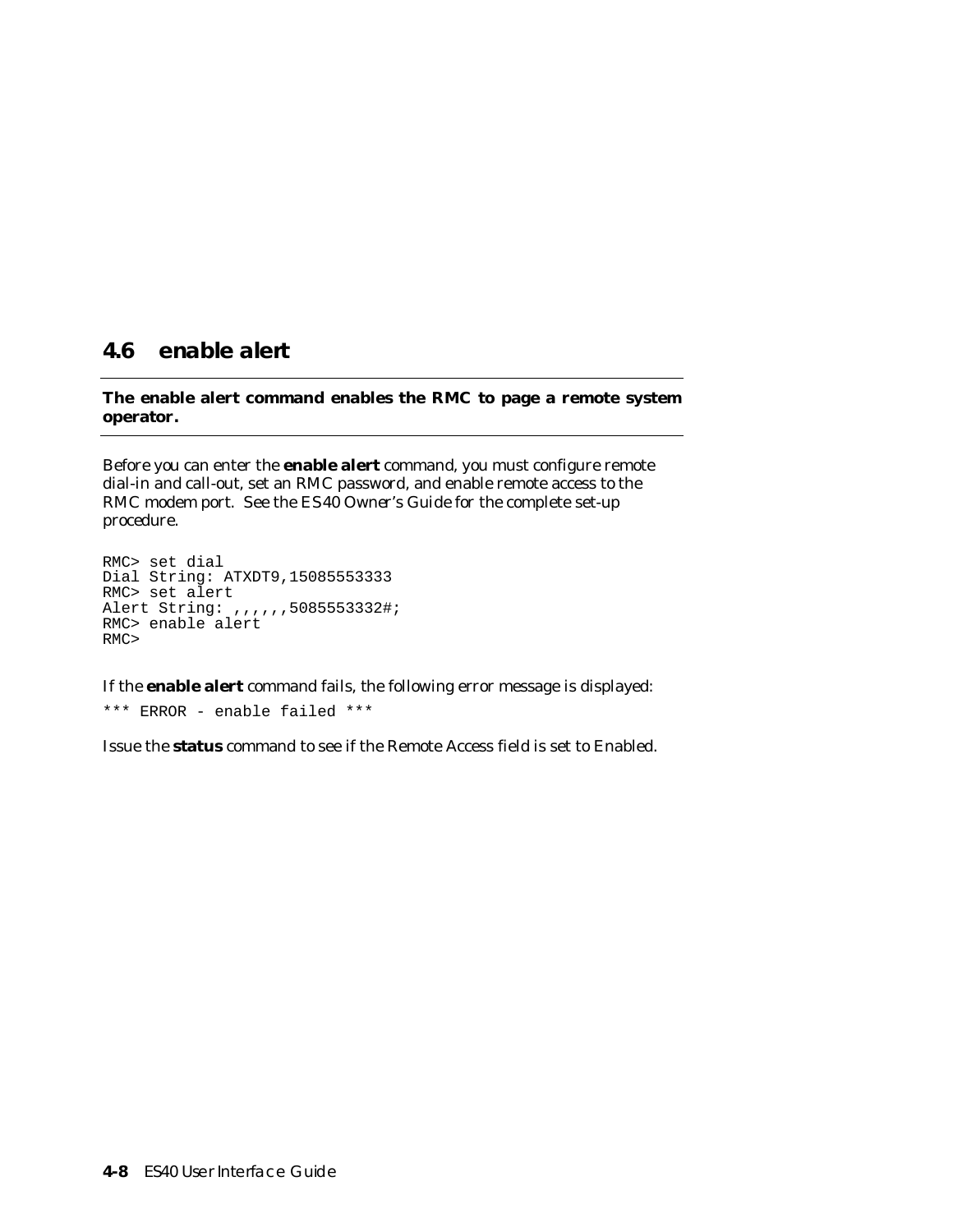# **4.7 enable remote**

**The enable remote command enables remote access to the RMC modem port by configuring the modem with the setting stored in the initialization string.**

This command also allows the RMC to automatically dial the pager number set with the **set dial** command upon detection of alert conditions.

Before you can enter the **enable remote** command, you must configure remote dial-in by setting an RMC password and initialization string. See the *ES40 Owner's Guide* for the complete set-up procedure.

```
RMC> set password
RMC Password: ****
Verification: ****
RMC> set init
Init String: AT&F0E0V0X0S0=2
RMC> enable remote
```
If the **enable remote** command fails, the following error message is displayed:

\*\*\* ERROR - enable failed \*\*\*

Check that the modem is connected and that you have set the initialization string correctly.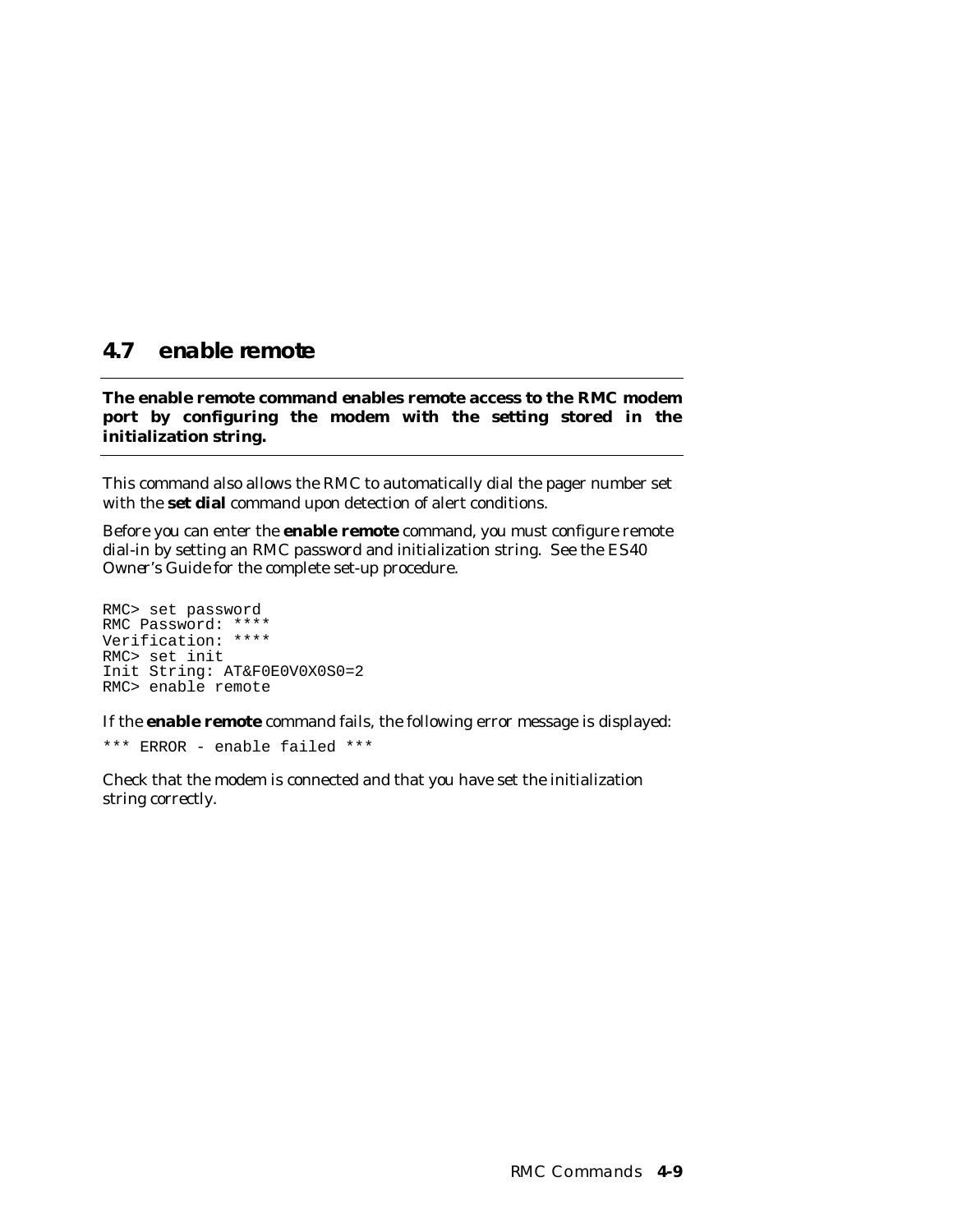### **4.8 env**

**The env command displays the system environmental status, including power supplies, voltages, fans, and temperatures. If a fault has occurred, the reading blinks.**

#### RMC>env

System Hardware Monitor

| Temperature (warnings at 45.0°C, power-off at 50.0°C)                                                                                                        | 0 |
|--------------------------------------------------------------------------------------------------------------------------------------------------------------|---|
| $CPU0: 26.0^{\circ}C$ CPU1: $26.0^{\circ}C$ CPU2: $27.0^{\circ}C$ CPU3: $26.0^{\circ}C$<br>Fan RPM                                                           | ❷ |
| Fan1: 2295 Fan2: 2295 Fan3: 2205<br>Fan4: 2235 Fan5: OFF Fan6: 2518                                                                                          | ❸ |
| Power Supply(OK, FAIL, OFF, $1---1$ means not present)<br>$PS0 : OK$ $PS1 : OK$ $PS2 : ---$<br>CPU0: OK CPU1: OK CPU2: OK CPU3: OK<br>CPU CORE voltage       | ❹ |
| $CPU0: +2.192V$ $CPU1: +2.192V$ $CPU2: +2.192V$ $CPU3: +2.192V$<br>CPU IO voltage<br>CPU0: +1.488V CPU1: +1.488V CPU2: +1.488V CPU3: +1.488V<br>Bulk voltage | 0 |
| Vterm: $+1.824V$ Cterm: $+2.000V$ -12V Bulk: $-12.480V$                                                                                                      | ❺ |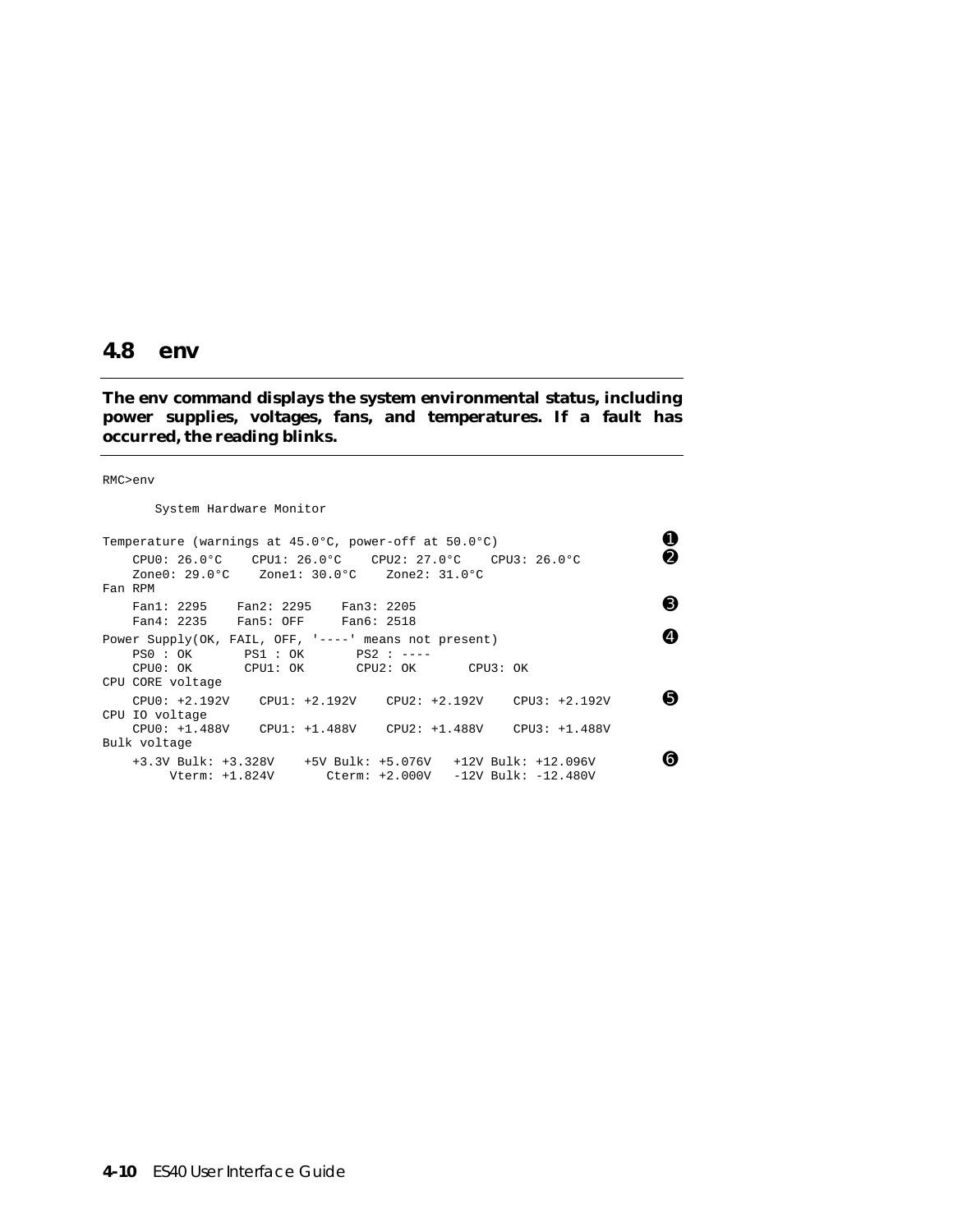- ➊ CPU temperature. In this example four CPUs are present.
- ➋ Temperature of PCI backplane: Zone 0 includes PCI slots 1–3, Zone 1 includes PCI slots 7–10, and Zone 2 includes PCI slots 4–6.
- ➌ Fan RPM. With the exception of Fan 5, all fans are powered as long as the system is powered on. Fan 5 is OFF unless Fan 6 fails.
- ➍ The normal power supply status is either OK (system is powered on) or OFF (system is powered off or the power supply cord is not plugged in). FAIL indicates a problem with a supply.
- ➎ CPU CORE voltage and CPU I/O voltage. In a good system, the core voltage for all CPUs should be the same, and the I/O voltage for all CPUs should be the same.
- ➏ Bulk power supply voltage.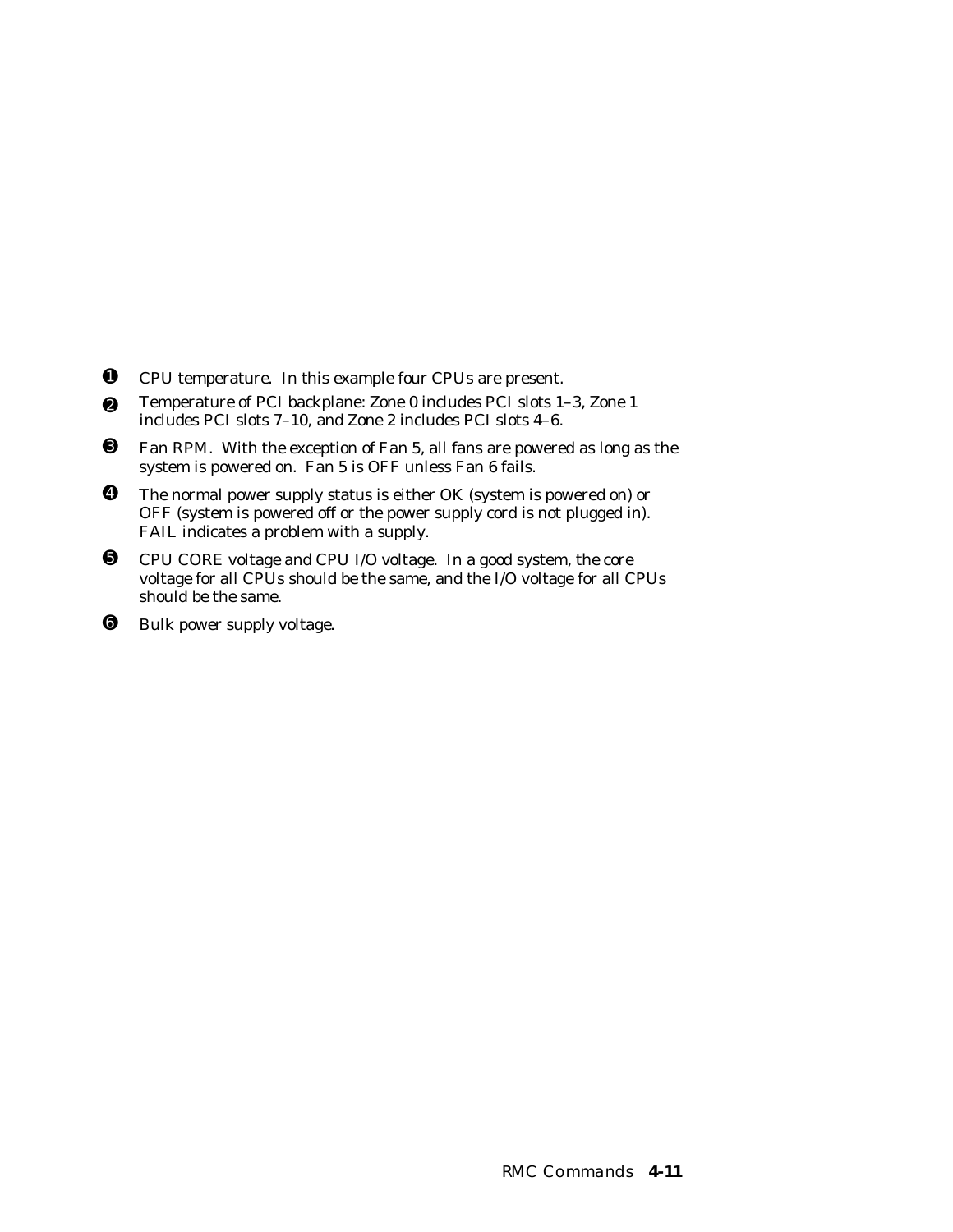### **4.9 halt in**

### **The halt in command is equivalent to pressing the Halt button on the control panel.**

The **halt in** command halts the managed system. When the **halt in** command is issued, the terminal exits RMC and returns to the server's COM1 port.

Toggling the Power button on the operator control panel overrides the **halt in** condition.

RMC> halt in Returning to COM port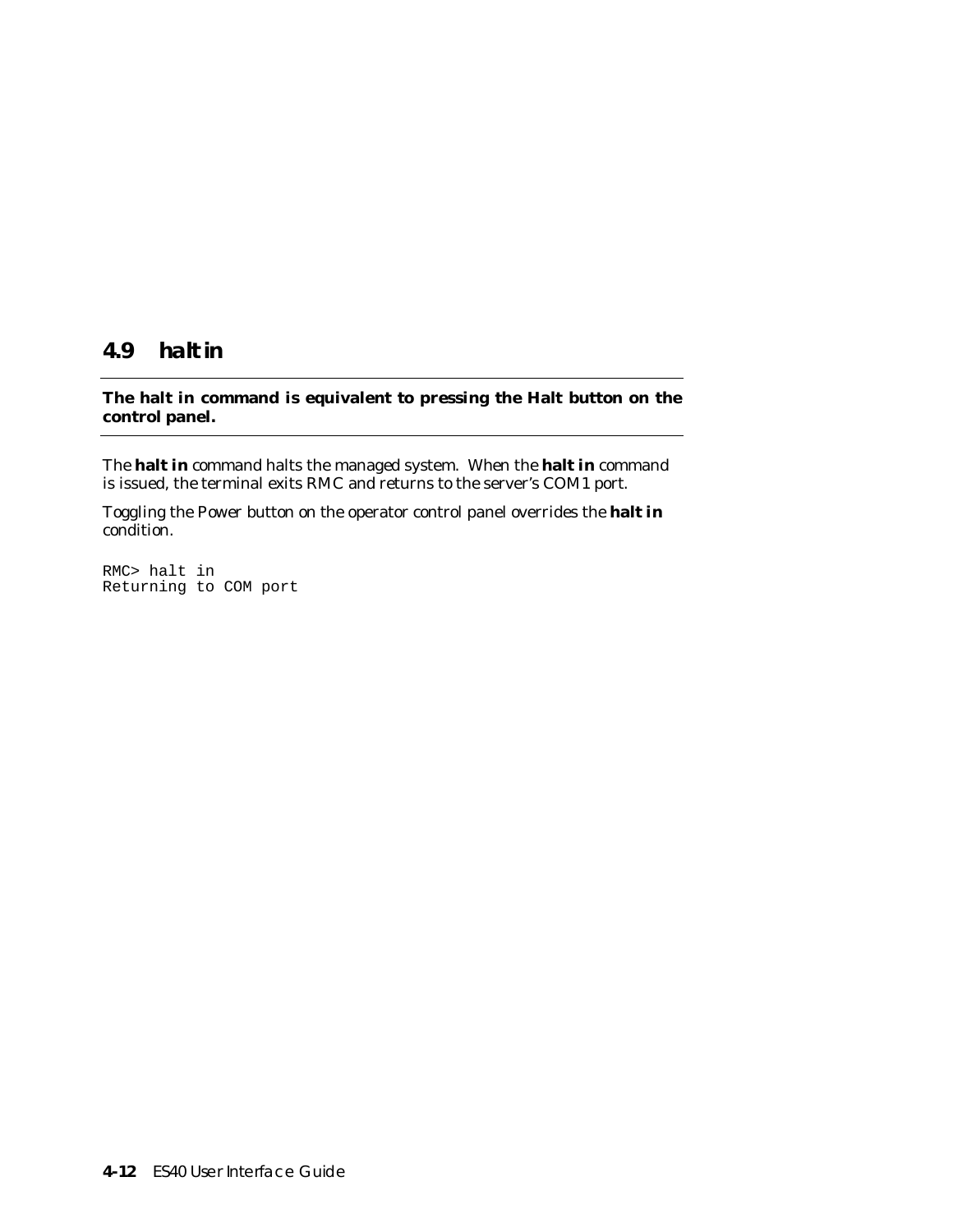# **4.10 halt out**

**The halt out command is equivalent to releasing the Halt button on the control panel.**

The **halt out** command releases a halt. The terminal exits RMC and returns to the server's COM1 port.

RMC> halt out Returning to COM port

You cannot use **halt out** to release a halt if the Halt button on the operator control panel is latched in. If you issue the command, the following message is displayed:

RMC> halt out Halt button is IN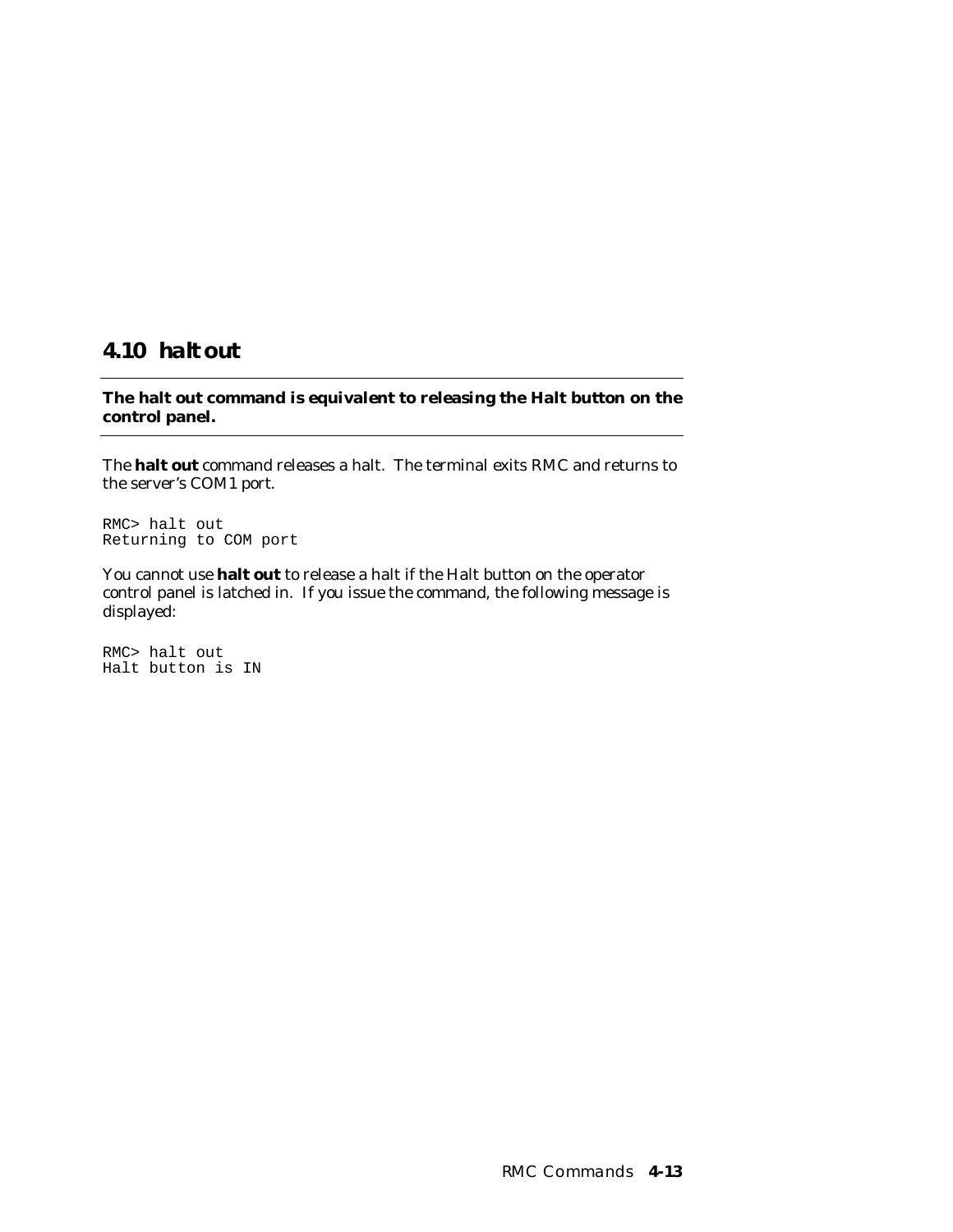# **4.11 hangup**

### **The hangup command terminates the modem session.**

If you do not issue the **hangup** command, the session is disconnected automatically after a period of idle time set by the **set logout** command. The default is 20 minutes.

RMC> hangup RMC>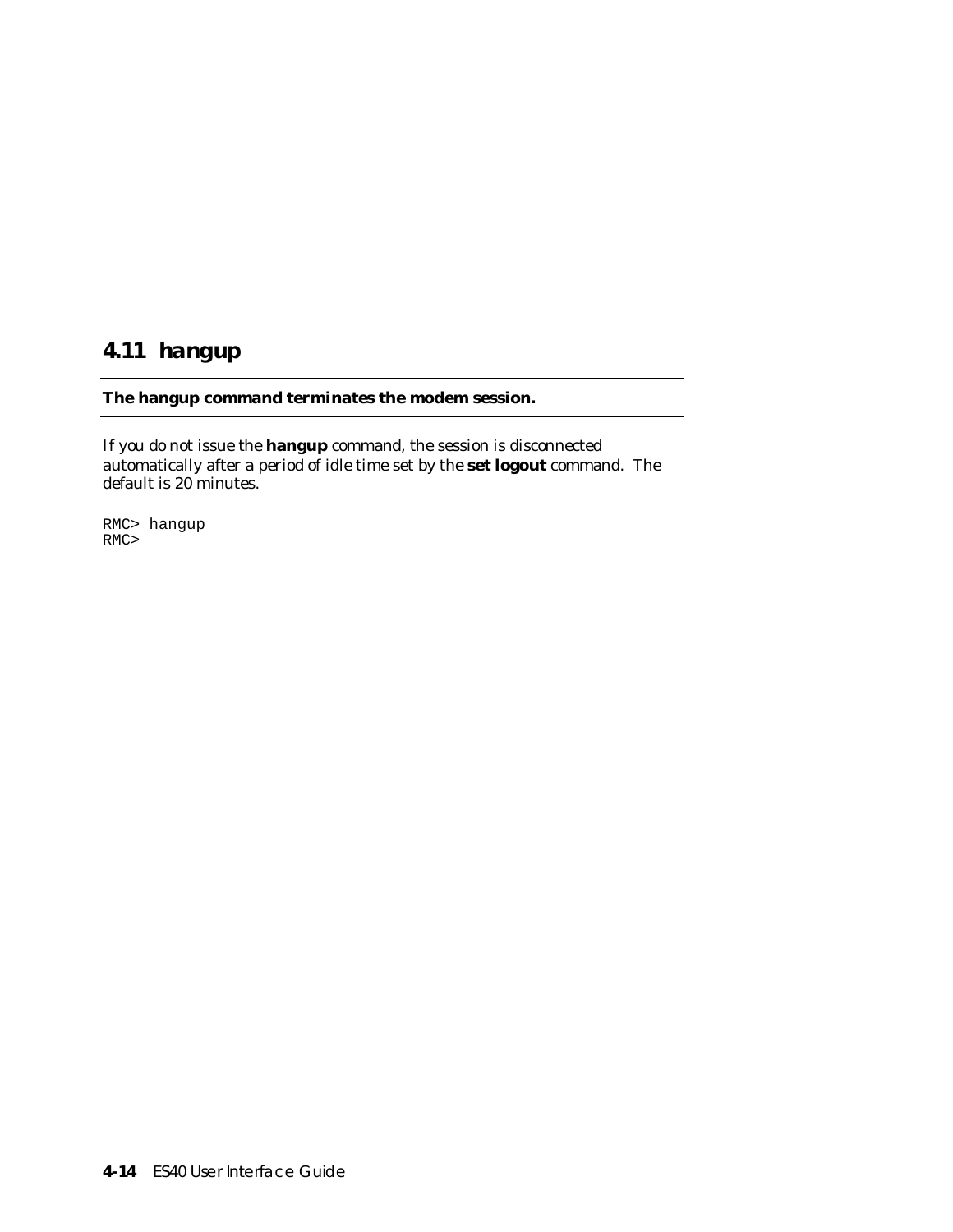# **4.12 help or ?**

**The help or ? command displays the RMC command set.**

RMC> help clear {alert, port} deposit disable {alert, remote} dump enable {alert, remote} env halt {in, out} hangup help or ? power {off, on} quit reset send alert set {alert, com1\_mode, dial, escape, init, logout, password, user} status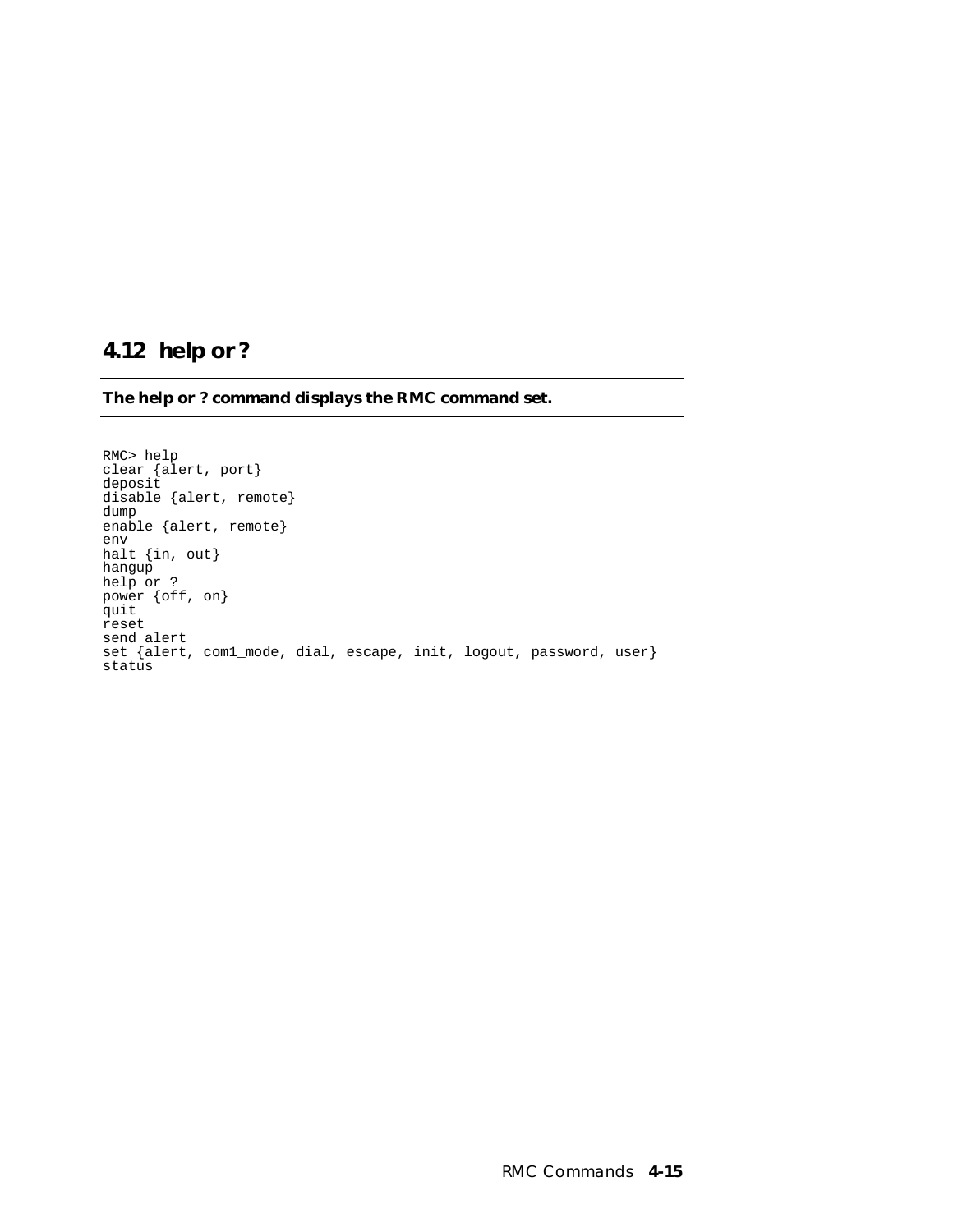# **4.13 power off**

### **The power off command is equivalent to turning off the system power from the operator control panel.**

If the system is already powered off, this command has no effect. You can override the **power off** command either by issuing a **power on** command or by toggling the Power button on the operator control panel.

RMC> power off RMC>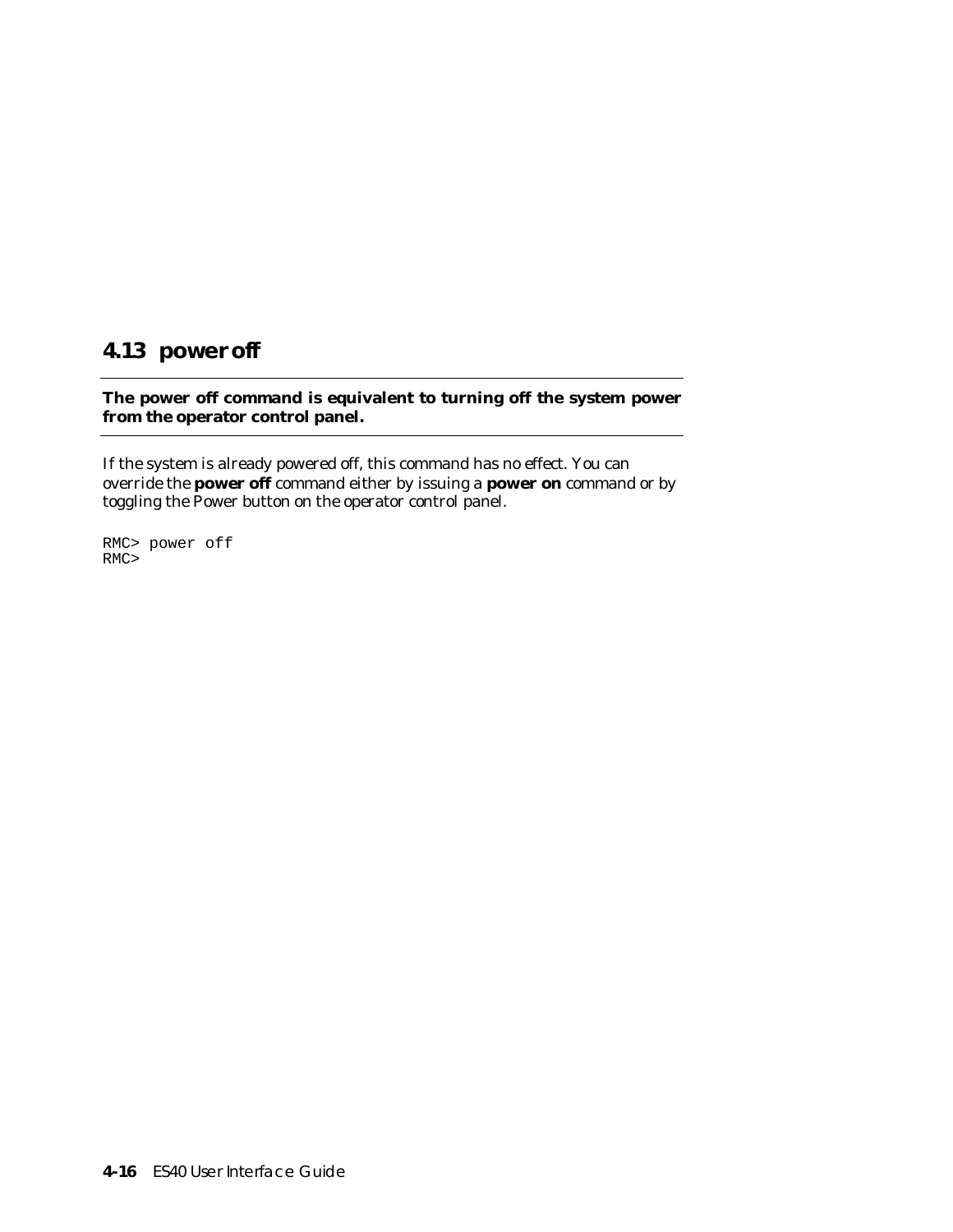### **4.14 power on**

**The power on command is equivalent to turning on the system power from the operator control panel.**

If the system is already powered on, this command has no effect. After the **power on** command is issued, the terminal exits RMC and reconnects to the server's COM1 port.

RMC> power on Returning to COM port

The **power on** command does not turn on the system if the Power button on the operator control panel is in the OFF position. If you issue the command, the following message is displayed:

RMC> power on Power button is OFF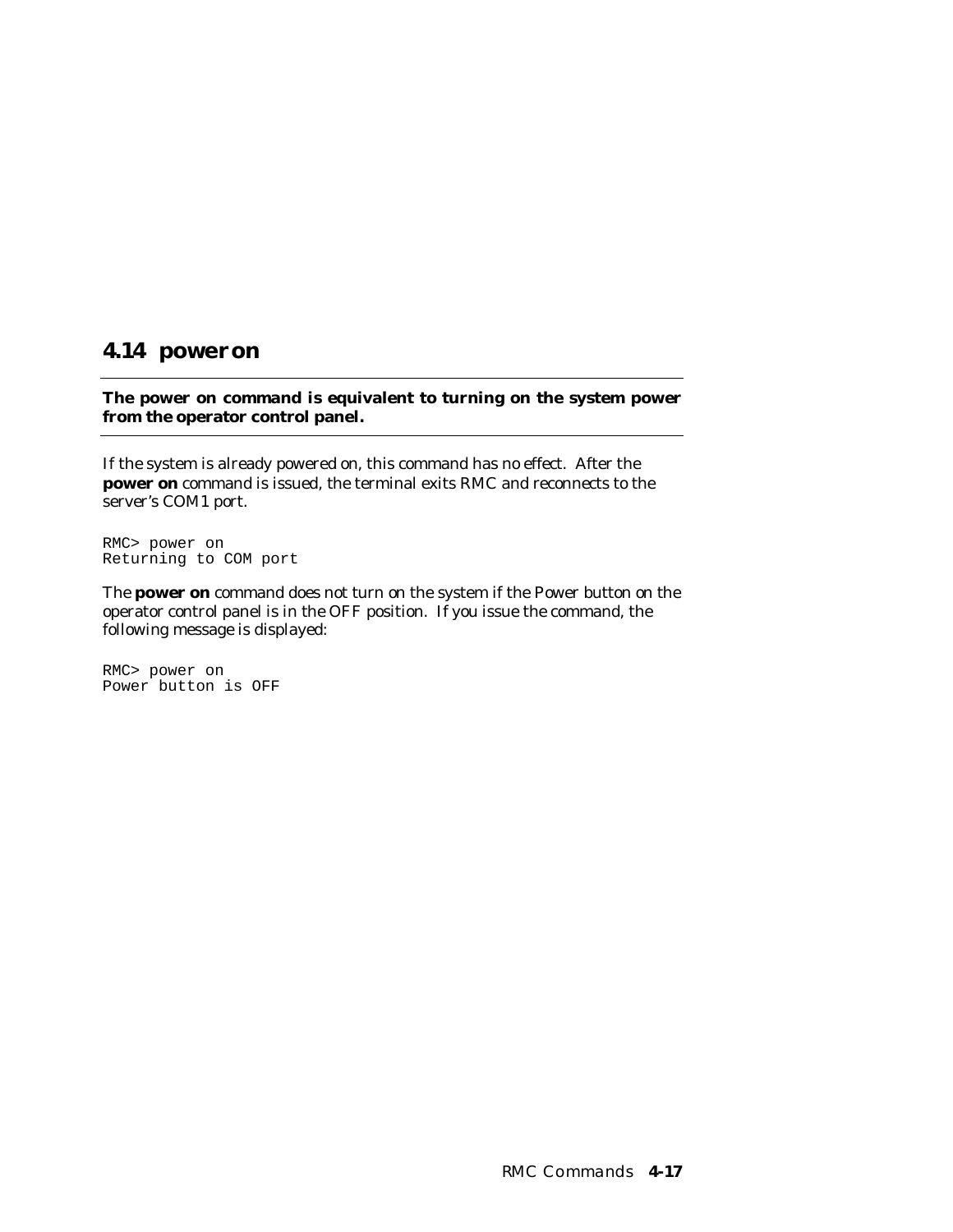# **4.15 quit**

### **The quit command exits RMC and returns the terminal to the server's COM1 port.**

You must enter the entire word for the command to take effect.

RMC> quit Returning to COM port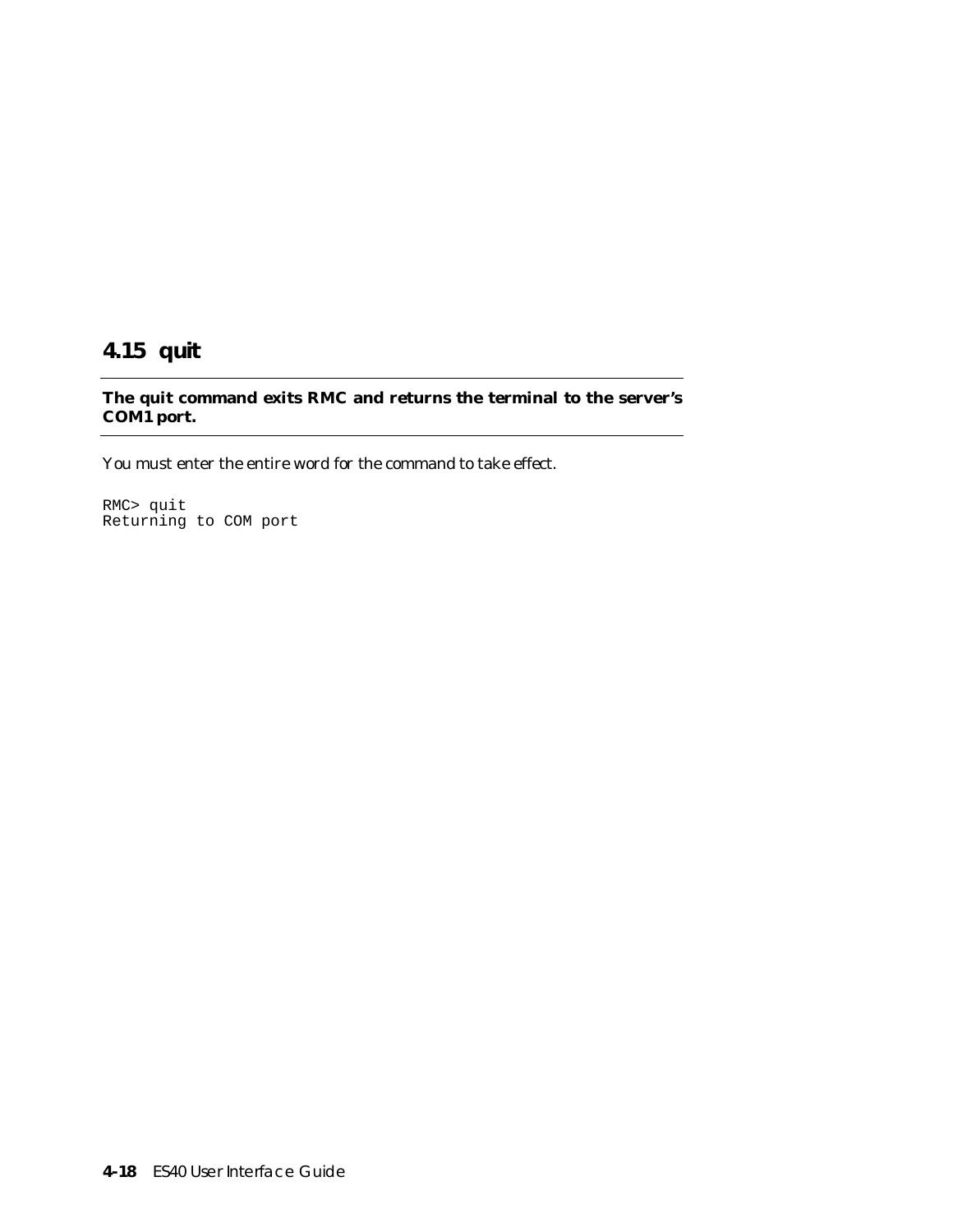# **4.16 reset**

**The reset command is equivalent to pushing the Reset button on the operator control panel.**

The **reset** command restarts the system. The terminal exits RMC and reconnects to the server's COM1 port. You must enter the entire word for the command to take effect.

RMC>reset Returning to COM port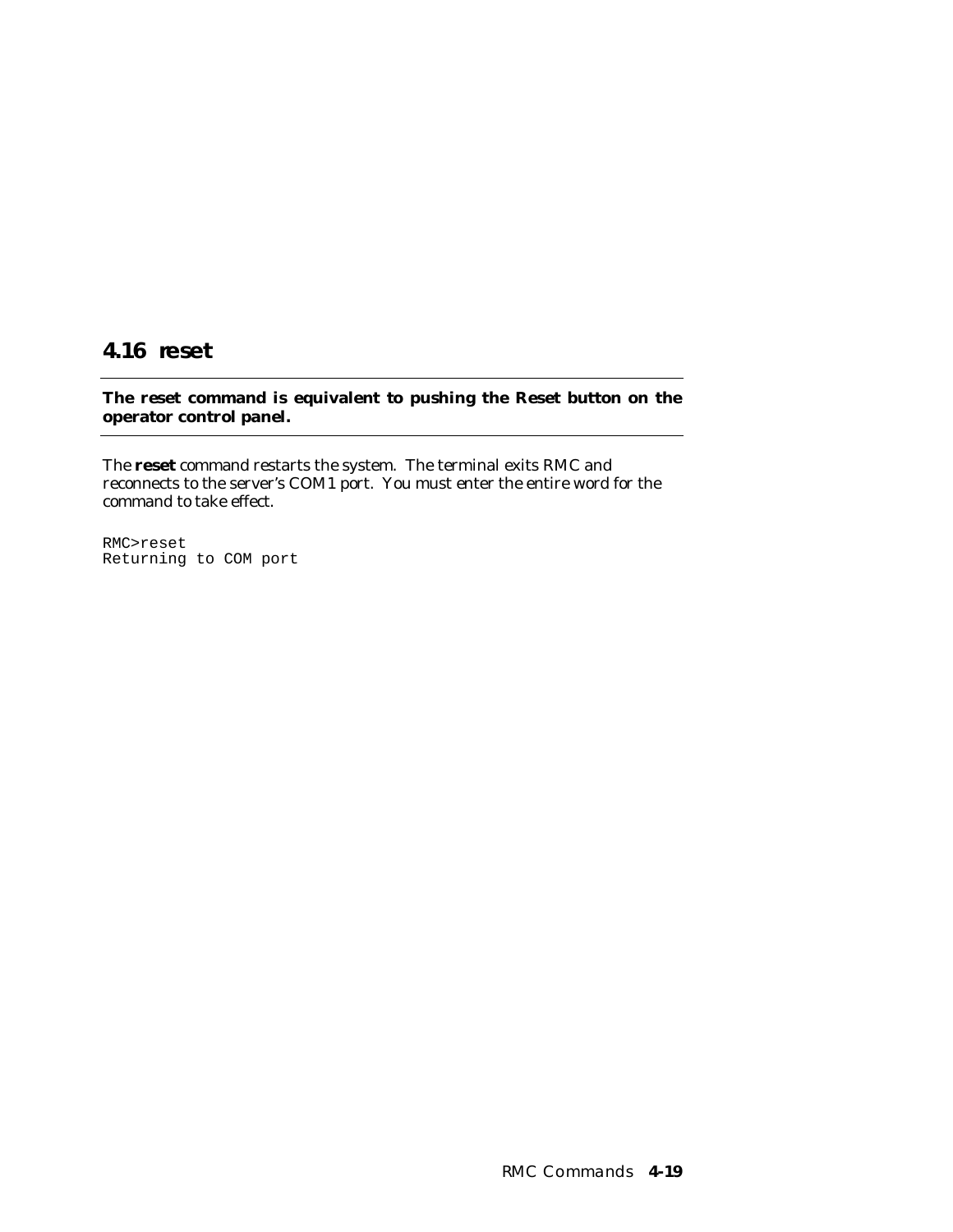# **4.17 send alert**

### **The send alert command forces an alert condition.**

This command is used to test the setup of the dial-out alert function. It is issued from the local terminal.

As long as no one connects to the modem and there is no alert pending, the alert will be sent to the pager immediately.

If the pager does not receive the alert, re-check your setup.

RMC> send alert Alert detected!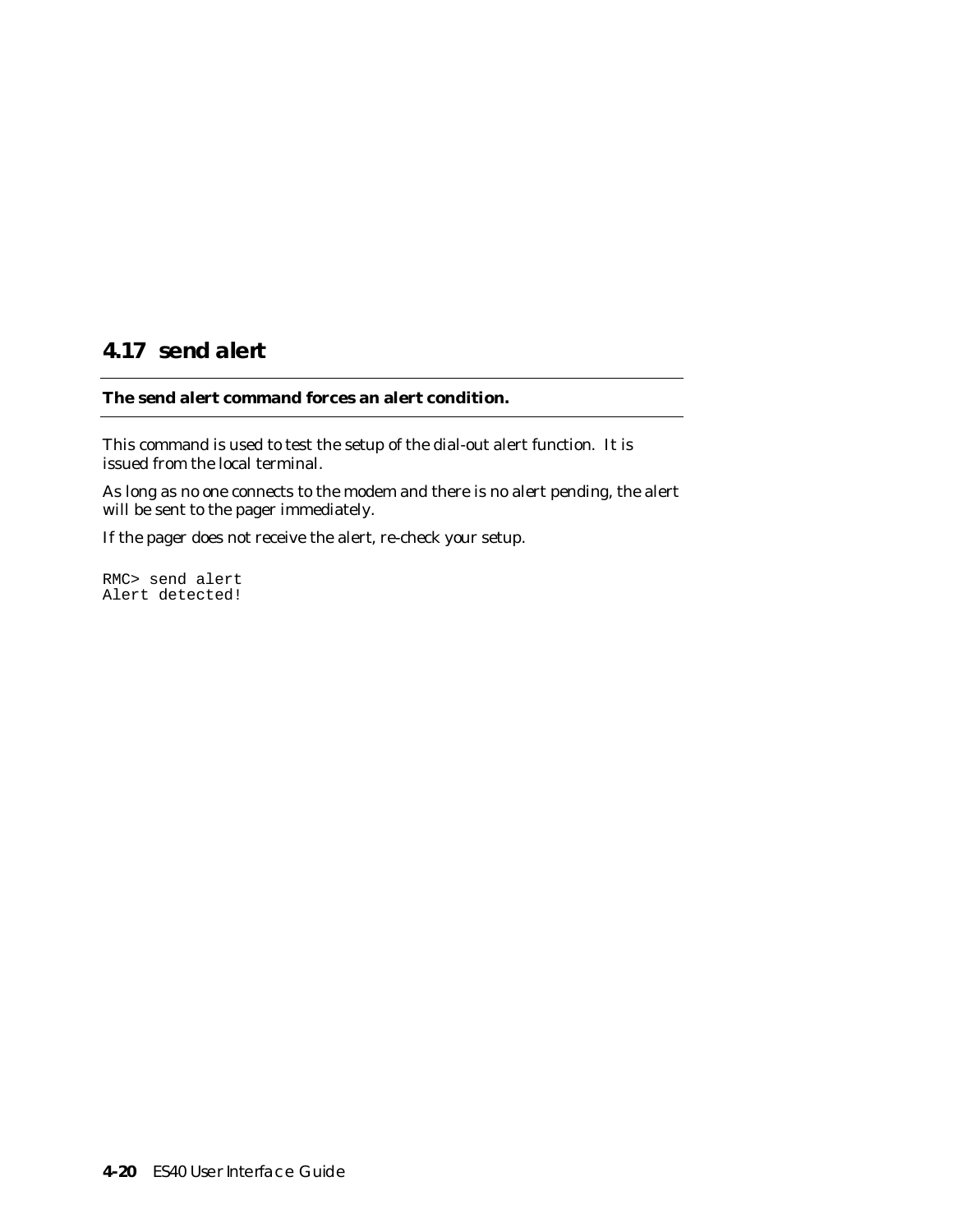## **4.18 set alert**

### **The set alert command sets the alert string that is transmitted through the modem when an alert condition is detected.**

Set the alert string to the phone number of the modem connected to the remote system. The alert string is appended after the dial string, and the combined string is sent to the modem.

The alert string consists of the following elements:

| ,,,,,,         | Each comma (,) provides a 2-second delay. In this example, a<br>delay of 12 seconds is set to allow the paging service to<br>answer. |
|----------------|--------------------------------------------------------------------------------------------------------------------------------------|
| 5085553332#    | A call-back number for the paging service. The alert string<br>must be terminated by the pound (#) character.                        |
| $\ddot{\cdot}$ | A semicolon (;) must be used to terminate the entire string.                                                                         |

The example shown below is generic. Because paging services vary, be sure to listen to the options provided by the paging service to determine the appropriate delay and the menu options.

RMC> set alert Alert String: ,,,,,,5085553332#; RMC>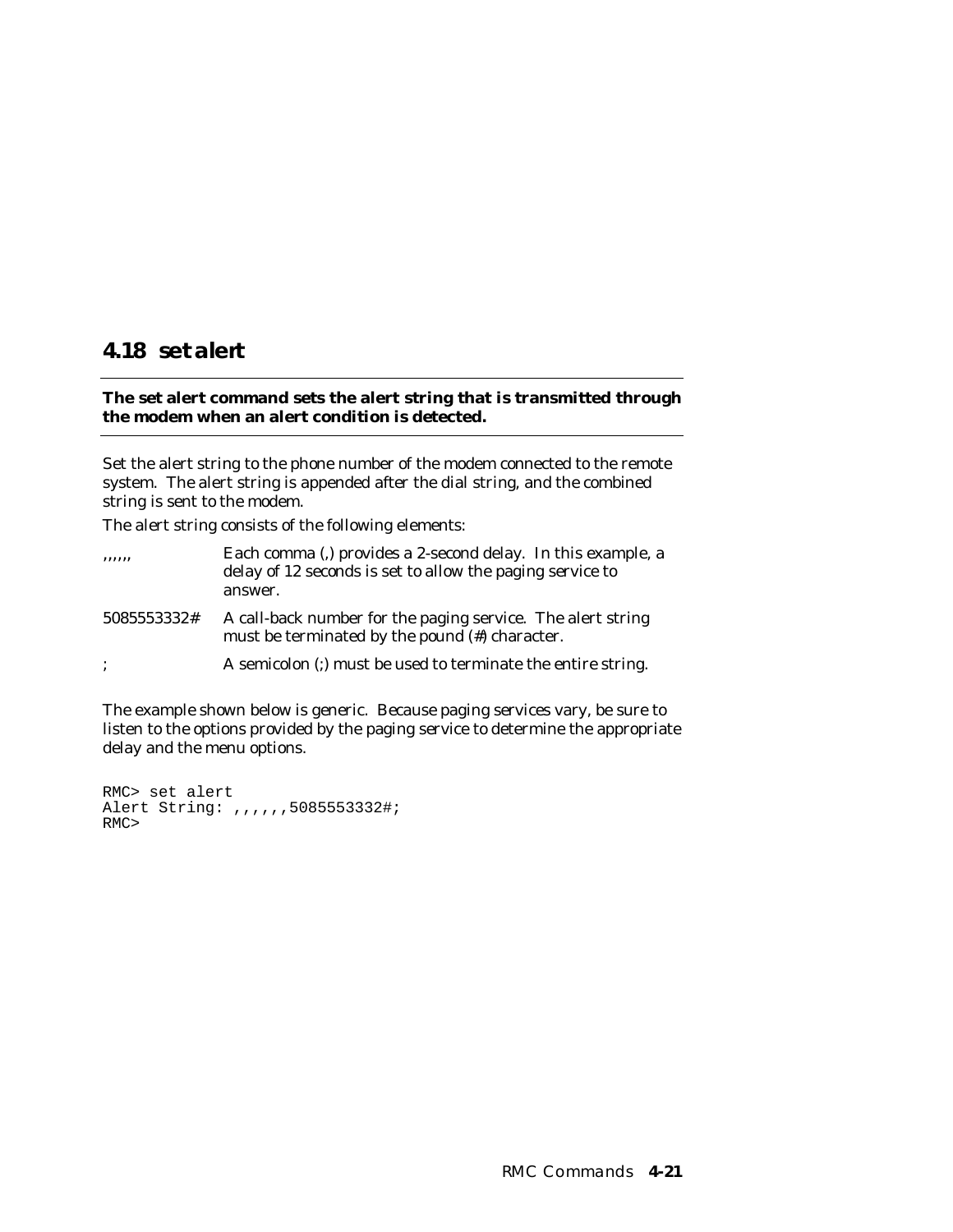# **4.19 set com1\_mode**

### **The set com1\_mode command specifies the COM1 data flow paths, so that data either passes through the RMC or bypasses it.**

By default all data passes through the RMC. Data and control signals flow from the system COM1 port, through the RMC, and to the active external port, either the COM1 serial port (MMJ) or the 9-pin modem port. If a modem is connected, the data goes to the modem. This mode is called Through mode.

You can enter the RMC from either the MMJ port or the modem port. Only one session can be active at a time.

For modem connection, you can set the **com1\_mode** environment variable to allow data to partially or completely bypass the RMC. The bypass modes are Snoop mode, Soft Bypass mode, and Firm Bypass mode. These modes disable the local channel from sending characters to the system COM1 port. If the **com1\_mode** value has been set to **soft\_bypass** or **firm\_bypass**, and the system is turned off, the mode reverts to Snoop.

- In Snoop mode, you can type an escape sequence to enter the RMC. RMC mode provides a command-line interface for issuing commands to monitor and control the system.
- In Soft Bypass mode, you cannot enter the RMC. But if an alert condition or loss of carrier occurs, the RMC switches into Snoop mode. From Snoop mode you can enter RMC.
- In Firm Bypass mode you cannot enter the RMC. To enter, reset the **com1\_mode** environment variable from the SRM console, as described in Chapter 2, then set up the RMC again from the local terminal.

You can also set the RMC to Local mode, in which only the local channel can communicate with the system COM1 port. Local mode disables the modem from sending characters to the system COM1 port, but you can still get into the RMC.

**NOTE:** *You can always enter the RMC locally regardless of the current mode.*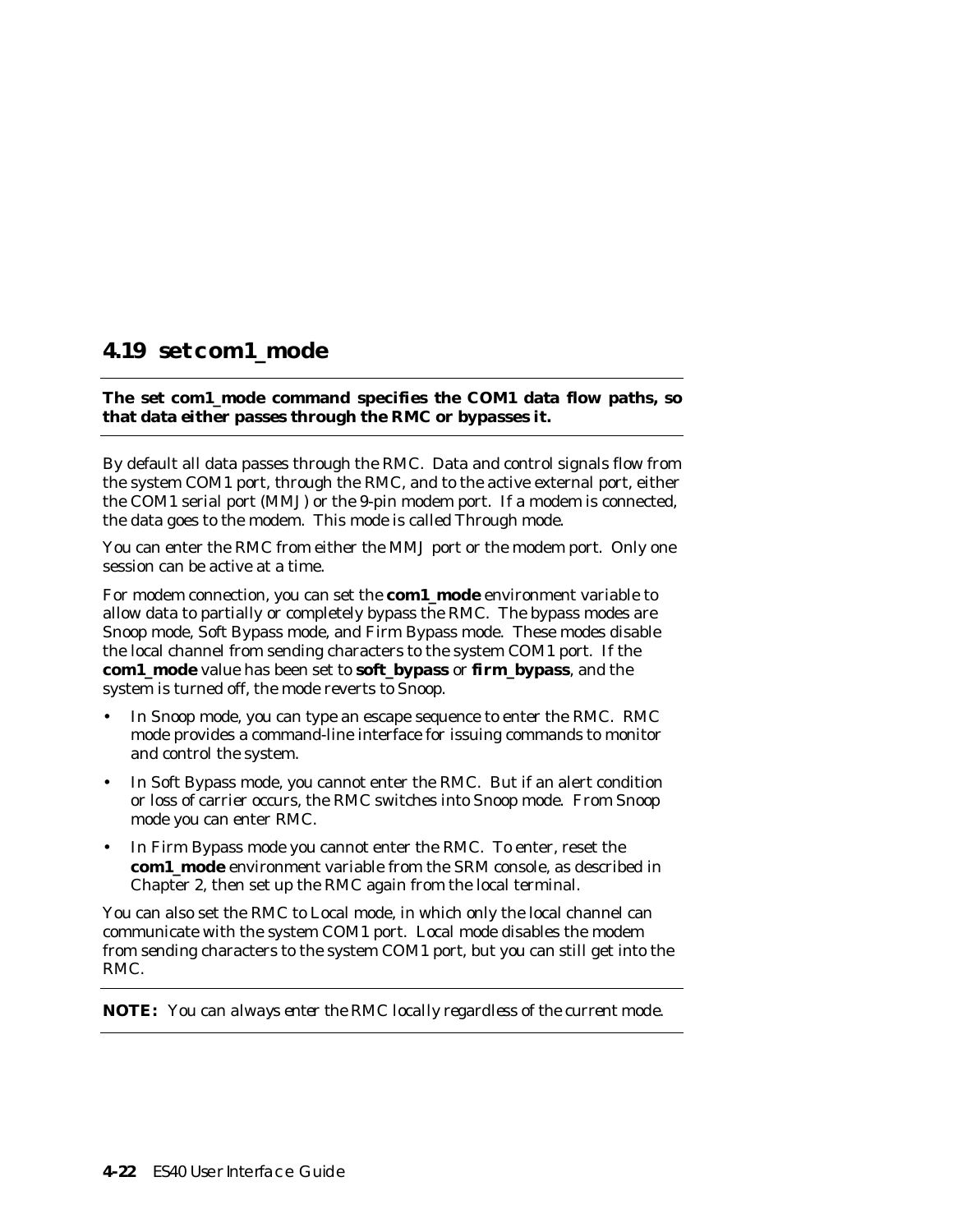You can set **com1\_mode** to one of the following values:

| through     | All data passes through RMC and is filtered for the escape<br>sequence. This is the default.                                                                          |
|-------------|-----------------------------------------------------------------------------------------------------------------------------------------------------------------------|
| snoop       | Data partially bypasses RMC, but RMC taps into the data lines<br>and listens passively for the escape sequence.                                                       |
| soft_bypass | Data bypasses RMC, but RMC switches automatically into<br>Snoop mode if loss of carrier occurs.                                                                       |
| firm_bypass | Data bypasses RMC. RMC remote management features are<br>disabled.                                                                                                    |
| local       | Changes the focus of the COM1 traffic to the local MMJ port if<br>RMC is currently in one of the bypass modes or is in Through<br>mode with an active remote session. |

### **Example**

RMC> set com1\_mode Com1\_mode (THROUGH, SNOOP, SOFT\_BYPASS, FIRM\_BYPASS, LOCAL): local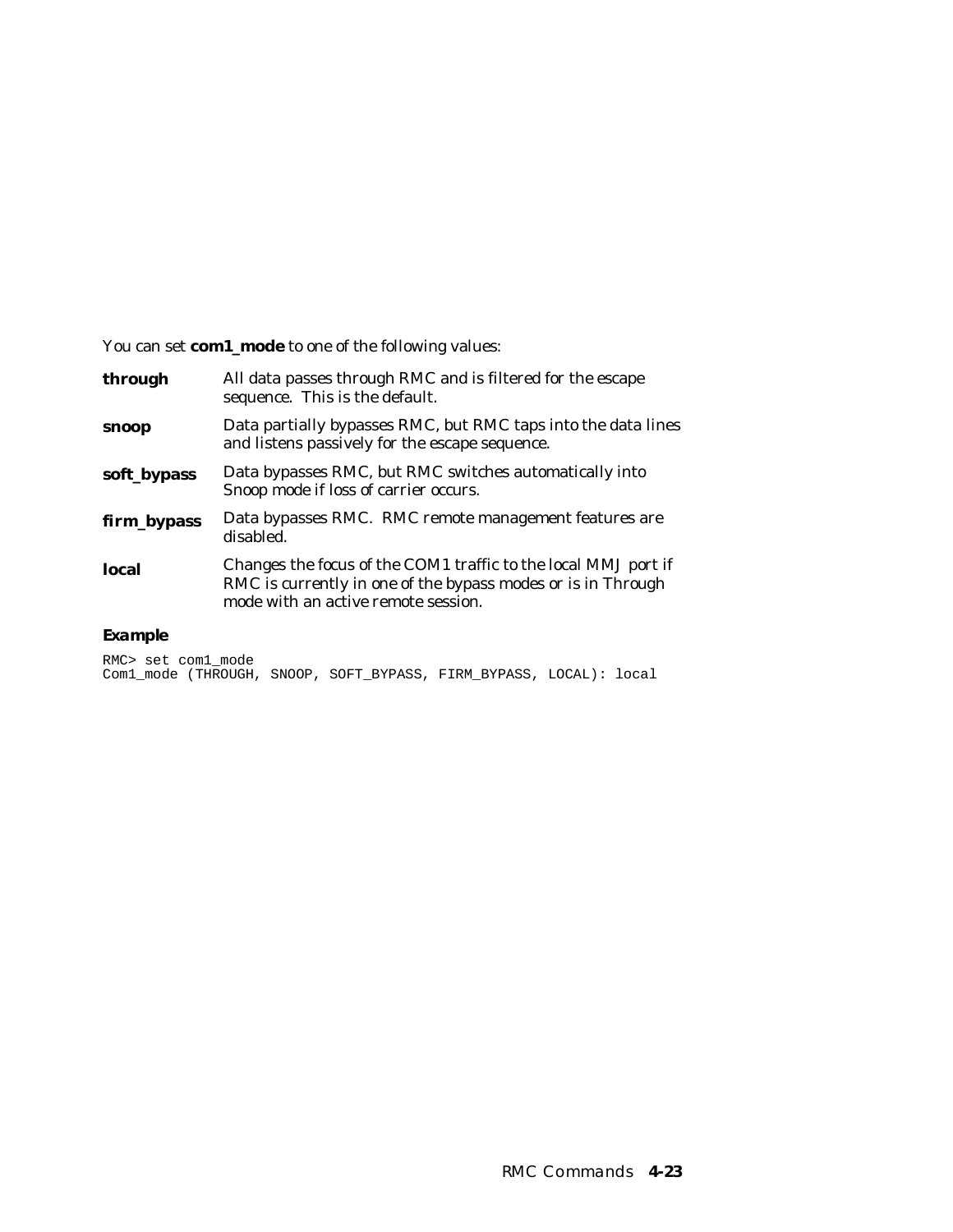## **4.20 set dial**

### **The set dial command sets the string to be used by the RMC to dial out when an alert condition occurs.**

The dial string must be in the correct format for the attached modem. If a paging service is to be contacted, the string must include the appropriate modem commands to dial the number. The dial string is case sensitive. The RMC automatically converts all alphabetic characters to uppercase. The dial string consists of the following elements:

| <b>ATXDT</b>         | $AT =$ Attention.                                                                                                                                                                    |
|----------------------|--------------------------------------------------------------------------------------------------------------------------------------------------------------------------------------|
|                      | $X =$ Forces the modem to dial "blindly" (not seek the dial<br>tone). Enter this character if the dial-out line modifies its<br>dial tone when used for services such as voice mail. |
|                      | $D = Dial$                                                                                                                                                                           |
|                      | $T =$ Tone (for touch-tone)                                                                                                                                                          |
| 9,                   | The number for an outside line (in this example, 9). Enter<br>the number for an outside line if your system requires it.                                                             |
|                      | , = Pause for 2 seconds.                                                                                                                                                             |
| 15085553333          | Phone number of the paging service.                                                                                                                                                  |
| RMC> set dial<br>RMC | Dial String: ATXDT9, 15085553333                                                                                                                                                     |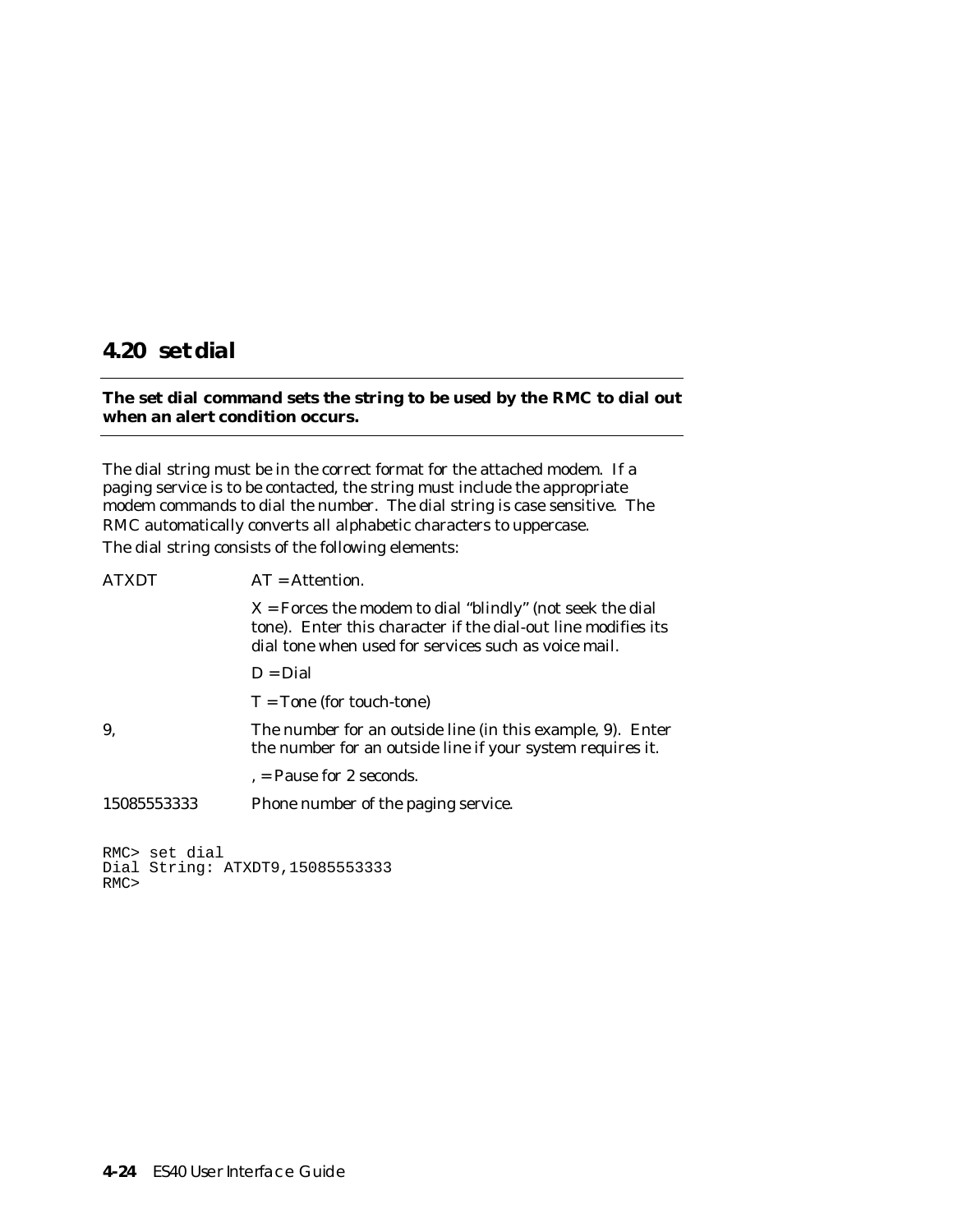# **4.21 set escape**

### **The set escape command sets a new escape sequence for invoking RMC.**

The escape sequence can be any character string, not to exceed 14 characters. A typical sequence consists of two or more control characters. It is recommended that control characters be used in preference to ASCII characters. Use the **status** command to verify the escape sequence.

Be sure to record the new escape sequence. If you forget the escape sequence, you must reset the RMC to the factory defaults. See the *ES40 Owner's Guide* for information on setting the RMC to the factory defaults.

The following example consists of two instances of the Esc key and the letters "FUN." The "F" is not displayed when you set the sequence because it is preceded by the escape character. Enter the **status** command to see the new escape sequence.

```
RMC> set escape
Escape Sequence: un
RMC> status
.
.
.
Escape Sequence: ^[^[FUN
```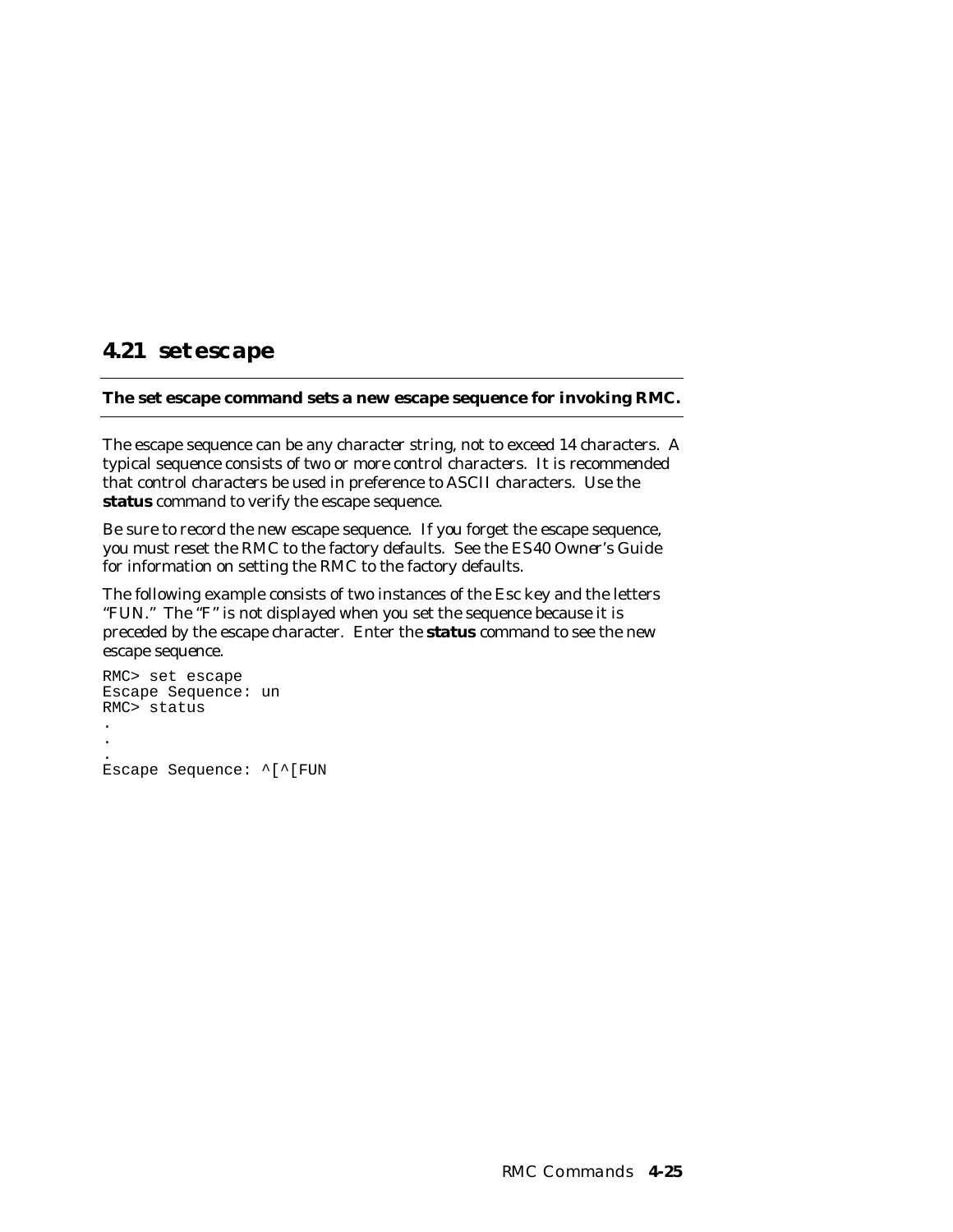# **4.22 set init**

### **The set init command sets the modem initialization string.**

The initialization string is limited to 31 characters and can be modified, depending on the type of modem used.

```
RMC> set init
Init String: AT&F0E0V0X0S0=2
RMC>
```
Because the modem commands disallow mixed cases, the RMC automatically converts all alphabetic characters entered in the init string to uppercase.

The RMC automatically configures the modem's flow control according to the setting of the SRM **com1\_flow** environment variable. The RMC also enables the modem carrier detect feature to monitor the modem connectivity.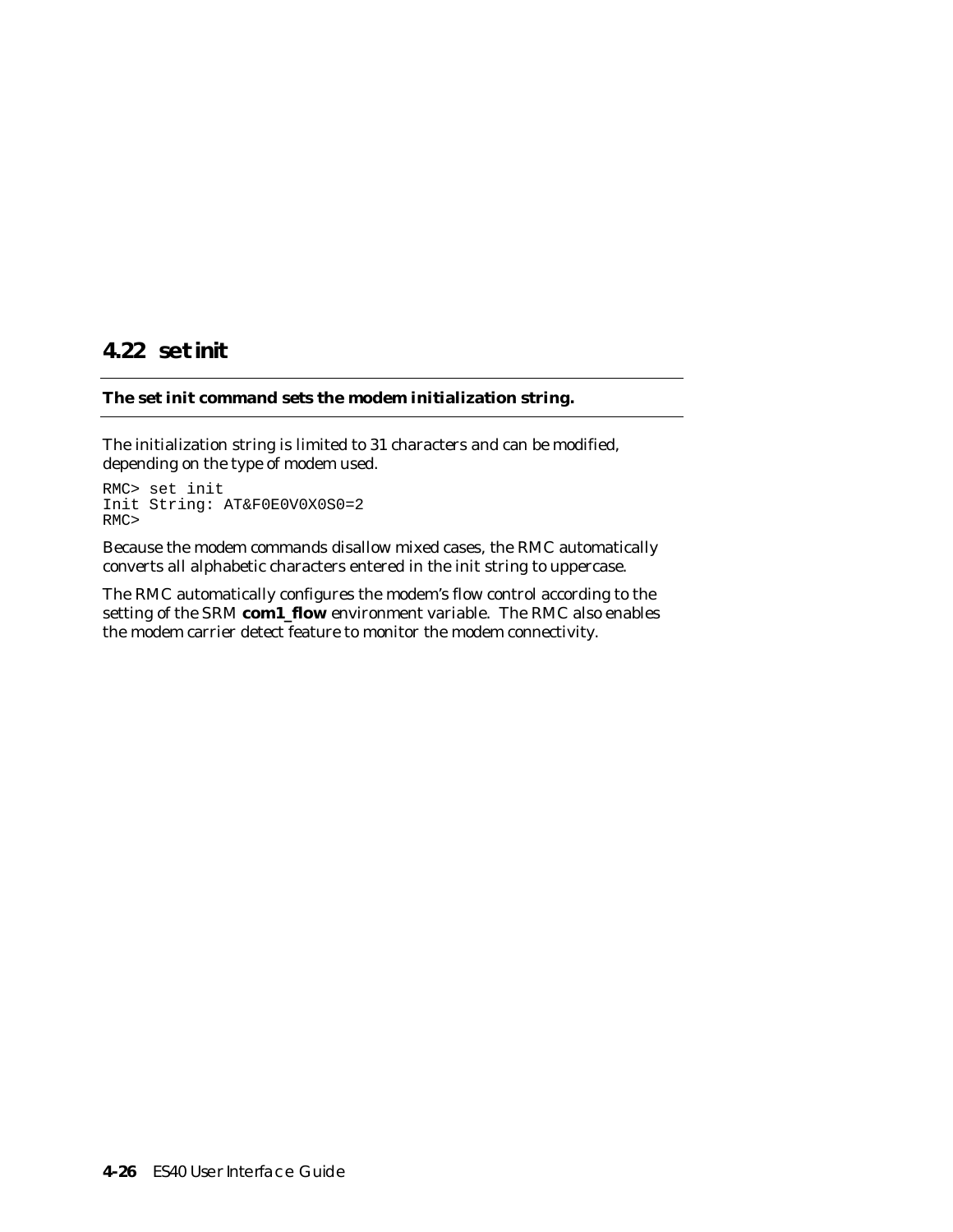#### **4.23 set logout**

**The set logout command sets the amount of time before the RMC terminates an inactive modem connection. The default is 20 minutes.**

The settings are in tens of minutes, 0–9. The zero (0) setting disables logout. With logout disabled, the RMC never disconnects the idle modem session.

The following example sets the logout timer to 30 minutes.

RMC> set logout Logout Time (0-9 tens of minutes): 3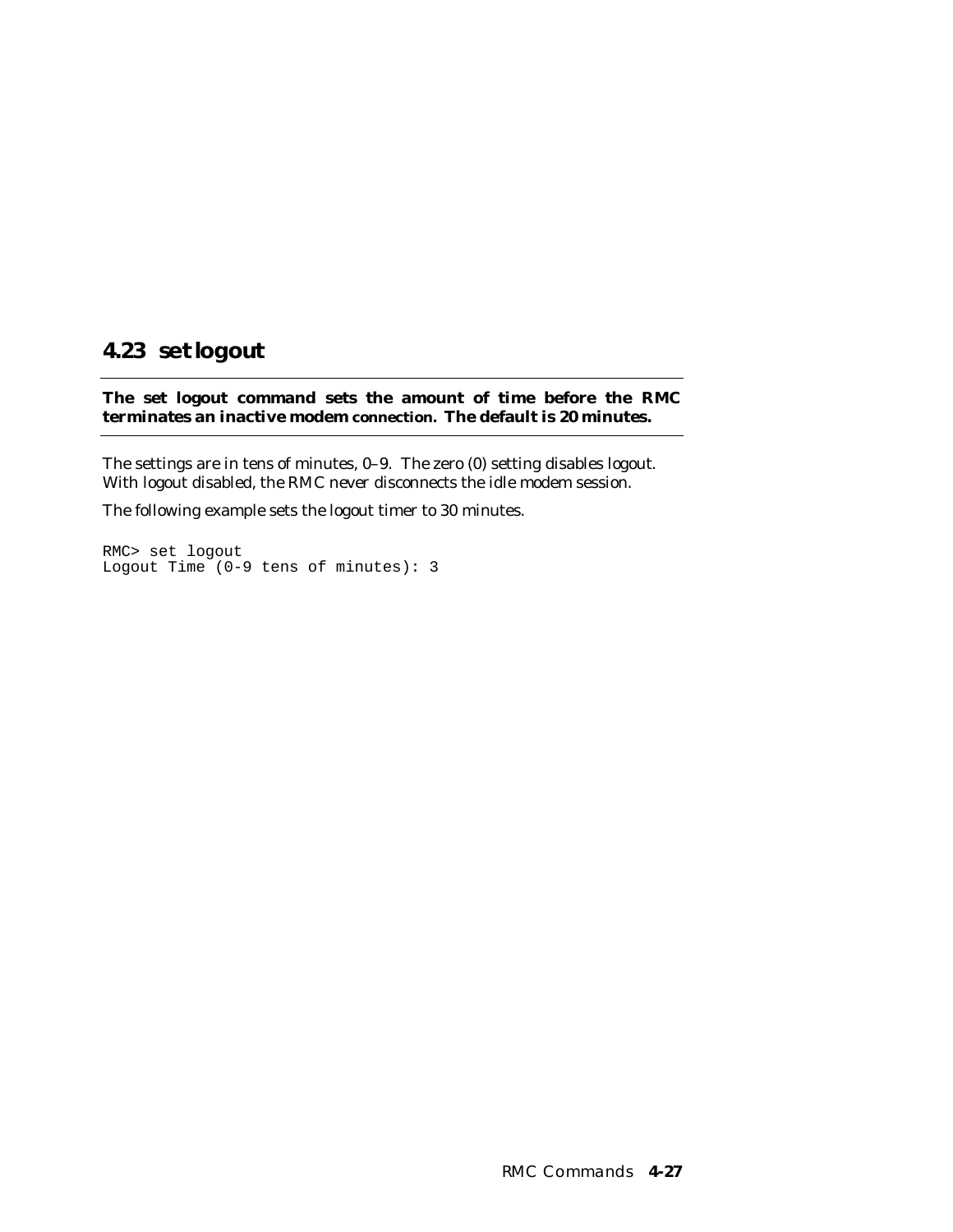#### **4.24 set password**

#### **The set password command allows you to set or change the password that is prompted for at the beginning of a modem session.**

A password must be set to enable access through a modem. The string cannot exceed 14 characters. For security, the password is not echoed on the screen. When prompted for verification, type the password again. If you mistype, reenter the **set password** command.

RMC> set pass RMC Password: \*\*\*\* Verification: \*\*\*\* \*\*\* ERROR - Verification failed, password is not set \*\*\* RMC> set pass RMC Password: \*\*\*\* Verification: \*\*\*\*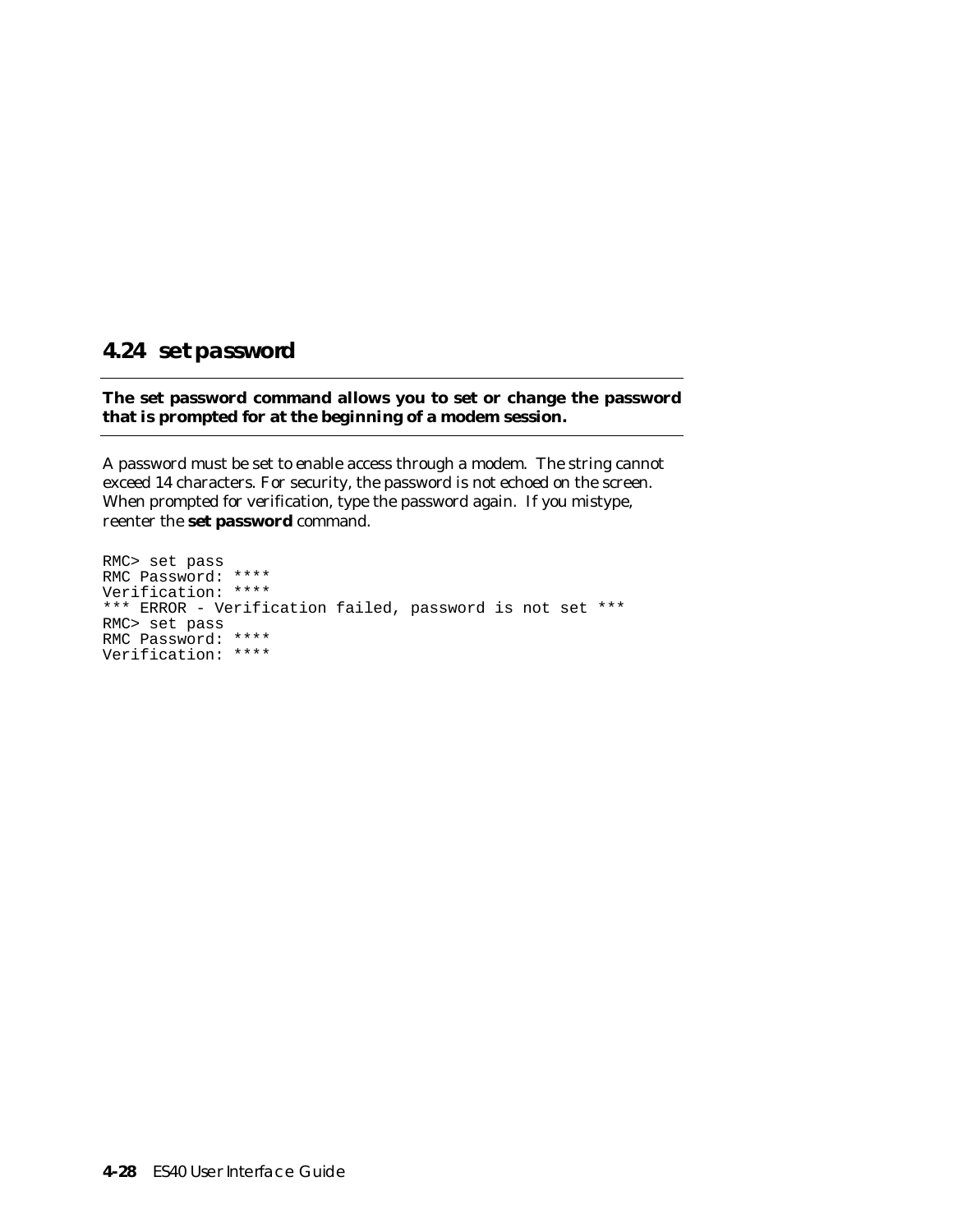#### **4.25 set user**

#### **The set user command allows you to set a user string to be displayed in the status command.**

You may want to make notes regarding the system. The string is limited to 63 characters and is displayed in the User String field when you enter the **status** command.

In this example, the operator leaves a reminder that a power supply needs to be replaced.

RMC> set user User String: need to replace P/S RMC> status PLATFORM STATUS . . . User String: need to replace P/S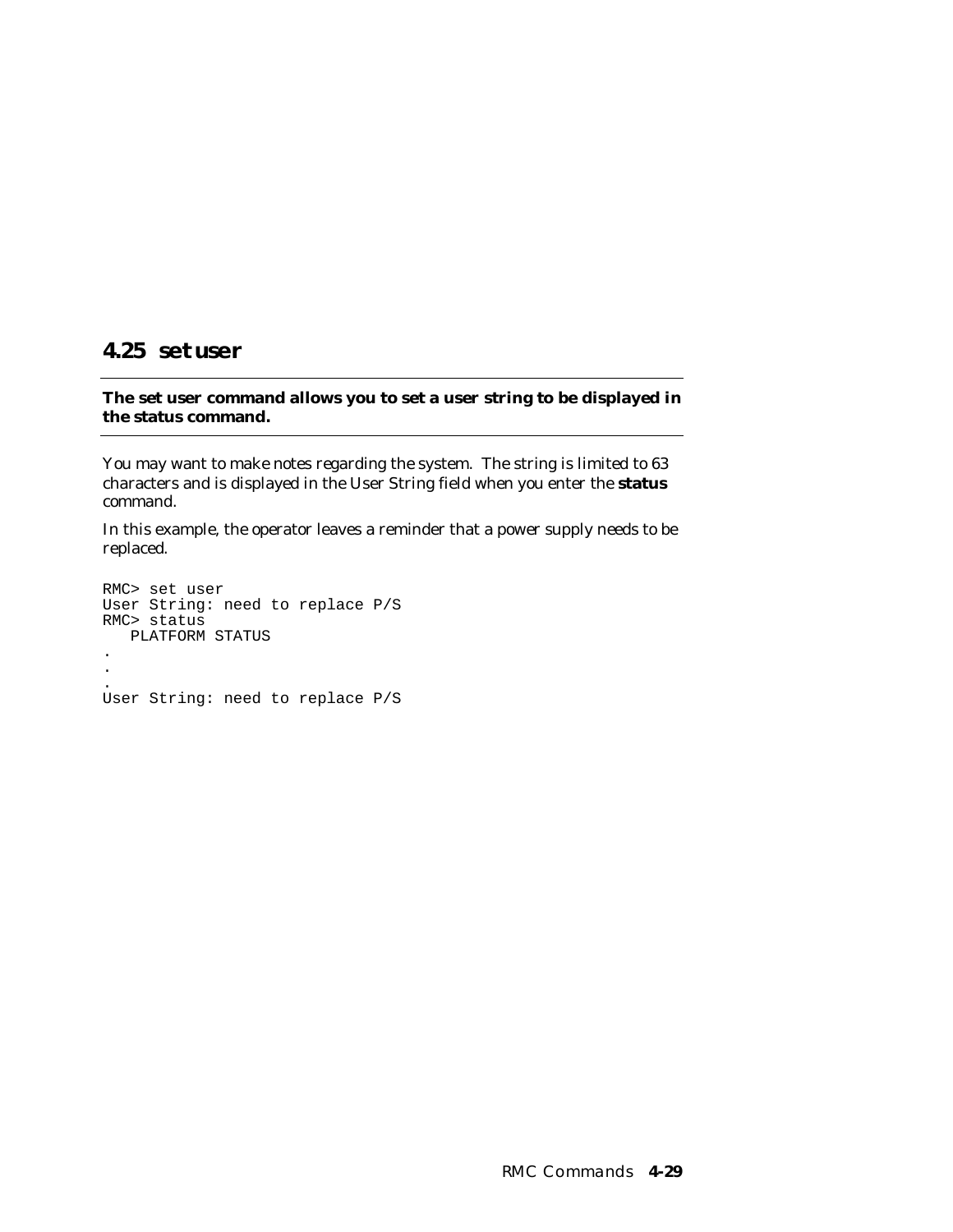#### **4.26 status**

**The status command displays the system status and the current RMC settings.**

Table 4–1 describes each field of the **status** command output.

```
RMC> status
   PLATFORM STATUS
On-Chip Firmware Revision: V1.0
Flash Firmware Revision: V2.2
Server Power: ON
System Halt: Deasserted
RMC Power Control: ON
Escape Sequence: ^[^[RMC
Remote Access: Enabled
RMC Password: set
Alert Enable: Disabled
Alert Pending: YES
Init String: AT&F0E0V0X0S0=2
Dial String: ATXDT9,15085553333
Alert String: ,,,,,,5085553332#;
Com1_mode: THROUGH
Last Alert: PS1 failed
Logout Timer: 20 minutes
User String: need to replace PS
```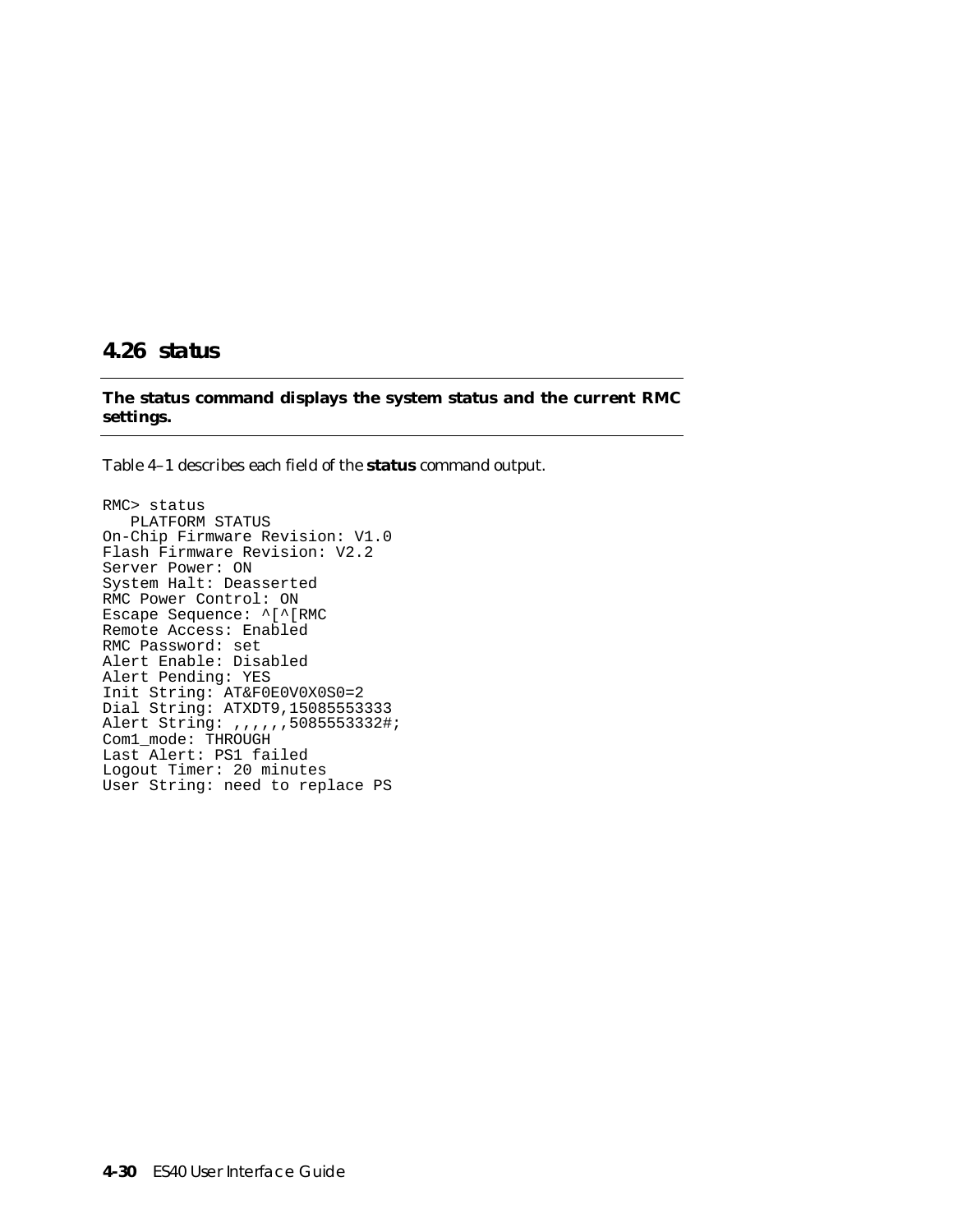| Field                                       | Meaning                                                                                                                    |
|---------------------------------------------|----------------------------------------------------------------------------------------------------------------------------|
| <b>On-Chip Firmware</b><br><b>Revision:</b> | Revision of RMC firmware on the microcontroller.                                                                           |
| <b>Flash Firmware</b><br>Revision:          | Revision of RMC firmware in flash ROM.                                                                                     |
| <b>Server Power:</b>                        | $ON = System$ is on.<br>$OFF = System$ is off.                                                                             |
| <b>System Halt:</b>                         | Asserted = System has been halted.<br>Deasserted = Halt has been released.                                                 |
| <b>RMC Power Control:</b>                   | ON= System has powered on from RMC.<br>OFF = System has powered off from RMC.                                              |
| <b>Escape Sequence:</b>                     | Current escape sequence for access to RMC console.                                                                         |
| <b>Remote Access:</b>                       | Enabled = Modem for remote access is enabled.<br>Disabled = Modem for remote access is disabled.                           |
| <b>RMC Password:</b>                        | Set = Password set for modem access.<br>Not set $=$ No password set for modem access.                                      |
| Alert Enable:                               | Enabled = Dial-out enabled for sending alerts.<br>Disabled = Dial-out disabled for sending alerts.                         |
| <b>Alert Pending:</b>                       | YES = Alert has been triggered.<br>$NO = No$ alert has been triggered.                                                     |
| <b>Init String:</b>                         | Initialization string that was set for modem.                                                                              |
| Dial String:                                | Pager string to be dialed when an alert occurs.                                                                            |
| Alert String:                               | Identifies the system that triggered the alert to the paging<br>service. Usually the phone number of the monitored system. |
| Com1 mode:                                  | Identifies the current COM1 mode.                                                                                          |
| Last Alert:                                 | Type of alert (for example, power supply 1 failed).                                                                        |
| <b>Logout Timer:</b>                        | The amount of time before the RMC terminates an inactive<br>modem connection. The default is 20 minutes.                   |
| <b>User String:</b>                         | Notes supplied by user.                                                                                                    |

## **Table 4–1 Status Command Fields**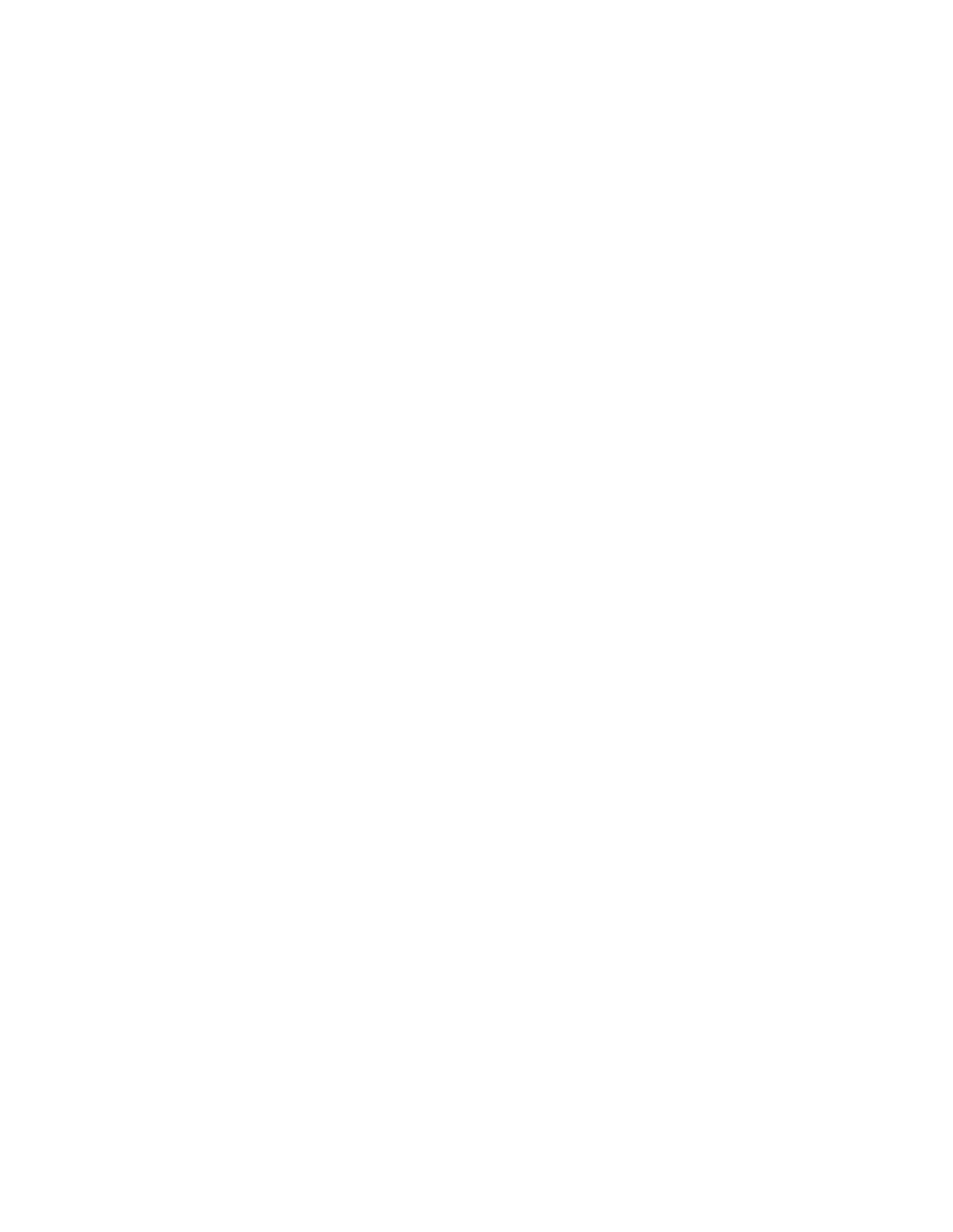# **Index**

## **A**

alphabios command (SRM), 2-39 AlphaBIOS console, 3-1 defined, 1-4 loading, 2-39 maintenance programs, 3-4 starting, 3-2 AlphaBIOS Utilities menu, 3-3 auto\_action environment variable, 2-2, 2-49 auto action environment variable. SRM, 2-37 Autoboot, 2-49

# **B**

Baud rate, setting, 2-57 boot command (SRM), 2-26 Boot devices, specifying, 2-51 Boot file, specifying, 2-52 Boot flags OpenVMS, 2-55 UNIX, 2-53 boot\_file environment variable, 2-52 boot\_osflags environment variable, 2-53 Bootable devices, displaying, 2-17 bootdef\_dev environment variable, 2-51 bootp protocol, 2-69 Bus node ID, SCSI, 2-82

# **C**

clear alert command (RMC), 4-4 clear password command (SRM), 2-93 clear port command (RMC), 4-5 Clearing SRM password, 2-93 COM ports, baud rate, 2-57 com\*\_baud environment variable, 2-57 com\*\_flow environment variable, 2-58

com\*\_modem environment variable, 2-61

com1\_baud environment variable, 2-57 com1\_flow environment variable, 2-58 com1\_mode environment variable, 2-59 com1\_modem environment variable, 2-61 com2\_baud environment variable, 2-57 com2\_flow environment variable, 2-58 com2\_modem environment variable, 2-61 Command conventions, RMC, 4-3 Command syntax, SRM console, 2-6 Console commands list (SRM), 2-4 Console device, activating, 2-85 console environment variable, 2-62 Console mode, 1-4 Console password, 2-87 clearing, 2-93 Console program, 1-2 Console terminal, 1-3 Console tests, 2-31 Console, specifying, 2-62 console\_memory\_allocation environment variable, 2-63 Control panel message, 2-78 Controllers, SCSI, 2-82 CPU, enabling, 2-65 cpu\_enabled environment variable, 2-65 crash command (SRM), 2-32 Crash dump, 2-32

# **D**

Device naming, 2-17 Devices, verifying, 2-30 Diagnostic tests, 2-30 disable alert command (RMC), 4-6 disable remote command (RMC), 4-7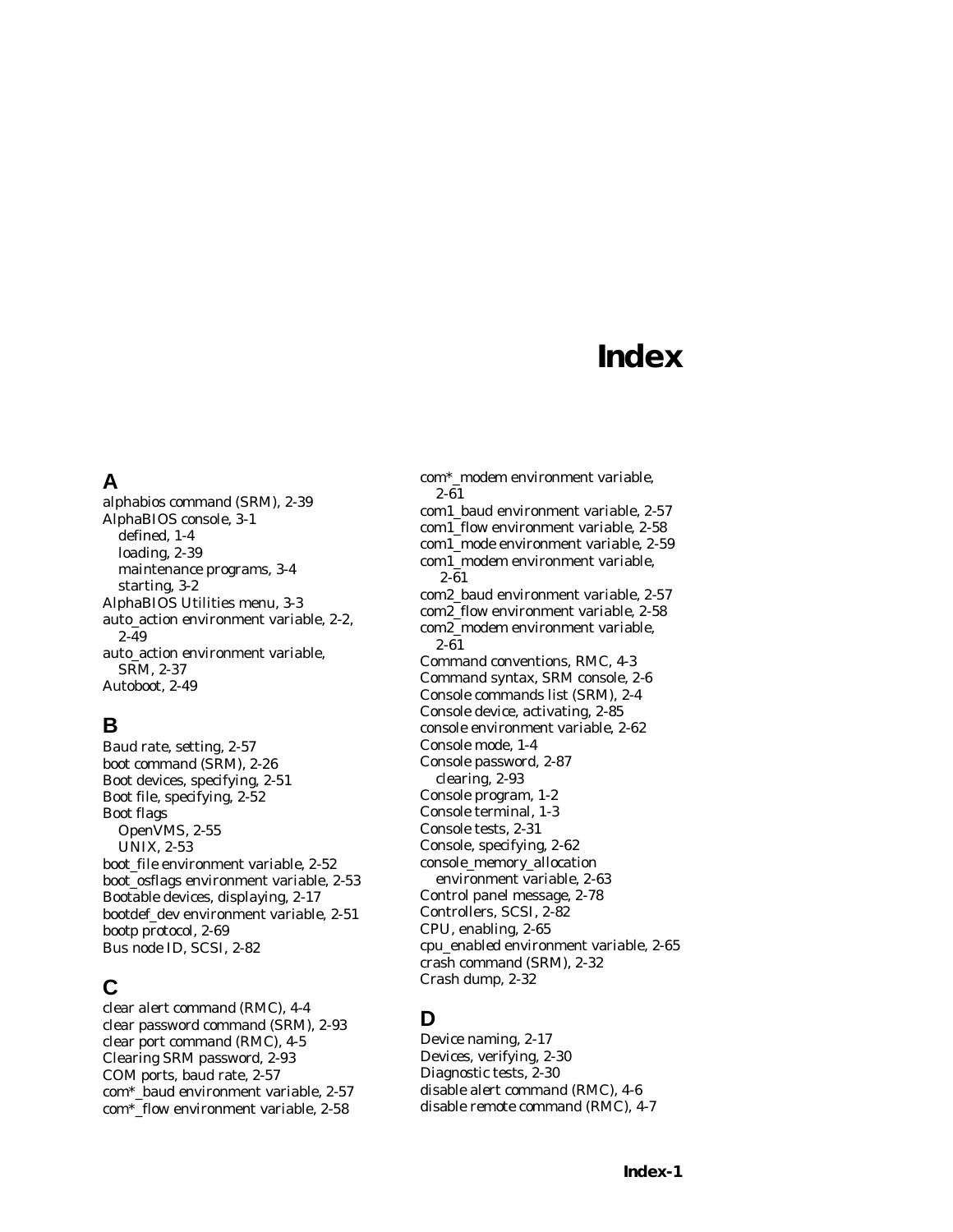Displaying logical configuration, 2-12 DTR, asserting, 2-61

## **E**

edit command (SRM), 2-41 ei\*0\_inet\_init environment variable, 2-67 ei\*0\_mode environment variable, 2-68 ei\*0\_protocols environment variable, 2-69 enable alert command (RMC), 4-8 enable remote command (RMC), 4-9 env command (RMC), 4-10 Environment variables initializing, 2-45 summary, 2-46 Escape sequence, RMC, 2-43 Ethernet controllers, 2-68 Ethernet settings, 2-68 Event log, displaying, 2-35 ew\*0\_inet\_init environment variable, 2- 67 ew\*0\_mode environment variable, 2-68 ew\*0\_protocols environment variable, 2-69

# **F**

Fans, status of, 2-24 Fast SCSI, 2-81 File, displaying, 2-35 Firmware updating, 2-94 FRUs, displaying, 2-18 FRUs, displaying errors, 2-21

# **G**

Galaxy lp\_count environment variable, 2-72 lp\_cpu\_mask*n* environment variable, 2-73 lp\_io\_mask*n* environment variable, 2-74 lp\_mem\_size*n* environment variable, 2-75

lp\_shared\_mem\_size environment variable, 2-76 galaxy command. *See* lpinit command

## **H**

Halt button, with login command, 2-92 halt in command (RMC), 4-12 halt out command (RMC), 4-13 hangup command (RMC), 4-14 Hardware, initializing, 2-36 help command (SRM), 2-10 help or ? command (RMC), 4-15

# **I**

init command (SRM), 2-36 Initializing hardware in a Galaxy, 2-38 Initializing the system, 2-36 Internet database, initializing, 2-67

#### **K**

kbd\_hardware\_type environ. variable, 2-70 Keyboard language variants, 2-71 Keyboard type, setting, 2-70

# **L**

language environment variable, 2-71 login command (SRM), 2-91 Loopback tests, 2-31 lp\_count environment variable, 2-72 lp\_cpu\_mask environment variable, 2- 73 lp\_io\_mask environment variable, 2-74 lp\_mem\_size environment variable, 2- 75 lp\_shared\_mem\_size environment variable, 2-76 lpinit command (SRM), 2-38

## **M**

Maintenance programs, 3-4 man command (SRM), 2-10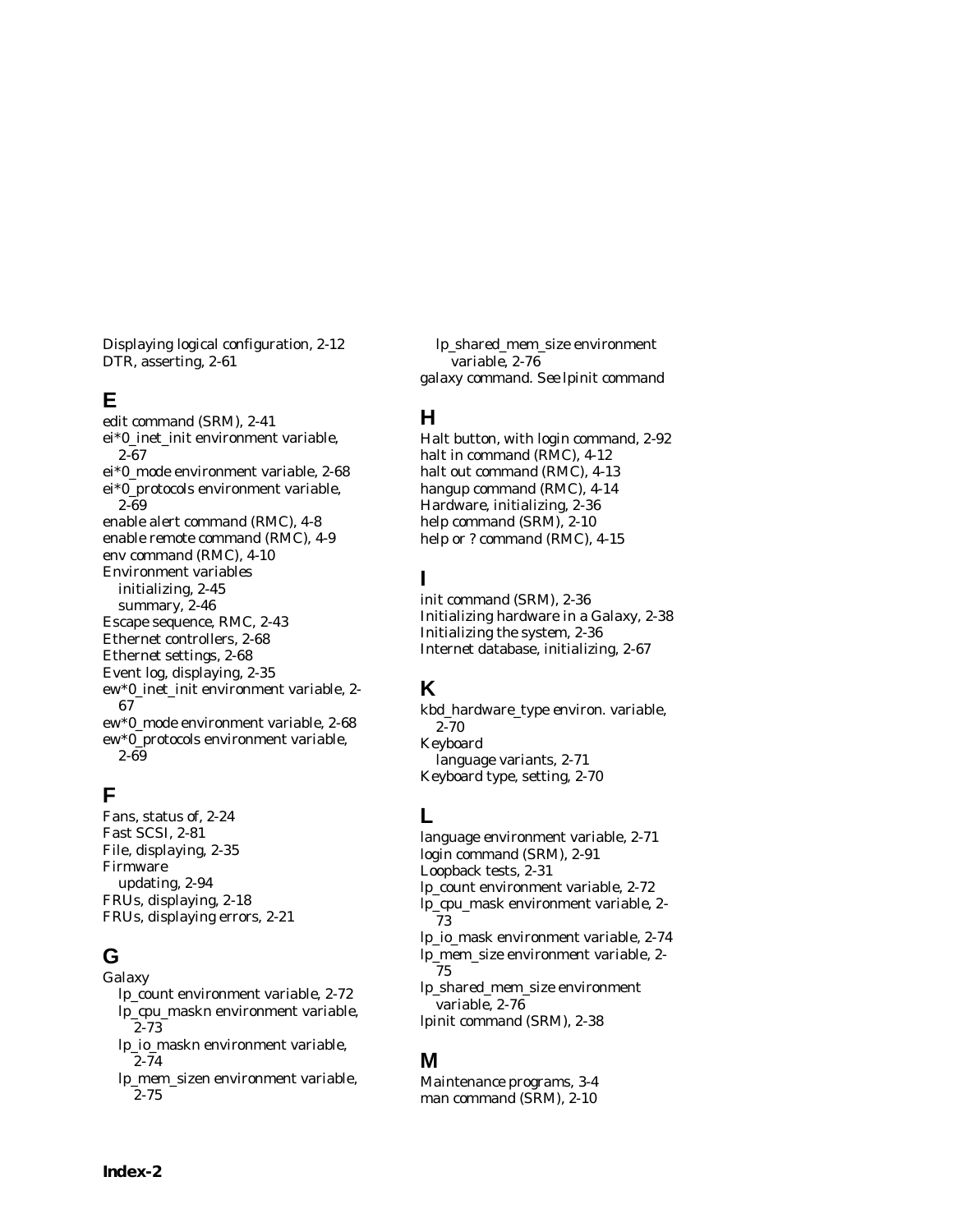Memory test SRM, 2-77 Memory, displaying, 2-22 memory\_test environment variable, 2-77 MOP protocol, 2-69 MOP V3 software, 2-41 more command (SRM), 2-35

#### **N**

Nvram script, 2-40

## **O**

ocp\_text environment variable, 2-78 Operating system, specifying, 2-79 os\_type environment variable, 2-79

#### **P**

PALcode version, displaying, 2-23 Parity checking, 2-80 Password, setting SRM, 2-87 PCI NVRAM module, configuring, 2-28 PCI options, slot numbers, 2-16 PCI parity, 2-80 pci\_parity environment variable, 2-80 pk\*0\_fast environment variable, 2-81 pk\*0\_host\_id environment variable, 2- 82 pk\*0\_soft\_term environment variable, 2-83 power off command (RMC), 4-16 power on command (RMC), 4-17 Power status, displaying, 2-24 Power-up memory test SRM, 2-77 Power-up script, creating, 2-40 prcache command (SRM), 2-28 Processor, enabling, 2-65 Program, resuming, 2-34

## **Q**

QLogic controller, 2-83 quit command (RMC), 4-18

# **R**

RAID configuration, 3-5 RAID devices, configuring, 2-29 Reading a file, 2-35 reset command (RMC), 2-43, 4-19 Resetting firmware, 2-36 RMC command conventions, 4-3 defined, 1-5 escape sequence, 2-43 rmc command (SRM), 2-42 RMC commands clear alert, 4-4 clear port, 4-5 disable alert, 4-6 disable remote, 4-7 enable alert, 4-8 enable remote, 4-9 env, 4-10 halt in, 4-12 halt out, 4-13 hangup, 4-14 help or ?, 4-15 list of, 4-2 power off, 4-16 power on, 4-17 quit, 4-18 reset, 2-43, 4-19 send alert, 4-20 set alert, 4-21 set com1\_mode, 4-22 set dial, 4-24 set escape, 4-25 set init, 4-26 set logout, 4-27 set password, 4-28 set user, 4-29 status, 4-30 Running utilities in AlphaBIOS, 3-3

#### **S**

SCSI controller IDs, 2-82 SCSI devices, speed of, 2-81 SCSI terminators, enabling, 2-83 Secure function commands, 2-86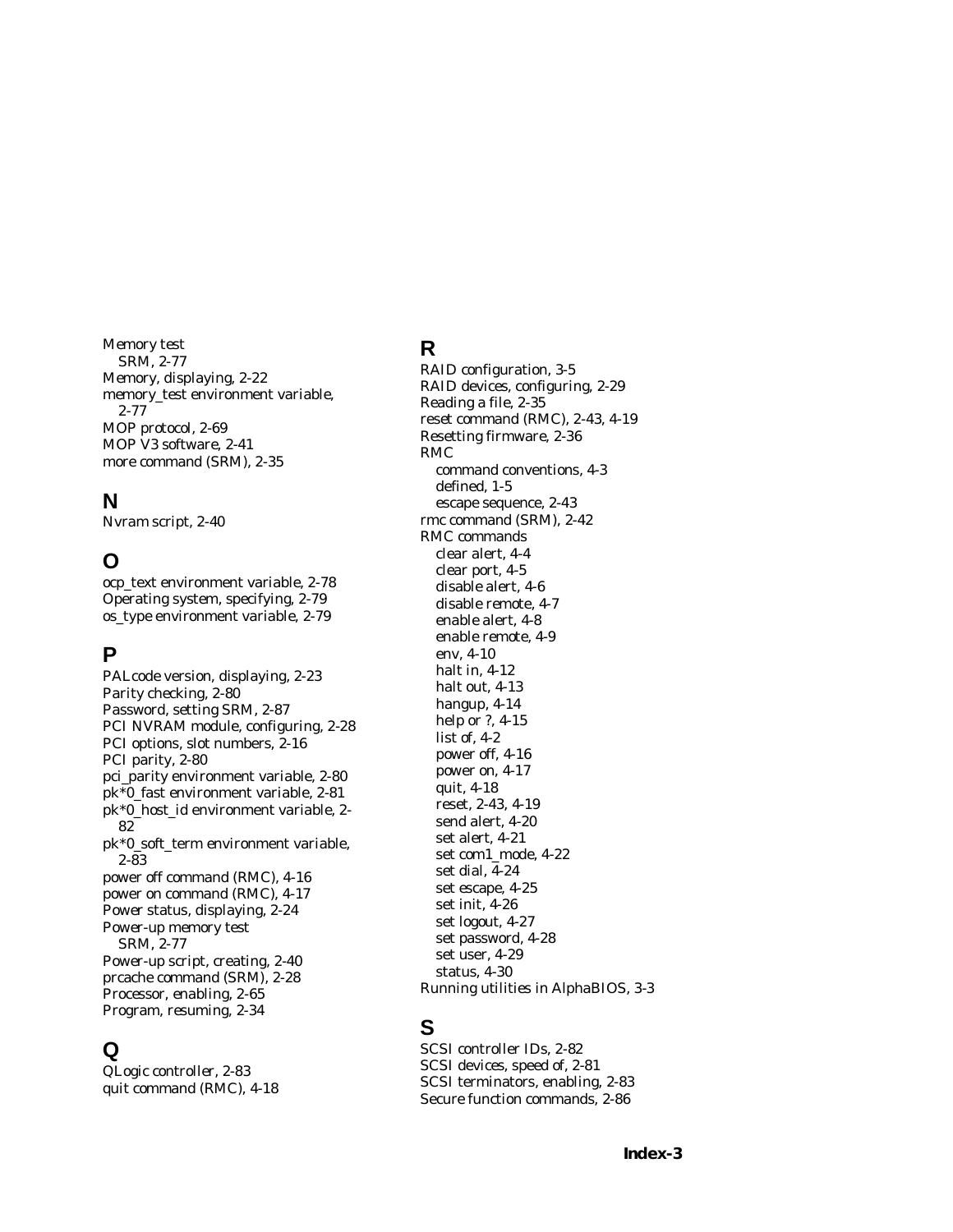Secure mode, setting SRM to, 2-89 Security features, turning off, 2-91 Security, SRM console, 2-86 send alert command (RMC), 4-20 Serial ports determining presence of modem on, 2-61 flow control, 2-58 set alert command (RMC), 4-21 set com1\_mode command (RMC), 4-22 set command (SRM), 2-44, 2-45 set dial command (RMC), 4-24 set escape command (RMC), 4-25 set init command (RMC), 4-26 set logout command (RMC), 4-27 set password command (RMC), 4-28 set password command (SRM), 2-87 set secure command (SRM), 2-89 set user command (RMC), 4-29 show command (SRM), 2-44, 2-45 show config command (SRM), 2-12 show device command (SRM), 2-17 show error command (SRM), 2-21 show fru command (SRM), 2-18 show memory command (SRM), 2-22 show pal command (SRM), 2-23 show power command (SRM), 2-24 show version command (SRM), 2-25 Special characters, SRM console, 2-7 SRM console command syntax, 2-6 defined, 1-4 device naming conventions, 2-17 displaying system configuration, 2-12 finding help, 2-10 invoking, 2-2 invoking, 2-2 invoking from AlphaBIOS, 2-2 invoking from RMC, 2-3 loading AlphaBIOS, 2-39 reading a file, 2-35 resetting firmware, 2-36 security, 2-86 setting environment variables, 2-44 special characters, 2-7 tasks performed from, 2-9

testing the system, 2-30 version, 2-25 SRM console commands, 2-4 alphabios, 2-39 boot, 2-26 clear password, 2-93 crash, 2-32 edit, 2-41 help, 2-10 init, 2-36 login, 2-91 lpinit, 2-38 man, 2-10 more, 2-35 prcache, 2-28 rmc, 2-42 set, 2-44, 2-45 set password, 2-87 set secure, 2-89 show, 2-44, 2-45 show config, 2-12 show device, 2-17 show error, 2-21 show fru, 2-18 show memory, 2-22 show pal, 2-23 show power, 2-24 show version, 2-25 test, 2-30 SRM console password, 2-87 clearing, 2-93 Starting AlphaBIOS, 3-2 status command (RMC), 4-30

## **T**

Temperature sensors, status of, 2-24 test command (SRM), 2-30 Testing memory from SRM, 2-77 Testing the system, 2-30 tt\_allow\_login environment variable, 2-85

#### **U**

Updating firmware, 2-94 Utilities menu, AlphaBIOS, 3-3